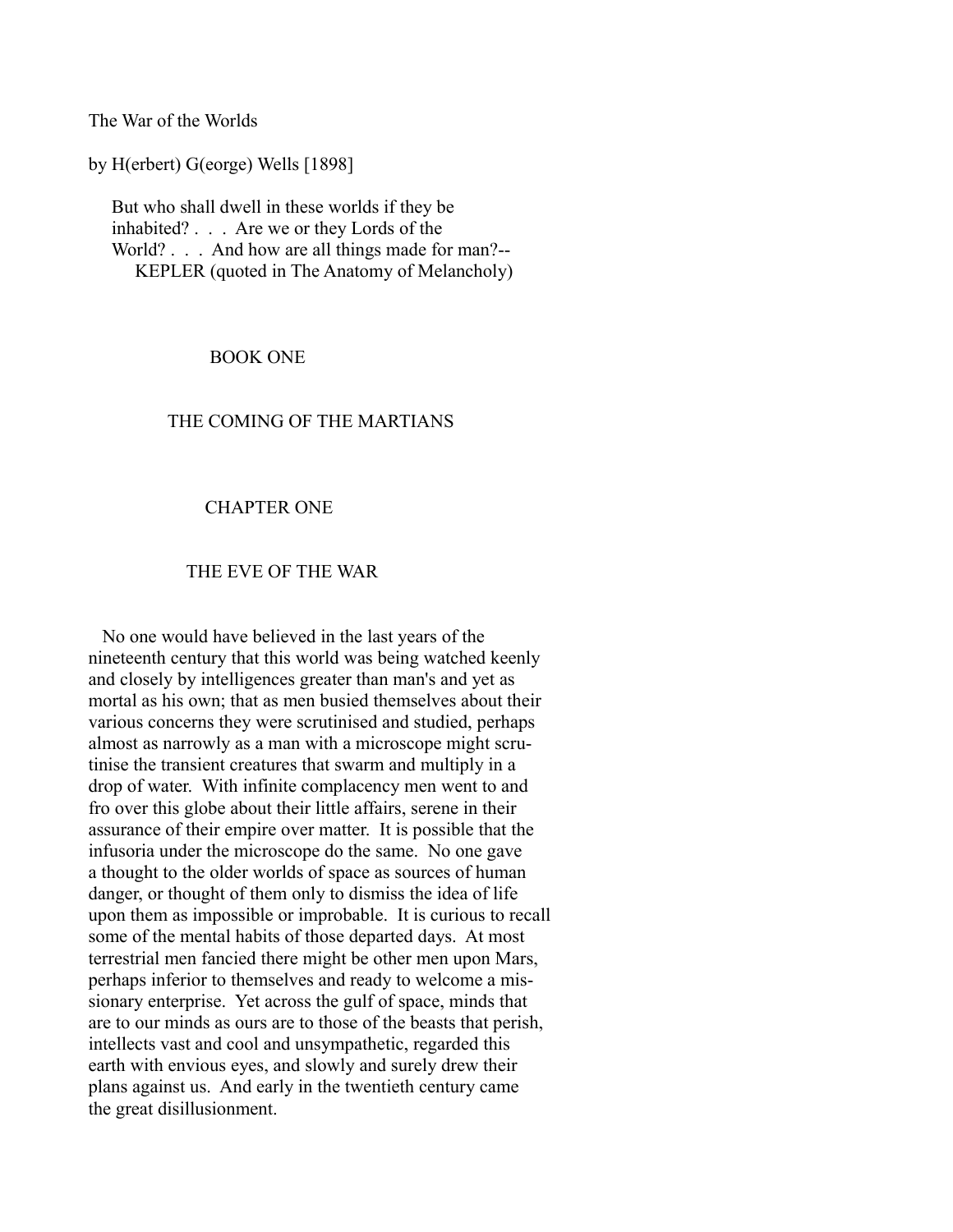The planet Mars, I scarcely need remind the reader, revolves about the sun at a mean distance of 140,000,000 miles, and the light and heat it receives from the sun is barely half of that received by this world. It must be, if the nebular hypothesis has any truth, older than our world; and long before this earth ceased to be molten, life upon its surface must have begun its course. The fact that it is scarcely one seventh of the volume of the earth must have accelerated its cooling to the temperature at which life could begin. It has air and water and all that is necessary for the support of animated existence.

 Yet so vain is man, and so blinded by his vanity, that no writer, up to the very end of the nineteenth century, expressed any idea that intelligent life might have developed there far, or indeed at all, beyond its earthly level. Nor was it generally understood that since Mars is older than our earth, with scarcely a quarter of the superficial area and remoter from the sun, it necessarily follows that it is not only more distant from time's beginning but nearer its end.

 The secular cooling that must someday overtake our planet has already gone far indeed with our neighbour. Its physical condition is still largely a mystery, but we know now that even in its equatorial region the midday temperature barely approaches that of our coldest winter. Its air is much more attenuated than ours, its oceans have shrunk until they cover but a third of its surface, and as its slow seasons change huge snowcaps gather and melt about either pole and periodically inundate its temperate zones. That last stage of exhaustion, which to us is still incredibly remote, has become a presentday problem for the inhabitants of Mars. The immediate pressure of necessity has brightened their intellects, enlarged their powers, and hardened their hearts. And looking across space with instruments, and intelligences such as we have scarcely dreamed of, they see, at its nearest distance only 35,000,000 of miles sunward of them, a morning star of hope, our own warmer planet, green with vegetation and grey with water, with a cloudy atmosphere eloquent of fertility, with glimpses through its drifting cloud wisps of broad stretches of populous country and narrow, navy-crowded seas.

 And we men, the creatures who inhabit this earth, must be to them at least as alien and lowly as are the monkeys and lemurs to us. The intellectual side of man already admits that life is an incessant struggle for existence, and it would seem that this too is the belief of the minds upon Mars. Their world is far gone in its cooling and this world is still crowded with life, but crowded only with what they regard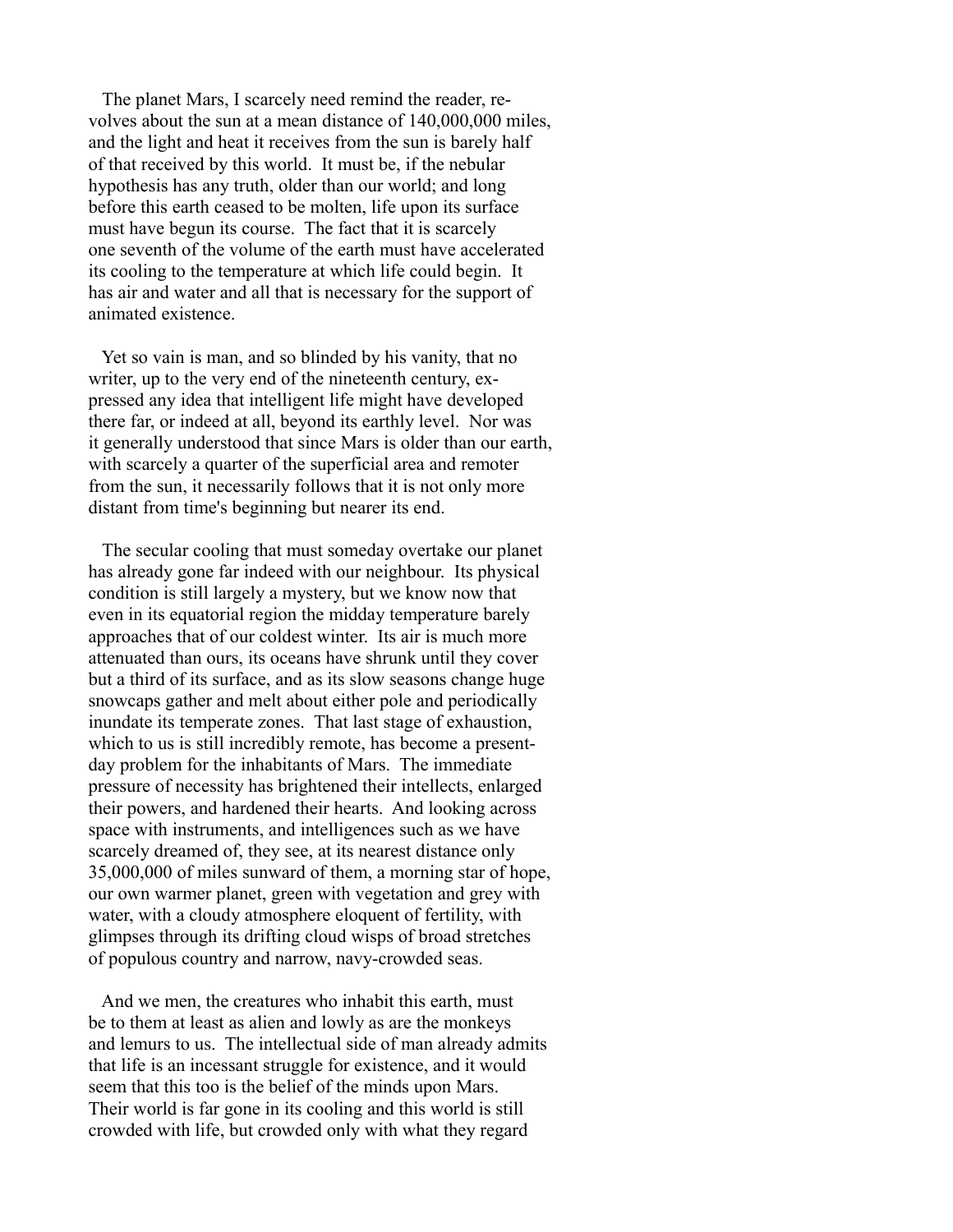as inferior animals. To carry warfare sunward is, indeed, their only escape from the destruction that, generation after generation, creeps upon them.

 And before we judge of them too harshly we must remember what ruthless and utter destruction our own species has wrought, not only upon animals, such as the vanished bison and the dodo, but upon its inferior races. The Tasmanians, in spite of their human likeness, were entirely swept out of existence in a war of extermination waged by European immigrants, in the space of fifty years. Are we such apostles of mercy as to complain if the Martians warred in the same spirit?

 The Martians seem to have calculated their descent with amazing subtlety--their mathematical learning is evidently far in excess of ours--and to have carried out their preparations with a well-nigh perfect unanimity. Had our instruments permitted it, we might have seen the gathering trouble far back in the nineteenth century. Men like Schiaparelli watched the red planet--it is odd, by-the-bye, that for countless centuries Mars has been the star of war--but failed to interpret the fluctuating appearances of the markings they mapped so well. All that time the Martians must have been getting ready.

 During the opposition of 1894 a great light was seen on the illuminated part of the disk, first at the Lick Observatory, then by Perrotin of Nice, and then by other observers. English readers heard of it first in the issue of NATURE dated August 2. I am inclined to think that this blaze may have been the casting of the huge gun, in the vast pit sunk into their planet, from which their shots were fired at us. Peculiar markings, as yet unexplained, were seen near the site of that outbreak during the next two oppositions.

 The storm burst upon us six years ago now. As Mars approached opposition, Lavelle of Java set the wires of the astronomical exchange palpitating with the amazing intelligence of a huge outbreak of incandescent gas upon the planet. It had occurred towards midnight of the twelfth; and the spectroscope, to which he had at once resorted, indicated a mass of flaming gas, chiefly hydrogen, moving with an enormous velocity towards this earth. This jet of fire had become invisible about a quarter past twelve. He compared it to a colossal puff of flame suddenly and violently squirted out of the planet, "as flaming gases rushed out of a gun."

A singularly appropriate phrase it proved. Yet the next day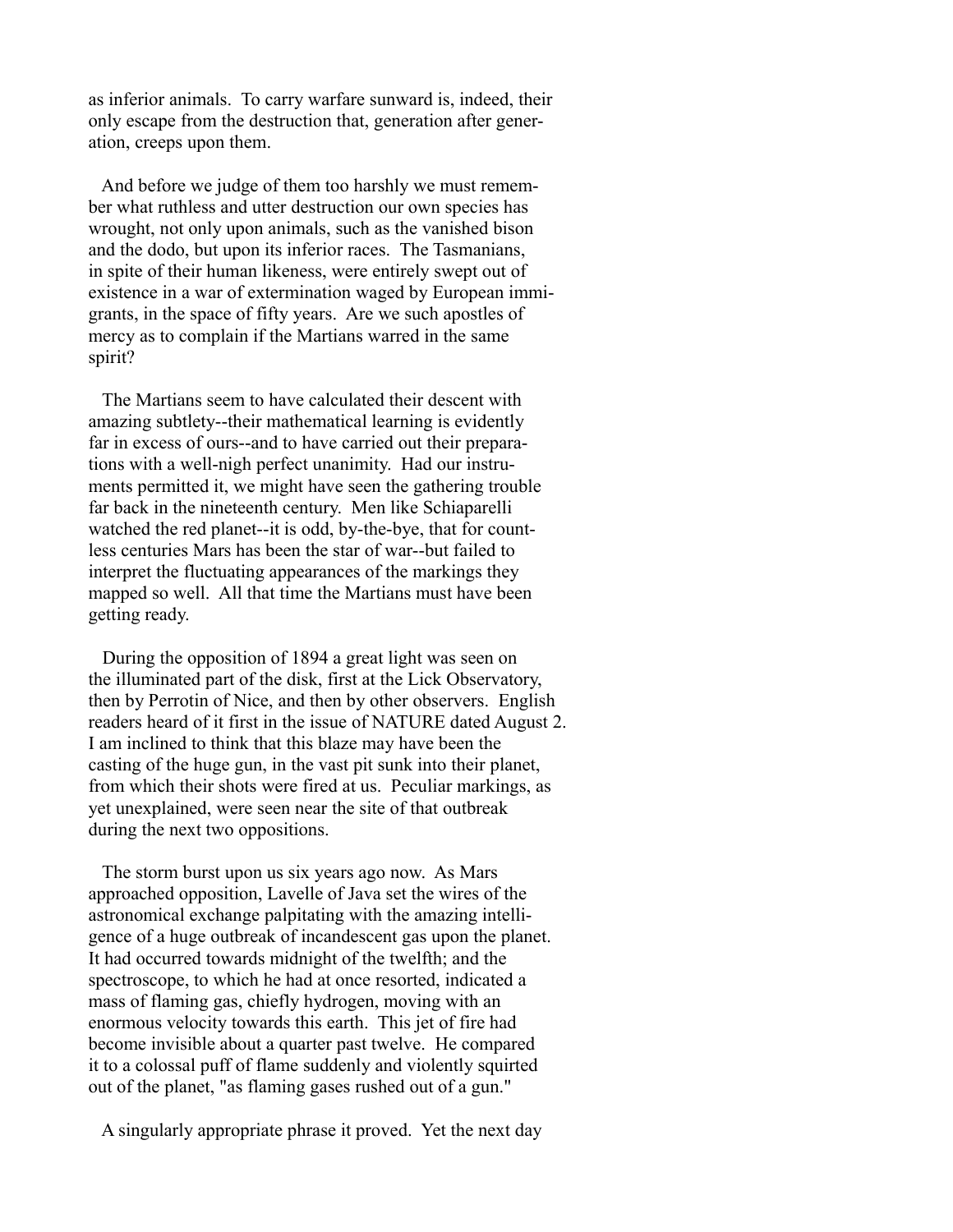there was nothing of this in the papers except a little note in the DAILY TELEGRAPH, and the world went in ignorance of one of the gravest dangers that ever threatened the human race. I might not have heard of the eruption at all had I not met Ogilvy, the well-known astronomer, at Ottershaw. He was immensely excited at the news, and in the excess of his feelings invited me up to take a turn with him that night in a scrutiny of the red planet.

 In spite of all that has happened since, I still remember that vigil very distinctly: the black and silent observatory, the shadowed lantern throwing a feeble glow upon the floor in the corner, the steady ticking of the clockwork of the telescope, the little slit in the roof--an oblong profundity with the stardust streaked across it. Ogilvy moved about, invisible but audible. Looking through the telescope, one saw a circle of deep blue and the little round planet swimming in the field. It seemed such a little thing, so bright and small and still, faintly marked with transverse stripes, and slightly flattened from the perfect round. But so little it was, so silvery warm--a pin's-head of light! It was as if it quivered, but really this was the telescope vibrating with the activity of the clockwork that kept the planet in view.

 As I watched, the planet seemed to grow larger and smaller and to advance and recede, but that was simply that my eye was tired. Forty millions of miles it was from us--more than forty millions of miles of void. Few people realise the immensity of vacancy in which the dust of the material universe swims.

 Near it in the field, I remember, were three faint points of light, three telescopic stars infinitely remote, and all around it was the unfathomable darkness of empty space. You know how that blackness looks on a frosty starlight night. In a telescope it seems far profounder. And invisible to me because it was so remote and small, flying swiftly and steadily towards me across that incredible distance, drawing nearer every minute by so many thousands of miles, came the Thing they were sending us, the Thing that was to bring so much struggle and calamity and death to the earth. I never dreamed of it then as I watched; no one on earth dreamed of that unerring missile.

 That night, too, there was another jetting out of gas from the distant planet. I saw it. A reddish flash at the edge, the slightest projection of the outline just as the chronometer struck midnight; and at that I told Ogilvy and he took my place. The night was warm and I was thirsty, and I went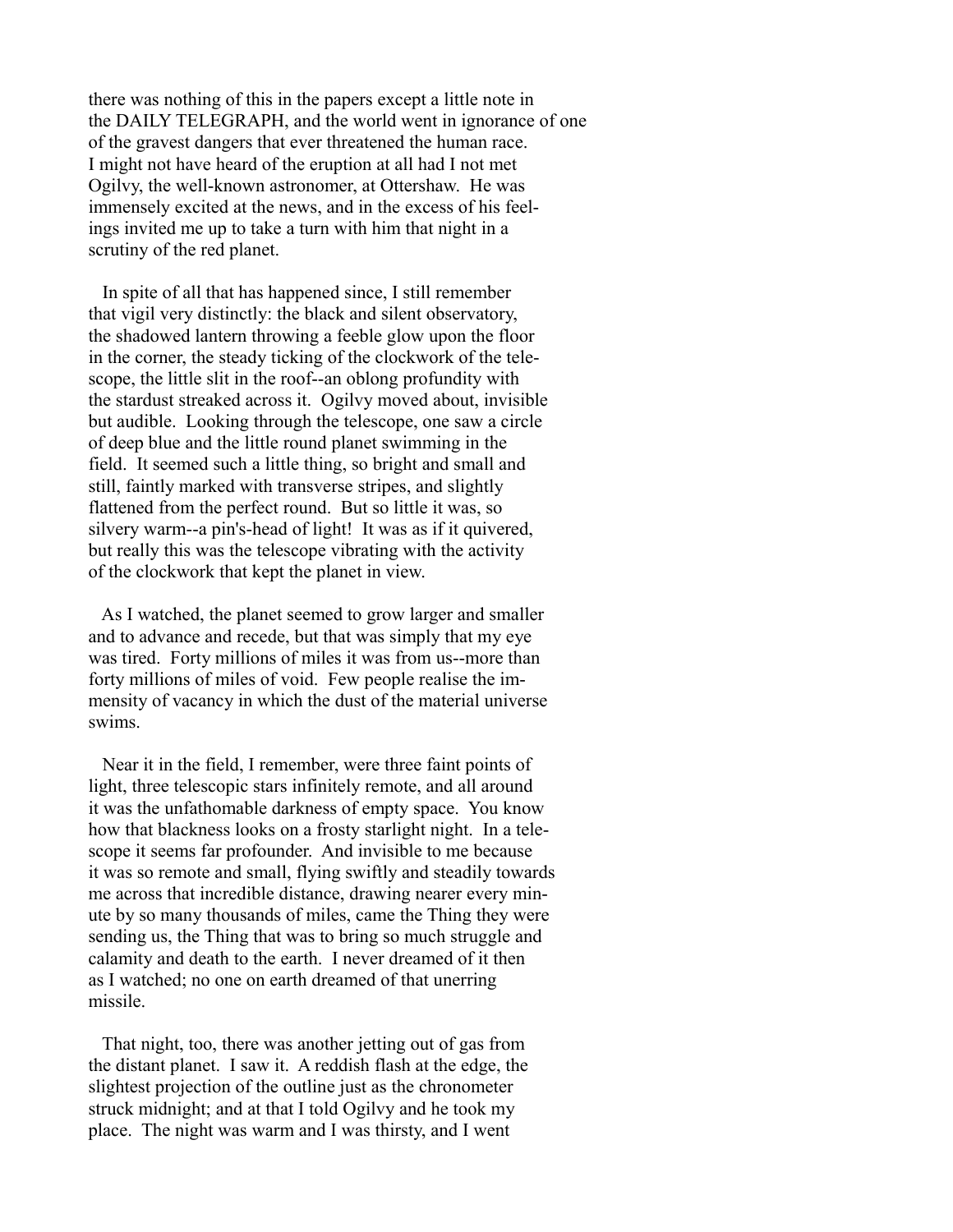stretching my legs clumsily and feeling my way in the darkness, to the little table where the siphon stood, while Ogilvy exclaimed at the streamer of gas that came out towards us.

 That night another invisible missile started on its way to the earth from Mars, just a second or so under twenty-four hours after the first one. I remember how I sat on the table there in the blackness, with patches of green and crimson swimming before my eyes. I wished I had a light to smoke by, little suspecting the meaning of the minute gleam I had seen and all that it would presently bring me. Ogilvy watched till one, and then gave it up; and we lit the lantern and walked over to his house. Down below in the darkness were Ottershaw and Chertsey and all their hundreds of people, sleeping in peace.

 He was full of speculation that night about the condition of Mars, and scoffed at the vulgar idea of its having inhabitants who were signalling us. His idea was that meteorites might be falling in a heavy shower upon the planet, or that a huge volcanic explosion was in progress. He pointed out to me how unlikely it was that organic evolution had taken the same direction in the two adjacent planets.

 "The chances against anything manlike on Mars are a million to one," he said.

 Hundreds of observers saw the flame that night and the night after about midnight, and again the night after; and so for ten nights, a flame each night. Why the shots ceased after the tenth no one on earth has attempted to explain. It may be the gases of the firing caused the Martians inconvenience. Dense clouds of smoke or dust, visible through a powerful telescope on earth as little grey, fluctuating patches, spread through the clearness of the planet's atmosphere and obscured its more familiar features.

 Even the daily papers woke up to the disturbances at last, and popular notes appeared here, there, and everywhere concerning the volcanoes upon Mars. The seriocomic periodical PUNCH, I remember, made a happy use of it in the political cartoon. And, all unsuspected, those missiles the Martians had fired at us drew earthward, rushing now at a pace of many miles a second through the empty gulf of space, hour by hour and day by day, nearer and nearer. It seems to me now almost incredibly wonderful that, with that swift fate hanging over us, men could go about their petty concerns as they did. I remember how jubilant Markham was at securing a new photograph of the planet for the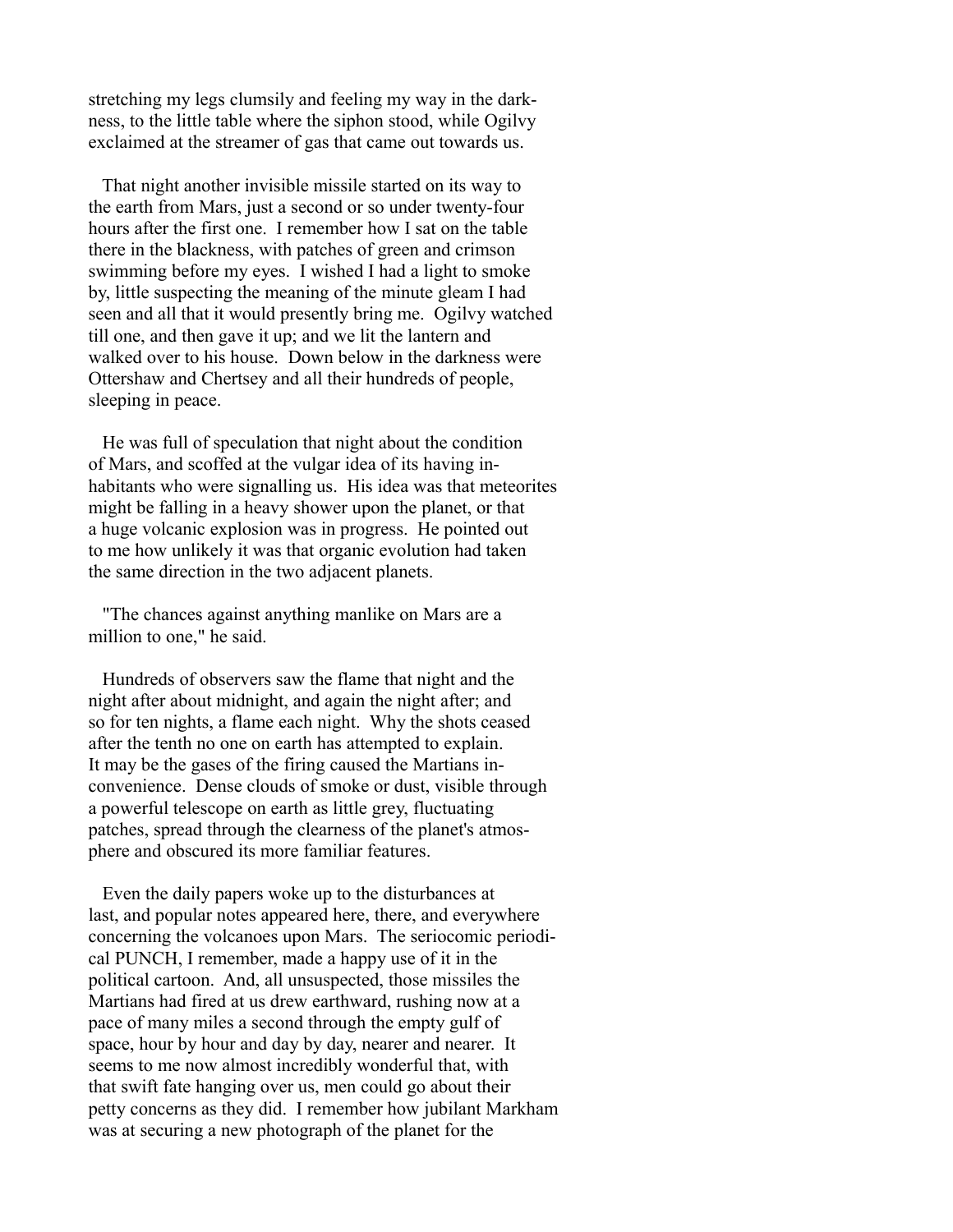illustrated paper he edited in those days. People in these latter times scarcely realise the abundance and enterprise of our nineteenth-century papers. For my own part, I was much occupied in learning to ride the bicycle, and busy upon a series of papers discussing the probable developments of moral ideas as civilisation progressed.

 One night (the first missile then could scarcely have been 10,000,000 miles away) I went for a walk with my wife. It was starlight and I explained the Signs of the Zodiac to her, and pointed out Mars, a bright dot of light creeping zenithward, towards which so many telescopes were pointed. It was a warm night. Coming home, a party of excursionists from Chertsey or Isleworth passed us singing and playing music. There were lights in the upper windows of the houses as the people went to bed. From the railway station in the distance came the sound of shunting trains, ringing and rumbling, softened almost into melody by the distance. My wife pointed out to me the brightness of the red, green, and yellow signal lights hanging in a framework against the sky. It seemed so safe and tranquil.

### CHAPTER TWO

### THE FALLING STAR

 Then came the night of the first falling star. It was seen early in the morning, rushing over Winchester eastward, a line of flame high in the atmosphere. Hundreds must have seen it, and taken it for an ordinary falling star. Albin described it as leaving a greenish streak behind it that glowed for some seconds. Denning, our greatest authority on meteorites, stated that the height of its first appearance was about ninety or one hundred miles. It seemed to him that it fell to earth about one hundred miles east of him.

 I was at home at that hour and writing in my study; and although my French windows face towards Ottershaw and the blind was up (for I loved in those days to look up at the night sky), I saw nothing of it. Yet this strangest of all things that ever came to earth from outer space must have fallen while I was sitting there, visible to me had I only looked up as it passed. Some of those who saw its flight say it travelled with a hissing sound. I myself heard nothing of that. Many people in Berkshire, Surrey, and Middlesex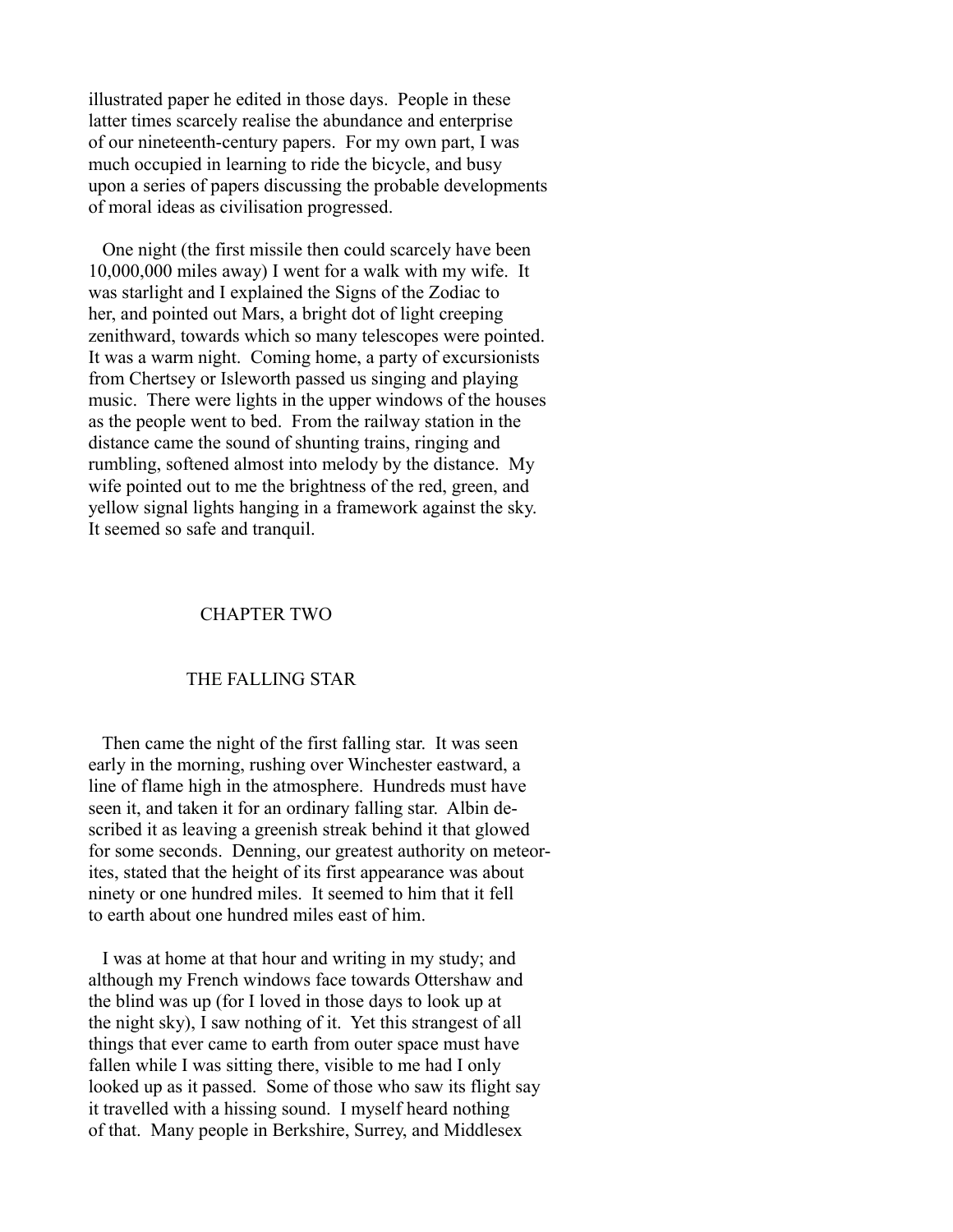must have seen the fall of it, and, at most, have thought that another meteorite had descended. No one seems to have troubled to look for the fallen mass that night.

 But very early in the morning poor Ogilvy, who had seen the shooting star and who was persuaded that a meteorite lay somewhere on the common between Horsell, Ottershaw, and Woking, rose early with the idea of finding it. Find it he did, soon after dawn, and not far from the sand pits. An enormous hole had been made by the impact of the projectile, and the sand and gravel had been flung violently in every direction over the heath, forming heaps visible a mile and a half away. The heather was on fire eastward, and a thin blue smoke rose against the dawn.

 The Thing itself lay almost entirely buried in sand, amidst the scattered splinters of a fir tree it had shivered to fragments in its descent. The uncovered part had the appearance of a huge cylinder, caked over and its outline softened by a thick scaly dun-coloured incrustation. It had a diameter of about thirty yards. He approached the mass, surprised at the size and more so at the shape, since most meteorites are rounded more or less completely. It was, however, still so hot from its flight through the air as to forbid his near approach. A stirring noise within its cylinder he ascribed to the unequal cooling of its surface; for at that time it had not occurred to him that it might be hollow.

 He remained standing at the edge of the pit that the Thing had made for itself, staring at its strange appearance, astonished chiefly at its unusual shape and colour, and dimly perceiving even then some evidence of design in its arrival. The early morning was wonderfully still, and the sun, just clearing the pine trees towards Weybridge, was already warm. He did not remember hearing any birds that morning, there was certainly no breeze stirring, and the only sounds were the faint movements from within the cindery cylinder. He was all alone on the common.

 Then suddenly he noticed with a start that some of the grey clinker, the ashy incrustation that covered the meteorite, was falling off the circular edge of the end. It was dropping off in flakes and raining down upon the sand. A large piece suddenly came off and fell with a sharp noise that brought his heart into his mouth.

 For a minute he scarcely realised what this meant, and, although the heat was excessive, he clambered down into the pit close to the bulk to see the Thing more clearly. He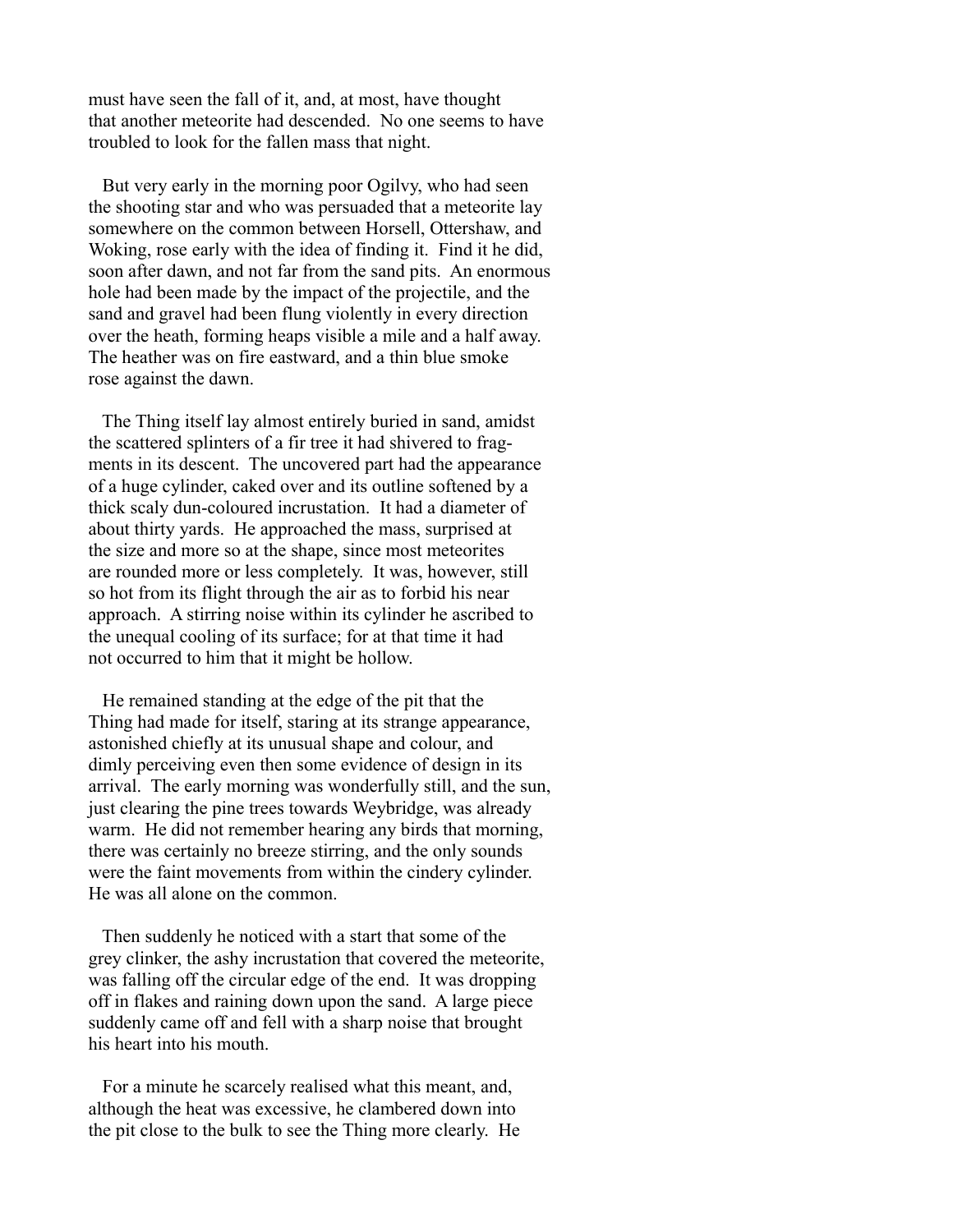fancied even then that the cooling of the body might account for this, but what disturbed that idea was the fact that the ash was falling only from the end of the cylinder.

 And then he perceived that, very slowly, the circular top of the cylinder was rotating on its body. It was such a gradual movement that he discovered it only through noticing that a black mark that had been near him five minutes ago was now at the other side of the circumference. Even then he scarcely understood what this indicated, until he heard a muffled grating sound and saw the black mark jerk forward an inch or so. Then the thing came upon him in a flash. The cylinder was artificial--hollow--with an end that screwed out! Something within the cylinder was unscrewing the top!

 "Good heavens!" said Ogilvy. "There's a man in it--men in it! Half roasted to death! Trying to escape!"

 At once, with a quick mental leap, he linked the Thing with the flash upon Mars.

 The thought of the confined creature was so dreadful to him that he forgot the heat and went forward to the cylinder to help turn. But luckily the dull radiation arrested him before he could burn his hands on the still-glowing metal. At that he stood irresolute for a moment, then turned, scrambled out of the pit, and set off running wildly into Woking. The time then must have been somewhere about six o'clock. He met a waggoner and tried to make him understand, but the tale he told and his appearance were so wild--his hat had fallen off in the pit--that the man simply drove on. He was equally unsuccessful with the potman who was just unlocking the doors of the public-house by Horsell Bridge. The fellow thought he was a lunatic at large and made an unsuccessful attempt to shut him into the taproom. That sobered him a little; and when he saw Henderson, the London journalist, in his garden, he called over the palings and made himself understood.

 "Henderson," he called, "you saw that shooting star last night?"

"Well?" said Henderson.

"It's out on Horsell Common now."

 "Good Lord!" said Henderson. "Fallen meteorite! That's good."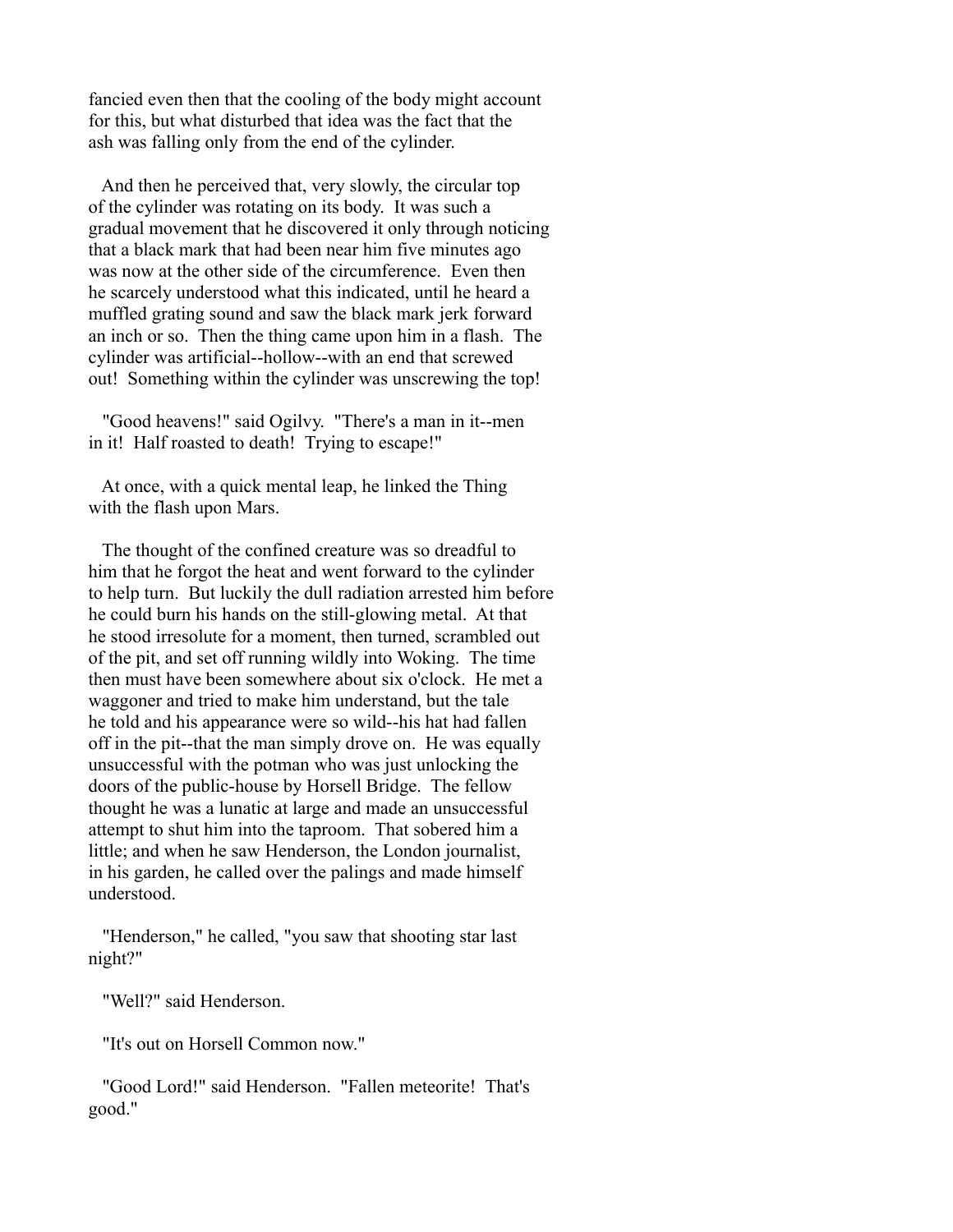"But it's something more than a meteorite. It's a cylinder --an artificial cylinder, man! And there's something inside."

Henderson stood up with his spade in his hand.

"What's that?" he said. He was deaf in one ear.

 Ogilvy told him all that he had seen. Henderson was a minute or so taking it in. Then he dropped his spade, snatched up his jacket, and came out into the road. The two men hurried back at once to the common, and found the cylinder still lying in the same position. But now the sounds inside had ceased, and a thin circle of bright metal showed between the top and the body of the cylinder. Air was either entering or escaping at the rim with a thin, sizzling sound.

 They listened, rapped on the scaly burnt metal with a stick, and, meeting with no response, they both concluded the man or men inside must be insensible or dead.

 Of course the two were quite unable to do anything. They shouted consolation and promises, and went off back to the town again to get help. One can imagine them, covered with sand, excited and disordered, running up the little street in the bright sunlight just as the shop folks were taking down their shutters and people were opening their bedroom windows. Henderson went into the railway station at once, in order to telegraph the news to London. The newspaper articles had prepared men's minds for the reception of the idea.

 By eight o'clock a number of boys and unemployed men had already started for the common to see the "dead men from Mars." That was the form the story took. I heard of it first from my newspaper boy about a quarter to nine when I went out to get my DAILY CHRONICLE. I was naturally startled, and lost no time in going out and across the Ottershaw bridge to the sand pits.

### CHAPTER THREE

# ON HORSELL COMMON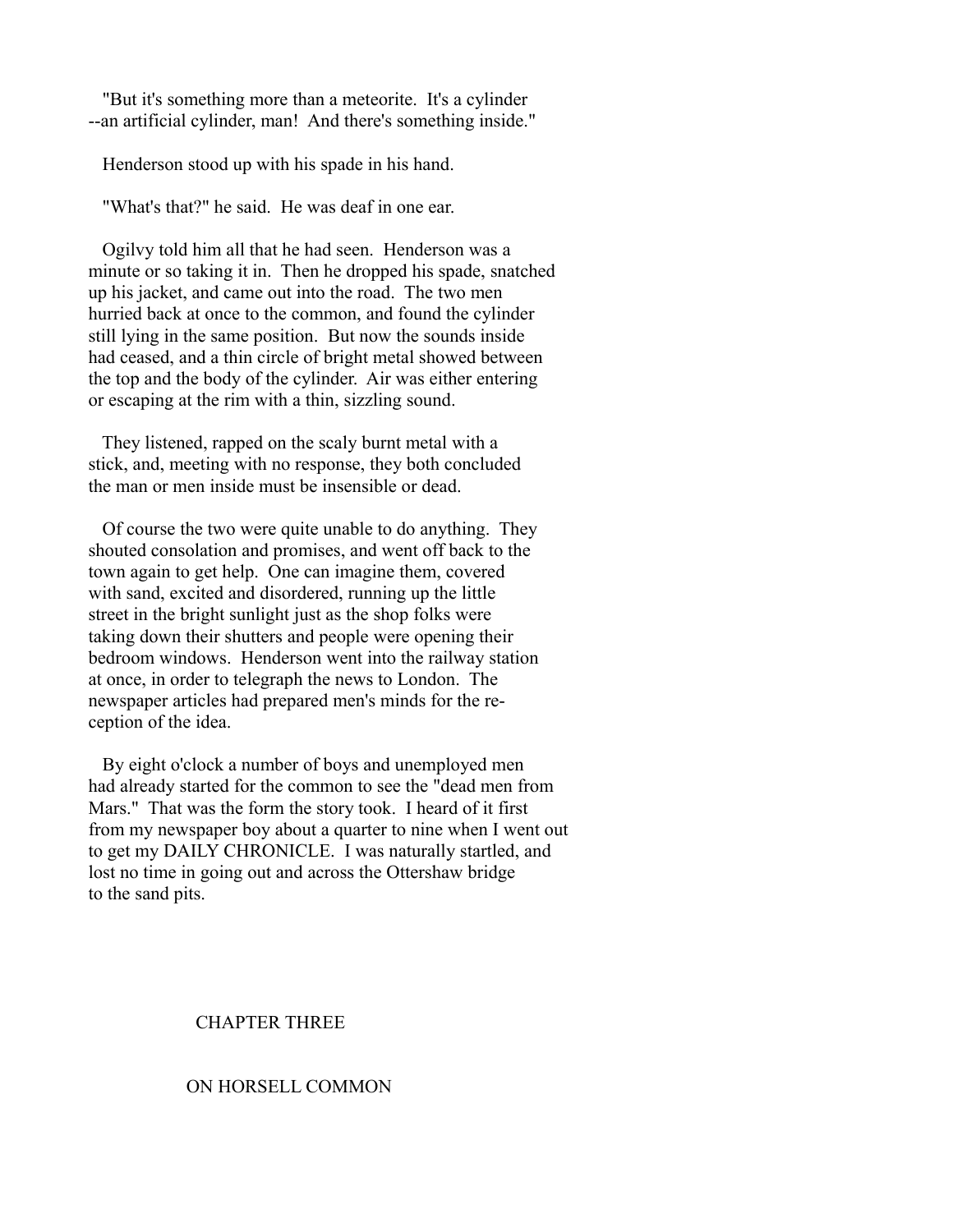I found a little crowd of perhaps twenty people surrounding the huge hole in which the cylinder lay. I have already described the appearance of that colossal bulk, embedded in the ground. The turf and gravel about it seemed charred as if by a sudden explosion. No doubt its impact had caused a flash of fire. Henderson and Ogilvy were not there. I think they perceived that nothing was to be done for the present, and had gone away to breakfast at Henderson's house.

 There were four or five boys sitting on the edge of the Pit, with their feet dangling, and amusing themselves--until I stopped them--by throwing stones at the giant mass. After I had spoken to them about it, they began playing at "touch" in and out of the group of bystanders.

 Among these were a couple of cyclists, a jobbing gardener I employed sometimes, a girl carrying a baby, Gregg the butcher and his little boy, and two or three loafers and golf caddies who were accustomed to hang about the railway station. There was very little talking. Few of the common people in England had anything but the vaguest astronomical ideas in those days. Most of them were staring quietly at the big tablelike end of the cylinder, which was still as Ogilvy and Henderson had left it. I fancy the popular expectation of a heap of charred corpses was disappointed at this inanimate bulk. Some went away while I was there, and other people came. I clambered into the pit and fancied I heard a faint movement under my feet. The top had certainly ceased to rotate.

 It was only when I got thus close to it that the strangeness of this object was at all evident to me. At the first glance it was really no more exciting than an overturned carriage or a tree blown across the road. Not so much so, indeed. It looked like a rusty gas float. It required a certain amount of scientific education to perceive that the grey scale of the Thing was no common oxide, that the yellowish-white metal that gleamed in the crack between the lid and the cylinder had an unfamiliar hue. "Extra-terrestrial" had no meaning for most of the onlookers.

 At that time it was quite clear in my own mind that the Thing had come from the planet Mars, but I judged it improbable that it contained any living creature. I thought the unscrewing might be automatic. In spite of Ogilvy, I still believed that there were men in Mars. My mind ran fancifully on the possibilities of its containing manuscript,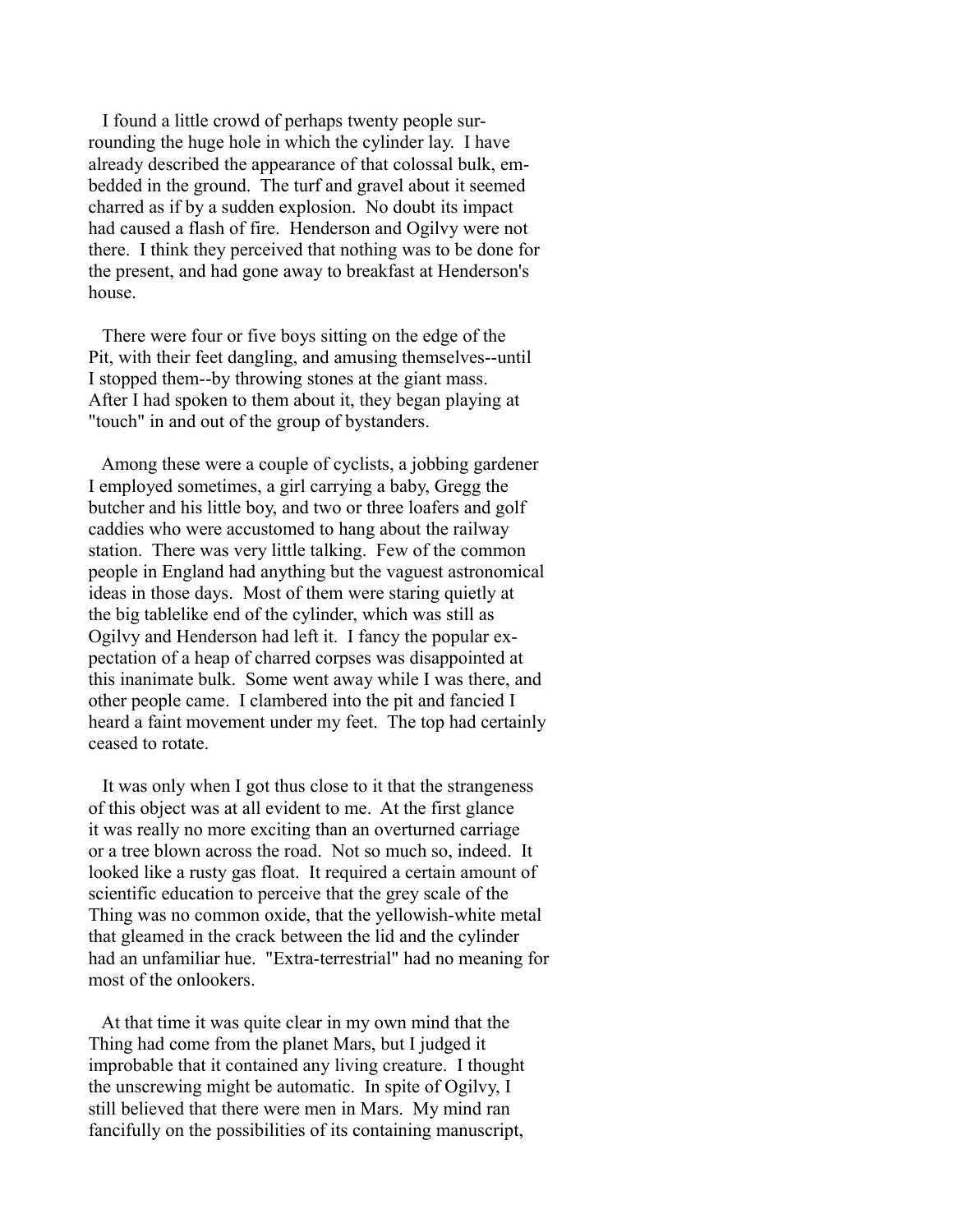on the difficulties in translation that might arise, whether we should find coins and models in it, and so forth. Yet it was a little too large for assurance on this idea. I felt an impatience to see it opened. About eleven, as nothing seemed happening, I walked back, full of such thought, to my home in Maybury. But I found it difficult to get to work upon my abstract investigations.

 In the afternoon the appearance of the common had altered very much. The early editions of the evening papers had startled London with enormous headlines:

#### "A MESSAGE RECEIVED FROM MARS."

# "REMARKABLE STORY FROM WOKING,"

and so forth. In addition, Ogilvy's wire to the Astronomical Exchange had roused every observatory in the three kingdoms.

 There were half a dozen flies or more from the Woking station standing in the road by the sand pits, a basketchaise from Chobham, and a rather lordly carriage. Besides that, there was quite a heap of bicycles. In addition, a large number of people must have walked, in spite of the heat of the day, from Woking and Chertsey, so that there was altogether quite a considerable crowd--one or two gaily dressed ladies among the others.

 It was glaringly hot, not a cloud in the sky nor a breath of wind, and the only shadow was that of the few scattered pine trees. The burning heather had been extinguished, but the level ground towards Ottershaw was blackened as far as one could see, and still giving off vertical streamers of smoke. An enterprising sweet-stuff dealer in the Chobham Road had sent up his son with a barrow-load of green apples and ginger beer.

 Going to the edge of the pit, I found it occupied by a group of about half a dozen men--Henderson, Ogilvy, and a tall, fair-haired man that I afterwards learned was Stent, the Astronomer Royal, with several workmen wielding spades and pickaxes. Stent was giving directions in a clear, highpitched voice. He was standing on the cylinder, which was now evidently much cooler; his face was crimson and streaming with perspiration, and something seemed to have irritated him.

 A large portion of the cylinder had been uncovered, though its lower end was still embedded. As soon as Ogilvy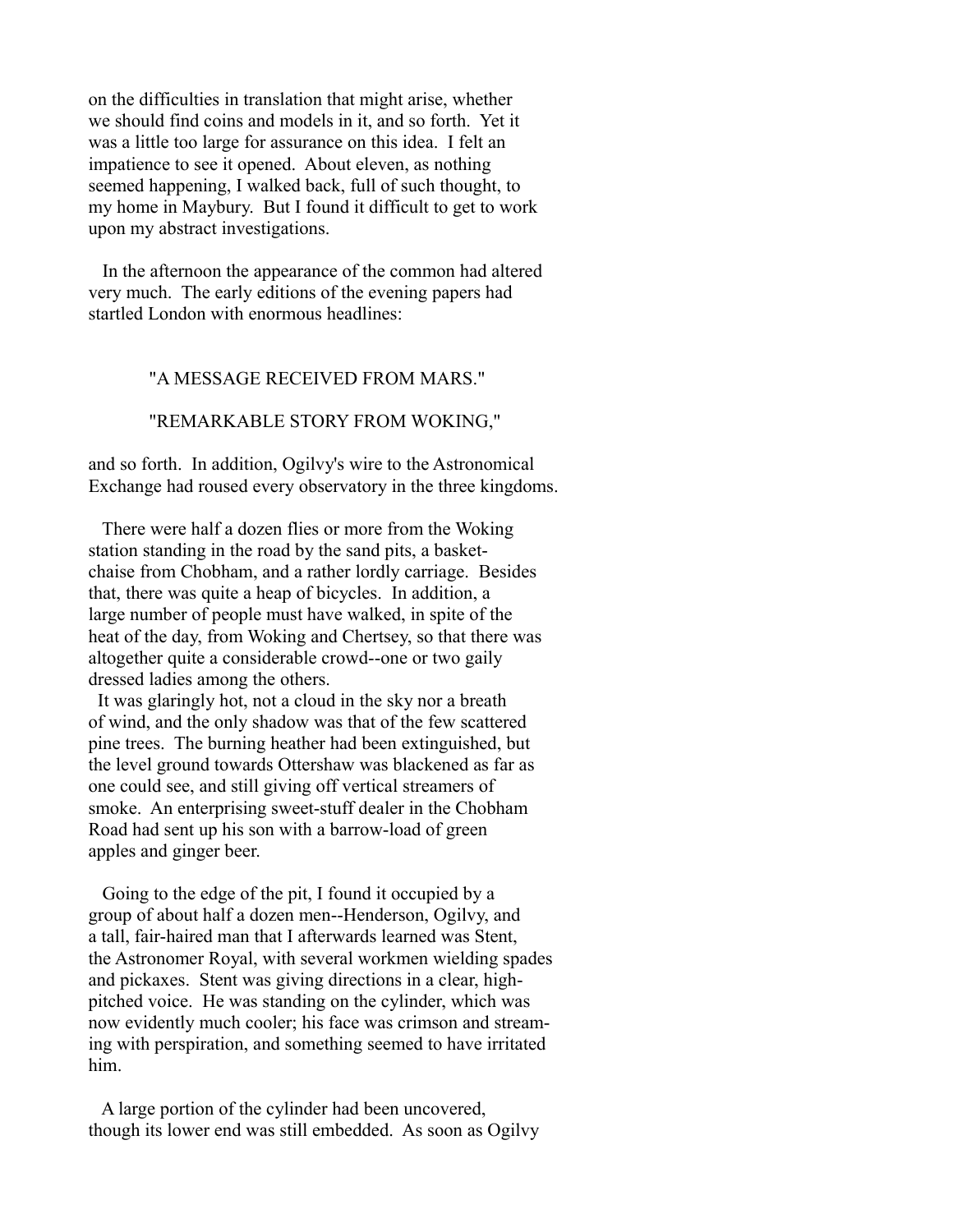saw me among the staring crowd on the edge of the pit he called to me to come down, and asked me if I would mind going over to see Lord Hilton, the lord of the manor.

 The growing crowd, he said, was becoming a serious impediment to their excavations, especially the boys. They wanted a light railing put up, and help to keep the people back. He told me that a faint stirring was occasionally still audible within the case, but that the workmen had failed to unscrew the top, as it afforded no grip to them. The case appeared to be enormously thick, and it was possible that the faint sounds we heard represented a noisy tumult in the interior.

 I was very glad to do as he asked, and so become one of the privileged spectators within the contemplated enclosure. I failed to find Lord Hilton at his house, but I was told he was expected from London by the six o'clock train from Waterloo; and as it was then about a quarter past five, I went home, had some tea, and walked up to the station to waylay him.

## CHAPTER FOUR

# THE CYLINDER OPENS

 When I returned to the common the sun was setting. Scattered groups were hurrying from the direction of Woking, and one or two persons were returning. The crowd about the pit had increased, and stood out black against the lemon yellow of the sky--a couple of hundred people, perhaps. There were raised voices, and some sort of struggle appeared to be going on about the pit. Strange imaginings passed through my mind. As I drew nearer I heard Stent's voice:

"Keep back! Keep back!"

A boy came running towards me.

 "It's a-movin'," he said to me as he passed; "a-screwin' and a-screwin' out. I don't like it. I'm a-goin' 'ome, I am."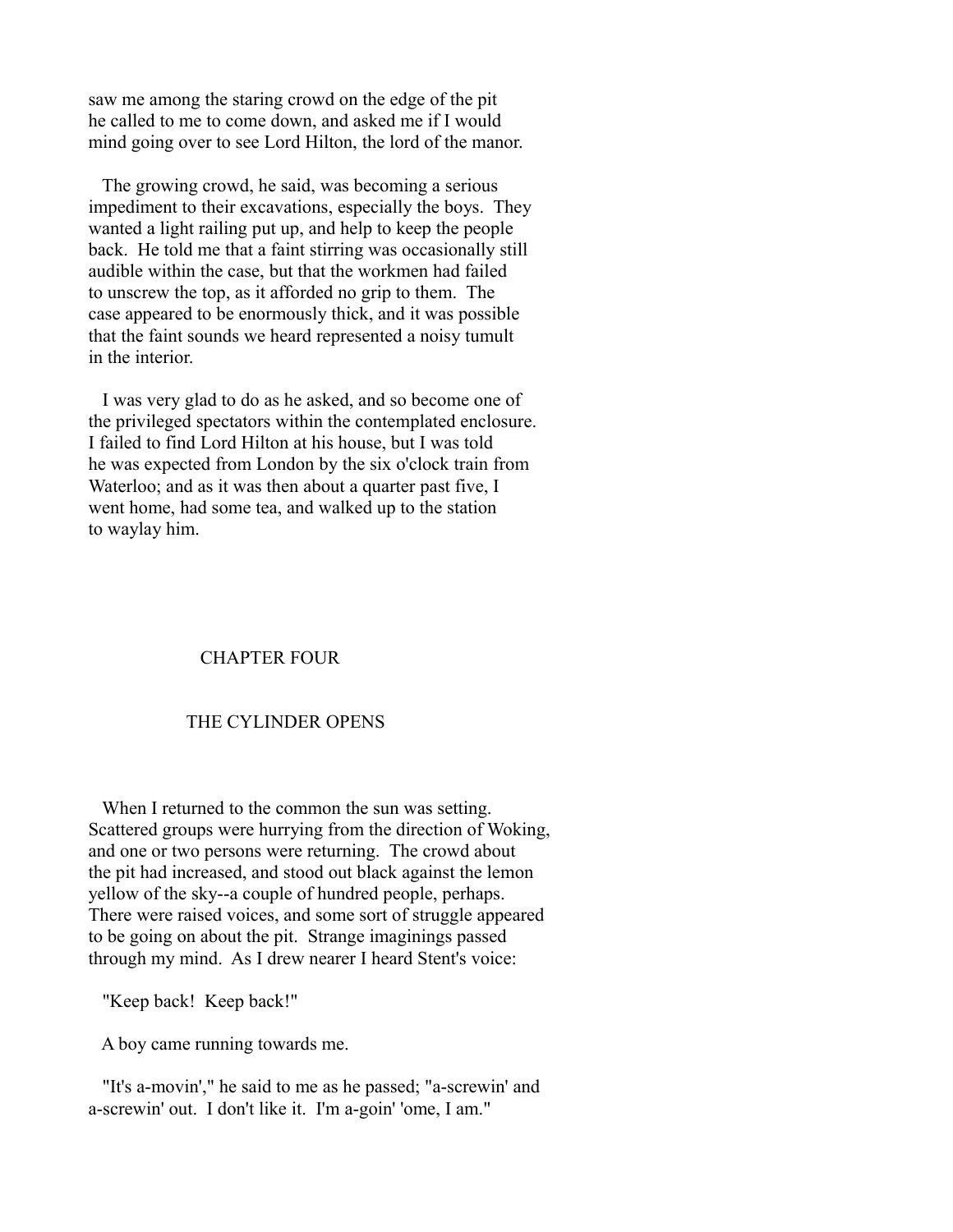I went on to the crowd. There were really, I should think, two or three hundred people elbowing and jostling one another, the one or two ladies there being by no means the least active.

"He's fallen in the pit!" cried some one.

"Keep back!" said several.

 The crowd swayed a little, and I elbowed my way through. Every one seemed greatly excited. I heard a peculiar humming sound from the pit.

 "I say!" said Ogilvy; "help keep these idiots back. We don't know what's in the confounded thing, you know!"

 I saw a young man, a shop assistant in Woking I believe he was, standing on the cylinder and trying to scramble out of the hole again. The crowd had pushed him in.

 The end of the cylinder was being screwed out from within. Nearly two feet of shining screw projected. Somebody blundered against me, and I narrowly missed being pitched onto the top of the screw. I turned, and as I did so the screw must have come out, for the lid of the cylinder fell upon the gravel with a ringing concussion. I stuck my elbow into the person behind me, and turned my head towards the Thing again. For a moment that circular cavity seemed perfectly black. I had the sunset in my eyes.

 I think everyone expected to see a man emerge--possibly something a little unlike us terrestrial men, but in all essentials a man. I know I did. But, looking, I presently saw something stirring within the shadow: greyish billowy movements, one above another, and then two luminous disks--like eyes. Then something resembling a little grey snake, about the thickness of a walking stick, coiled up out of the writhing middle, and wriggled in the air towards me--and then another.

 A sudden chill came over me. There was a loud shriek from a woman behind. I half turned, keeping my eyes fixed upon the cylinder still, from which other tentacles were now projecting, and began pushing my way back from the edge of the pit. I saw astonishment giving place to horror on the faces of the people about me. I heard inarticulate exclamations on all sides. There was a general movement backwards. I saw the shopman struggling still on the edge of the pit. I found myself alone, and saw the people on the other side of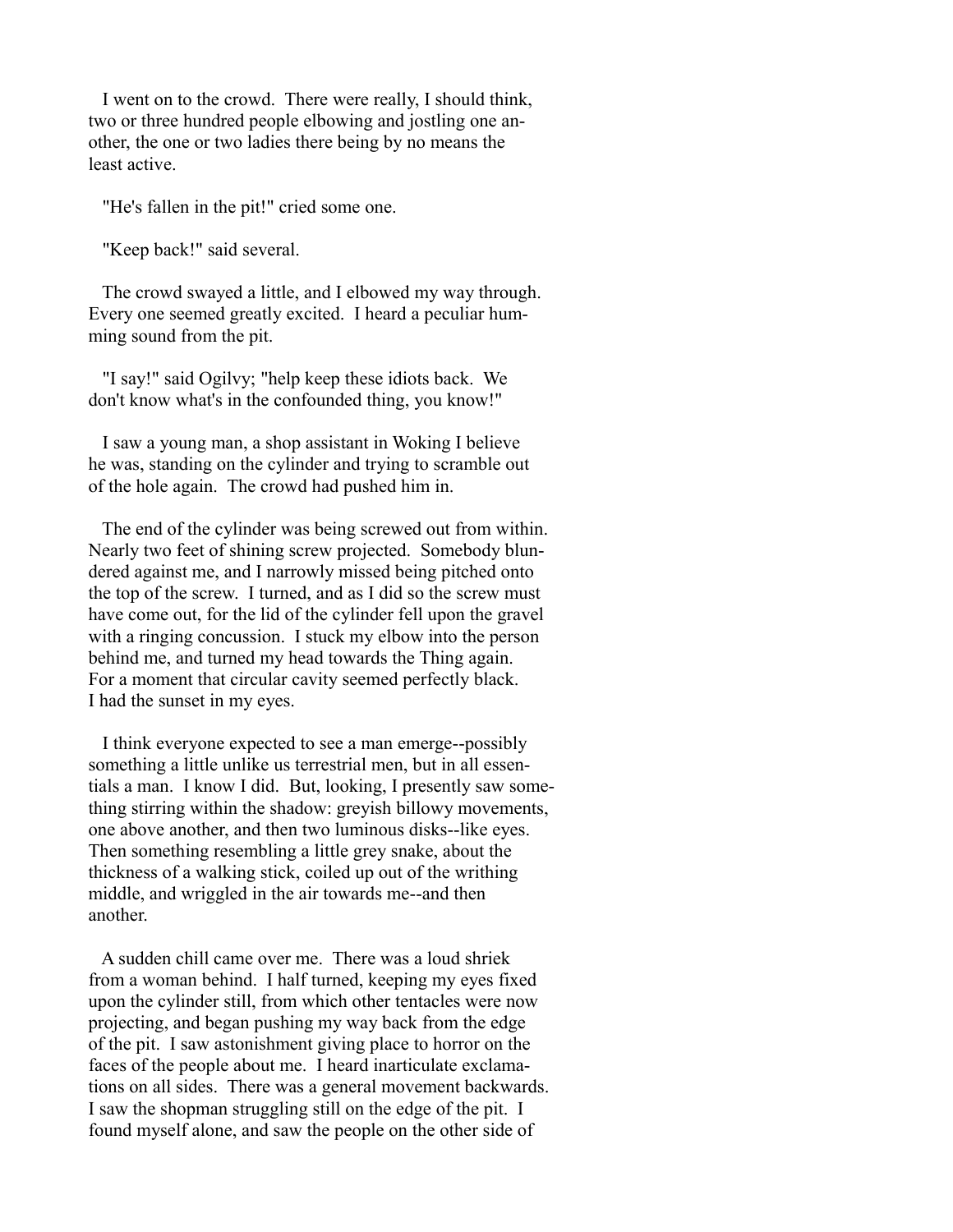the pit running off, Stent among them. I looked again at the cylinder, and ungovernable terror gripped me. I stood petrified and staring.

 A big greyish rounded bulk, the size, perhaps, of a bear, was rising slowly and painfully out of the cylinder. As it bulged up and caught the light, it glistened like wet leather.

 Two large dark-coloured eyes were regarding me steadfastly. The mass that framed them, the head of the thing, was rounded, and had, one might say, a face. There was a mouth under the eyes, the lipless brim of which quivered and panted, and dropped saliva. The whole creature heaved and pulsated convulsively. A lank tentacular appendage gripped the edge of the cylinder, another swayed in the air.

 Those who have never seen a living Martian can scarcely imagine the strange horror of its appearance. The peculiar V-shaped mouth with its pointed upper lip, the absence of brow ridges, the absence of a chin beneath the wedgelike lower lip, the incessant quivering of this mouth, the Gorgon groups of tentacles, the tumultuous breathing of the lungs in a strange atmosphere, the evident heaviness and painfulness of movement due to the greater gravitational energy of the earth--above all, the extraordinary intensity of the immense eyes--were at once vital, intense, inhuman, crippled and monstrous. There was something fungoid in the oily brown skin, something in the clumsy deliberation of the tedious movements unspeakably nasty. Even at this first encounter, this first glimpse, I was overcome with disgust and dread.

 Suddenly the monster vanished. It had toppled over the brim of the cylinder and fallen into the pit, with a thud like the fall of a great mass of leather. I heard it give a peculiar thick cry, and forthwith another of these creatures appeared darkly in the deep shadow of the aperture.

 I turned and, running madly, made for the first group of trees, perhaps a hundred yards away; but I ran slantingly and stumbling, for I could not avert my face from these things.

 There, among some young pine trees and furze bushes, I stopped, panting, and waited further developments. The common round the sand pits was dotted with people, standing like myself in a half-fascinated terror, staring at these creatures, or rather at the heaped gravel at the edge of the pit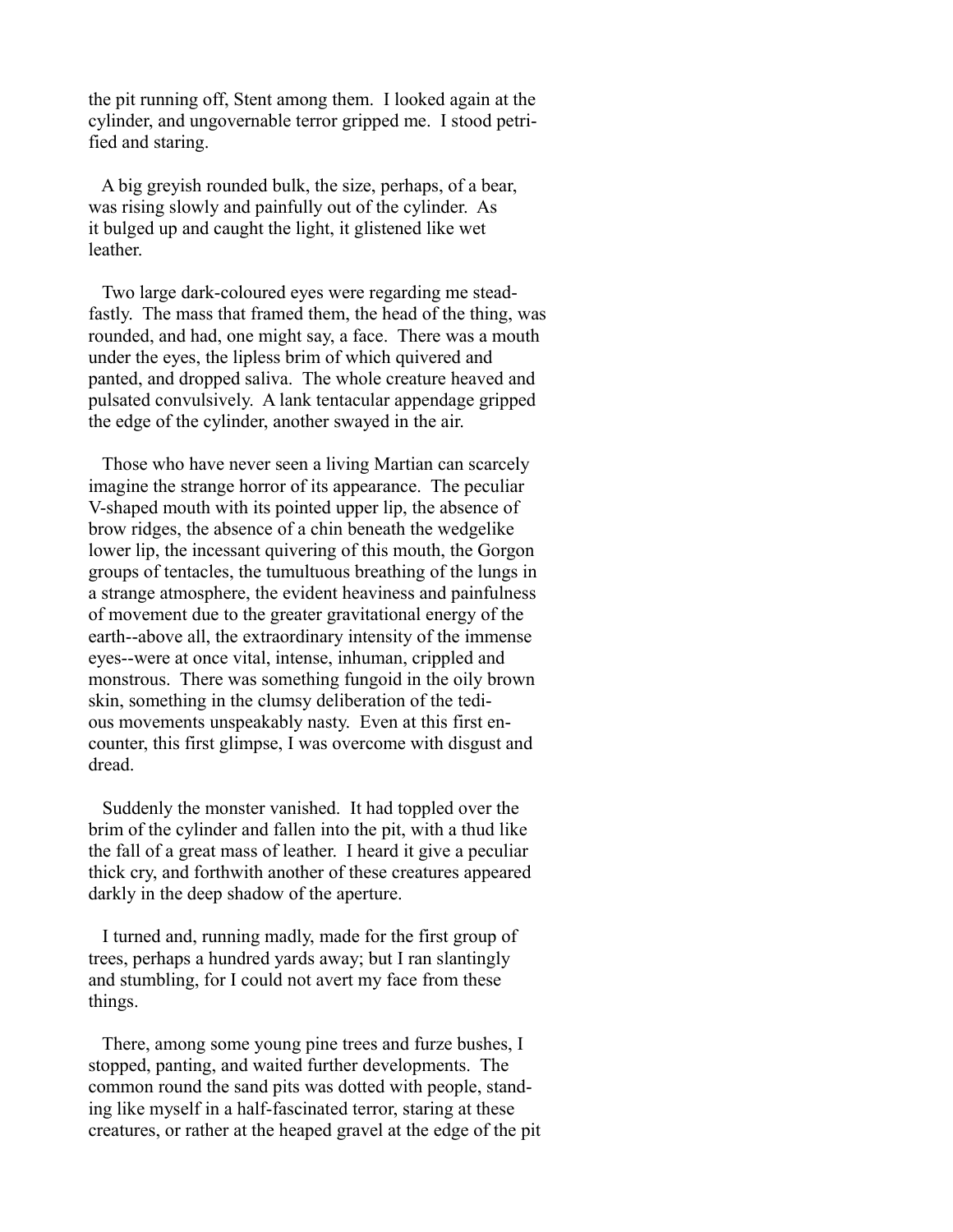in which they lay. And then, with a renewed horror, I saw a round, black object bobbing up and down on the edge of the pit. It was the head of the shopman who had fallen in, but showing as a little black object against the hot western sun. Now he got his shoulder and knee up, and again he seemed to slip back until only his head was visible. Suddenly he vanished, and I could have fancied a faint shriek had reached me. I had a momentary impulse to go back and help him that my fears overruled.

 Everything was then quite invisible, hidden by the deep pit and the heap of sand that the fall of the cylinder had made. Anyone coming along the road from Chobham or Woking would have been amazed at the sight--a dwindling multitude of perhaps a hundred people or more standing in a great irregular circle, in ditches, behind bushes, behind gates and hedges, saying little to one another and that in short, excited shouts, and staring, staring hard at a few heaps of sand. The barrow of ginger beer stood, a queer derelict, black against the burning sky, and in the sand pits was a row of deserted vehicles with their horses feeding out of nosebags or pawing the ground.

# CHAPTER FIVE

# THE HEAT-RAY

 After the glimpse I had had of the Martians emerging from the cylinder in which they had come to the earth from their planet, a kind of fascination paralysed my actions. I remained standing knee-deep in the heather, staring at the mound that hid them. I was a battleground of fear and curiosity.

 I did not dare to go back towards the pit, but I felt a passionate longing to peer into it. I began walking, therefore, in a big curve, seeking some point of vantage and continually looking at the sand heaps that hid these new-comers to our earth. Once a leash of thin black whips, like the arms of an octopus, flashed across the sunset and was immediately withdrawn, and afterwards a thin rod rose up, joint by joint, bearing at its apex a circular disk that spun with a wobbling motion. What could be going on there?

Most of the spectators had gathered in one or two groups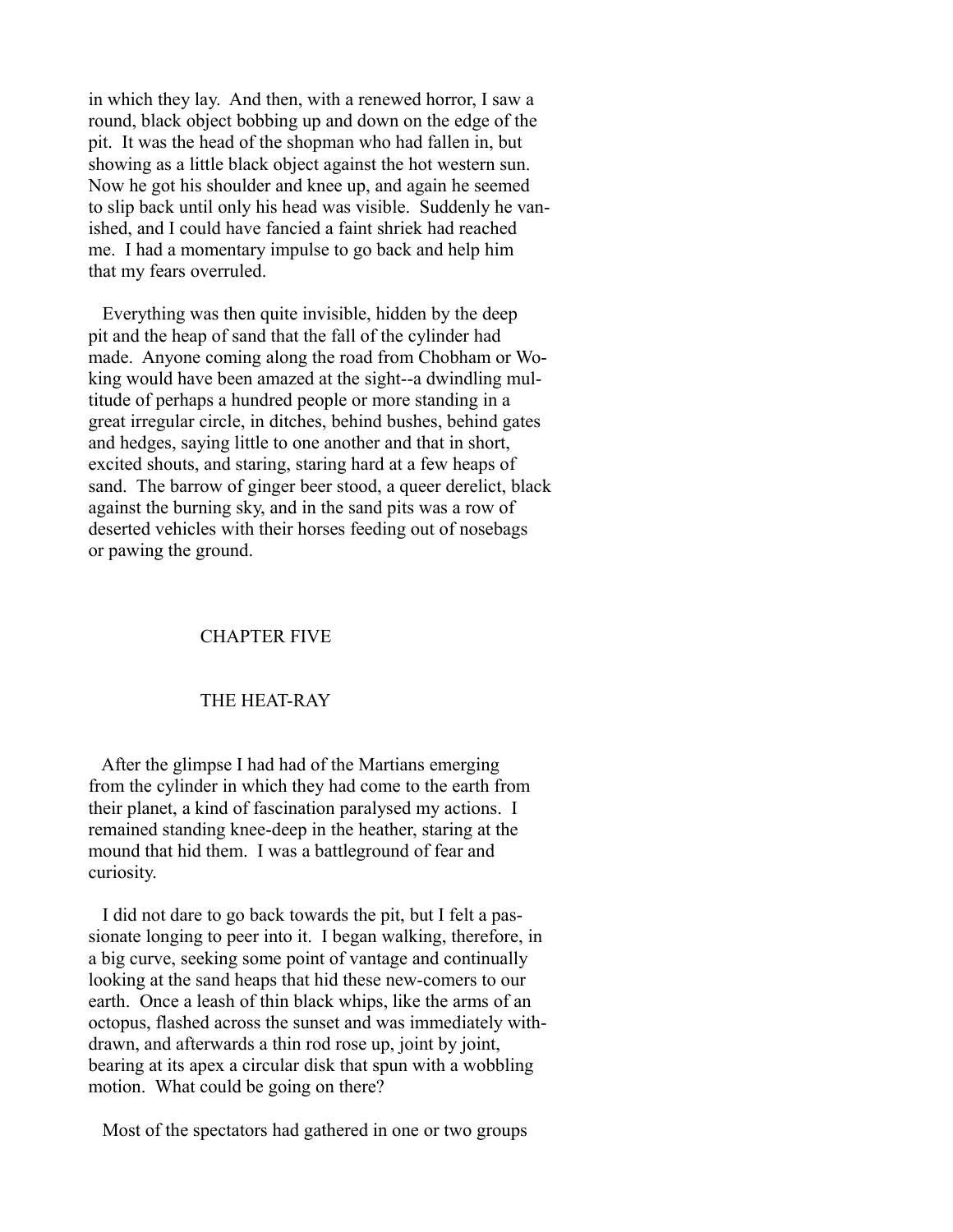--one a little crowd towards Woking, the other a knot of people in the direction of Chobham. Evidently they shared my mental conflict. There were few near me. One man I approached--he was, I perceived, a neighbour of mine, though I did not know his name--and accosted. But it was scarcely a time for articulate conversation.

 "What ugly brutes!" he said. "Good God! What ugly brutes!" He repeated this over and over again.

 "Did you see a man in the pit?" I said; but he made no answer to that. We became silent, and stood watching for a time side by side, deriving, I fancy, a certain comfort in one another's company. Then I shifted my position to a little knoll that gave me the advantage of a yard or more of elevation and when I looked for him presently he was walking towards Woking.

 The sunset faded to twilight before anything further happened. The crowd far away on the left, towards Woking, seemed to grow, and I heard now a faint murmur from it. The little knot of people towards Chobham dispersed. There was scarcely an intimation of movement from the pit.

 It was this, as much as anything, that gave people courage, and I suppose the new arrivals from Woking also helped to restore confidence. At any rate, as the dusk came on a slow, intermittent movement upon the sand pits began, a movement that seemed to gather force as the stillness of the evening about the cylinder remained unbroken. Vertical black figures in twos and threes would advance, stop, watch, and advance again, spreading out as they did so in a thin irregular crescent that promised to enclose the pit in its attenuated horns. I, too, on my side began to move towards the pit.

 Then I saw some cabmen and others had walked boldly into the sand pits, and heard the clatter of hoofs and the gride of wheels. I saw a lad trundling off the barrow of apples. And then, within thirty yards of the pit, advancing from the direction of Horsell, I noted a little black knot of men, the foremost of whom was waving a white flag.

 This was the Deputation. There had been a hasty consultation, and since the Martians were evidently, in spite of their repulsive forms, intelligent creatures, it had been resolved to show them, by approaching them with signals, that we too were intelligent.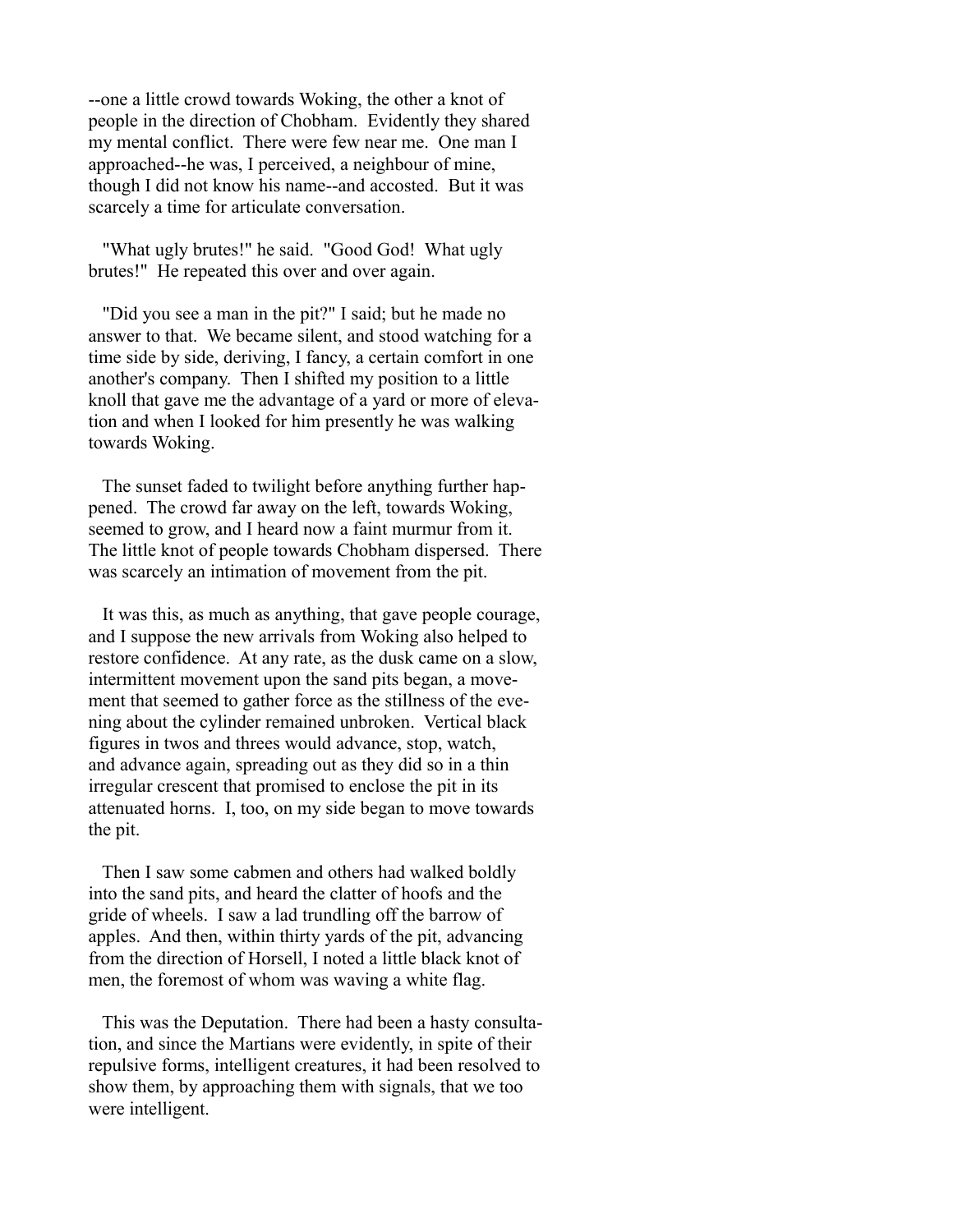Flutter, flutter, went the flag, first to the right, then to the left. It was too far for me to recognise anyone there, but afterwards I learned that Ogilvy, Stent, and Henderson were with others in this attempt at communication. This little group had in its advance dragged inward, so to speak, the circumference of the now almost complete circle of people, and a number of dim black figures followed it at discreet distances.

 Suddenly there was a flash of light, and a quantity of luminous greenish smoke came out of the pit in three distinct puffs, which drove up, one after the other, straight into the still air.

 This smoke (or flame, perhaps, would be the better word for it) was so bright that the deep blue sky overhead and the hazy stretches of brown common towards Chertsey, set with black pine trees, seemed to darken abruptly as these puffs arose, and to remain the darker after their dispersal. At the same time a faint hissing sound became audible.

 Beyond the pit stood the little wedge of people with the white flag at its apex, arrested by these phenomena, a little knot of small vertical black shapes upon the black ground. As the green smoke arose, their faces flashed out pallid green, and faded again as it vanished. Then slowly the hissing passed into a humming, into a long, loud, droning noise. Slowly a humped shape rose out of the pit, and the ghost of a beam of light seemed to flicker out from it.

 Forthwith flashes of actual flame, a bright glare leaping from one to another, sprang from the scattered group of men. It was as if some invisible jet impinged upon them and flashed into white flame. It was as if each man were suddenly and momentarily turned to fire.

 Then, by the light of their own destruction, I saw them staggering and falling, and their supporters turning to run.

 I stood staring, not as yet realising that this was death leaping from man to man in that little distant crowd. All I felt was that it was something very strange. An almost noiseless and blinding flash of light, and a man fell headlong and lay still; and as the unseen shaft of heat passed over them, pine trees burst into fire, and every dry furze bush became with one dull thud a mass of flames. And far away towards Knaphill I saw the flashes of trees and hedges and wooden buildings suddenly set alight.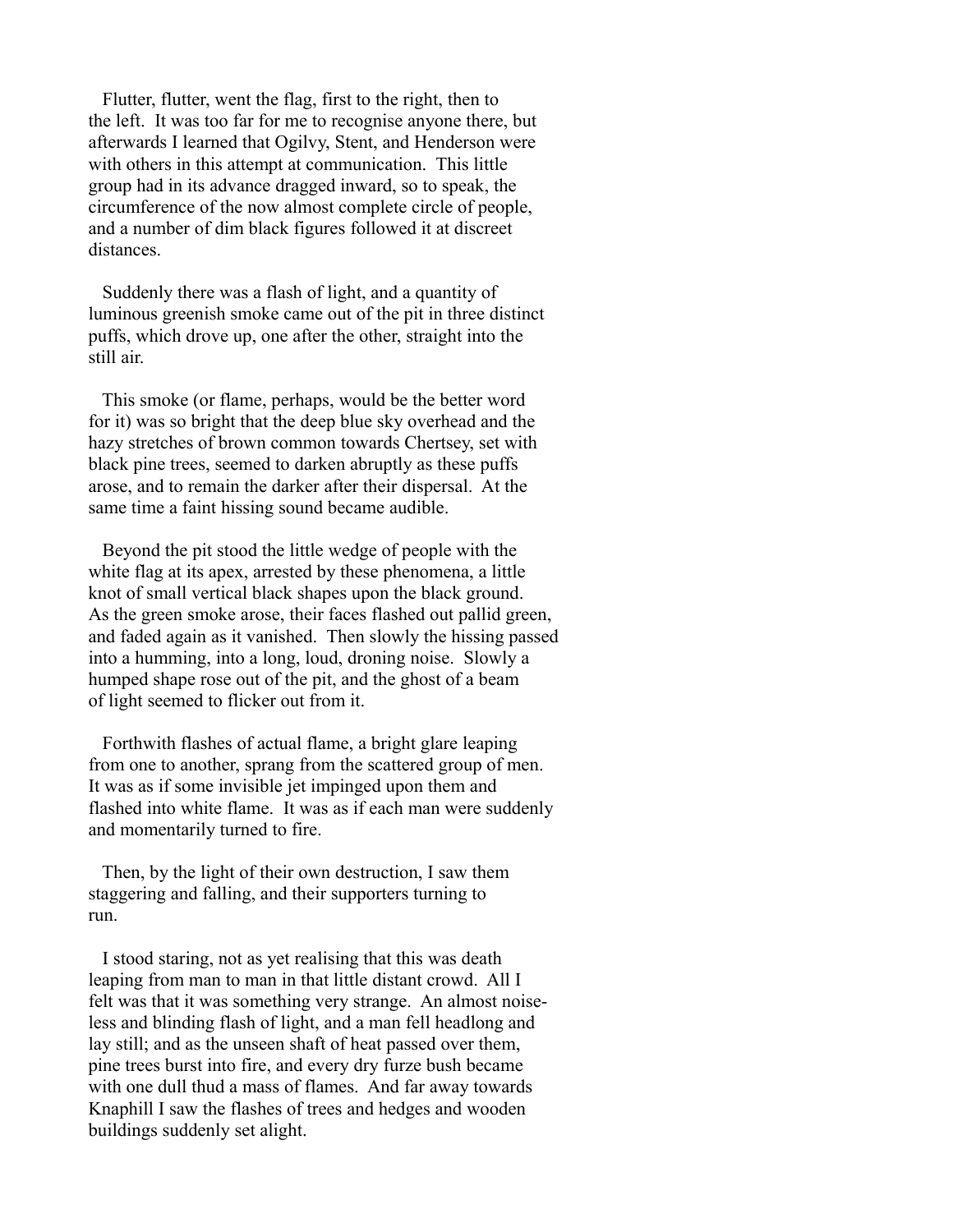It was sweeping round swiftly and steadily, this flaming death, this invisible, inevitable sword of heat. I perceived it coming towards me by the flashing bushes it touched, and was too astounded and stupefied to stir. I heard the crackle of fire in the sand pits and the sudden squeal of a horse that was as suddenly stilled. Then it was as if an invisible yet intensely heated finger were drawn through the heather between me and the Martians, and all along a curving line beyond the sand pits the dark ground smoked and crackled. Something fell with a crash far away to the left where the road from Woking station opens out on the common. Forthwith the hissing and humming ceased, and the black, domelike object sank slowly out of sight into the pit.

 All this had happened with such swiftness that I had stood motionless, dumbfounded and dazzled by the flashes of light. Had that death swept through a full circle, it must inevitably have slain me in my surprise. But it passed and spared me, and left the night about me suddenly dark and unfamiliar.

 The undulating common seemed now dark almost to blackness, except where its roadways lay grey and pale under the deep blue sky of the early night. It was dark, and suddenly void of men. Overhead the stars were mustering, and in the west the sky was still a pale, bright, almost greenish blue. The tops of the pine trees and the roofs of Horsell came out sharp and black against the western afterglow. The Martians and their appliances were altogether invisible, save for that thin mast upon which their restless mirror wobbled. Patches of bush and isolated trees here and there smoked and glowed still, and the houses towards Woking station were sending up spires of flame into the stillness of the evening air.

 Nothing was changed save for that and a terrible astonishment. The little group of black specks with the flag of white had been swept out of existence, and the stillness of the evening, so it seemed to me, had scarcely been broken.

 It came to me that I was upon this dark common, helpless, unprotected, and alone. Suddenly, like a thing falling upon me from without, came--fear.

 With an effort I turned and began a stumbling run through the heather.

The fear I felt was no rational fear, but a panic terror not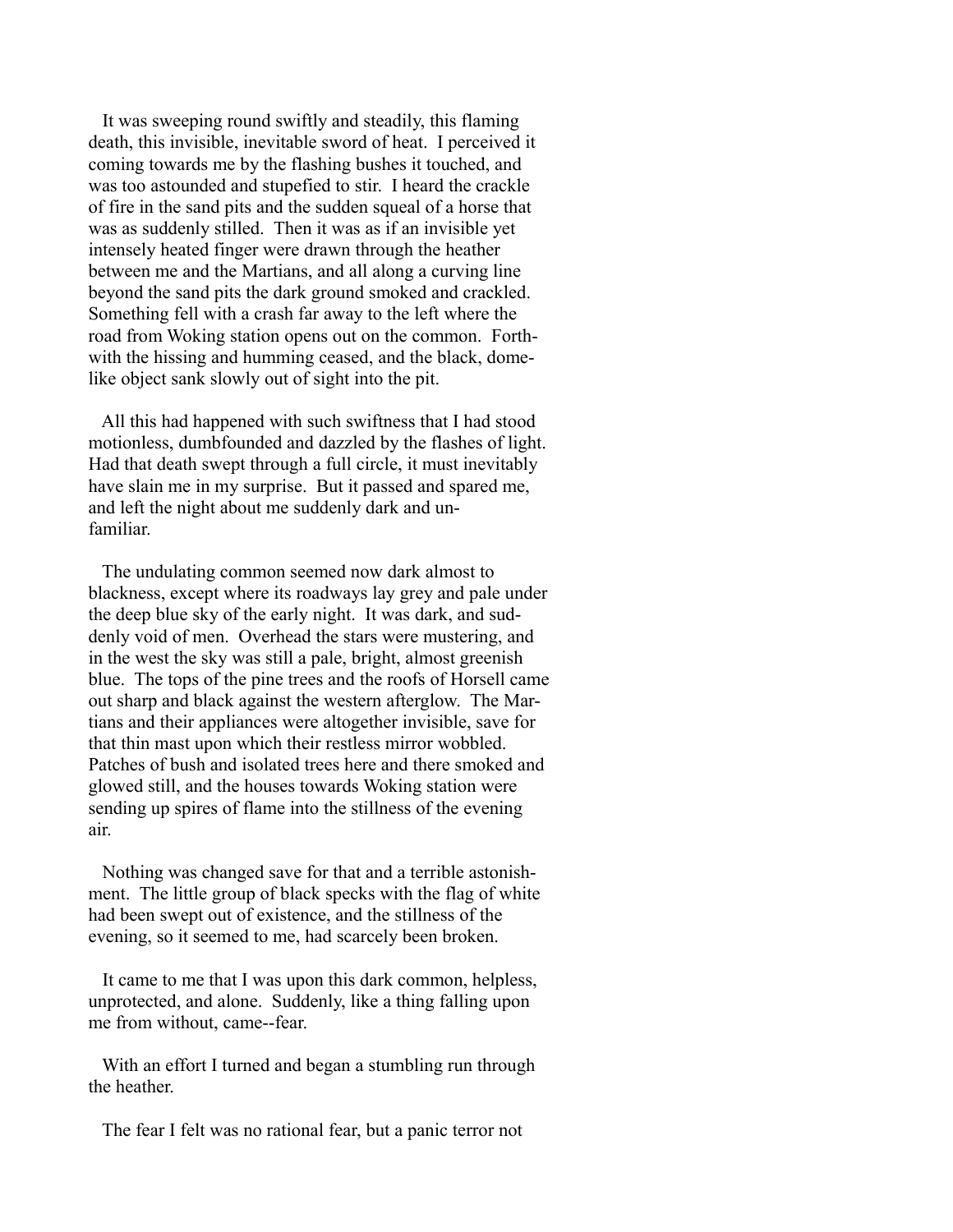only of the Martians, but of the dusk and stillness all about me. Such an extraordinary effect in unmanning me it had that I ran weeping silently as a child might do. Once I had turned, I did not dare to look back.

 I remember I felt an extraordinary persuasion that I was being played with, that presently, when I was upon the very verge of safety, this mysterious death--as swift as the passage of light--would leap after me from the pit about the cylinder and strike me down.

# CHAPTER SIX

# THE HEAT-RAY IN THE CHOBHAM ROAD

 It is still a matter of wonder how the Martians are able to slay men so swiftly and so silently. Many think that in some way they are able to generate an intense heat in a chamber of practically absolute non-conductivity. This intense heat they project in a parallel beam against any object they choose, by means of a polished parabolic mirror of unknown composition, much as the parabolic mirror of a lighthouse projects a beam of light. But no one has absolutely proved these details. However it is done, it is certain that a beam of heat is the essence of the matter. Heat, and invisible, instead of visible, light. Whatever is combustible flashes into flame at its touch, lead runs like water, it softens iron, cracks and melts glass, and when it falls upon water, incontinently that explodes into steam.

 That night nearly forty people lay under the starlight about the pit, charred and distorted beyond recognition, and all night long the common from Horsell to Maybury was deserted and brightly ablaze.

 The news of the massacre probably reached Chobham, Woking, and Ottershaw about the same time. In Woking the shops had closed when the tragedy happened, and a number of people, shop people and so forth, attracted by the stories they had heard, were walking over the Horsell Bridge and along the road between the hedges that runs out at last upon the common. You may imagine the young people brushed up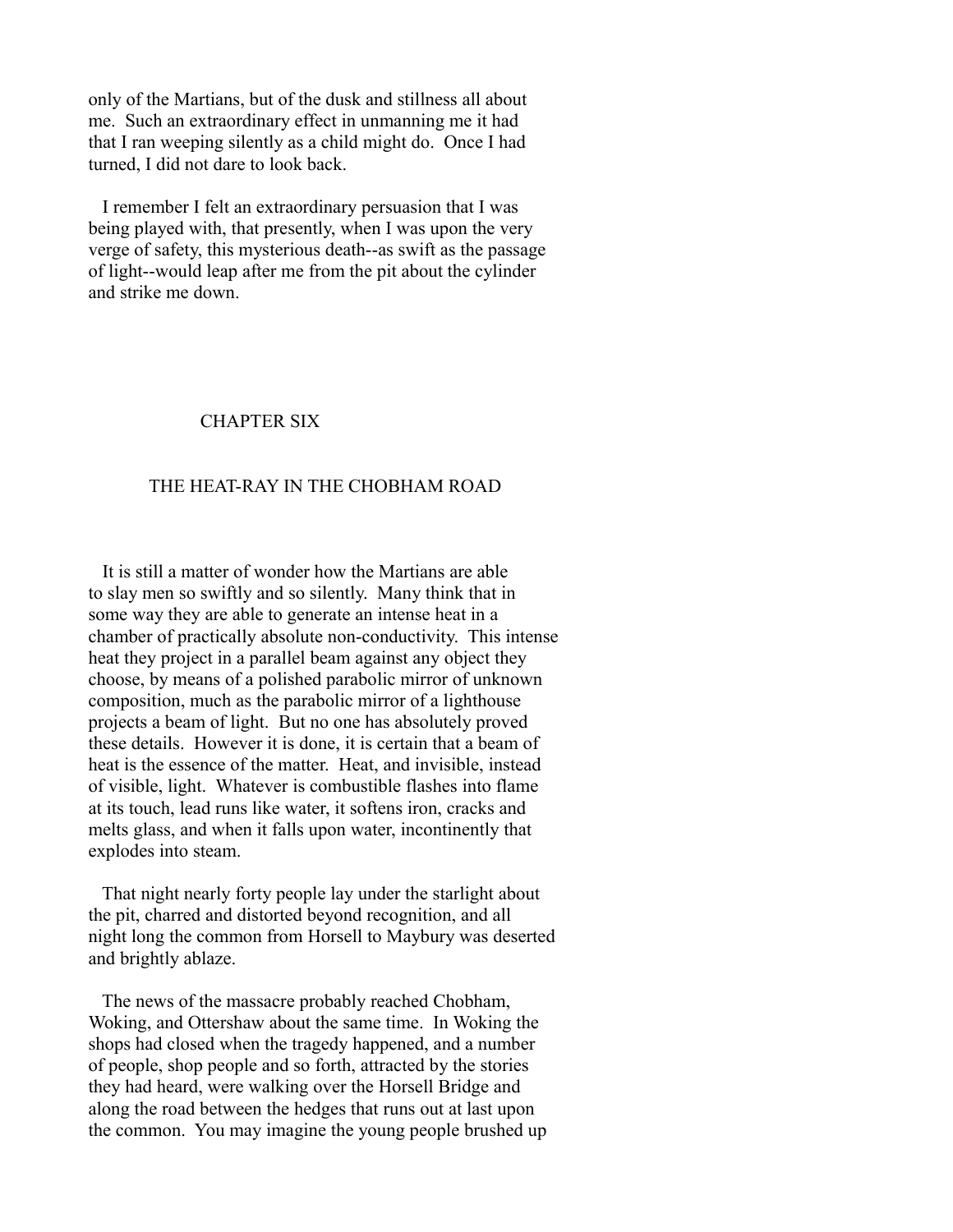after the labours of the day, and making this novelty, as they would make any novelty, the excuse for walking together and enjoying a trivial flirtation. You may figure to yourself the hum of voices along the road in the gloaming....

 As yet, of course, few people in Woking even knew that the cylinder had opened, though poor Henderson had sent a messenger on a bicycle to the post office with a special wire to an evening paper.

 As these folks came out by twos and threes upon the open, they found little knots of people talking excitedly and peering at the spinning mirror over the sand pits, and the new-comers were, no doubt, soon infected by the excitement of the occasion.

 By half past eight, when the Deputation was destroyed, there may have been a crowd of three hundred people or more at this place, besides those who had left the road to approach the Martians nearer. There were three policemen too, one of whom was mounted, doing their best, under instructions from Stent, to keep the people back and deter them from approaching the cylinder. There was some booing from those more thoughtless and excitable souls to whom a crowd is always an occasion for noise and horse-play.

 Stent and Ogilvy, anticipating some possibilities of a collision, had telegraphed from Horsell to the barracks as soon as the Martians emerged, for the help of a company of soldiers to protect these strange creatures from violence. After that they returned to lead that ill-fated advance. The description of their death, as it was seen by the crowd, tallies very closely with my own impressions: the three puffs of green smoke, the deep humming note, and the flashes of flame.

 But that crowd of people had a far narrower escape than mine. Only the fact that a hummock of heathery sand intercepted the lower part of the Heat-Ray saved them. Had the elevation of the parabolic mirror been a few yards higher, none could have lived to tell the tale. They saw the flashes and the men falling and an invisible hand, as it were, lit the bushes as it hurried towards them through the twilight. Then, with a whistling note that rose above the droning of the pit, the beam swung close over their heads, lighting the tops of the beech trees that line the road, and splitting the bricks, smashing the windows, firing the window frames, and bringing down in crumbling ruin a portion of the gable of the house nearest the corner.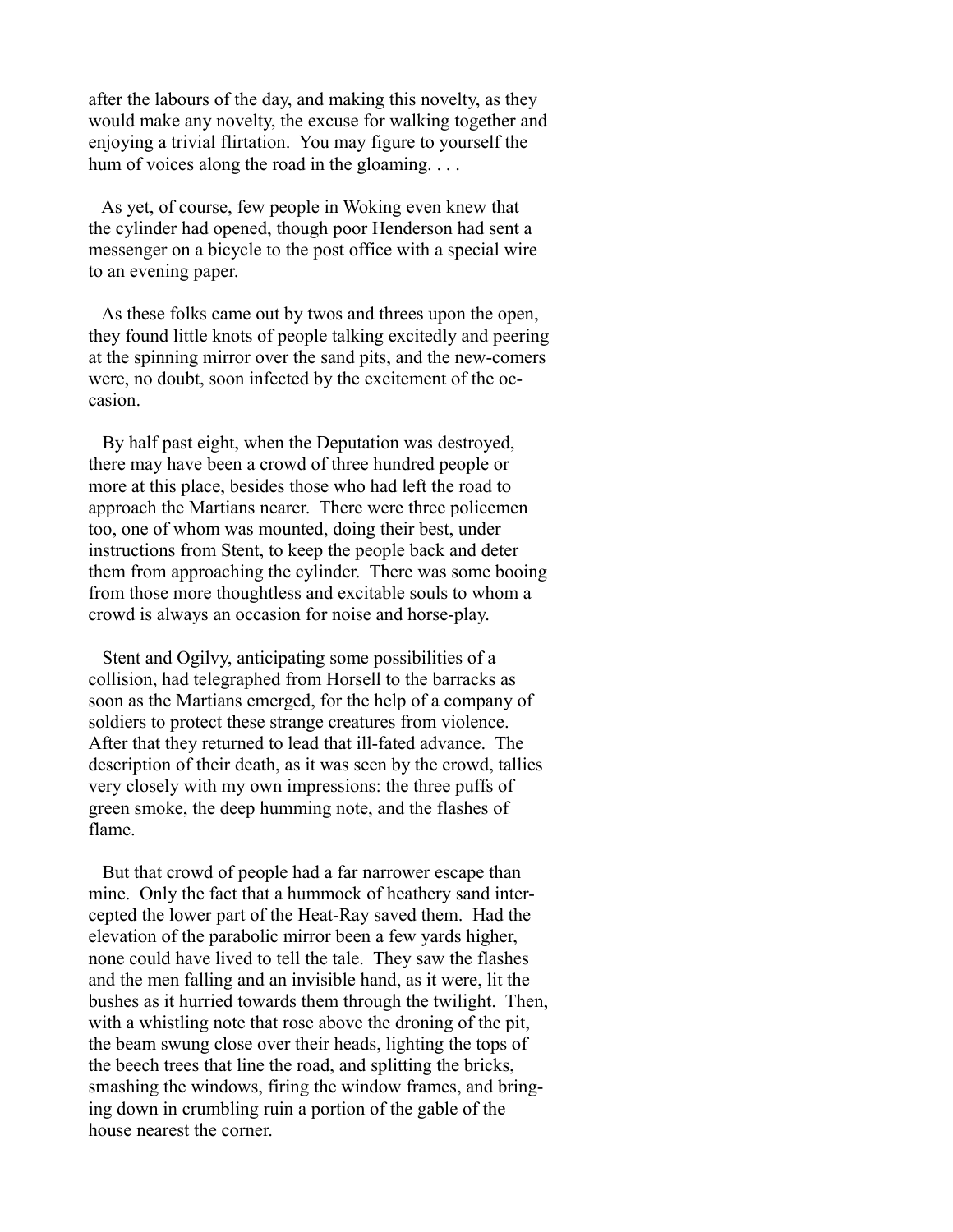In the sudden thud, hiss, and glare of the igniting trees, the panic-stricken crowd seems to have swayed hesitatingly for some moments. Sparks and burning twigs began to fall into the road, and single leaves like puffs of flame. Hats and dresses caught fire. Then came a crying from the common. There were shrieks and shouts, and suddenly a mounted policeman came galloping through the confusion with his hands clasped over his head, screaming.

 "They're coming!" a woman shrieked, and incontinently everyone was turning and pushing at those behind, in order to clear their way to Woking again. They must have bolted as blindly as a flock of sheep. Where the road grows narrow and black between the high banks the crowd jammed, and a desperate struggle occurred. All that crowd did not escape; three persons at least, two women and a little boy, were crushed and trampled there, and left to die amid the terror and the darkness.

### CHAPTER SEVEN

### HOW I REACHED HOME

 For my own part, I remember nothing of my flight except the stress of blundering against trees and stumbling through the heather. All about me gathered the invisible terrors of the Martians; that pitiless sword of heat seemed whirling to and fro, flourishing overhead before it descended and smote me out of life. I came into the road between the crossroads and Horsell, and ran along this to the crossroads.

 At last I could go no further; I was exhausted with the violence of my emotion and of my flight, and I staggered and fell by the wayside. That was near the bridge that crosses the canal by the gasworks. I fell and lay still.

I must have remained there some time.

 I sat up, strangely perplexed. For a moment, perhaps, I could not clearly understand how I came there. My terror had fallen from me like a garment. My hat had gone, and my collar had burst away from its fastener. A few minutes before, there had only been three real things before me--the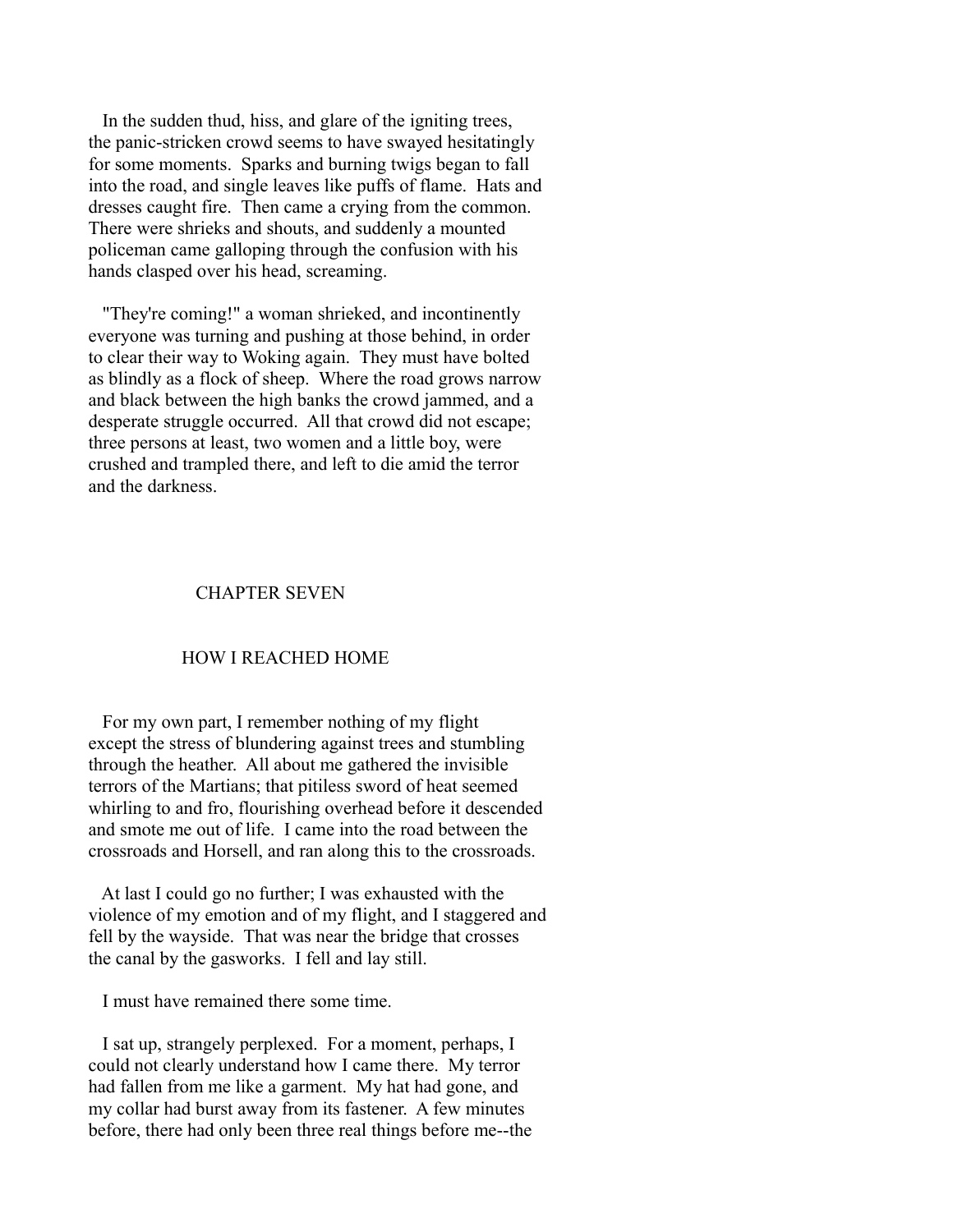immensity of the night and space and nature, my own feebleness and anguish, and the near approach of death. Now it was as if something turned over, and the point of view altered abruptly. There was no sensible transition from one state of mind to the other. I was immediately the self of every day again--a decent, ordinary citizen. The silent common, the impulse of my flight, the starting flames, were as if they had been in a dream. I asked myself had these latter things indeed happened? I could not credit it.

 I rose and walked unsteadily up the steep incline of the bridge. My mind was blank wonder. My muscles and nerves seemed drained of their strength. I dare say I staggered drunkenly. A head rose over the arch, and the figure of a workman carrying a basket appeared. Beside him ran a little boy. He passed me, wishing me good night. I was minded to speak to him, but did not. I answered his greeting with a meaningless mumble and went on over the bridge.

 Over the Maybury arch a train, a billowing tumult of white, firelit smoke, and a long caterpillar of lighted windows, went flying south--clatter, clatter, clap, rap, and it had gone. A dim group of people talked in the gate of one of the houses in the pretty little row of gables that was called Oriental Terrace. It was all so real and so familiar. And that behind me! It was frantic, fantastic! Such things, I told myself, could not be.

 Perhaps I am a man of exceptional moods. I do not know how far my experience is common. At times I suffer from the strangest sense of detachment from myself and the world about me; I seem to watch it all from the outside, from somewhere inconceivably remote, out of time, out of space, out of the stress and tragedy of it all. This feeling was very strong upon me that night. Here was another side to my dream.

 But the trouble was the blank incongruity of this serenity and the swift death flying yonder, not two miles away. There was a noise of business from the gasworks, and the electric lamps were all alight. I stopped at the group of people.

"What news from the common?" said I.

There were two men and a woman at the gate.

"Eh?" said one of the men, turning.

"What news from the common?" I said.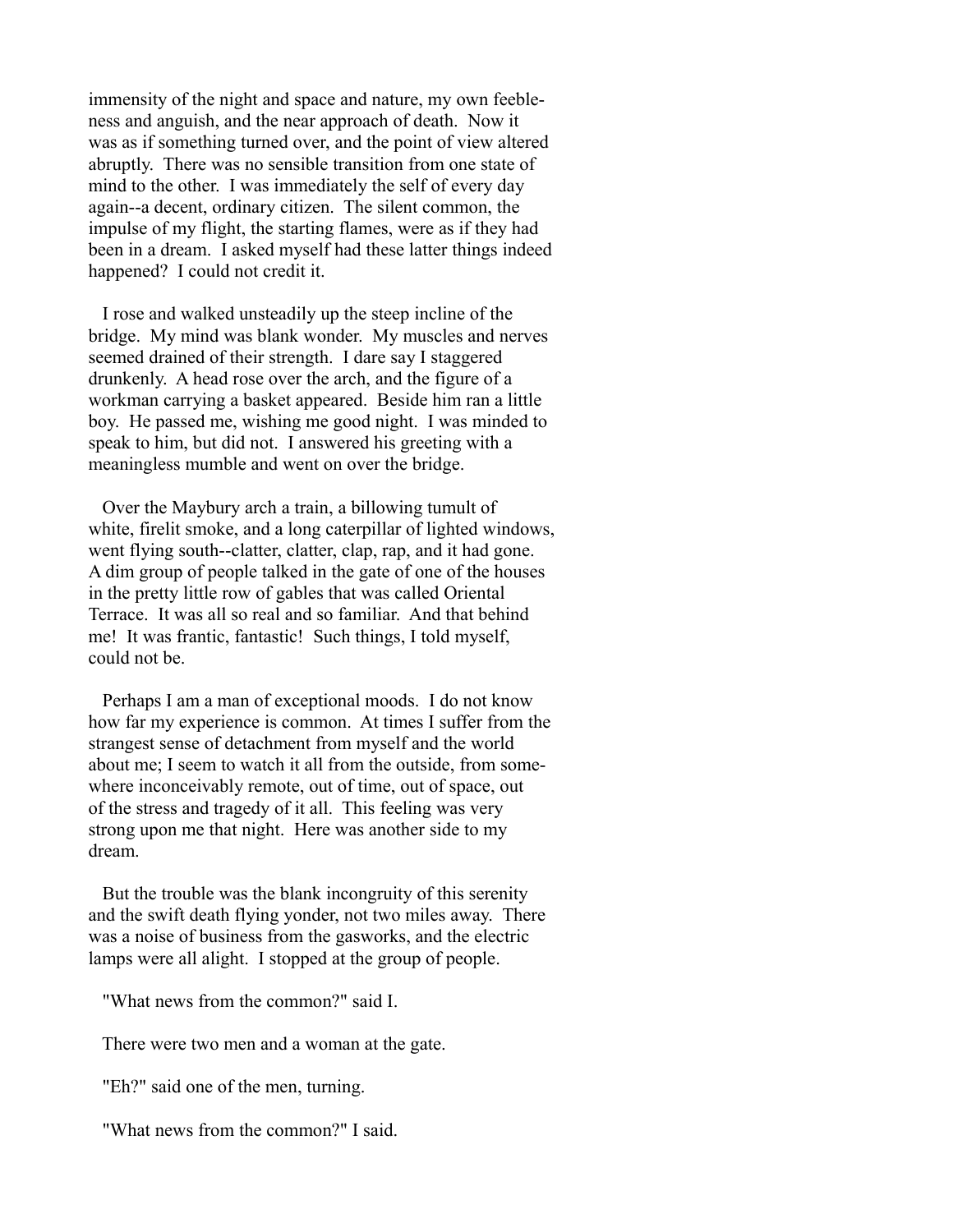"'Ain't yer just BEEN there?" asked the men.

 "People seem fair silly about the common," said the woman over the gate. "What's it all abart?"

 "Haven't you heard of the men from Mars?" said I; "the creatures from Mars?"

 "Quite enough," said the woman over the gate. "Thenks"; and all three of them laughed.

 I felt foolish and angry. I tried and found I could not tell them what I had seen. They laughed again at my broken sentences.

"You'll hear more yet," I said, and went on to my home.

 I startled my wife at the doorway, so haggard was I. I went into the dining room, sat down, drank some wine, and so soon as I could collect myself sufficiently I told her the things I had seen. The dinner, which was a cold one, had already been served, and remained neglected on the table while I told my story.

 "There is one thing," I said, to allay the fears I had aroused; "they are the most sluggish things I ever saw crawl. They may keep the pit and kill people who come near them, but they cannot get out of it. . . . But the horror of them!"

 "Don't, dear!" said my wife, knitting her brows and putting her hand on mine.

 "Poor Ogilvy!" I said. "To think he may be lying dead there!"

 My wife at least did not find my experience incredible. When I saw how deadly white her face was, I ceased abruptly.

"They may come here," she said again and again.

I pressed her to take wine, and tried to reassure her.

"They can scarcely move," I said.

 I began to comfort her and myself by repeating all that Ogilvy had told me of the impossibility of the Martians establishing themselves on the earth. In particular I laid stress on the gravitational difficulty. On the surface of the earth the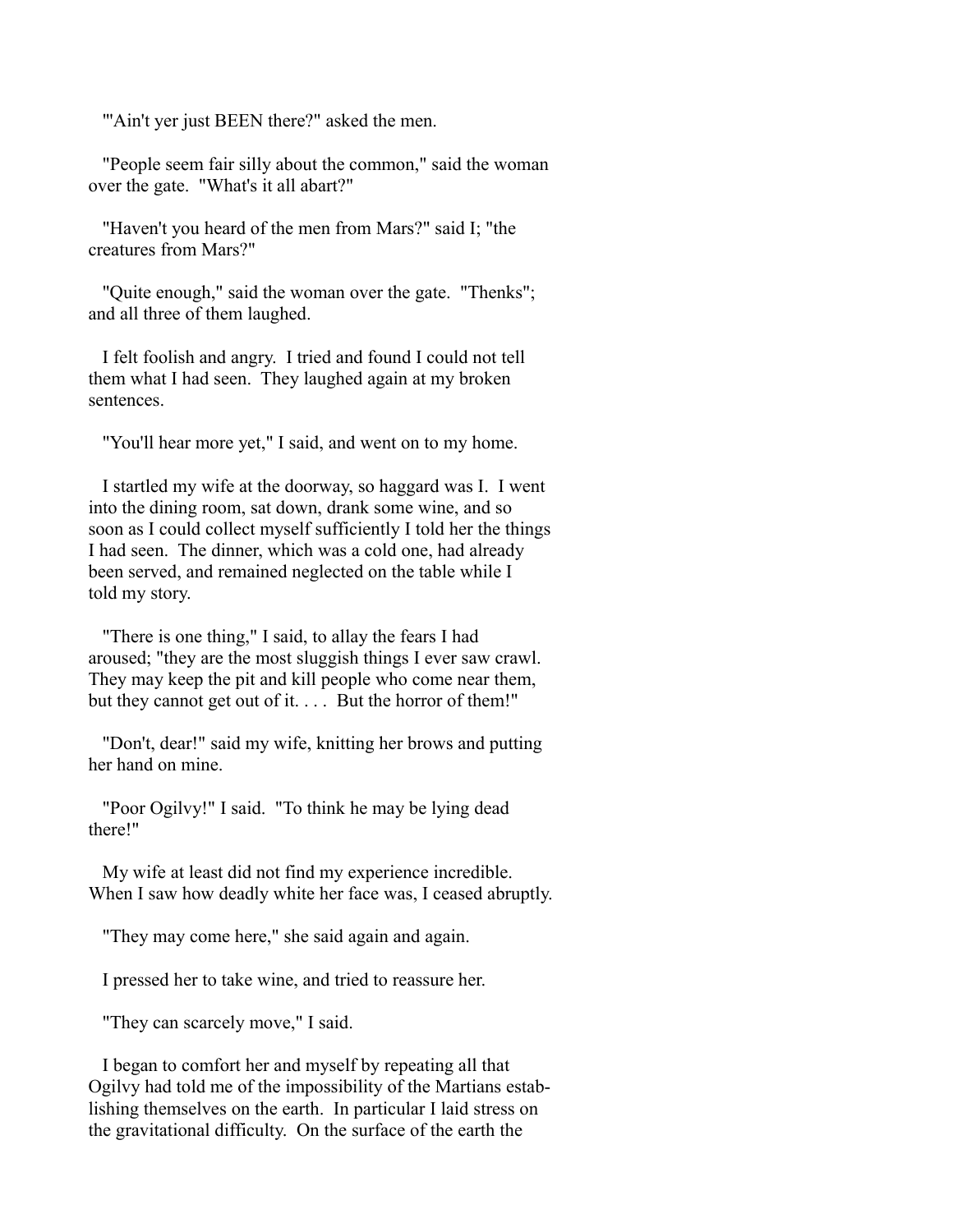force of gravity is three times what it is on the surface of Mars. A Martian, therefore, would weigh three times more than on Mars, albeit his muscular strength would be the same. His own body would be a cope of lead to him. That, indeed, was the general opinion. Both THE TIMES and the DAILY TELEGRAPH, for instance, insisted on it the next morning, and both overlooked, just as I did, two obvious modifying influences.

 The atmosphere of the earth, we now know, contains far more oxygen or far less argon (whichever way one likes to put it) than does Mars. The invigorating influences of this excess of oxygen upon the Martians indisputably did much to counterbalance the increased weight of their bodies. And, in the second place, we all overlooked the fact that such mechanical intelligence as the Martian possessed was quite able to dispense with muscular exertion at a pinch.

 But I did not consider these points at the time, and so my reasoning was dead against the chances of the invaders. With wine and food, the confidence of my own table, and the necessity of reassuring my wife, I grew by insensible degrees courageous and secure.

 "They have done a foolish thing," said I, fingering my wineglass. "They are dangerous because, no doubt, they are mad with terror. Perhaps they expected to find no living things--certainly no intelligent living things.

 "A shell in the pit" said I, "if the worst comes to the worst will kill them all."

 The intense excitement of the events had no doubt left my perceptive powers in a state of erethism. I remember that dinner table with extraordinary vividness even now. My dear wife's sweet anxious face peering at me from under the pink lamp shade, the white cloth with its silver and glass table furniture--for in those days even philosophical writers had many little luxuries--the crimson-purple wine in my glass, are photographically distinct. At the end of it I sat, tempering nuts with a cigarette, regretting Ogilvy's rashness, and denouncing the shortsighted timidity of the Martians.

 So some respectable dodo in the Mauritius might have lorded it in his nest, and discussed the arrival of that shipful of pitiless sailors in want of animal food. "We will peck them to death tomorrow, my dear."

I did not know it, but that was the last civilised dinner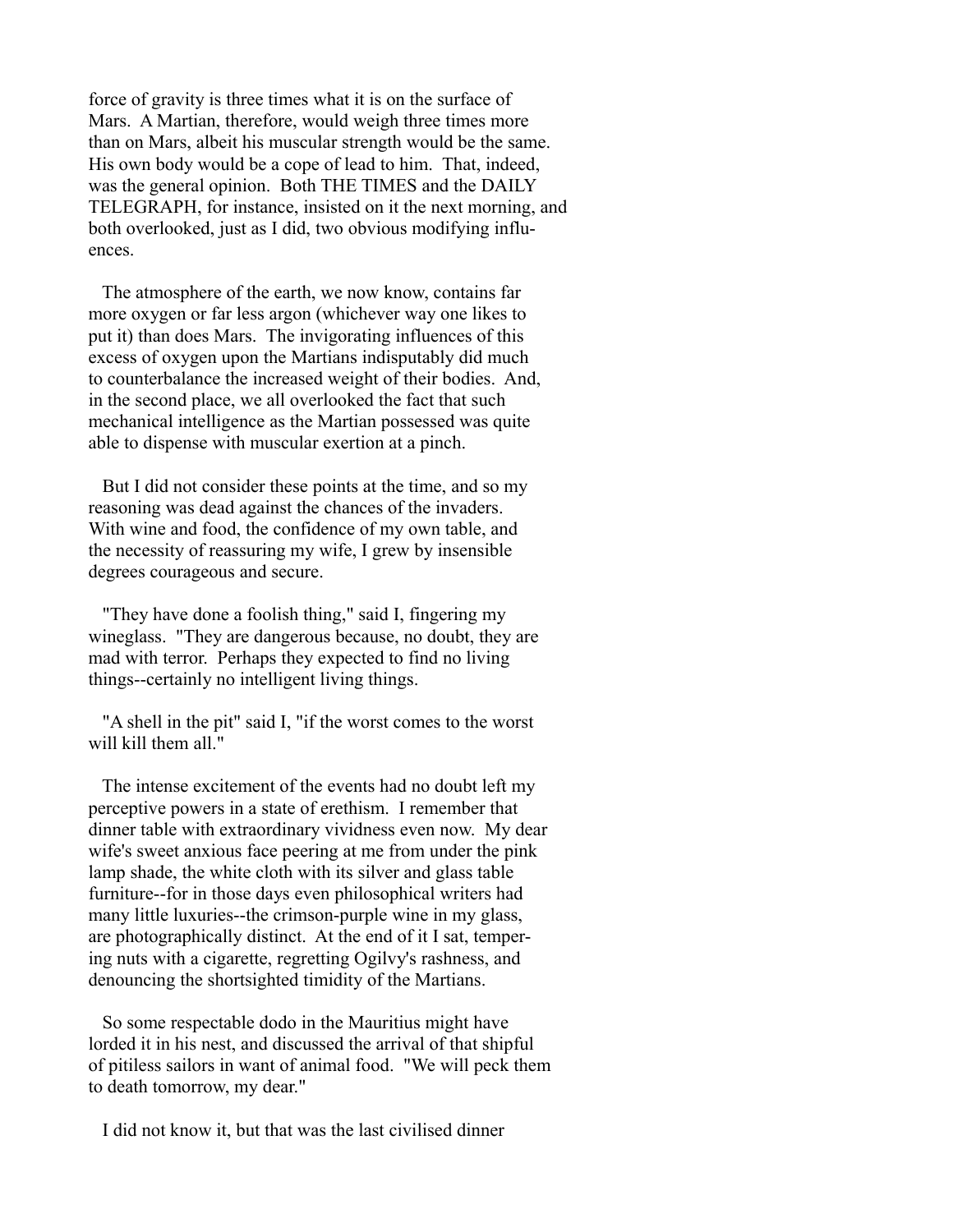I was to eat for very many strange and terrible days.

# CHAPTER EIGHT

#### FRIDAY NIGHT

 The most extraordinary thing to my mind, of all the strange and wonderful things that happened upon that Friday, was the dovetailing of the commonplace habits of our social order with the first beginnings of the series of events that was to topple that social order headlong. If on Friday night you had taken a pair of compasses and drawn a circle with a radius of five miles round the Woking sand pits, I doubt if you would have had one human being outside it, unless it were some relation of Stent or of the three or four cyclists or London people lying dead on the common, whose emotions or habits were at all affected by the new-comers. Many people had heard of the cylinder, of course, and talked about it in their leisure, but it certainly did not make the sensation that an ultimatum to Germany would have done.

 In London that night poor Henderson's telegram describing the gradual unscrewing of the shot was judged to be a canard, and his evening paper, after wiring for authentication from him and receiving no reply--the man was killed--decided not to print a special edition.

 Even within the five-mile circle the great majority of people were inert. I have already described the behaviour of the men and women to whom I spoke. All over the district people were dining and supping; working men were gardening after the labours of the day, children were being put to bed, young people were wandering through the lanes love-making, students sat over their books.

 Maybe there was a murmur in the village streets, a novel and dominant topic in the public-houses, and here and there a messenger, or even an eye-witness of the later occurrences, caused a whirl of excitement, a shouting, and a running to and fro; but for the most part the daily routine of working, eating, drinking, sleeping, went on as it had done for countless years--as though no planet Mars existed in the sky. Even at Woking station and Horsell and Chobham that was the case.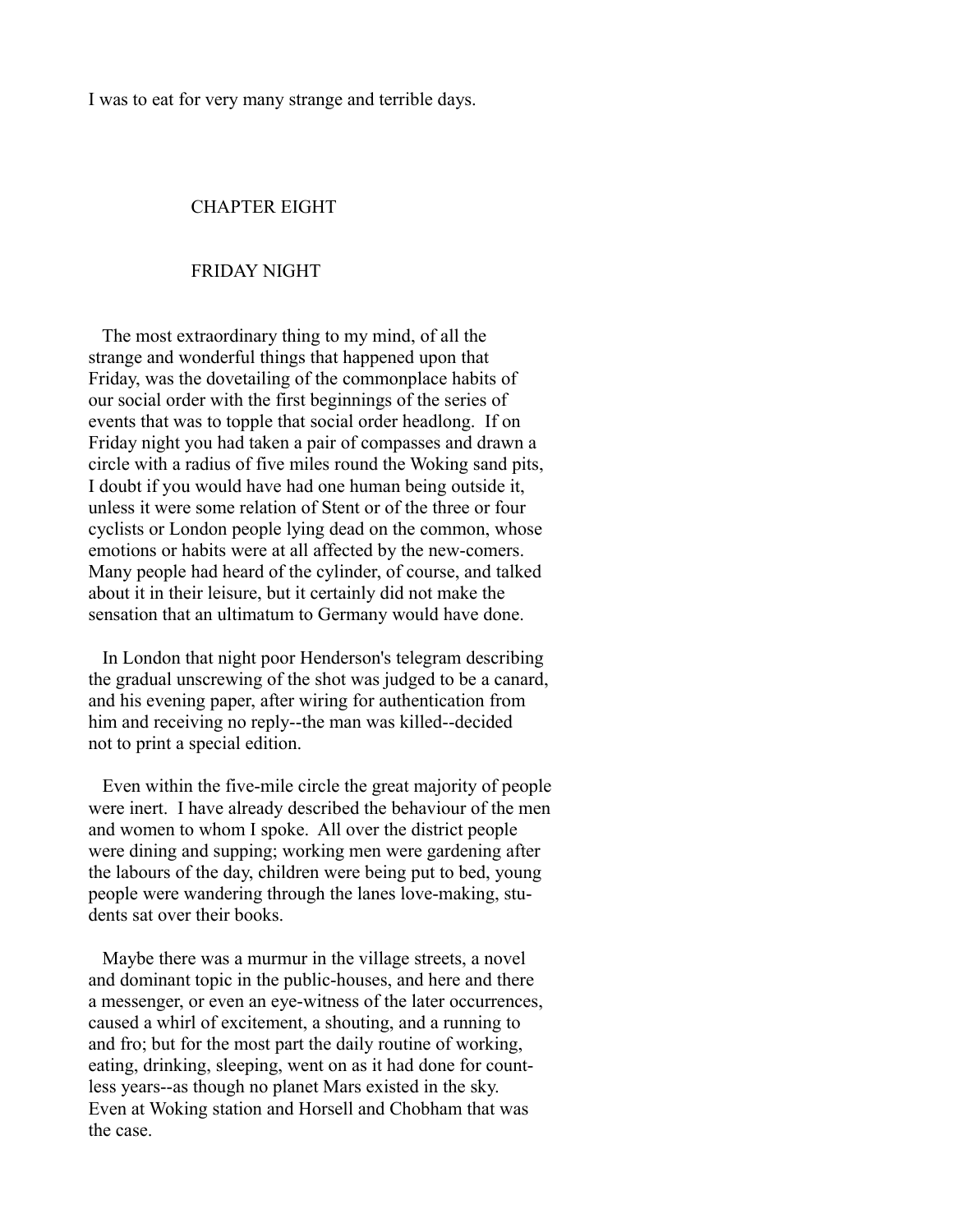In Woking junction, until a late hour, trains were stopping and going on, others were shunting on the sidings, passengers were alighting and waiting, and everything was proceeding in the most ordinary way. A boy from the town, trenching on Smith's monopoly, was selling papers with the afternoon's news. The ringing impact of trucks, the sharp whistle of the engines from the junction, mingled with their shouts of "Men from Mars!" Excited men came into the station about nine o'clock with incredible tidings, and caused no more disturbance than drunkards might have done. People rattling Londonwards peered into the darkness outside the carriage windows, and saw only a rare, flickering, vanishing spark dance up from the direction of Horsell, a red glow and a thin veil of smoke driving across the stars, and thought that nothing more serious than a heath fire was happening. It was only round the edge of the common that any disturbance was perceptible. There were half a dozen villas burning on the Woking border. There were lights in all the houses on the common side of the three villages, and the people there kept awake till dawn.

 A curious crowd lingered restlessly, people coming and going but the crowd remaining, both on the Chobham and Horsell bridges. One or two adventurous souls, it was afterwards found, went into the darkness and crawled quite near the Martians; but they never returned, for now and again a light-ray, like the beam of a warship's searchlight swept the common, and the Heat-Ray was ready to follow. Save for such, that big area of common was silent and desolate, and the charred bodies lay about on it all night under the stars, and all the next day. A noise of hammering from the pit was heard by many people.

 So you have the state of things on Friday night. In the centre, sticking into the skin of our old planet Earth like a poisoned dart, was this cylinder. But the poison was scarcely working yet. Around it was a patch of silent common, smouldering in places, and with a few dark, dimly seen objects lying in contorted attitudes here and there. Here and there was a burning bush or tree. Beyond was a fringe of excitement, and farther than that fringe the inflammation had not crept as yet. In the rest of the world the stream of life still flowed as it had flowed for immemorial years. The fever of war that would presently clog vein and artery, deaden nerve and destroy brain, had still to develop.

 All night long the Martians were hammering and stirring, sleepless, indefatigable, at work upon the machines they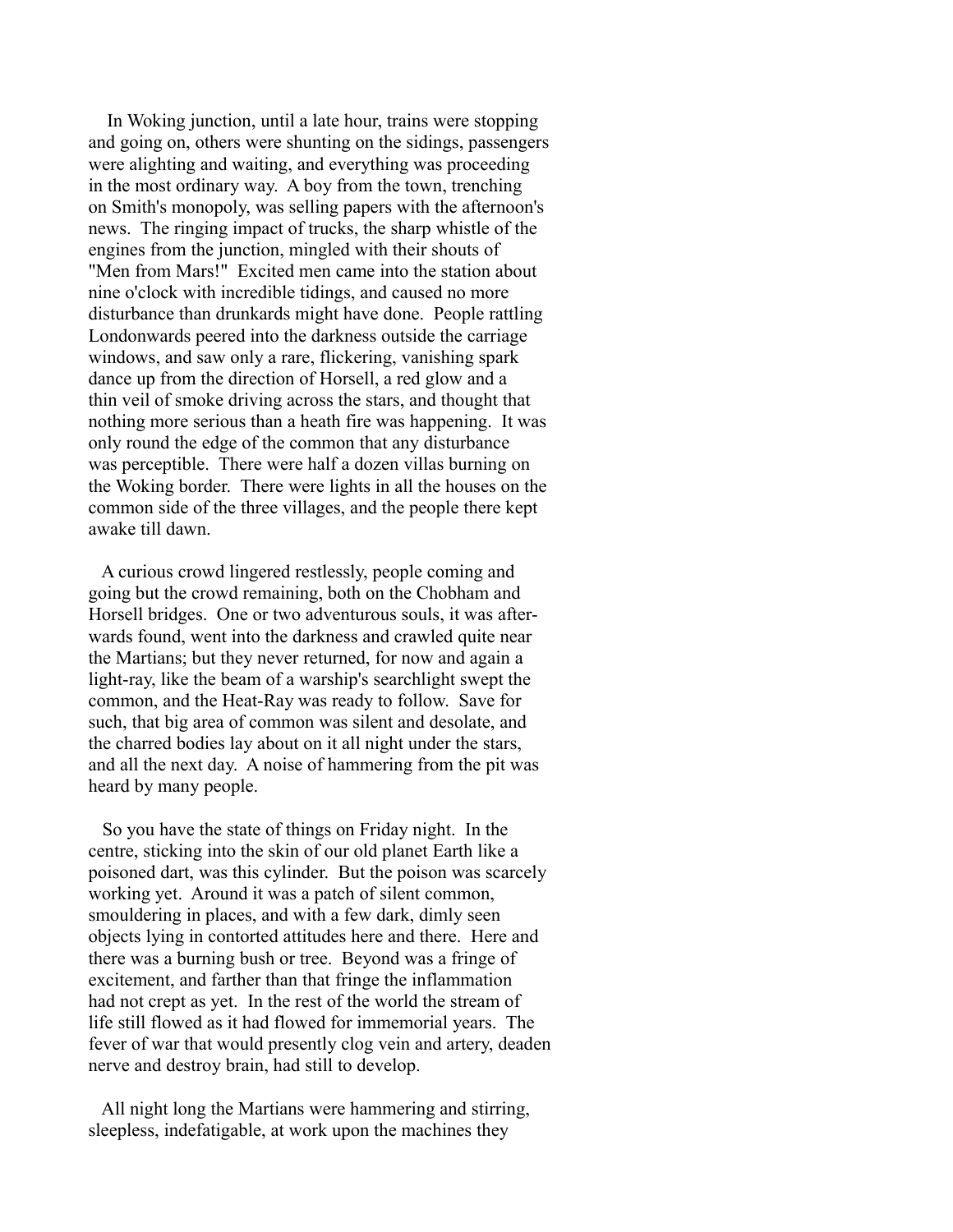were making ready, and ever and again a puff of greenishwhite smoke whirled up to the starlit sky.

 About eleven a company of soldiers came through Horsell, and deployed along the edge of the common to form a cordon. Later a second company marched through Chobham to deploy on the north side of the common. Several officers from the Inkerman barracks had been on the common earlier in the day, and one, Major Eden, was reported to be missing. The colonel of the regiment came to the Chobham bridge and was busy questioning the crowd at midnight. The military authorities were certainly alive to the seriousness of the business. About eleven, the next morning's papers were able to say, a squadron of hussars, two Maxims, and about four hundred men of the Cardigan regiment started from Aldershot.

 A few seconds after midnight the crowd in the Chertsey road, Woking, saw a star fall from heaven into the pine woods to the northwest. It had a greenish colour, and caused a silent brightness like summer lightning. This was the second cylinder.

# CHAPTER NINE

### THE FIGHTING BEGINS

 Saturday lives in my memory as a day of suspense. It was a day of lassitude too, hot and close, with, I am told, a rapidly fluctuating barometer. I had slept but little, though my wife had succeeded in sleeping, and I rose early. I went into my garden before breakfast and stood listening, but towards the common there was nothing stirring but a lark.

 The milkman came as usual. I heard the rattle of his chariot and I went round to the side gate to ask the latest news. He told me that during the night the Martians had been surrounded by troops, and that guns were expected. Then--a familiar, reassuring note--I heard a train running towards Woking.

 "They aren't to be killed," said the milkman, "if that can possibly be avoided."

I saw my neighbour gardening, chatted with him for a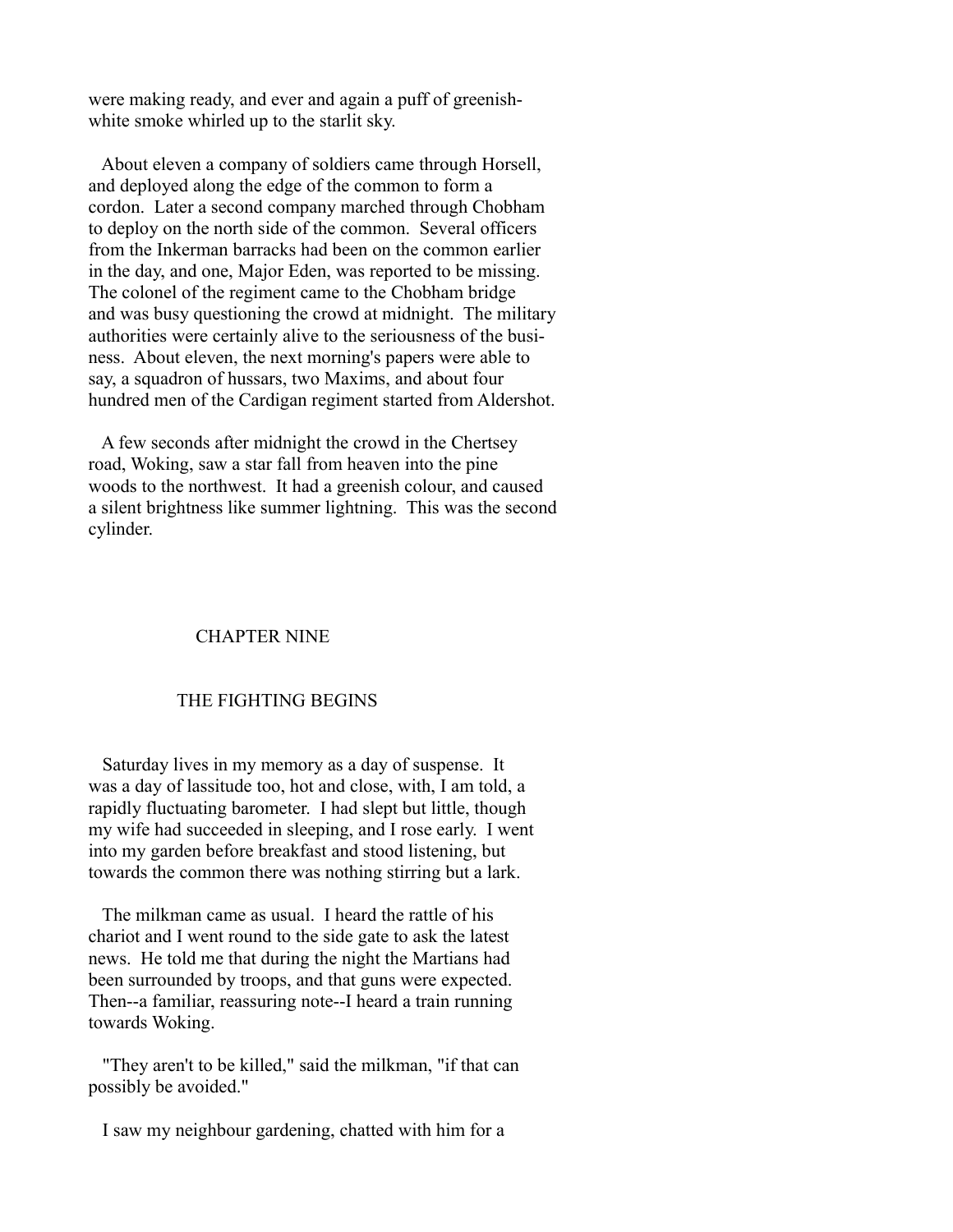time, and then strolled in to breakfast. It was a most unexceptional morning. My neighbour was of opinion that the troops would be able to capture or to destroy the Martians during the day.

 "It's a pity they make themselves so unapproachable," he said. "It would be curious to know how they live on another planet; we might learn a thing or two."

 He came up to the fence and extended a handful of strawberries, for his gardening was as generous as it was enthusiastic. At the same time he told me of the burning of the pine woods about the Byfleet Golf Links.

 "They say," said he, "that there's another of those blessed things fallen there--number two. But one's enough, surely. This lot'll cost the insurance people a pretty penny before everything's settled." He laughed with an air of the greatest good humour as he said this. The woods, he said, were still burning, and pointed out a haze of smoke to me. "They will be hot under foot for days, on account of the thick soil of pine needles and turf," he said, and then grew serious over "poor Ogilvy."

 After breakfast, instead of working, I decided to walk down towards the common. Under the railway bridge I found a group of soldiers--sappers, I think, men in small round caps, dirty red jackets unbuttoned, and showing their blue shirts, dark trousers, and boots coming to the calf. They told me no one was allowed over the canal, and, looking along the road towards the bridge, I saw one of the Cardigan men standing sentinel there. I talked with these soldiers for a time; I told them of my sight of the Martians on the previous evening. None of them had seen the Martians, and they had but the vaguest ideas of them, so that they plied me with questions. They said that they did not know who had authorised the movements of the troops; their idea was that a dispute had arisen at the Horse Guards. The ordinary sapper is a great deal better educated than the common soldier, and they discussed the peculiar conditions of the possible fight with some acuteness. I described the Heat-Ray to them, and they began to argue among themselves.

"Crawl up under cover and rush 'em, say I," said one.

 "Get aht!," said another. "What's cover against this 'ere 'eat? Sticks to cook yer! What we got to do is to go as near as the ground'll let us, and then drive a trench."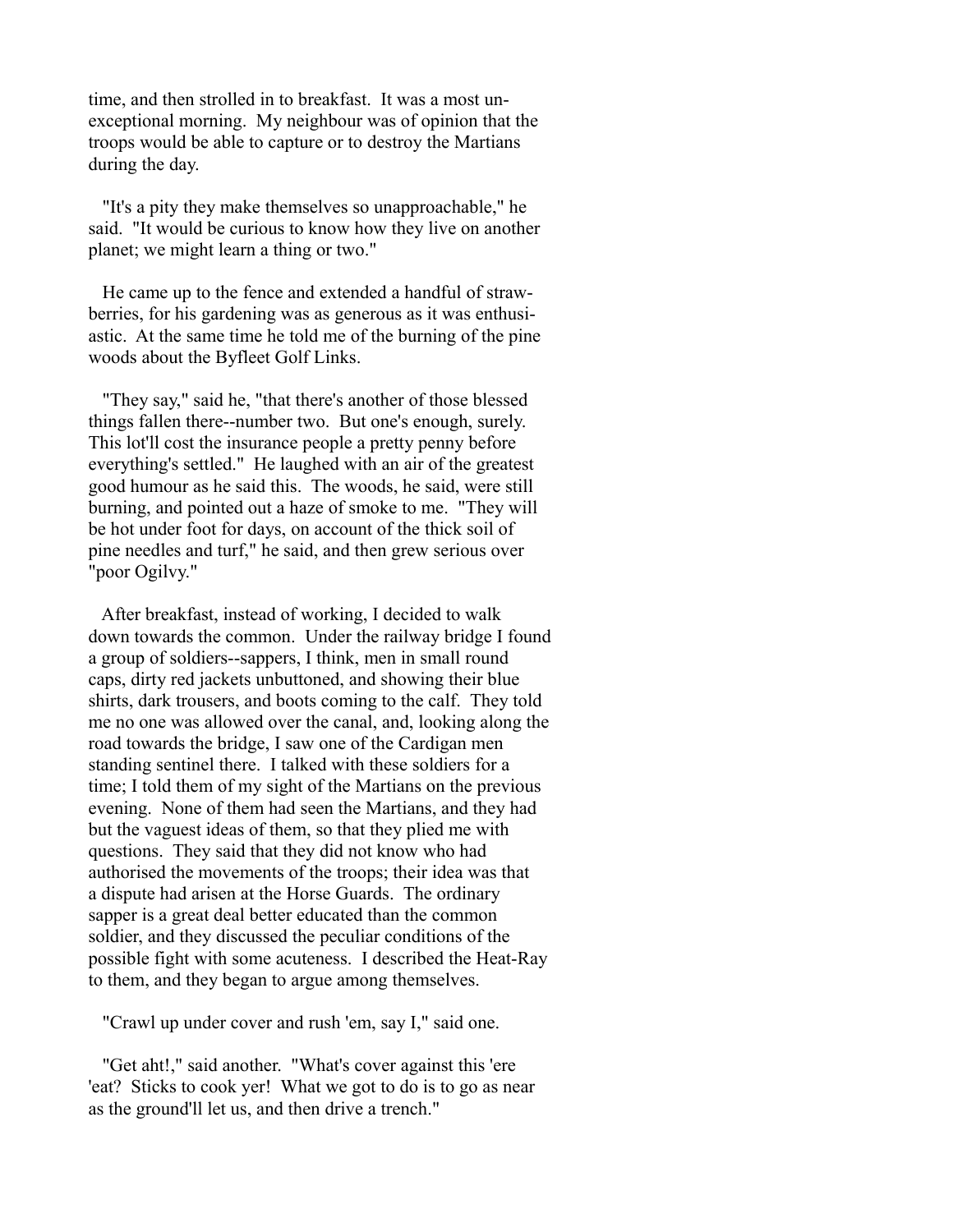"Blow yer trenches! You always want trenches; you ought to ha" been born a rabbit Snippy."

""Ain't they got any necks, then?" said a third, abruptly-a little, contemplative, dark man, smoking a pipe.

I repeated my description.

 "Octopuses," said he, "that's what I calls 'em. Talk about fishers of men--fighters of fish it is this time!"

 "It ain't no murder killing beasts like that," said the first speaker.

 "Why not shell the darned things strite off and finish 'em?" said the little dark man. "You carn tell what they might do."

 "Where's your shells?" said the first speaker. "There ain't no time. Do it in a rush, that's my tip, and do it at once."

 So they discussed it. After a while I left them, and went on to the railway station to get as many morning papers as I could.

 But I will not weary the reader with a description of that long morning and of the longer afternoon. I did not succeed in getting a glimpse of the common, for even Horsell and Chobham church towers were in the hands of the military authorities. The soldiers I addressed didn't know anything; the officers were mysterious as well as busy. I found people in the town quite secure again in the presence of the military, and I heard for the first time from Marshall, the tobacconist, that his son was among the dead on the common. The soldiers had made the people on the outskirts of Horsell lock up and leave their houses.

 I got back to lunch about two, very tired for, as I have said, the day was extremely hot and dull; and in order to refresh myself I took a cold bath in the afternoon. About half past four I went up to the railway station to get an evening paper, for the morning papers had contained only a very inaccurate description of the killing of Stent, Henderson, Ogilvy, and the others. But there was little I didn't know. The Martians did not show an inch of themselves. They seemed busy in their pit, and there was a sound of hammering and an almost continuous streamer of smoke. Apparently they were busy getting ready for a struggle. "Fresh attempts have been made to signal, but without success," was the stereotyped formula of the papers. A sapper told me it was done by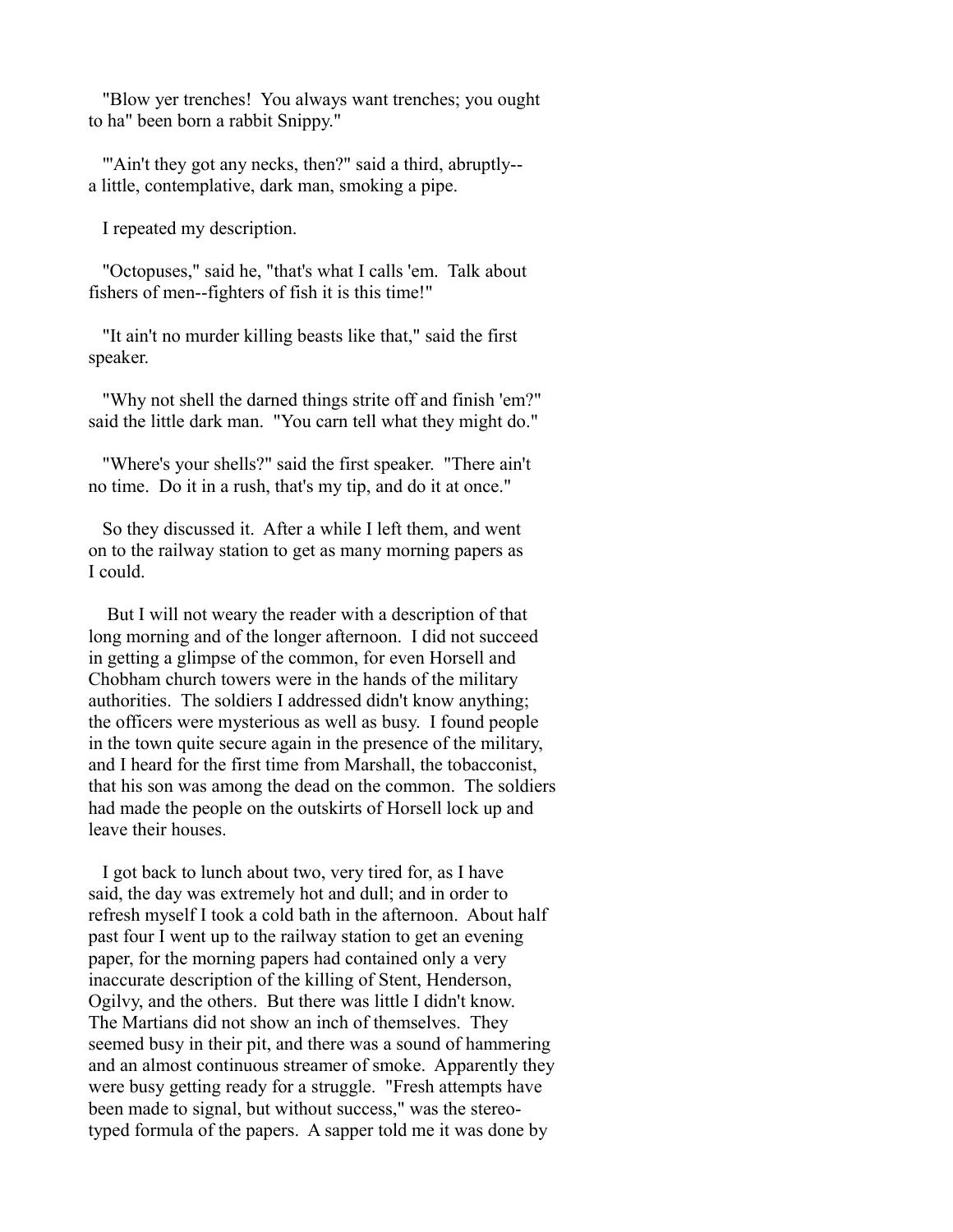a man in a ditch with a flag on a long pole. The Martians took as much notice of such advances as we should of the lowing of a cow.

 I must confess the sight of all this armament, all this preparation, greatly excited me. My imagination became belligerent, and defeated the invaders in a dozen striking ways; something of my schoolboy dreams of battle and heroism came back. It hardly seemed a fair fight to me at that time. They seemed very helpless in that pit of theirs.

 About three o'clock there began the thud of a gun at measured intervals from Chertsey or Addlestone. I learned that the smouldering pine wood into which the second cylinder had fallen was being shelled, in the hope of destroying that object before it opened. It was only about five, however, that a field gun reached Chobham for use against the first body of Martians.

 About six in the evening, as I sat at tea with my wife in the summerhouse talking vigorously about the battle that was lowering upon us, I heard a muffled detonation from the common, and immediately after a gust of firing. Close on the heels of that came a violent rattling crash, quite close to us, that shook the ground; and, starting out upon the lawn, I saw the tops of the trees about the Oriental College burst into smoky red flame, and the tower of the little church beside it slide down into ruin. The pinnacle of the mosque had vanished, and the roof line of the college itself looked as if a hundred-ton gun had been at work upon it. One of our chimneys cracked as if a shot had hit it, flew, and a piece of it came clattering down the tiles and made a heap of broken red fragments upon the flower bed by my study window.

 I and my wife stood amazed. Then I realised that the crest of Maybury Hill must be within range of the Martians" Heat-Ray now that the college was cleared out of the way.

 At that I gripped my wife's arm, and without ceremony ran her out into the road. Then I fetched out the servant, telling her I would go upstairs myself for the box she was clamouring for.

 "We can't possibly stay here," I said; and as I spoke the firing reopened for a moment upon the common.

"But where are we to go?" said my wife in terror.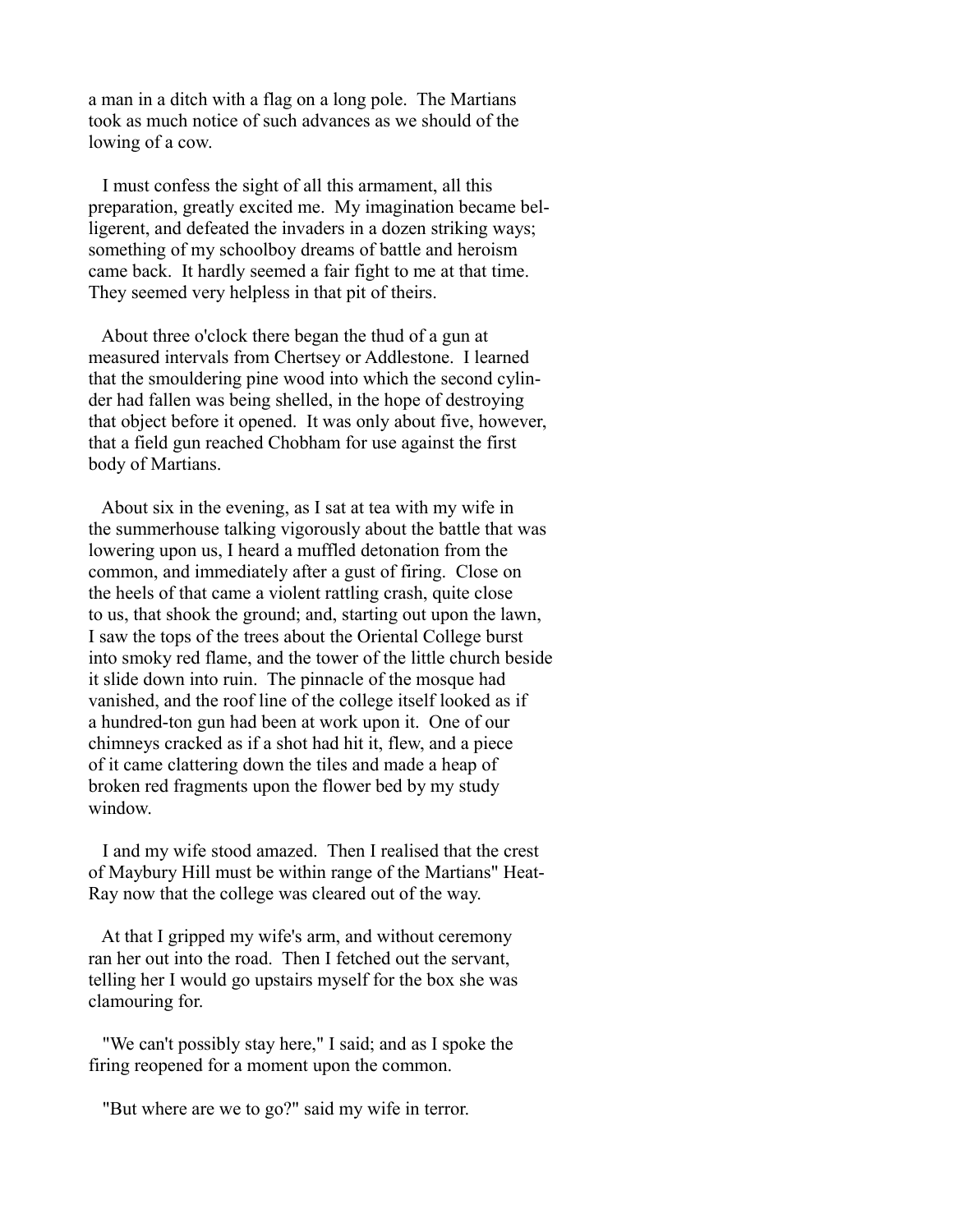I thought perplexed. Then I remembered her cousins at Leatherhead.

"Leatherhead!" I shouted above the sudden noise.

 She looked away from me downhill. The people were coming out of their houses, astonished.

"How are we to get to Leatherhead?" she said.

 Down the hill I saw a bevy of hussars ride under the railway bridge; three galloped through the open gates of the Oriental College; two others dismounted, and began running from house to house. The sun, shining through the smoke that drove up from the tops of the trees, seemed blood red, and threw an unfamiliar lurid light upon everything.

 "Stop here," said I; "you are safe here"; and I started off at once for the Spotted Dog, for I knew the landlord had a horse and dog cart. I ran, for I perceived that in a moment everyone upon this side of the hill would be moving. I found him in his bar, quite unaware of what was going on behind his house. A man stood with his back to me, talking to him.

 "I must have a pound," said the landlord, "and I've no one to drive it."

"I'll give you two," said I, over the stranger's shoulder.

"What for?"

"And I'll bring it back by midnight," I said.

 "Lord!" said the landlord; "what's the hurry? I'm selling my bit of a pig. Two pounds, and you bring it back? What's going on now?"

 I explained hastily that I had to leave my home, and so secured the dog cart. At the time it did not seem to me nearly so urgent that the landlord should leave his. I took care to have the cart there and then, drove it off down the road, and, leaving it in charge of my wife and servant, rushed into my house and packed a few valuables, such plate as we had, and so forth. The beech trees below the house were burning while I did this, and the palings up the road glowed red. While I was occupied in this way, one of the dismounted hussars came running up. He was going from house to house, warning people to leave. He was going on as I came out of my front door, lugging my treasures, done up in a tablecloth. I shouted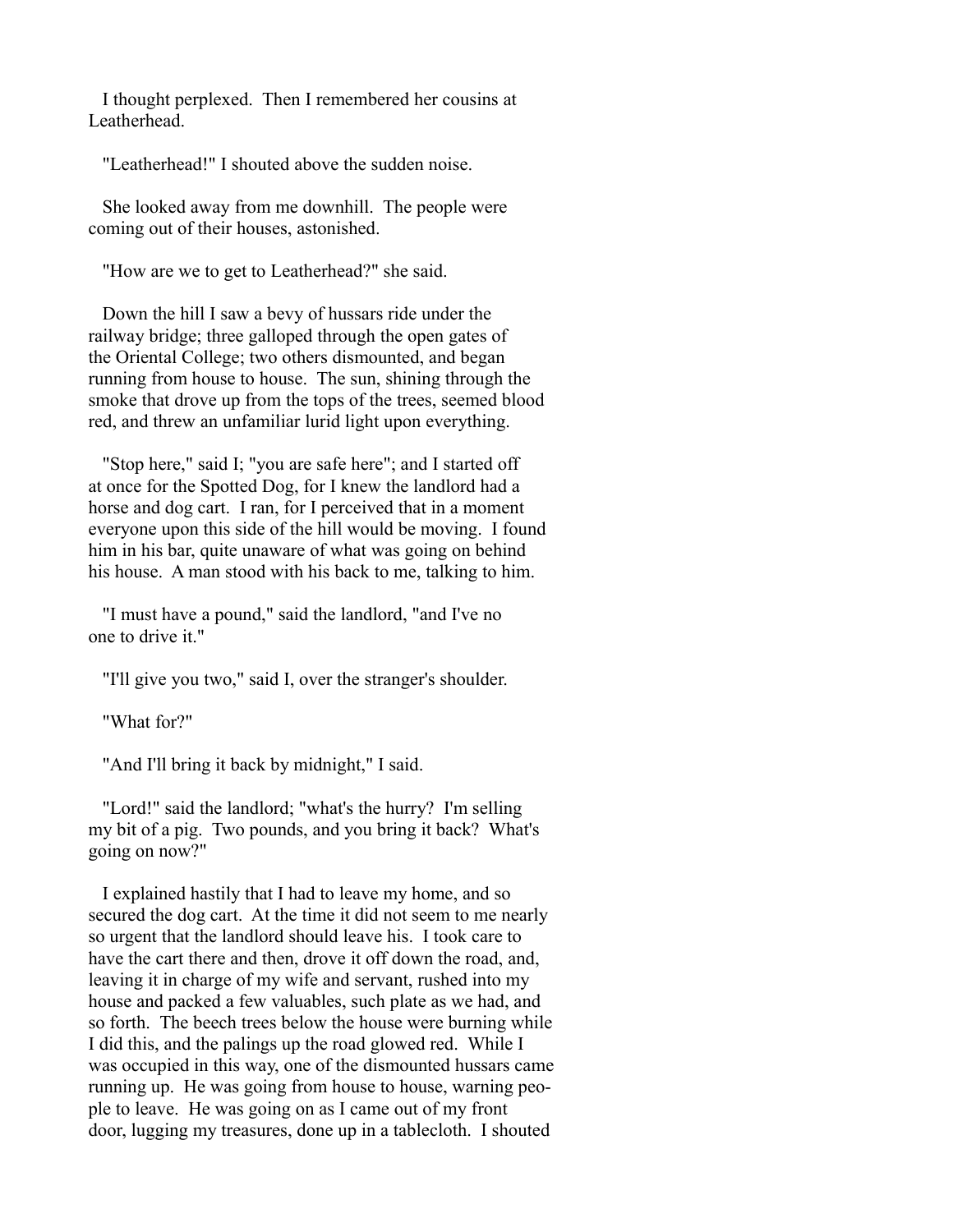after him:

"What news?"

 He turned, stared, bawled something about "crawling out in a thing like a dish cover," and ran on to the gate of the house at the crest. A sudden whirl of black smoke driving across the road hid him for a moment. I ran to my neighbour's door and rapped to satisfy myself of what I already knew, that his wife had gone to London with him and had locked up their house. I went in again, according to my promise, to get my servant's box, lugged it out, clapped it beside her on the tail of the dog cart, and then caught the reins and jumped up into the driver's seat beside my wife. In another moment we were clear of the smoke and noise, and spanking down the opposite slope of Maybury Hill towards Old Woking.

 In front was a quiet sunny landscape, a wheat field ahead on either side of the road, and the Maybury Inn with its swinging sign. I saw the doctor's cart ahead of me. At the bottom of the hill I turned my head to look at the hillside I was leaving. Thick streamers of black smoke shot with threads of red fire were driving up into the still air, and throwing dark shadows upon the green treetops eastward. The smoke already extended far away to the east and west--to the Byfleet pine woods eastward, and to Woking on the west. The road was dotted with people running towards us. And very faint now, but very distinct through the hot, quiet air, one heard the whirr of a machine-gun that was presently stilled, and an intermittent cracking of rifles. Apparently the Martians were setting fire to everything within range of their Heat-Ray.

 I am not an expert driver, and I had immediately to turn my attention to the horse. When I looked back again the second hill had hidden the black smoke. I slashed the horse with the whip, and gave him a loose rein until Woking and Send lay between us and that quivering tumult. I overtook and passed the doctor between Woking and Send.

# CHAPTER TEN

# IN THE STORM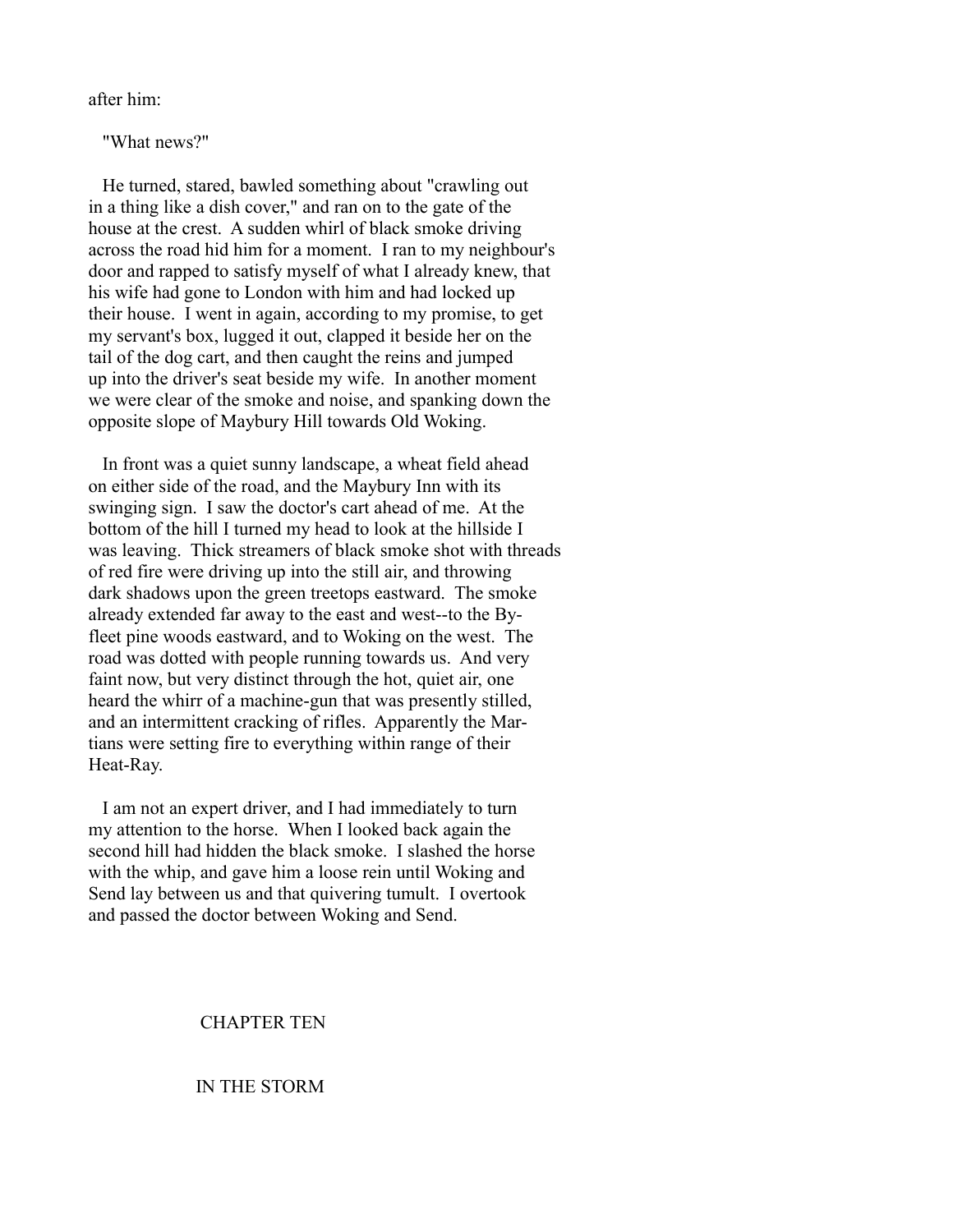Leatherhead is about twelve miles from Maybury Hill. The scent of hay was in the air through the lush meadows beyond Pyrford, and the hedges on either side were sweet and gay with multitudes of dog-roses. The heavy firing that had broken out while we were driving down Maybury Hill ceased as abruptly as it began, leaving the evening very peaceful and still. We got to Leatherhead without misadventure about nine o'clock, and the horse had an hour's rest while I took supper with my cousins and commended my wife to their care.

 My wife was curiously silent throughout the drive, and seemed oppressed with forebodings of evil. I talked to her reassuringly, pointing out that the Martians were tied to the Pit by sheer heaviness, and at the utmost could but crawl a little out of it; but she answered only in monosyllables. Had it not been for my promise to the innkeeper, she would, I think, have urged me to stay in Leatherhead that night. Would that I had! Her face, I remember, was very white as we parted.

 For my own part, I had been feverishly excited all day. Something very like the war fever that occasionally runs through a civilised community had got into my blood, and in my heart I was not so very sorry that I had to return to Maybury that night. I was even afraid that that last fusillade I had heard might mean the extermination of our invaders from Mars. I can best express my state of mind by saying that I wanted to be in at the death.

 It was nearly eleven when I started to return. The night was unexpectedly dark; to me, walking out of the lighted passage of my cousins' house, it seemed indeed black, and it was as hot and close as the day. Overhead the clouds were driving fast, albeit not a breath stirred the shrubs about us. My cousins' man lit both lamps. Happily, I knew the road intimately. My wife stood in the light of the doorway, and watched me until I jumped up into the dog cart. Then abruptly she turned and went in, leaving my cousins side by side wishing me good hap.

 I was a little depressed at first with the contagion of my wife's fears, but very soon my thoughts reverted to the Martians. At that time I was absolutely in the dark as to the course of the evening's fighting. I did not know even the circumstances that had precipitated the conflict. As I came through Ockham (for that was the way I returned, and not through Send and Old Woking) I saw along the western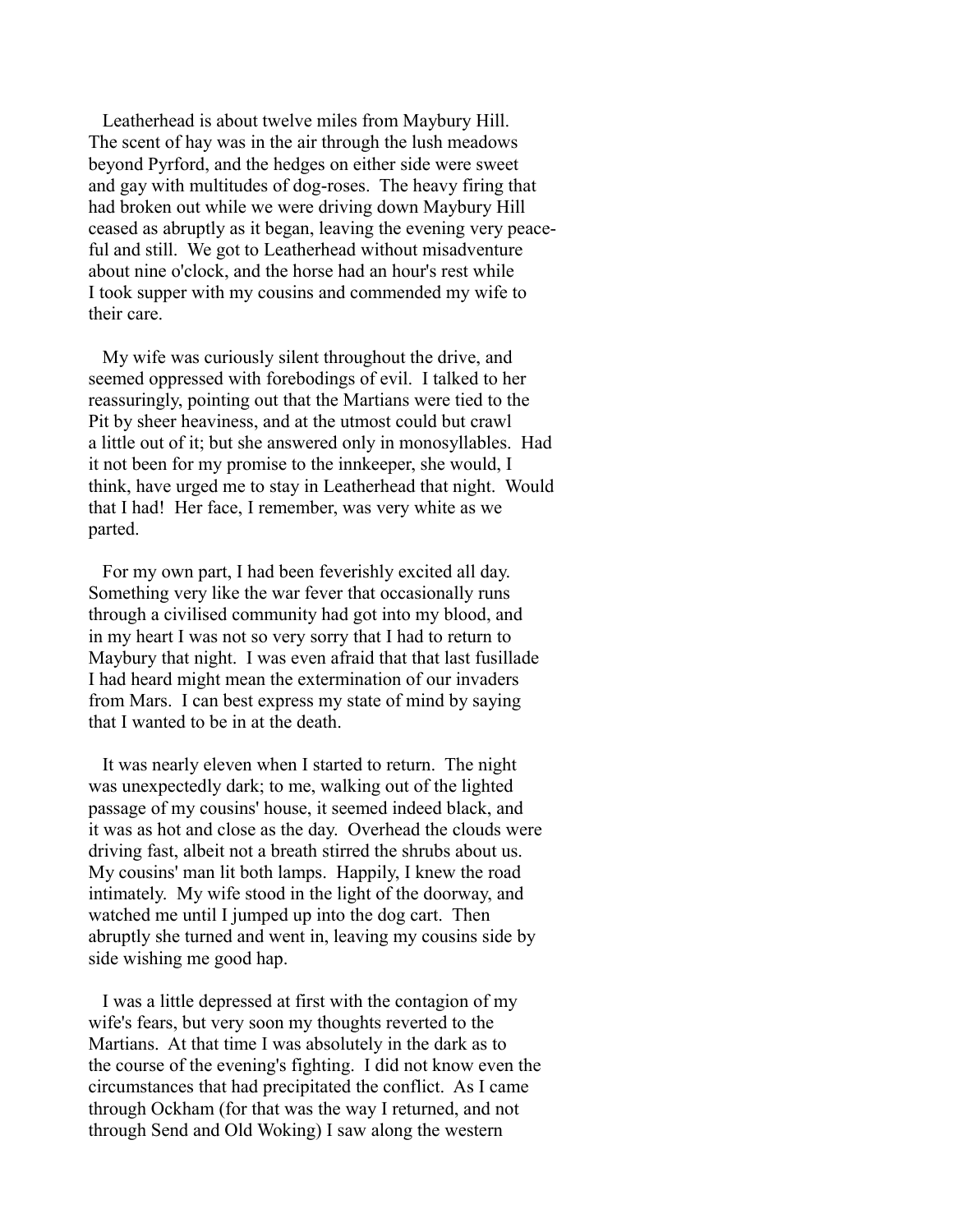horizon a blood-red glow, which as I drew nearer, crept slowly up the sky. The driving clouds of the gathering thunderstorm mingled there with masses of black and red smoke.

 Ripley Street was deserted, and except for a lighted window or so the village showed not a sign of life; but I narrowly escaped an accident at the corner of the road to Pyrford, where a knot of people stood with their backs to me. They said nothing to me as I passed. I do not know what they knew of the things happening beyond the hill, nor do I know if the silent houses I passed on my way were sleeping securely, or deserted and empty, or harassed and watching against the terror of the night.

 From Ripley until I came through Pyrford I was in the valley of the Wey, and the red glare was hidden from me. As I ascended the little hill beyond Pyrford Church the glare came into view again, and the trees about me shivered with the first intimation of the storm that was upon me. Then I heard midnight pealing out from Pyrford Church behind me, and then came the silhouette of Maybury Hill, with its treetops and roofs black and sharp against the red.

 Even as I beheld this a lurid green glare lit the road about me and showed the distant woods towards Addlestone. I felt a tug at the reins. I saw that the driving clouds had been pierced as it were by a thread of green fire, suddenly lighting their confusion and falling into the field to my left. It was the third falling star!

 Close on its apparition, and blindingly violet by contrast, danced out the first lightning of the gathering storm, and the thunder burst like a rocket overhead. The horse took the bit between his teeth and bolted.

 A moderate incline runs towards the foot of Maybury Hill, and down this we clattered. Once the lightning had begun, it went on in as rapid a succession of flashes as I have ever seen. The thunderclaps, treading one on the heels of another and with a strange crackling accompaniment, sounded more like the working of a gigantic electric machine than the usual detonating reverberations. The flickering light was blinding and confusing, and a thin hail smote gustily at my face as I drove down the slope.

 At first I regarded little but the road before me, and then abruptly my attention was arrested by something that was moving rapidly down the opposite slope of Maybury Hill. At first I took it for the wet roof of a house, but one flash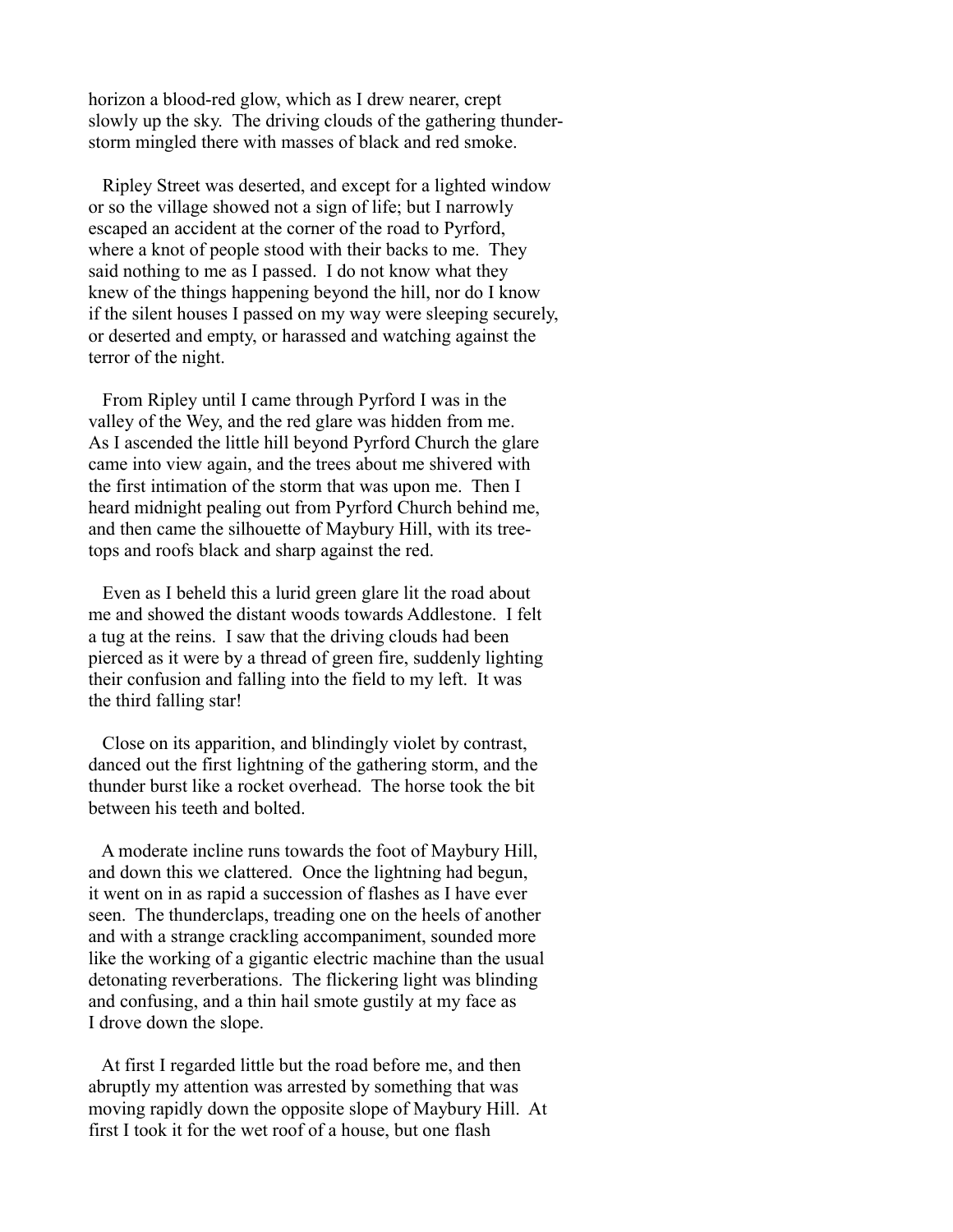following another showed it to be in swift rolling movement. It was an elusive vision--a moment of bewildering darkness, and then, in a flash like daylight, the red masses of the Orphanage near the crest of the hill, the green tops of the pine trees, and this problematical object came out clear and sharp and bright.

 And this Thing I saw! How can I describe it? A monstrous tripod, higher than many houses, striding over the young pine trees, and smashing them aside in its career; a walking engine of glittering metal, striding now across the heather; articulate ropes of steel dangling from it, and the clattering tumult of its passage mingling with the riot of the thunder. A flash, and it came out vividly, heeling over one way with two feet in the air, to vanish and reappear almost instantly as it seemed, with the next flash, a hundred yards nearer. Can you imagine a milking stool tilted and bowled violently along the ground? That was the impression those instant flashes gave. But instead of a milking stool imagine it a great body of machinery on a tripod stand.

 Then suddenly the trees in the pine wood ahead of me were parted, as brittle reeds are parted by a man thrusting through them; they were snapped off and driven headlong, and a second huge tripod appeared, rushing, as it seemed, headlong towards me. And I was galloping hard to meet it! At the sight of the second monster my nerve went altogether. Not stopping to look again, I wrenched the horse's head hard round to the right and in another moment the dog cart had heeled over upon the horse; the shafts smashed noisily, and I was flung sideways and fell heavily into a shallow pool of water

 I crawled out almost immediately, and crouched, my feet still in the water, under a clump of furze. The horse lay motionless (his neck was broken, poor brute!) and by the lightning flashes I saw the black bulk of the overturned dog cart and the silhouette of the wheel still spinning slowly. In another moment the colossal mechanism went striding by me, and passed uphill towards Pyrford.

 Seen nearer, the Thing was incredibly strange, for it was no mere insensate machine driving on its way. Machine it was, with a ringing metallic pace, and long, flexible, glittering tentacles (one of which gripped a young pine tree) swinging and rattling about its strange body. It picked its road as it went striding along, and the brazen hood that surmounted it moved to and fro with the inevitable suggestion of a head looking about. Behind the main body was a huge mass of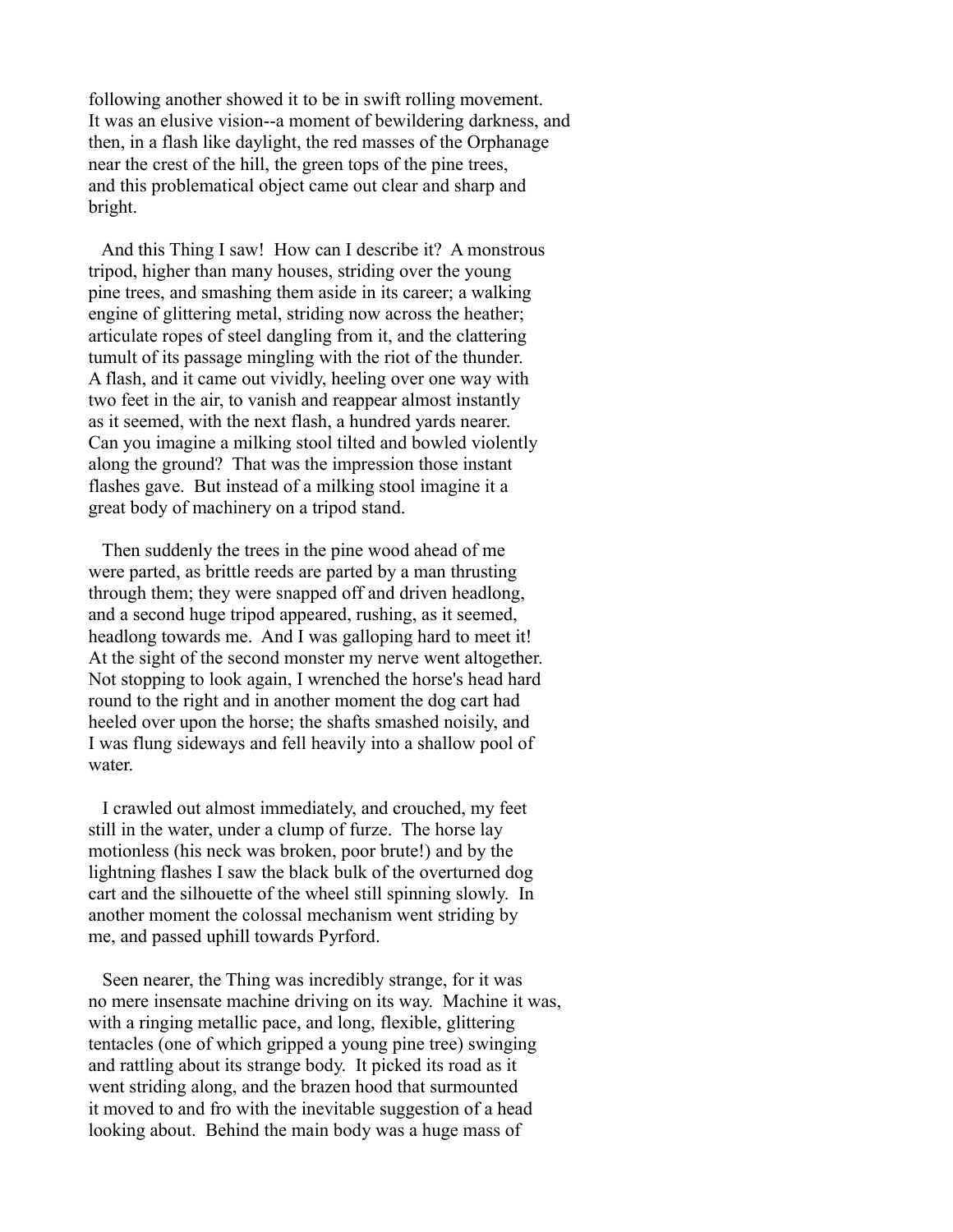white metal like a gigantic fisherman's basket, and puffs of green smoke squirted out from the joints of the limbs as the monster swept by me. And in an instant it was gone.

 So much I saw then, all vaguely for the flickering of the lightning, in blinding highlights and dense black shadows.

 As it passed it set up an exultant deafening howl that drowned the thunder--"Aloo! Aloo!"--and in another minute it was with its companion, half a mile away, stooping over something in the field. I have no doubt this Thing in the field was the third of the ten cylinders they had fired at us from **Mars** 

 For some minutes I lay there in the rain and darkness watching, by the intermittent light, these monstrous beings of metal moving about in the distance over the hedge tops. A thin hail was now beginning, and as it came and went their figures grew misty and then flashed into clearness again. Now and then came a gap in the lightning, and the night swallowed them up.

 I was soaked with hail above and puddle water below. It was some time before my blank astonishment would let me struggle up the bank to a drier position, or think at all of my imminent peril.

 Not far from me was a little one-roomed squatter's hut of wood, surrounded by a patch of potato garden. I struggled to my feet at last, and, crouching and making use of every chance of cover, I made a run for this. I hammered at the door, but I could not make the people hear (if there were any people inside), and after a time I desisted, and, availing myself of a ditch for the greater part of the way, succeeded in crawling, unobserved by these monstrous machines, into the pine woods towards Maybury.

 Under cover of this I pushed on, wet and shivering now, towards my own house. I walked among the trees trying to find the footpath. It was very dark indeed in the wood, for the lightning was now becoming infrequent, and the hail, which was pouring down in a torrent, fell in columns through the gaps in the heavy foliage.

 If I had fully realised the meaning of all the things I had seen I should have immediately worked my way round through Byfleet to Street Cobham, and so gone back to rejoin my wife at Leatherhead. But that night the strangeness of things about me, and my physical wretchedness, prevented me, for I was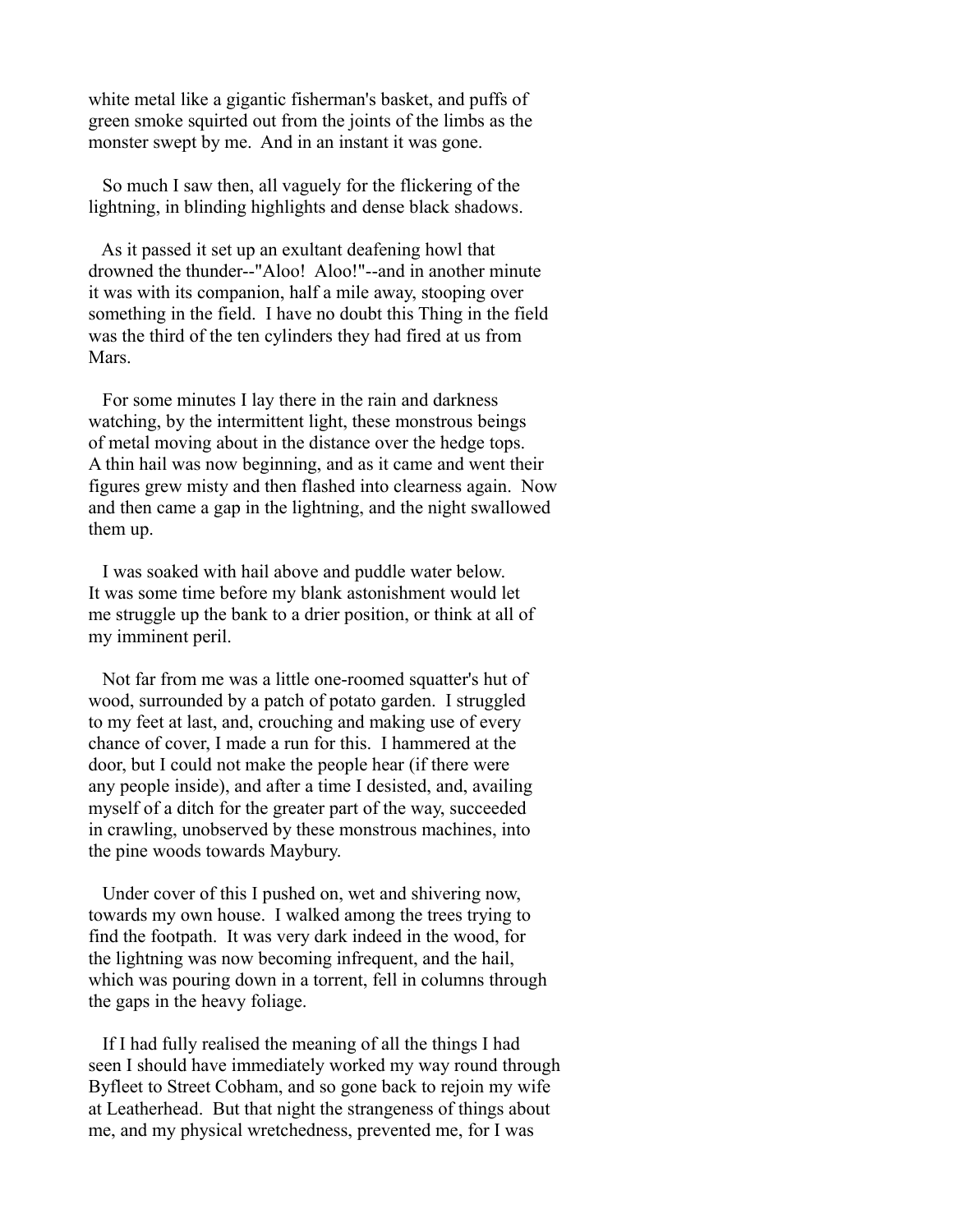bruised, weary, wet to the skin, deafened and blinded by the storm.

 I had a vague idea of going on to my own house, and that was as much motive as I had. I staggered through the trees, fell into a ditch and bruised my knees against a plank, and finally splashed out into the lane that ran down from the College Arms. I say splashed, for the storm water was sweeping the sand down the hill in a muddy torrent. There in the darkness a man blundered into me and sent me reeling back.

 He gave a cry of terror, sprang sideways, and rushed on before I could gather my wits sufficiently to speak to him. So heavy was the stress of the storm just at this place that I had the hardest task to win my way up the hill. I went close up to the fence on the left and worked my way along its palings.

 Near the top I stumbled upon something soft, and, by a flash of lightning, saw between my feet a heap of black broadcloth and a pair of boots. Before I could distinguish clearly how the man lay, the flicker of light had passed. I stood over him waiting for the next flash. When it came, I saw that he was a sturdy man, cheaply but not shabbily dressed; his head was bent under his body, and he lay crumpled up close to the fence, as though he had been flung violently against it.

 Overcoming the repugnance natural to one who had never before touched a dead body, I stooped and turned him over to feel for his heart. He was quite dead. Apparently his neck had been broken. The lightning flashed for a third time, and his face leaped upon me. I sprang to my feet. It was the landlord of the Spotted Dog, whose conveyance I had taken.

 I stepped over him gingerly and pushed on up the hill. I made my way by the police station and the College Arms towards my own house. Nothing was burning on the hillside, though from the common there still came a red glare and a rolling tumult of ruddy smoke beating up against the drenching hail. So far as I could see by the flashes, the houses about me were mostly uninjured. By the College Arms a dark heap lay in the road.

 Down the road towards Maybury Bridge there were voices and the sound of feet, but I had not the courage to shout or to go to them. I let myself in with my latchkey, closed, locked and bolted the door, staggered to the foot of the staircase, and sat down. My imagination was full of those striding metallic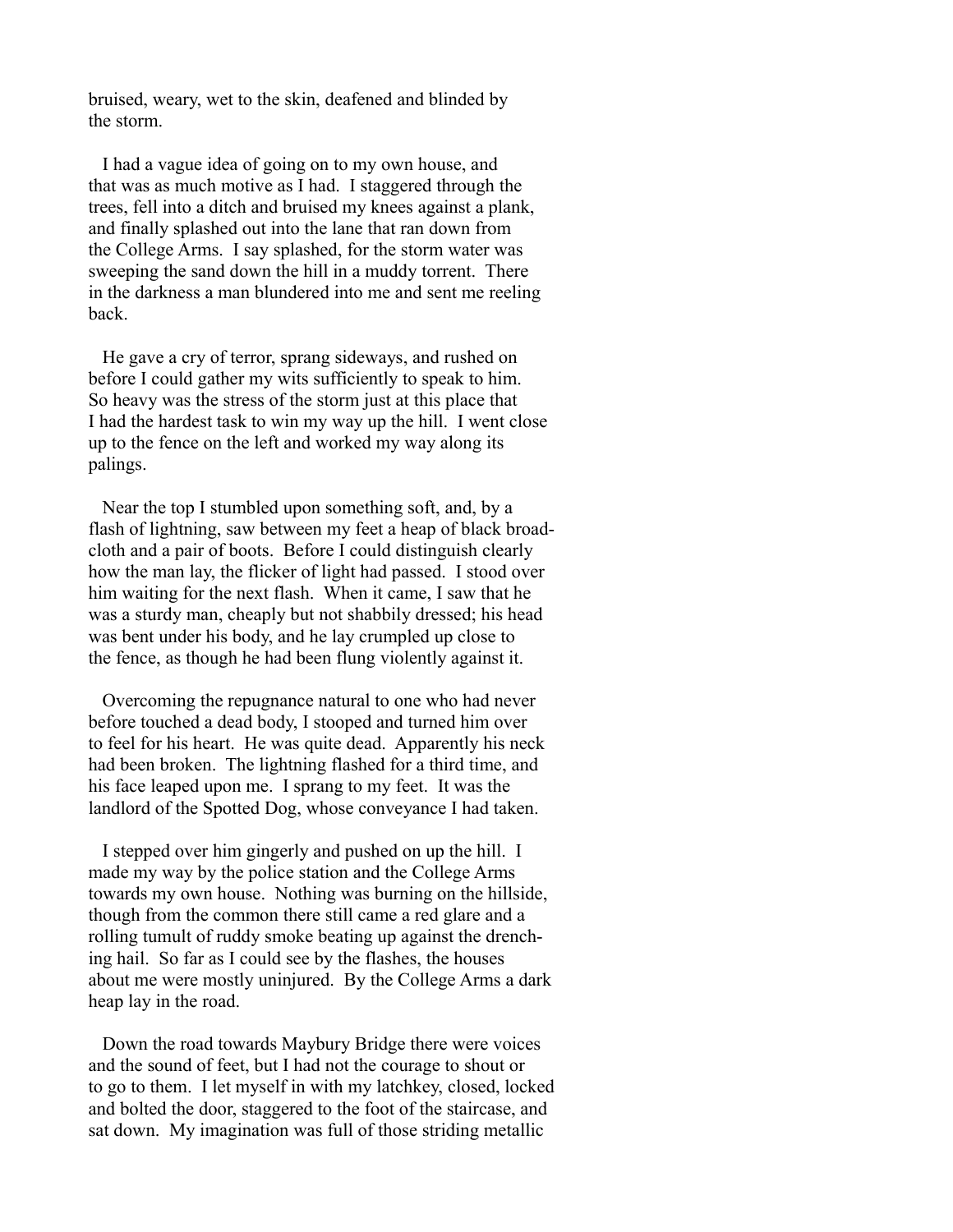monsters, and of the dead body smashed against the fence.

 I crouched at the foot of the staircase with my back to the wall, shivering violently.

### CHAPTER ELEVEN

# AT THE WINDOW

 I have already said that my storms of emotion have a trick of exhausting themselves. After a time I discovered that I was cold and wet, and with little pools of water about me on the stair carpet. I got up almost mechanically, went into the dining room and drank some whiskey, and then I was moved to change my clothes.

 After I had done that I went upstairs to my study, but why I did so I do not know. The window of my study looks over the trees and the railway towards Horsell Common. In the hurry of our departure this window had been left open. The passage was dark, and, by contrast with the picture the window frame enclosed, the side of the room seemed impenetrably dark. I stopped short in the doorway.

 The thunderstorm had passed. The towers of the Oriental College and the pine trees about it had gone, and very far away, lit by a vivid red glare, the common about the sand pits was visible. Across the light huge black shapes, grotesque and strange, moved busily to and fro.

 It seemed indeed as if the whole country in that direction was on fire--a broad hillside set with minute tongues of flame, swaying and writhing with the gusts of the dying storm, and throwing a red reflection upon the cloud scud above. Every now and then a haze of smoke from some nearer conflagration drove across the window and hid the Martian shapes. I could not see what they were doing, nor the clear form of them, nor recognise the black objects they were busied upon. Neither could I see the nearer fire, though the reflections of it danced on the wall and ceiling of the study. A sharp, resinous tang of burning was in the air.

I closed the door noiselessly and crept towards the window.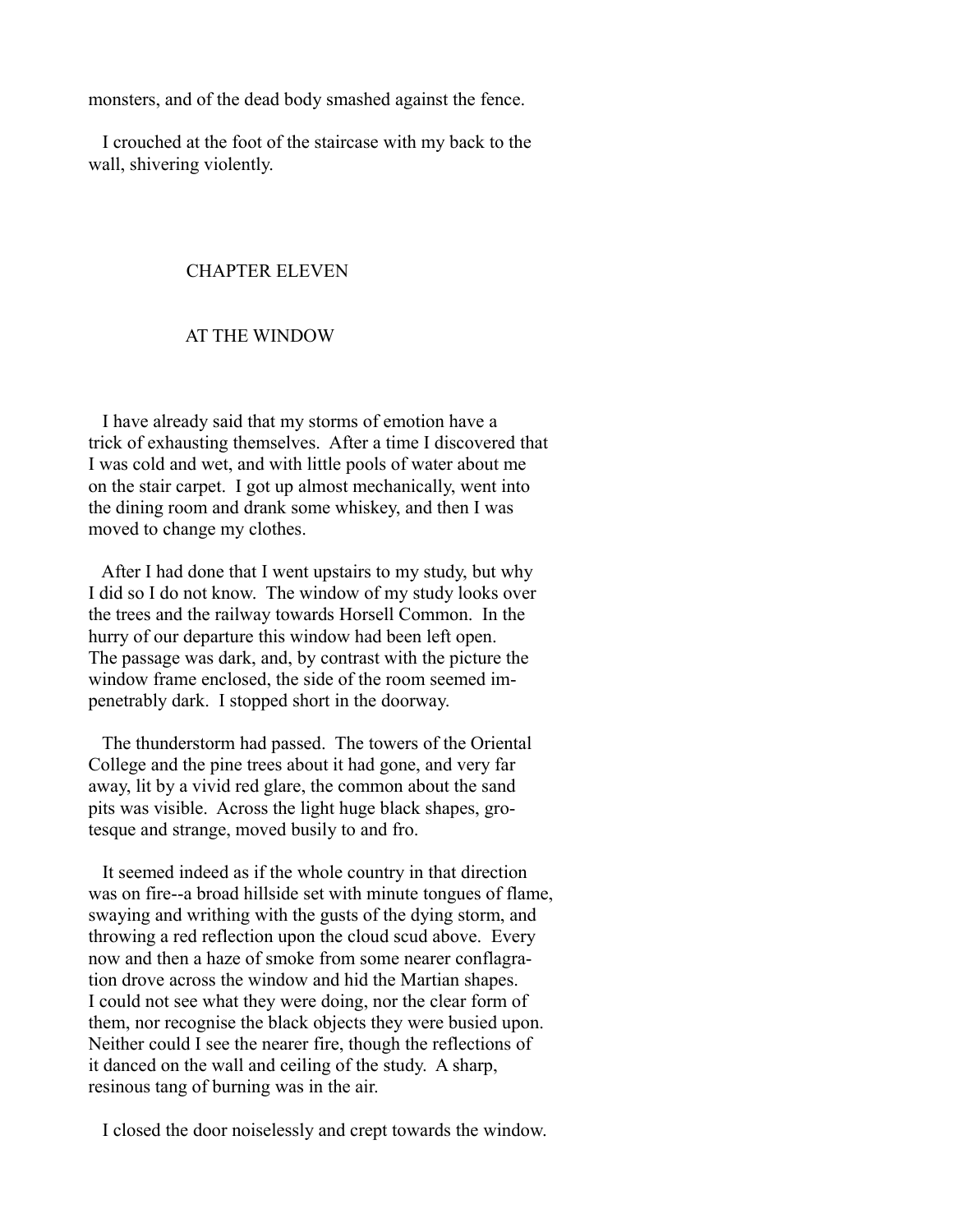As I did so, the view opened out until, on the one hand, it reached to the houses about Woking station, and on the other to the charred and blackened pine woods of Byfleet. There was a light down below the hill, on the railway, near the arch, and several of the houses along the Maybury road and the streets near the station were glowing ruins. The light upon the railway puzzled me at first; there were a black heap and a vivid glare, and to the right of that a row of yellow oblongs. Then I perceived this was a wrecked train, the fore part smashed and on fire, the hinder carriages still upon the rails.

 Between these three main centres of light--the houses, the train, and the burning county towards Chobham- stretched irregular patches of dark country, broken here and there by intervals of dimly glowing and smoking ground. It was the strangest spectacle, that black expanse set with fire. It reminded me, more than anything else, of the Potteries at night. At first I could distinguish no people at all, though I peered intently for them. Later I saw against the light of Woking station a number of black figures hurrying one after the other across the line.

 And this was the little world in which I had been living securely for years, this fiery chaos! What had happened in the last seven hours I still did not know; nor did I know, though I was beginning to guess, the relation between these mechanical colossi and the sluggish lumps I had seen disgorged from the cylinder. With a queer feeling of impersonal interest I turned my desk chair to the window, sat down, and stared at the blackened country, and particularly at the three gigantic black things that were going to and fro in the glare about the sand pits.

 They seemed amazingly busy. I began to ask myself what they could be. Were they intelligent mechanisms? Such a thing I felt was impossible. Or did a Martian sit within each, ruling, directing, using, much as a man's brain sits and rules in his body? I began to compare the things to human machines, to ask myself for the first time in my life how an ironclad or a steam engine would seem to an intelligent lower animal.

 The storm had left the sky clear, and over the smoke of the burning land the little fading pinpoint of Mars was dropping into the west, when a soldier came into my garden. I heard a slight scraping at the fence, and rousing myself from the lethargy that had fallen upon me, I looked down and saw him dimly, clambering over the palings. At the sight of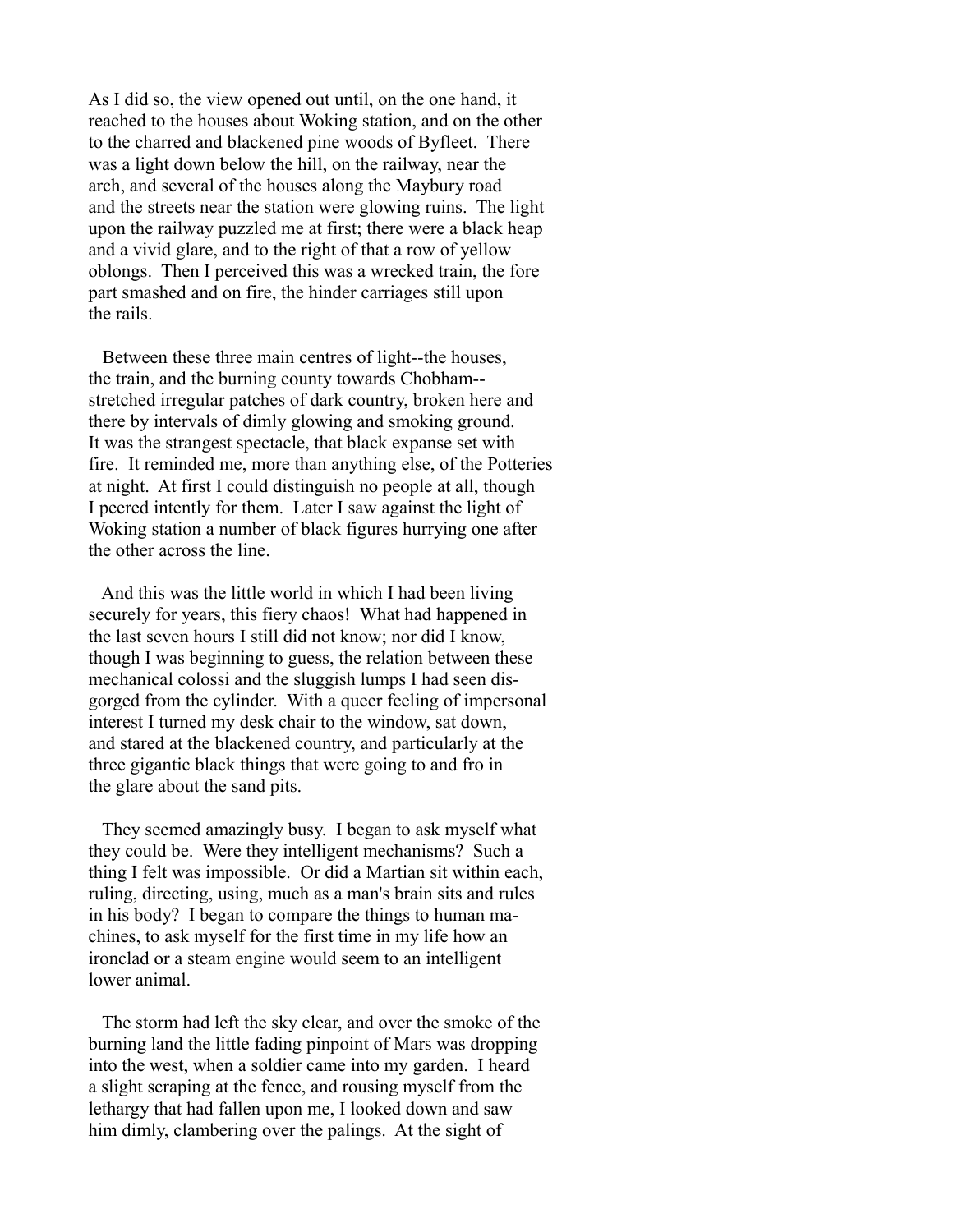another human being my torpor passed, and I leaned out of the window eagerly.

"Hist!" said I, in a whisper.

 He stopped astride of the fence in doubt. Then he came over and across the lawn to the corner of the house. He bent down and stepped softly.

 "Who's there?" he said, also whispering, standing under the window and peering up.

"Where are you going?" I asked.

"God knows."

"Are you trying to hide?"

"That's it."

"Come into the house," I said.

 I went down, unfastened the door, and let him in, and locked the door again. I could not see his face. He was hatless, and his coat was unbuttoned.

"My God!" he said, as I drew him in.

"What has happened?" I asked.

 "What hasn't?" In the obscurity I could see he made a gesture of despair. "They wiped us out--simply wiped us out," he repeated again and again.

 He followed me, almost mechanically, into the dining room.

"Take some whiskey," I said, pouring out a stiff dose.

 He drank it. Then abruptly he sat down before the table, put his head on his arms, and began to sob and weep like a little boy, in a perfect passion of emotion, while I, with a curious forgetfulness of my own recent despair, stood beside him, wondering.

 It was a long time before he could steady his nerves to answer my questions, and then he answered perplexingly and brokenly. He was a driver in the artillery, and had only come into action about seven. At that time firing was going on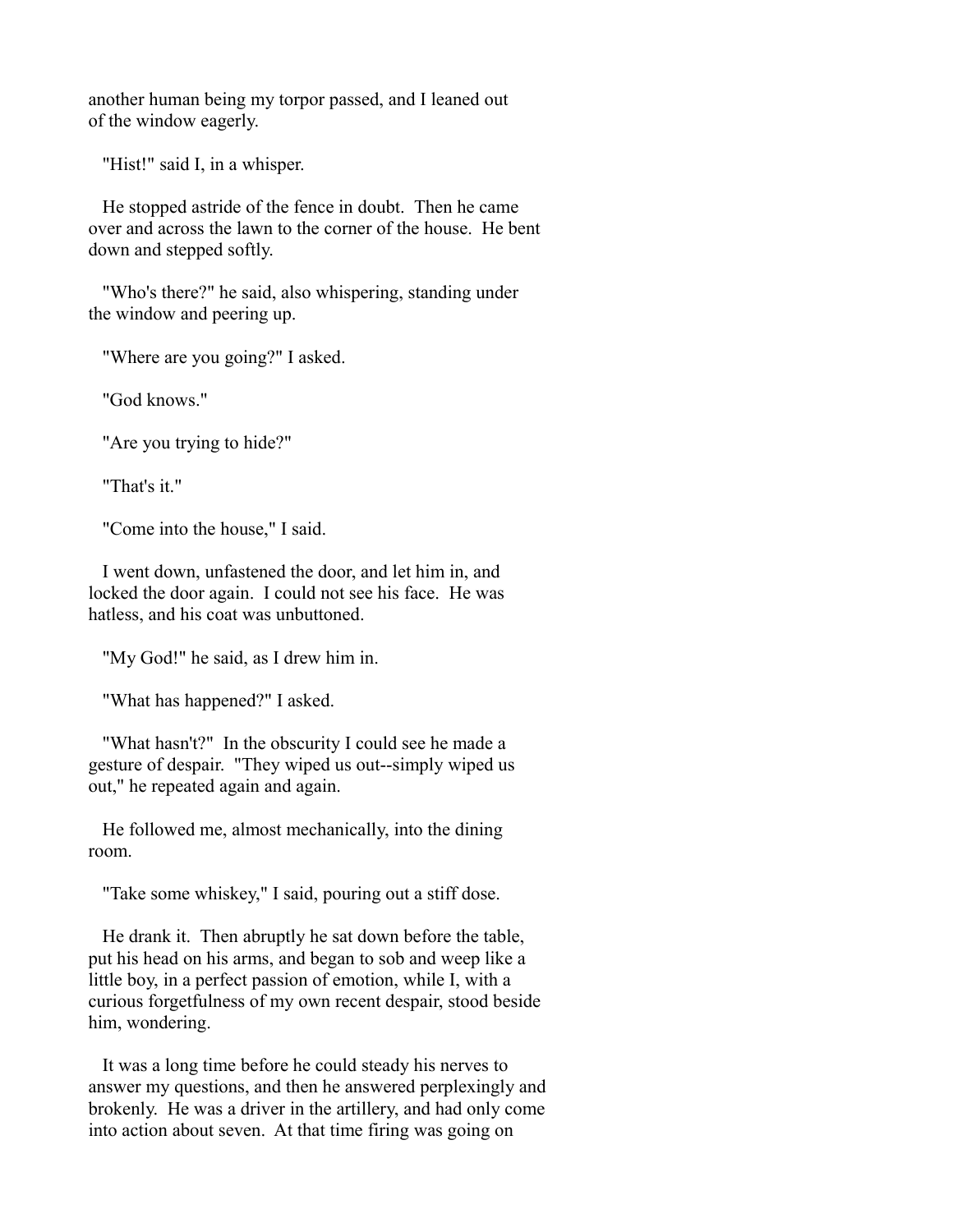across the common, and it was said the first party of Martians were crawling slowly towards their second cylinder under cover of a metal shield.

 Later this shield staggered up on tripod legs and became the first of the fighting-machines I had seen. The gun he drove had been unlimbered near Horsell, in order to command the sand pits, and its arrival it was that had precipitated the action. As the limber gunners went to the rear, his horse trod in a rabbit hole and came down, throwing him into a depression of the ground. At the same moment the gun exploded behind him, the ammunition blew up, there was fire all about him, and he found himself lying under a heap of charred dead men and dead horses.

 "I lay still," he said, "scared out of my wits, with the fore quarter of a horse atop of me. We'd been wiped out. And the smell--good God! Like burnt meat! I was hurt across the back by the fall of the horse, and there I had to lie until I felt better. Just like parade it had been a minute before- then stumble, bang, swish!"

#### "Wiped out!" he said.

 He had hid under the dead horse for a long time, peeping out furtively across the common. The Cardigan men had tried a rush, in skirmishing order, at the pit, simply to be swept out of existence. Then the monster had risen to its feet and had begun to walk leisurely to and fro across the common among the few fugitives, with its headlike hood turning about exactly like the head of a cowled human being. A kind of arm carried a complicated metallic case, about which green flashes scintillated, and out of the funnel of this there smoked the Heat-Ray.

 In a few minutes there was, so far as the soldier could see, not a living thing left upon the common, and every bush and tree upon it that was not already a blackened skeleton was burning. The hussars had been on the road beyond the curvature of the ground, and he saw nothing of them. He heard the Martians rattle for a time and then become still. The giant saved Woking station and its cluster of houses until the last; then in a moment the Heat-Ray was brought to bear, and the town became a heap of fiery ruins. Then the Thing shut off the Heat-Ray, and turning its back upon the artilleryman, began to waddle away towards the smouldering pine woods that sheltered the second cylinder. As it did so a second glittering Titan built itself up out of the pit.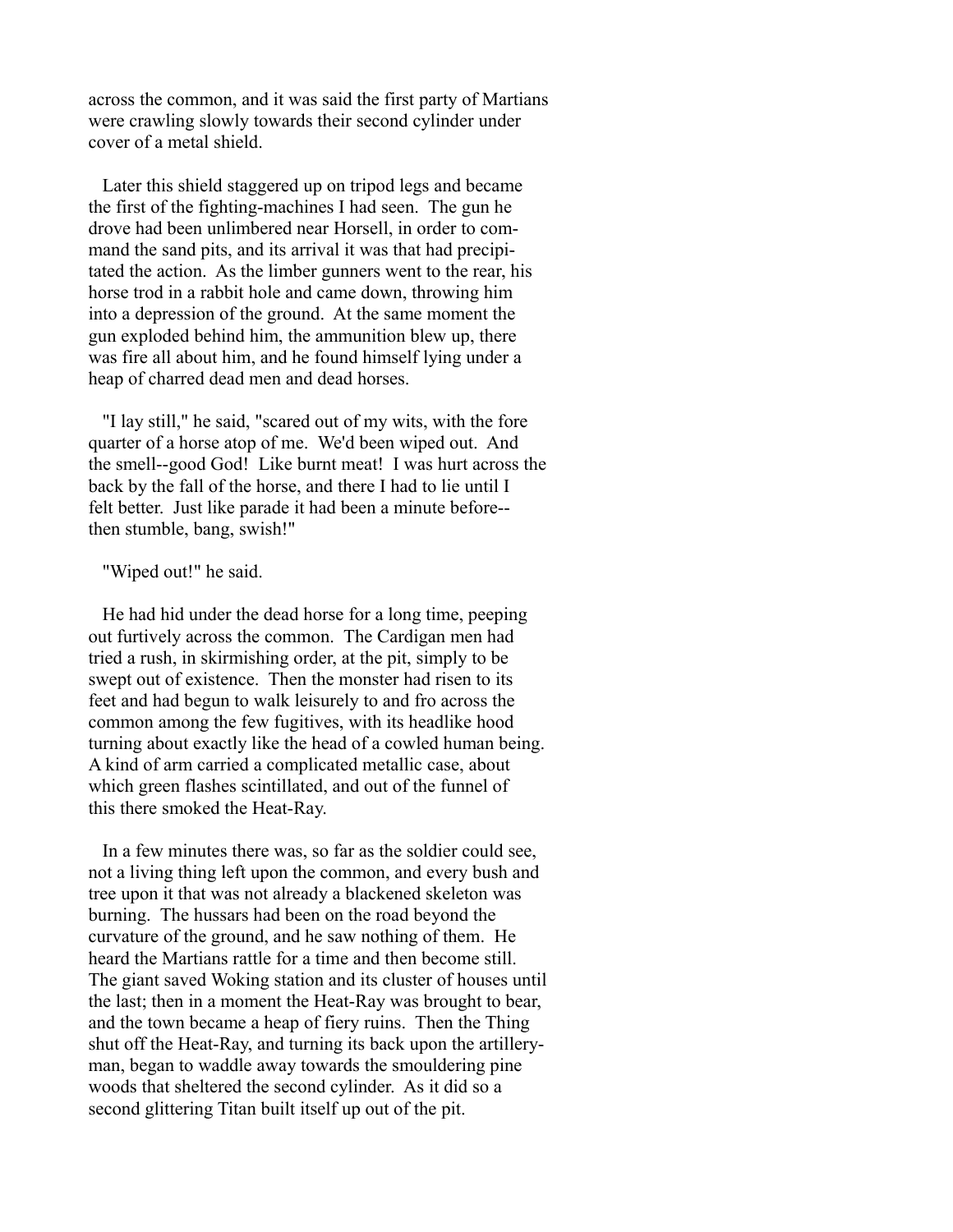The second monster followed the first, and at that the artilleryman began to crawl very cautiously across the hot heather ash towards Horsell. He managed to get alive into the ditch by the side of the road, and so escaped to Woking. There his story became ejaculatory. The place was impassable. It seems there were a few people alive there, frantic for the most part and many burned and scalded. He was turned aside by the fire, and hid among some almost scorching heaps of broken wall as one of the Martian giants returned. He saw this one pursue a man, catch him up in one of its steely tentacles, and knock his head against the trunk of a pine tree. At last, after nightfall, the artilleryman made a rush for it and got over the railway embankment.

 Since then he had been skulking along towards Maybury, in the hope of getting out of danger Londonward. People were hiding in trenches and cellars, and many of the survivors had made off towards Woking village and Send. He had been consumed with thirst until he found one of the water mains near the railway arch smashed, and the water bubbling out like a spring upon the road.

 That was the story I got from him, bit by bit. He grew calmer telling me and trying to make me see the things he had seen. He had eaten no food since midday, he told me early in his narrative, and I found some mutton and bread in the pantry and brought it into the room. We lit no lamp for fear of attracting the Martians, and ever and again our hands would touch upon bread or meat. As he talked, things about us came darkly out of the darkness, and the trampled bushes and broken rose trees outside the window grew distinct. It would seem that a number of men or animals had rushed across the lawn. I began to see his face, blackened and haggard, as no doubt mine was also.

 When we had finished eating we went softly upstairs to my study, and I looked again out of the open window. In one night the valley had become a valley of ashes. The fires had dwindled now. Where flames had been there were now streamers of smoke; but the countless ruins of shattered and gutted houses and blasted and blackened trees that the night had hidden stood out now gaunt and terrible in the pitiless light of dawn. Yet here and there some object had had the luck to escape--a white railway signal here, the end of a greenhouse there, white and fresh amid the wreckage. Never before in the history of warfare had destruction been so indiscriminate and so universal. And shining with the growing light of the east, three of the metallic giants stood about the pit, their cowls rotating as though they were surveying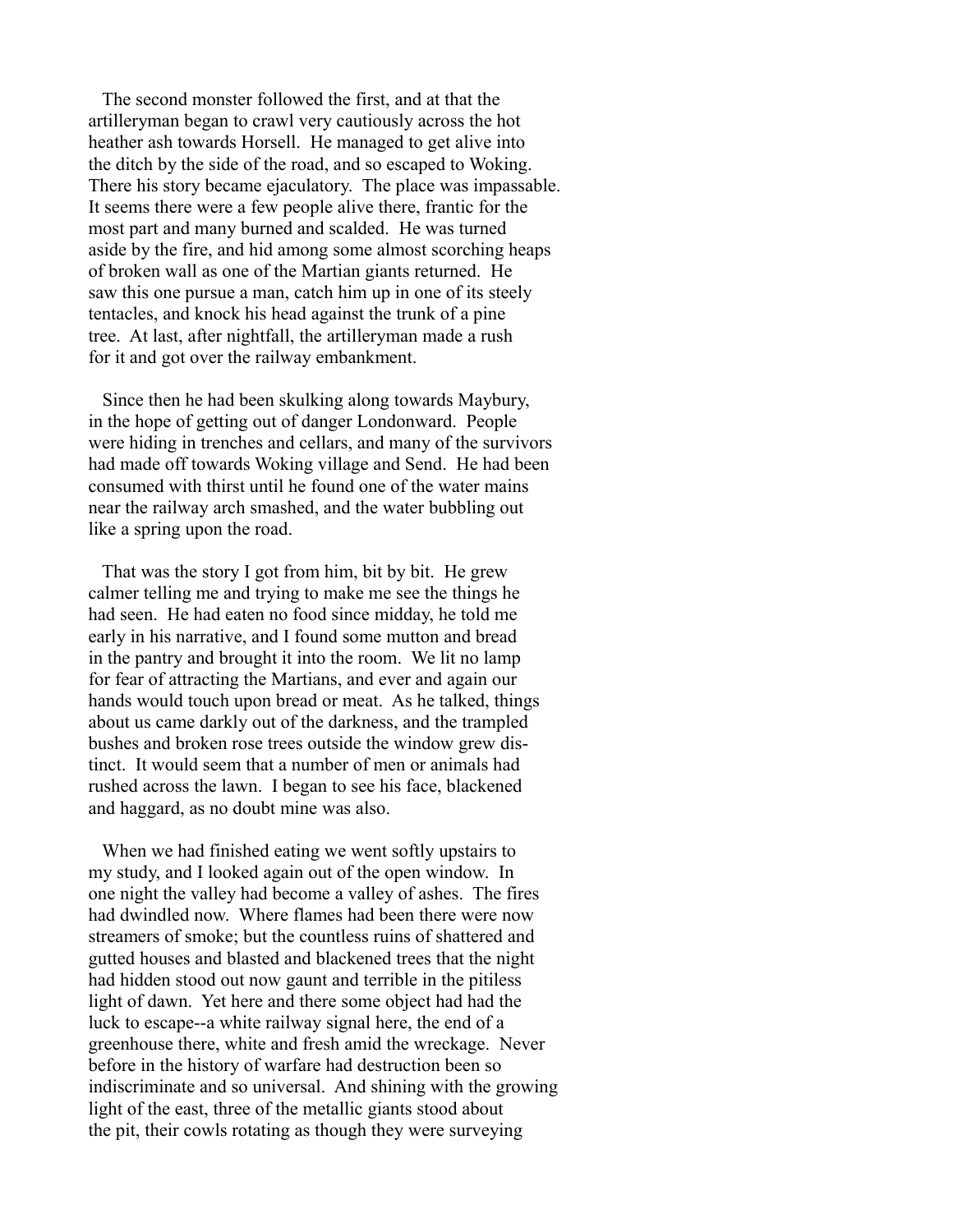the desolation they had made.

 It seemed to me that the pit had been enlarged, and ever and again puffs of vivid green vapour streamed up and out of it towards the brightening dawn--streamed up, whirled, broke, and vanished.

 Beyond were the pillars of fire about Chobham. They became pillars of bloodshot smoke at the first touch of day.

## CHAPTER TWELVE

## WHAT I SAW OF THE DESTRUCTION

## OF WEYBRIDGE AND SHEPPERTON

 As the dawn grew brighter we withdrew from the window from which we had watched the Martians, and went very quietly downstairs.

 The artilleryman agreed with me that the house was no place to stay in. He proposed, he said, to make his way Londonward, and thence rejoin his battery--No. 12, of the Horse Artillery. My plan was to return at once to Leatherhead; and so greatly had the strength of the Martians impressed me that I had determined to take my wife to Newhaven, and go with her out of the country forthwith. For I already perceived clearly that the country about London must inevitably be the scene of a disastrous struggle before such creatures as these could be destroyed.

 Between us and Leatherhead, however, lay the third cylinder, with its guarding giants. Had I been alone, I think I should have taken my chance and struck across country. But the artilleryman dissuaded me: "It's no kindness to the right sort of wife," he said, "to make her a widow"; and in the end I agreed to go with him, under cover of the woods, northward as far as Street Cobham before I parted with him. Thence I would make a big detour by Epsom to reach Leatherhead.

 I should have started at once, but my companion had been in active service and he knew better than that. He made me ransack the house for a flask, which he filled with whiskey;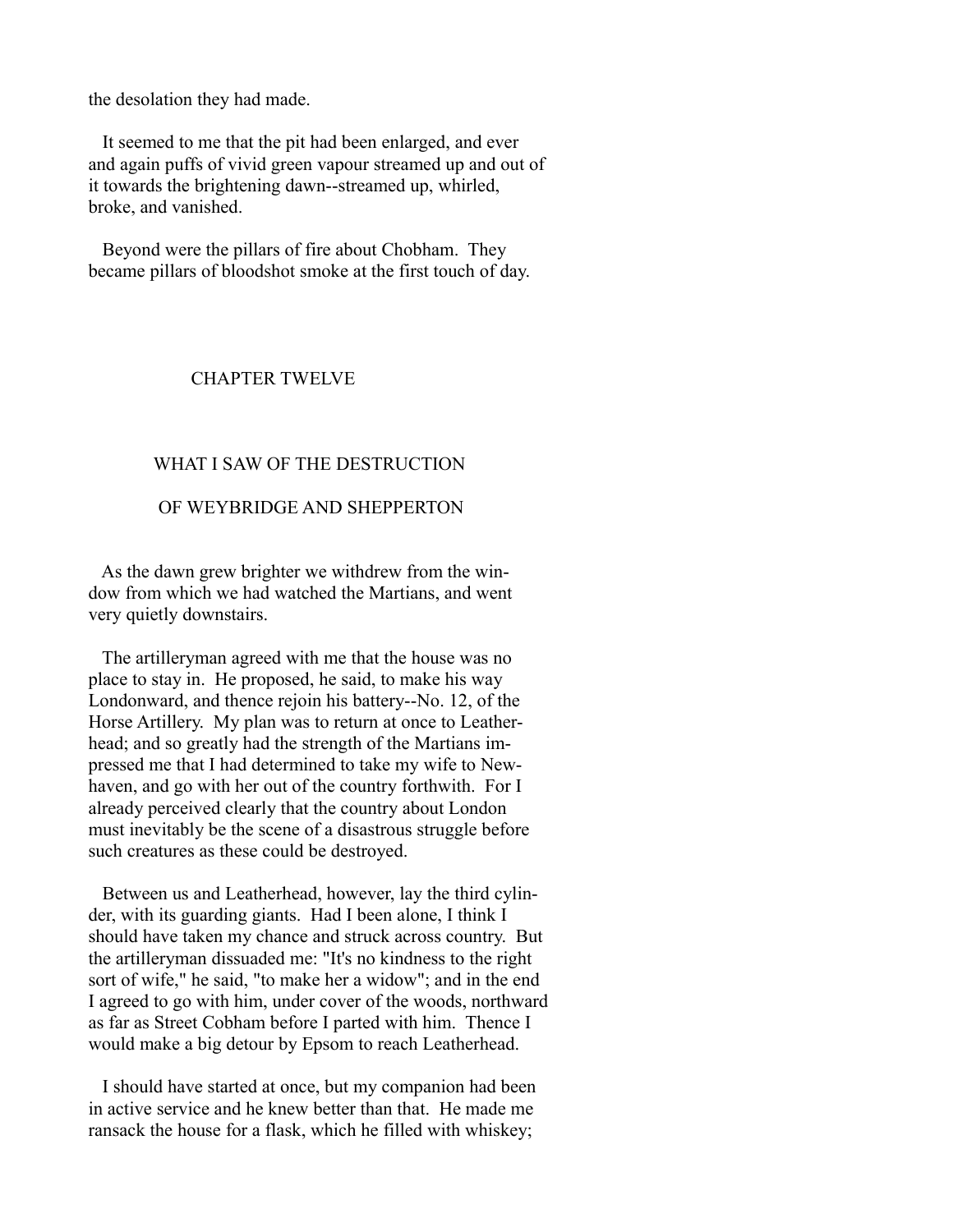and we lined every available pocket with packets of biscuits and slices of meat. Then we crept out of the house, and ran as quickly as we could down the ill-made road by which I had come overnight. The houses seemed deserted. In the road lay a group of three charred bodies close together, struck dead by the Heat-Ray; and here and there were things that people had dropped--a clock, a slipper, a silver spoon, and the like poor valuables. At the corner turning up towards the post office a little cart, filled with boxes and furniture, and horseless, heeled over on a broken wheel. A cash box had been hastily smashed open and thrown under the debris.

 Except the lodge at the Orphanage, which was still on fire, none of the houses had suffered very greatly here. The Heat-Ray had shaved the chimney tops and passed. Yet, save ourselves, there did not seem to be a living soul on Maybury Hill. The majority of the inhabitants had escaped, I suppose, by way of the Old Woking road--the road I had taken when I drove to Leatherhead--or they had hidden.

We went down the lane, by the body of the man in black, sodden now from the overnight hail, and broke into the woods at the foot of the hill. We pushed through these towards the railway without meeting a soul. The woods across the line were but the scarred and blackened ruins of woods; for the most part the trees had fallen, but a certain proportion still stood, dismal grey stems, with dark brown foliage instead of green.

 On our side the fire had done no more than scorch the nearer trees; it had failed to secure its footing. In one place the woodmen had been at work on Saturday; trees, felled and freshly trimmed, lay in a clearing, with heaps of sawdust by the sawing-machine and its engine. Hard by was a temporary hut, deserted. There was not a breath of wind this morning, and everything was strangely still. Even the birds were hushed, and as we hurried along I and the artilleryman talked in whispers and looked now and again over our shoulders. Once or twice we stopped to listen.

 After a time we drew near the road, and as we did so we heard the clatter of hoofs and saw through the tree stems three cavalry soldiers riding slowly towards Woking. We hailed them, and they halted while we hurried towards them. It was a lieutenant and a couple of privates of the 8th Hussars, with a stand like a theodolite, which the artilleryman told me was a heliograph.

"You are the first men I've seen coming this way this morn-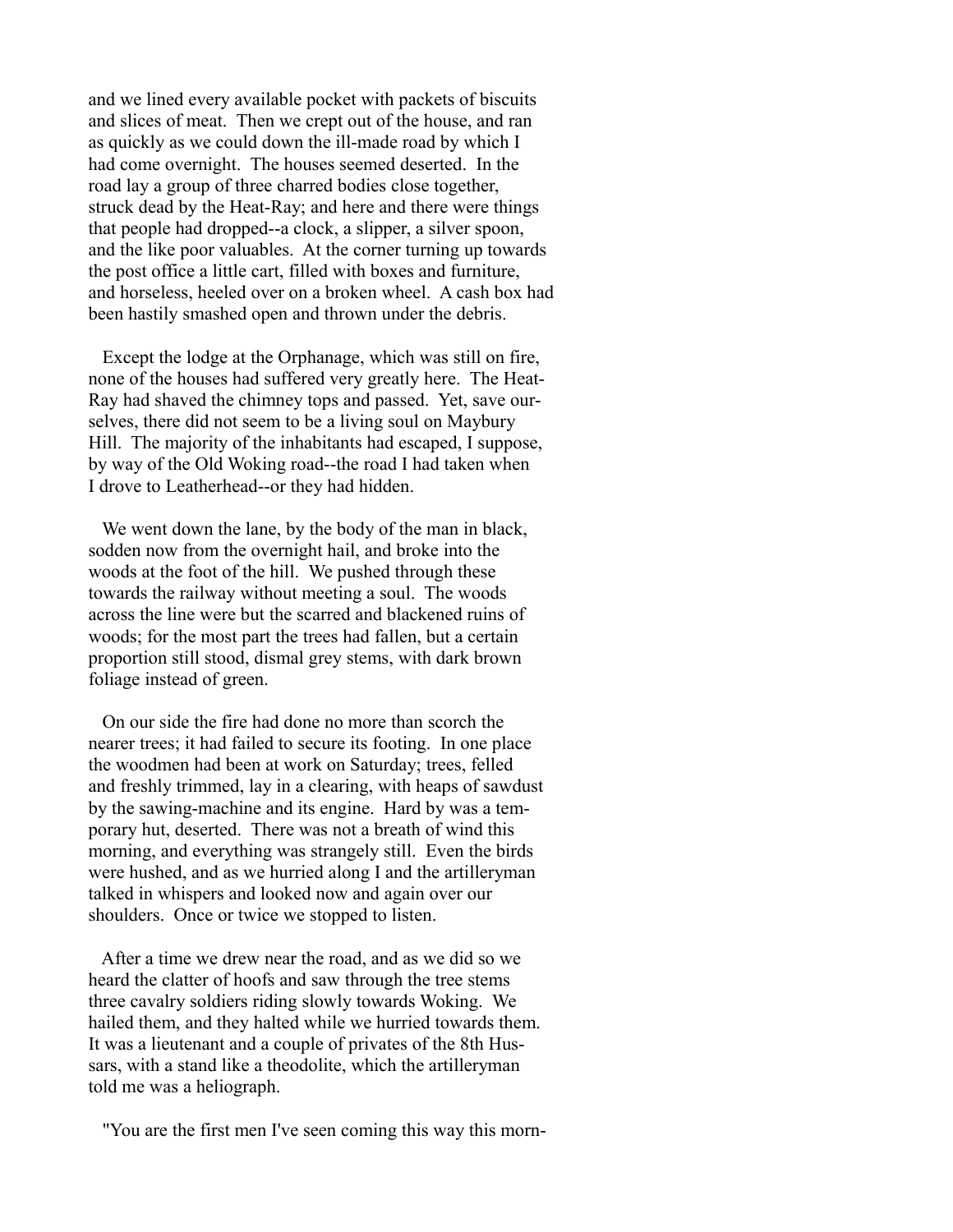ing," said the lieutenant. "What's brewing?"

 His voice and face were eager. The men behind him stared curiously. The artilleryman jumped down the bank into the road and saluted.

 "Gun destroyed last night, sir. Have been hiding. Trying to rejoin battery, sir. You'll come in sight of the Martians, I expect, about half a mile along this road."

"What the dickens are they like?" asked the lieutenant.

 "Giants in armour, sir. Hundred feet high. Three legs and a body like 'luminium, with a mighty great head in a hood, sir."

 "Get out!" said the lieutenant. "What confounded nonsense!"

 "You'll see, sir. They carry a kind of box, sir, that shoots fire and strikes you dead."

"What d'ye mean--a gun?"

 "No, sir," and the artilleryman began a vivid account of the Heat-Ray. Halfway through, the lieutenant interrupted him and looked up at me. I was still standing on the bank by the side of the road.

"It's perfectly true," I said.

 "Well," said the lieutenant, "I suppose it's my business to see it too. Look here"--to the artilleryman--"we're detailed here clearing people out of their houses. You'd better go along and report yourself to Brigadier-General Marvin, and tell him all you know. He's at Weybridge. Know the way?"

"I do," I said; and he turned his horse southward again.

"Half a mile, you say?" said he.

 "At most," I answered, and pointed over the treetops southward. He thanked me and rode on, and we saw them no more.

 Farther along we came upon a group of three women and two children in the road, busy clearing out a labourer's cottage. They had got hold of a little hand truck, and were piling it up with unclean-looking bundles and shabby furniture.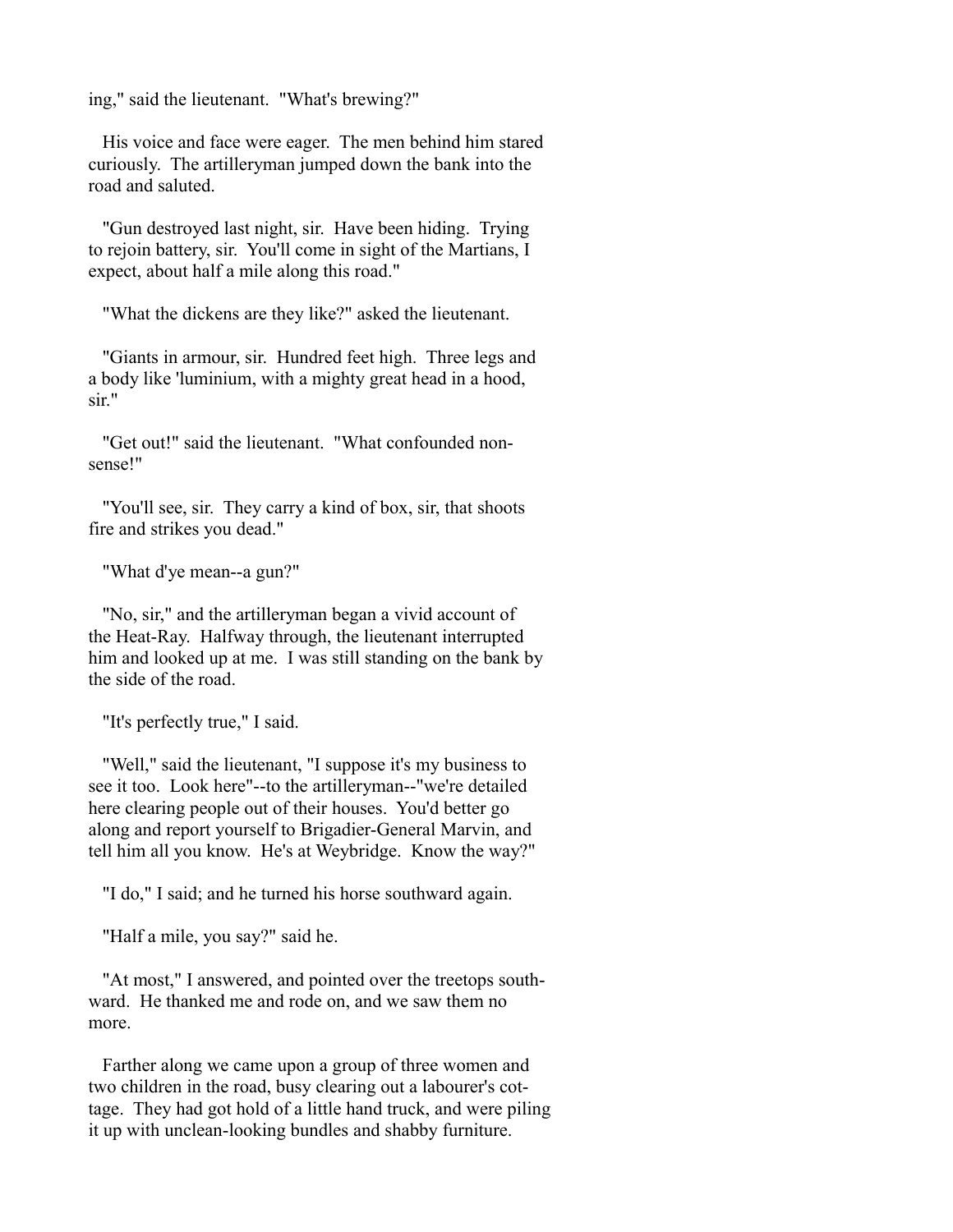They were all too assiduously engaged to talk to us as we passed.

 By Byfleet station we emerged from the pine trees, and found the country calm and peaceful under the morning sunlight. We were far beyond the range of the Heat-Ray there, and had it not been for the silent desertion of some of the houses, the stirring movement of packing in others, and the knot of soldiers standing on the bridge over the railway and staring down the line towards Woking, the day would have seemed very like any other Sunday.

 Several farm waggons and carts were moving creakily along the road to Addlestone, and suddenly through the gate of a field we saw, across a stretch of flat meadow, six twelvepounders standing neatly at equal distances pointing towards Woking. The gunners stood by the guns waiting, and the ammunition waggons were at a business-like distance. The men stood almost as if under inspection.

 "That's good!" said I. "They will get one fair shot, at any rate."

The artilleryman hesitated at the gate.

"I shall go on," he said.

 Farther on towards Weybridge, just over the bridge, there were a number of men in white fatigue jackets throwing up a long rampart, and more guns behind.

 "It's bows and arrows against the lightning, anyhow," said the artilleryman. "They 'aven't seen that fire-beam yet."

 The officers who were not actively engaged stood and stared over the treetops southwestward, and the men digging would stop every now and again to stare in the same direction.

 Byfleet was in a tumult; people packing, and a score of hussars, some of them dismounted, some on horseback, were hunting them about. Three or four black government waggons, with crosses in white circles, and an old omnibus, among other vehicles, were being loaded in the village street. There were scores of people, most of them sufficiently sabbatical to have assumed their best clothes. The soldiers were having the greatest difficulty in making them realise the gravity of their position. We saw one shrivelled old fellow with a huge box and a score or more of flower pots containing orchids,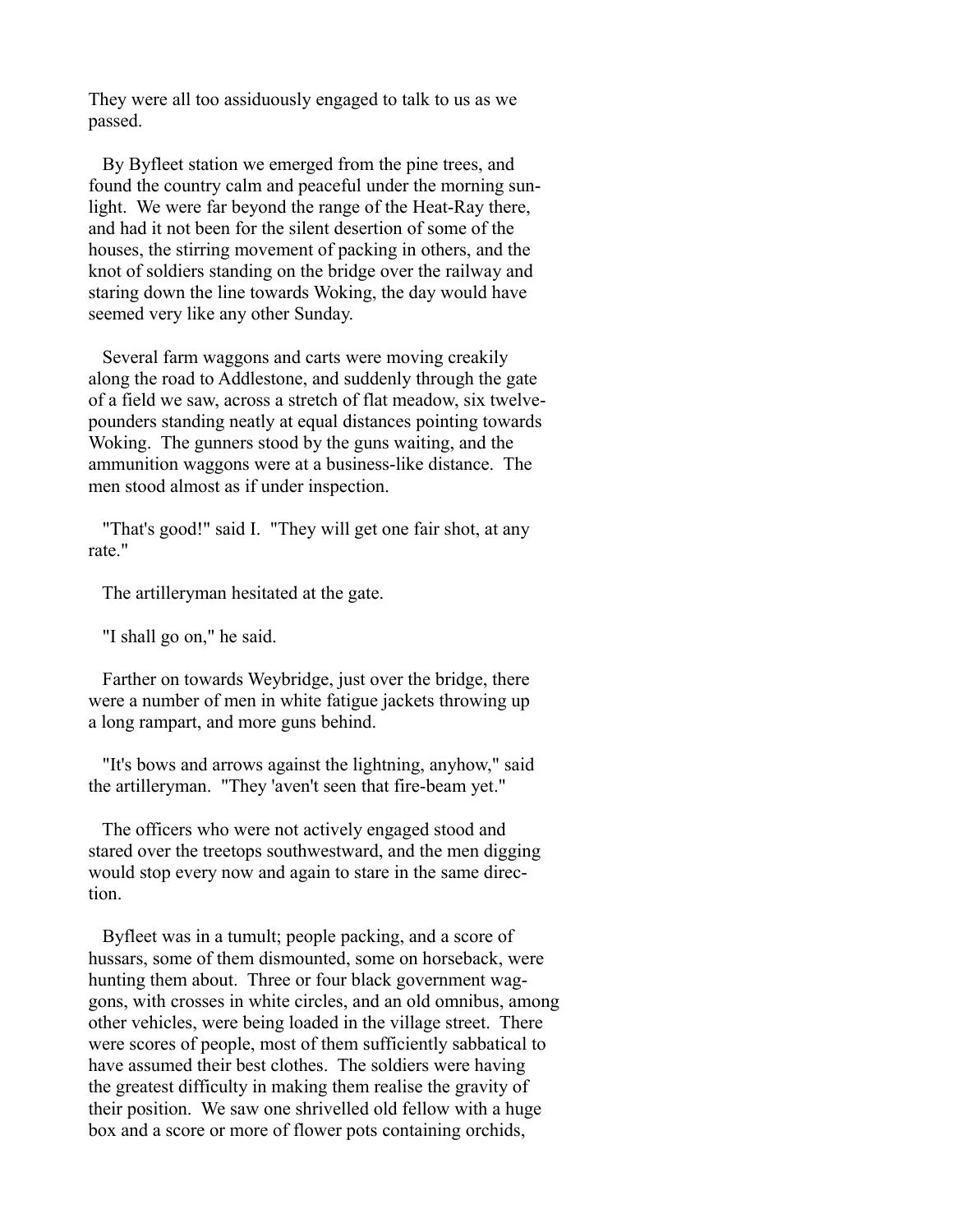angrily expostulating with the corporal who would leave them behind. I stopped and gripped his arm.

 "Do you know what's over there?" I said, pointing at the pine tops that hid the Martians.

"Eh?" said he, turning. "I was explainin" these is vallyble."

 "Death!" I shouted. "Death is coming! Death!" and leaving him to digest that if he could, I hurried on after the artilleryman. At the corner I looked back. The soldier had left him, and he was still standing by his box, with the pots of orchids on the lid of it, and staring vaguely over the trees.

 No one in Weybridge could tell us where the headquarters were established; the whole place was in such confusion as I had never seen in any town before. Carts, carriages everywhere, the most astonishing miscellany of conveyances and horseflesh. The respectable inhabitants of the place, men in golf and boating costumes, wives prettily dressed, were packing, river-side loafers energetically helping, children excited, and, for the most part, highly delighted at this astonishing variation of their Sunday experiences. In the midst of it all the worthy vicar was very pluckily holding an early celebration, and his bell was jangling out above the excitement.

 I and the artilleryman, seated on the step of the drinking fountain, made a very passable meal upon what we had brought with us. Patrols of soldiers--here no longer hussars, but grenadiers in white--were warning people to move now or to take refuge in their cellars as soon as the firing began. We saw as we crossed the railway bridge that a growing crowd of people had assembled in and about the railway station, and the swarming platform was piled with boxes and packages. The ordinary traffic had been stopped, I believe, in order to allow of the passage of troops and guns to Chertsey, and I have heard since that a savage struggle occurred for places in the special trains that were put on at a later hour.

 We remained at Weybridge until midday, and at that hour we found ourselves at the place near Shepperton Lock where the Wey and Thames join. Part of the time we spent helping two old women to pack a little cart. The Wey has a treble mouth, and at this point boats are to be hired, and there was a ferry across the river. On the Shepperton side was an inn with a lawn, and beyond that the tower of Shepperton Church --it has been replaced by a spire--rose above the trees.

Here we found an excited and noisy crowd of fugitives. As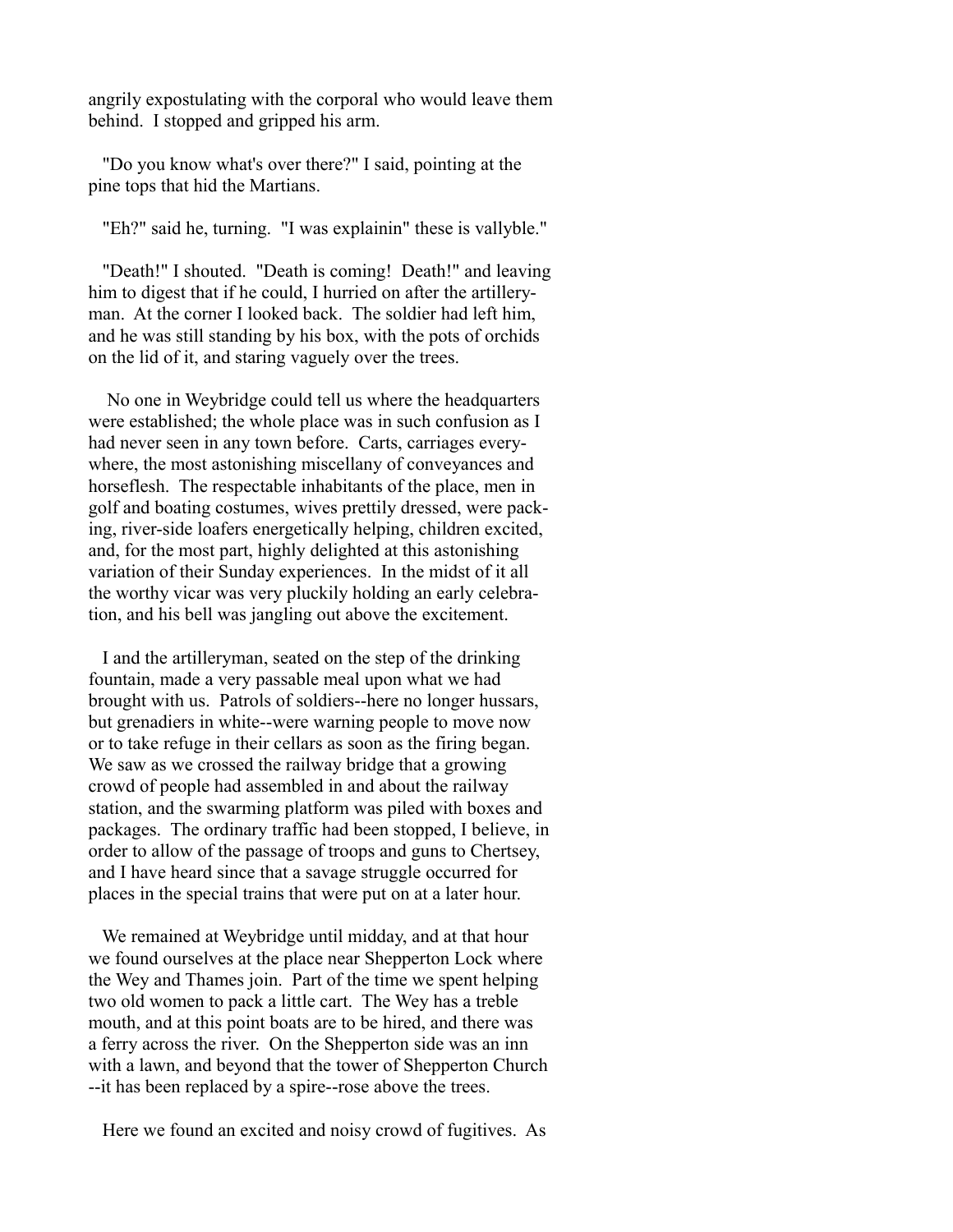yet the flight had not grown to a panic, but there were already far more people than all the boats going to and fro could enable to cross. People came panting along under heavy burdens; one husband and wife were even carrying a small outhouse door between them, with some of their household goods piled thereon. One man told us he meant to try to get away from Shepperton station.

 There was a lot of shouting, and one man was even jesting. The idea people seemed to have here was that the Martians were simply formidable human beings, who might attack and sack the town, to be certainly destroyed in the end. Every now and then people would glance nervously across the Wey, at the meadows towards Chertsey, but everything over there was still

 Across the Thames, except just where the boats landed, everything was quiet, in vivid contrast with the Surrey side. The people who landed there from the boats went tramping off down the lane. The big ferryboat had just made a journey. Three or four soldiers stood on the lawn of the inn, staring and jesting at the fugitives, without offering to help. The inn was closed, as it was now within prohibited hours.

 "What's that?" cried a boatman, and "Shut up, you fool!" said a man near me to a yelping dog. Then the sound came again, this time from the direction of Chertsey, a muffled thud--the sound of a gun.

 The fighting was beginning. Almost immediately unseen batteries across the river to our right, unseen because of the trees, took up the chorus, firing heavily one after the other. A woman screamed. Everyone stood arrested by the sudden stir of battle, near us and yet invisible to us. Nothing was to be seen save flat meadows, cows feeding unconcernedly for the most part, and silvery pollard willows motionless in the warm sunlight.

 "The sojers'll stop 'em," said a woman beside me, doubtfully. A haziness rose over the treetops.

 Then suddenly we saw a rush of smoke far away up the river, a puff of smoke that jerked up into the air and hung; and forthwith the ground heaved under foot and a heavy explosion shook the air, smashing two or three windows in the houses near, and leaving us astonished.

 "Here they are!" shouted a man in a blue jersey. "Yonder! D'yer see them? Yonder!"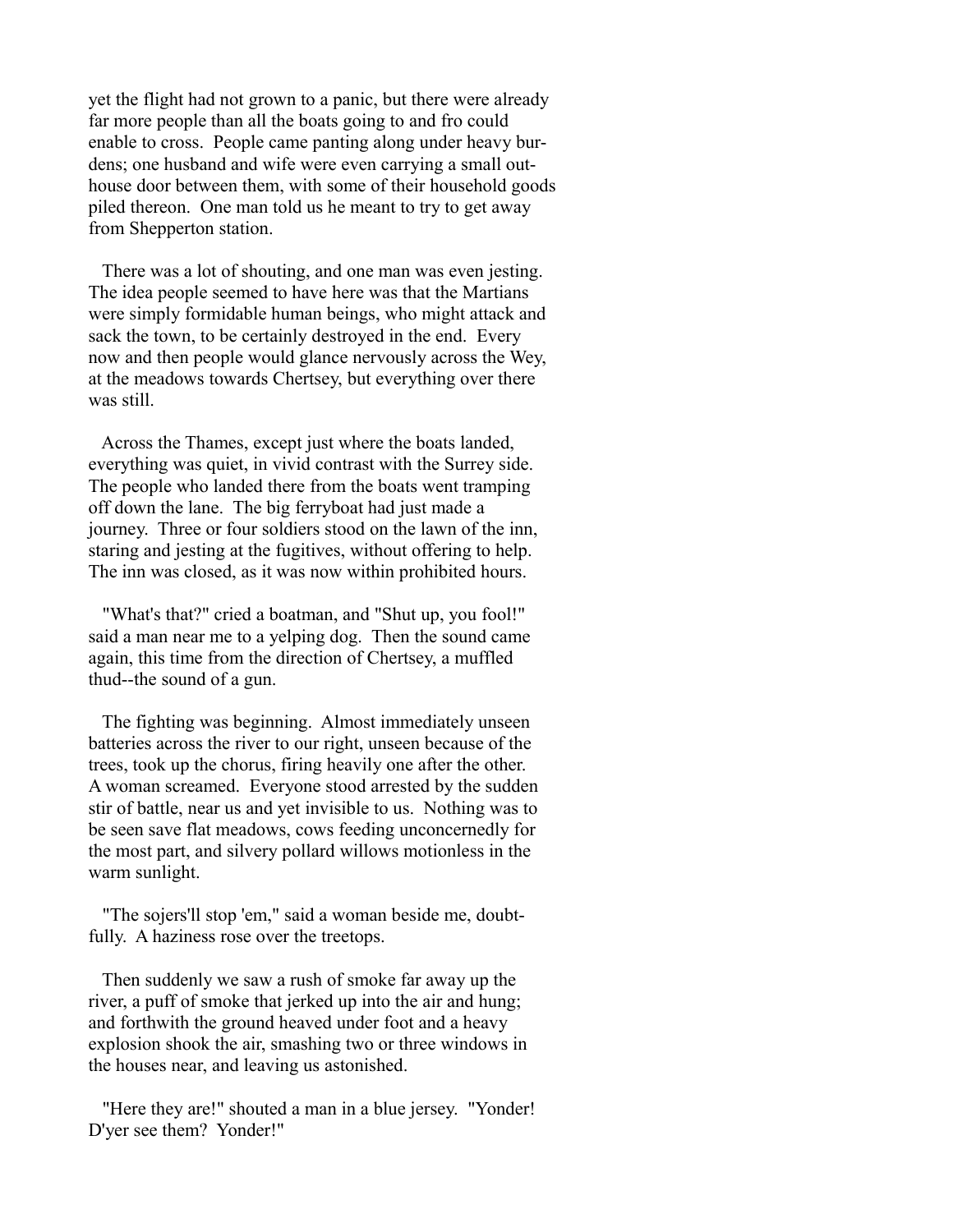Quickly, one after the other, one, two, three, four of the armoured Martians appeared, far away over the little trees, across the flat meadows that stretched towards Chertsey, and striding hurriedly towards the river. Little cowled figures they seemed at first, going with a rolling motion and as fast as flying birds.

 Then, advancing obliquely towards us, came a fifth. Their armoured bodies glittered in the sun as they swept swiftly forward upon the guns, growing rapidly larger as they drew nearer. One on the extreme left, the remotest that is, flourished a huge case high in the air, and the ghostly, terrible Heat-Ray I had already seen on Friday night smote towards Chertsey, and struck the town.

 At sight of these strange, swift, and terrible creatures the crowd near the water's edge seemed to me to be for a moment horror-struck. There was no screaming or shouting, but a silence. Then a hoarse murmur and a movement of feet--a splashing from the water. A man, too frightened to drop the portmanteau he carried on his shoulder, swung round and sent me staggering with a blow from the corner of his burden. A woman thrust at me with her hand and rushed past me. I turned with the rush of the people, but I was not too terrified for thought. The terrible Heat-Ray was in my mind. To get under water! That was it!

"Get under water!" I shouted, unheeded.

 I faced about again, and rushed towards the approaching Martian, rushed right down the gravelly beach and headlong into the water. Others did the same. A boatload of people putting back came leaping out as I rushed past. The stones under my feet were muddy and slippery, and the river was so low that I ran perhaps twenty feet scarcely waist-deep. Then, as the Martian towered overhead scarcely a couple of hundred yards away, I flung myself forward under the surface. The splashes of the people in the boats leaping into the river sounded like thunderclaps in my ears. People were landing hastily on both sides of the river.

 But the Martian machine took no more notice for the moment of the people running this way and that than a man would of the confusion of ants in a nest against which his foot has kicked. When, half suffocated, I raised my head above water, the Martian's hood pointed at the batteries that were still firing across the river, and as it advanced it swung loose what must have been the generator of the Heat-Ray.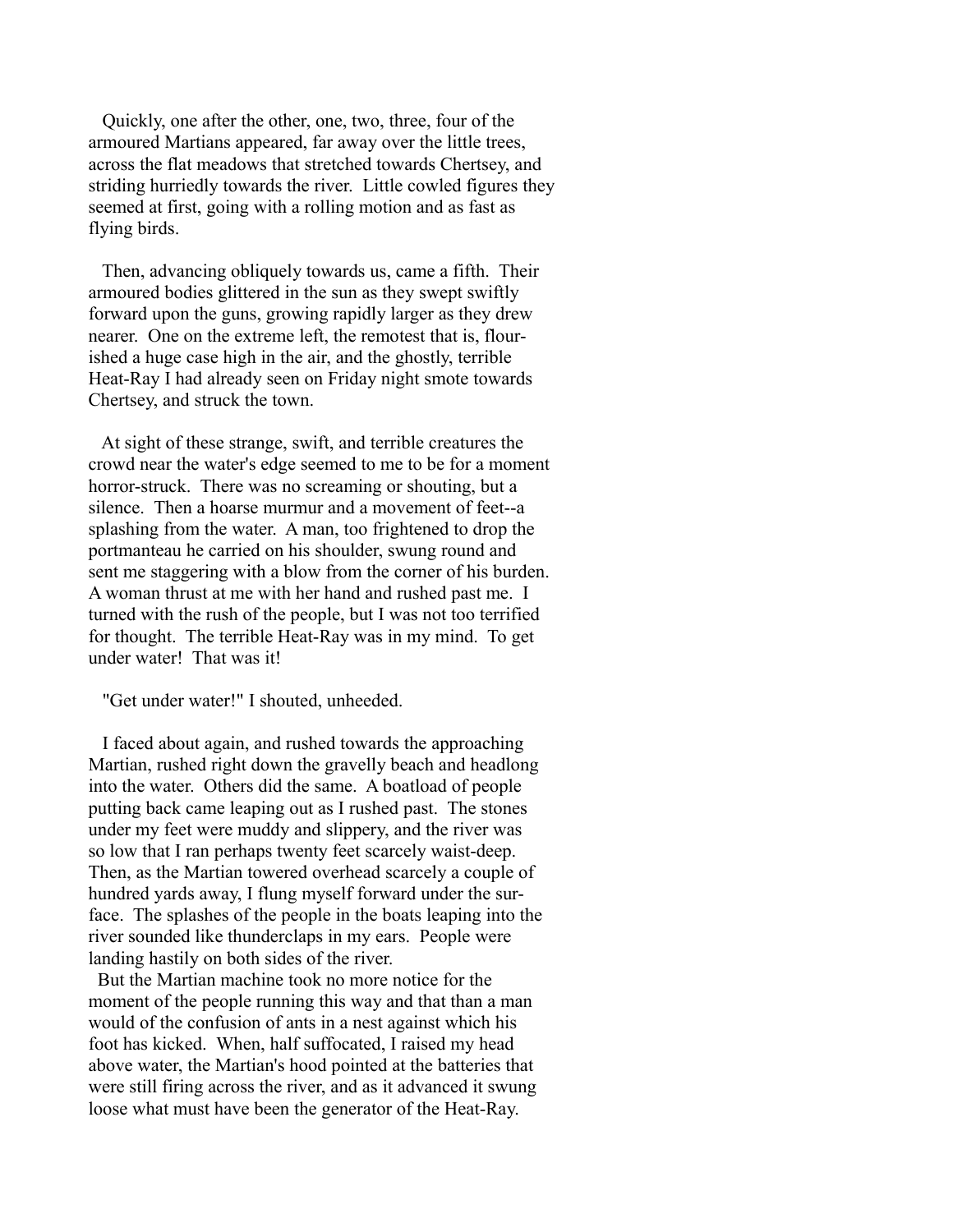In another moment it was on the bank, and in a stride wading halfway across. The knees of its foremost legs bent at the farther bank, and in another moment it had raised itself to its full height again, close to the village of Shepperton. Forthwith the six guns which, unknown to anyone on the right bank, had been hidden behind the outskirts of that village, fired simultaneously. The sudden near concussion, the last close upon the first, made my heart jump. The monster was already raising the case generating the Heat-Ray as the first shell burst six yards above the hood.

 I gave a cry of astonishment. I saw and thought nothing of the other four Martian monsters; my attention was riveted upon the nearer incident. Simultaneously two other shells burst in the air near the body as the hood twisted round in time to receive, but not in time to dodge, the fourth shell.

 The shell burst clean in the face of the Thing. The hood bulged, flashed, was whirled off in a dozen tattered fragments of red flesh and glittering metal.

 "Hit!" shouted I, with something between a scream and a cheer.

 I heard answering shouts from the people in the water about me. I could have leaped out of the water with that momentary exultation.

 The decapitated colossus reeled like a drunken giant; but it did not fall over. It recovered its balance by a miracle, and, no longer heeding its steps and with the camera that fired the Heat-Ray now rigidly upheld, it reeled swiftly upon Shepperton. The living intelligence, the Martian within the hood, was slain and splashed to the four winds of heaven, and the Thing was now but a mere intricate device of metal whirling to destruction. It drove along in a straight line, incapable of guidance. It struck the tower of Shepperton Church, smashing it down as the impact of a battering ram might have done, swerved aside, blundered on and collapsed with tremendous force into the river out of my sight.

 A violent explosion shook the air, and a spout of water, steam, mud, and shattered metal shot far up into the sky. As the camera of the Heat-Ray hit the water, the latter had immediately flashed into steam. In another moment a huge wave, like a muddy tidal bore but almost scaldingly hot, came sweeping round the bend upstream. I saw people struggling shorewards, and heard their screaming and shouting faintly above the seething and roar of the Martian's collapse.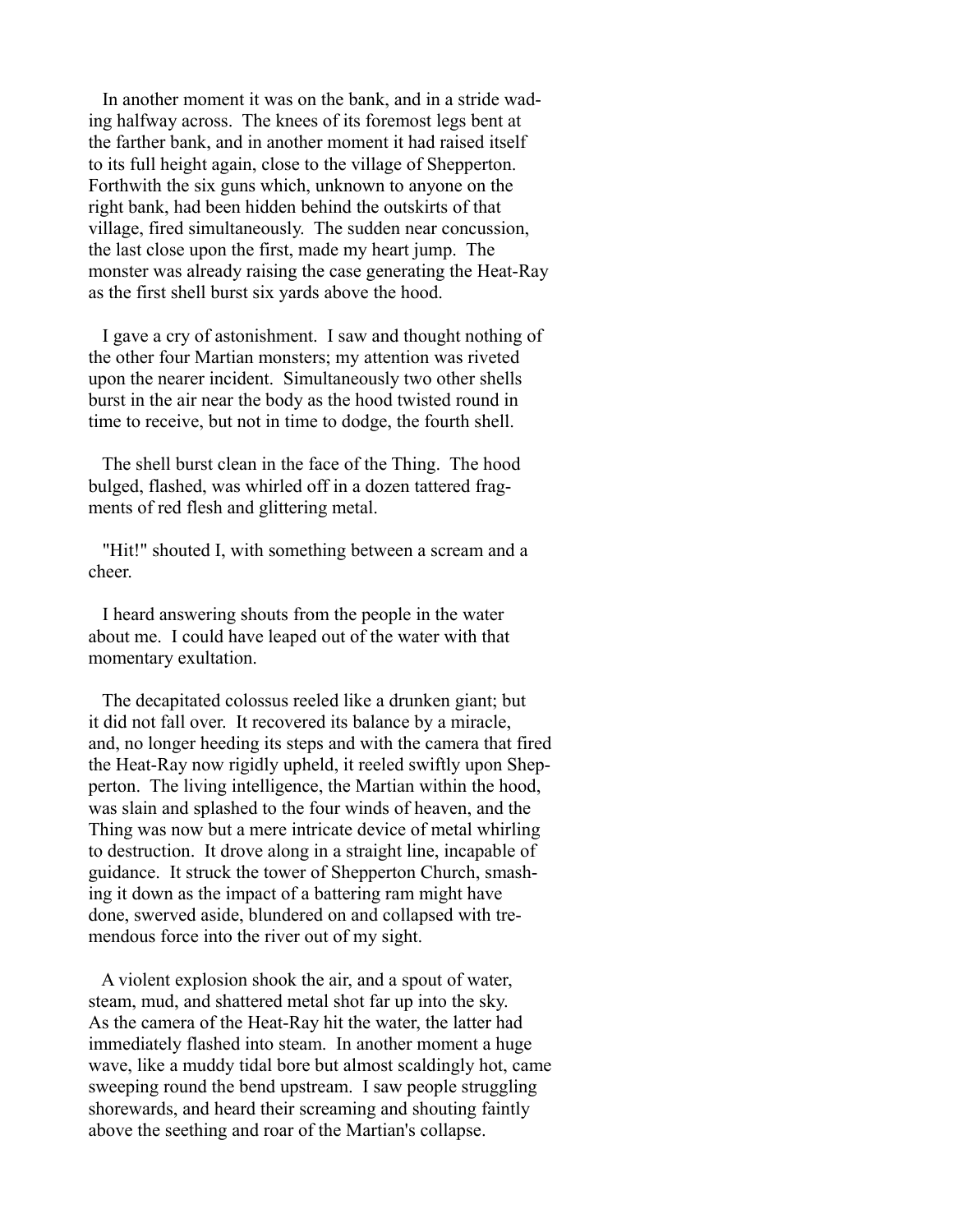For a moment I heeded nothing of the heat, forgot the patent need of self-preservation. I splashed through the tumultuous water, pushing aside a man in black to do so, until I could see round the bend. Half a dozen deserted boats pitched aimlessly upon the confusion of the waves. The fallen Martian came into sight downstream, lying across the river, and for the most part submerged.

 Thick clouds of steam were pouring off the wreckage, and through the tumultuously whirling wisps I could see, intermittently and vaguely, the gigantic limbs churning the water and flinging a splash and spray of mud and froth into the air. The tentacles swayed and struck like living arms, and, save for the helpless purposelessness of these movements, it was as if some wounded thing were struggling for its life amid the waves. Enormous quantities of a ruddy-brown fluid were spurting up in noisy jets out of the machine.

 My attention was diverted from this death flurry by a furious yelling, like that of the thing called a siren in our manufacturing towns. A man, knee-deep near the towing path, shouted inaudibly to me and pointed. Looking back, I saw the other Martians advancing with gigantic strides down the riverbank from the direction of Chertsey. The Shepperton guns spoke this time unavailingly.

 At that I ducked at once under water, and, holding my breath until movement was an agony, blundered painfully ahead under the surface as long as I could. The water was in a tumult about me, and rapidly growing hotter.

 When for a moment I raised my head to take breath and throw the hair and water from my eyes, the steam was rising in a whirling white fog that at first hid the Martians altogether. The noise was deafening. Then I saw them dimly, colossal figures of grey, magnified by the mist. They had passed by me, and two were stooping over the frothing, tumultuous ruins of their comrade.

 The third and fourth stood beside him in the water, one perhaps two hundred yards from me, the other towards Laleham. The generators of the Heat-Rays waved high, and the hissing beams smote down this way and that.

 The air was full of sound, a deafening and confusing conflict of noises--the clangorous din of the Martians, the crash of falling houses, the thud of trees, fences, sheds flashing into flame, and the crackling and roaring of fire. Dense black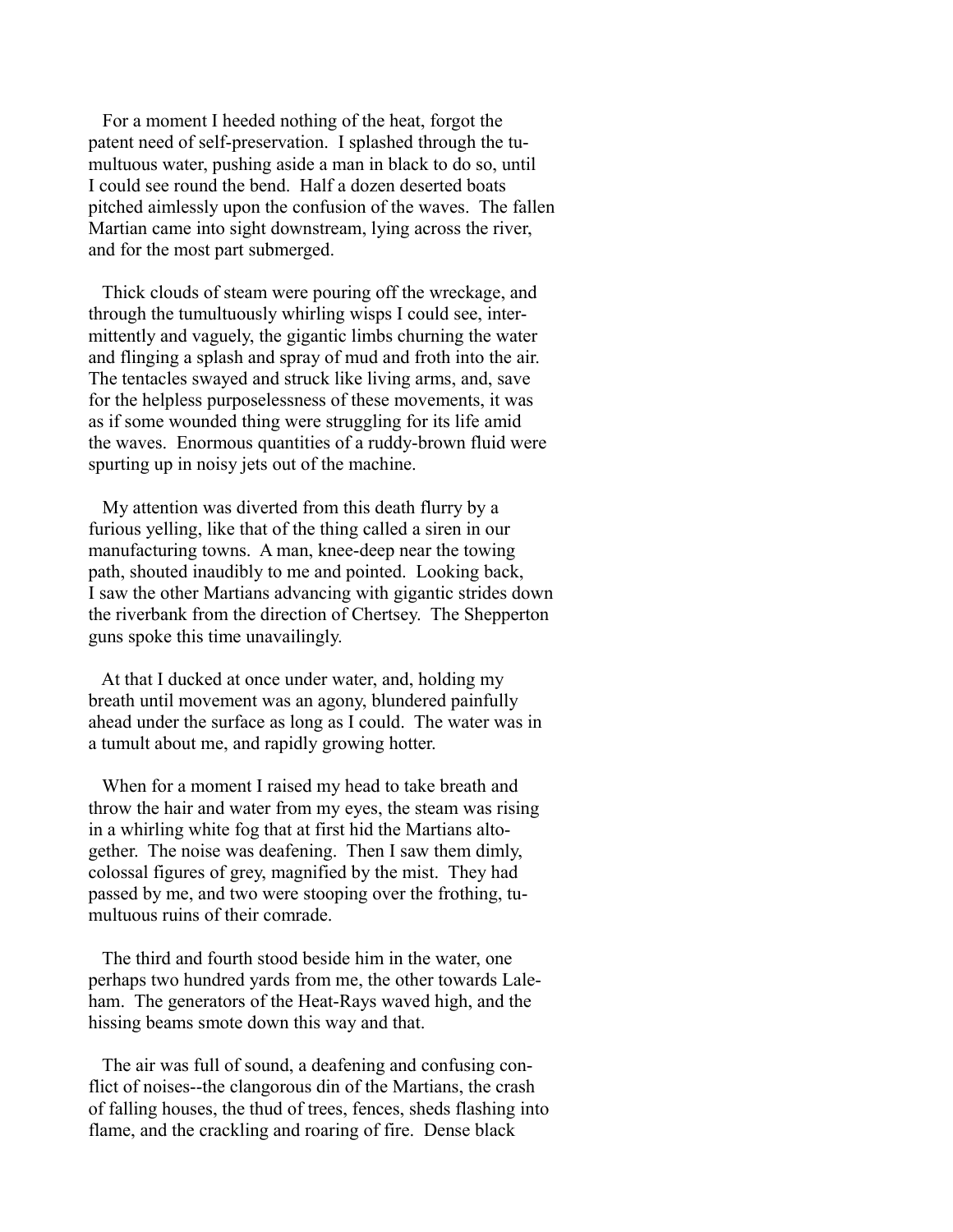smoke was leaping up to mingle with the steam from the river, and as the Heat-Ray went to and fro over Weybridge its impact was marked by flashes of incandescent white, that gave place at once to a smoky dance of lurid flames. The nearer houses still stood intact, awaiting their fate, shadowy, faint and pallid in the steam, with the fire behind them going to and fro.

 For a moment perhaps I stood there, breast-high in the almost boiling water, dumbfounded at my position, hopeless of escape. Through the reek I could see the people who had been with me in the river scrambling out of the water through the reeds, like little frogs hurrying through grass from the advance of a man, or running to and fro in utter dismay on the towing path.

 Then suddenly the white flashes of the Heat-Ray came leaping towards me. The houses caved in as they dissolved at its touch, and darted out flames; the trees changed to fire with a roar. The Ray flickered up and down the towing path, licking off the people who ran this way and that, and came down to the water's edge not fifty yards from where I stood. It swept across the river to Shepperton, and the water in its track rose in a boiling weal crested with steam. I turned shoreward.

 In another moment the huge wave, well-nigh at the boilingpoint had rushed upon me. I screamed aloud, and scalded, half blinded, agonised, I staggered through the leaping, hissing water towards the shore. Had my foot stumbled, it would have been the end. I fell helplessly, in full sight of the Martians, upon the broad, bare gravelly spit that runs down to mark the angle of the Wey and Thames. I expected nothing but death.

 I have a dim memory of the foot of a Martian coming down within a score of yards of my head, driving straight into the loose gravel, whirling it this way and that and lifting again; of a long suspense, and then of the four carrying the debris of their comrade between them, now clear and then presently faint through a veil of smoke, receding interminably, as it seemed to me, across a vast space of river and meadow. And then, very slowly, I realised that by a miracle I had escaped.

### CHAPTER THIRTEEN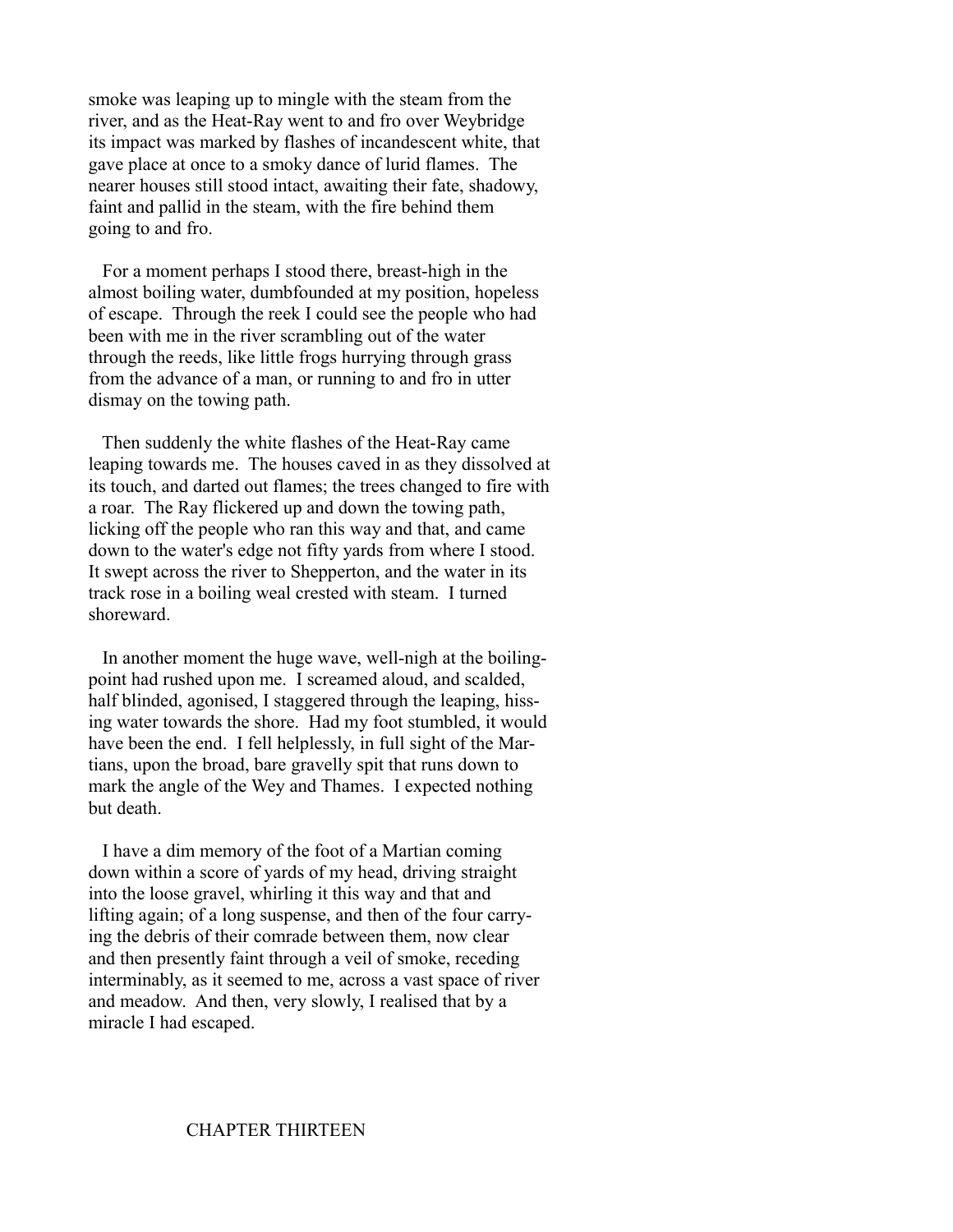# HOW I FELL IN WITH THE CURATE

 After getting this sudden lesson in the power of terrestrial weapons, the Martians retreated to their original position upon Horsell Common; and in their haste, and encumbered with the de'bris of their smashed companion, they no doubt overlooked many such a stray and negligible victim as myself. Had they left their comrade and pushed on forthwith, there was nothing at that time between them and London but batteries of twelve-pounder guns, and they would certainly have reached the capital in advance of the tidings of their approach; as sudden, dreadful, and destructive their advent would have been as the earthquake that destroyed Lisbon a century ago.

 But they were in no hurry. Cylinder followed cylinder on its interplanetary flight; every twenty-four hours brought them reinforcement. And meanwhile the military and naval authorities, now fully alive to the tremendous power of their antagonists, worked with furious energy. Every minute a fresh gun came into position until, before twilight, every copse, every row of suburban villas on the hilly slopes about Kingston and Richmond, masked an expectant black muzzle. And through the charred and desolated area--perhaps twenty square miles altogether--that encircled the Martian encampment on Horsell Common, through charred and ruined villages among the green trees, through the blackened and smoking arcades that had been but a day ago pine spinneys, crawled the devoted scouts with the heliographs that were presently to warn the gunners of the Martian approach. But the Martians now understood our command of artillery and the danger of human proximity, and not a man ventured within a mile of either cylinder, save at the price of his life.

 It would seem that these giants spent the earlier part of the afternoon in going to and fro, transferring everything from the second and third cylinders--the second in Addlestone Golf Links and the third at Pyrford--to their original pit on Horsell Common. Over that, above the blackened heather and ruined buildings that stretched far and wide, stood one as sentinel, while the rest abandoned their vast fighting-machines and descended into the pit. They were hard at work there far into the night, and the towering pillar of dense green smoke that rose therefrom could be seen from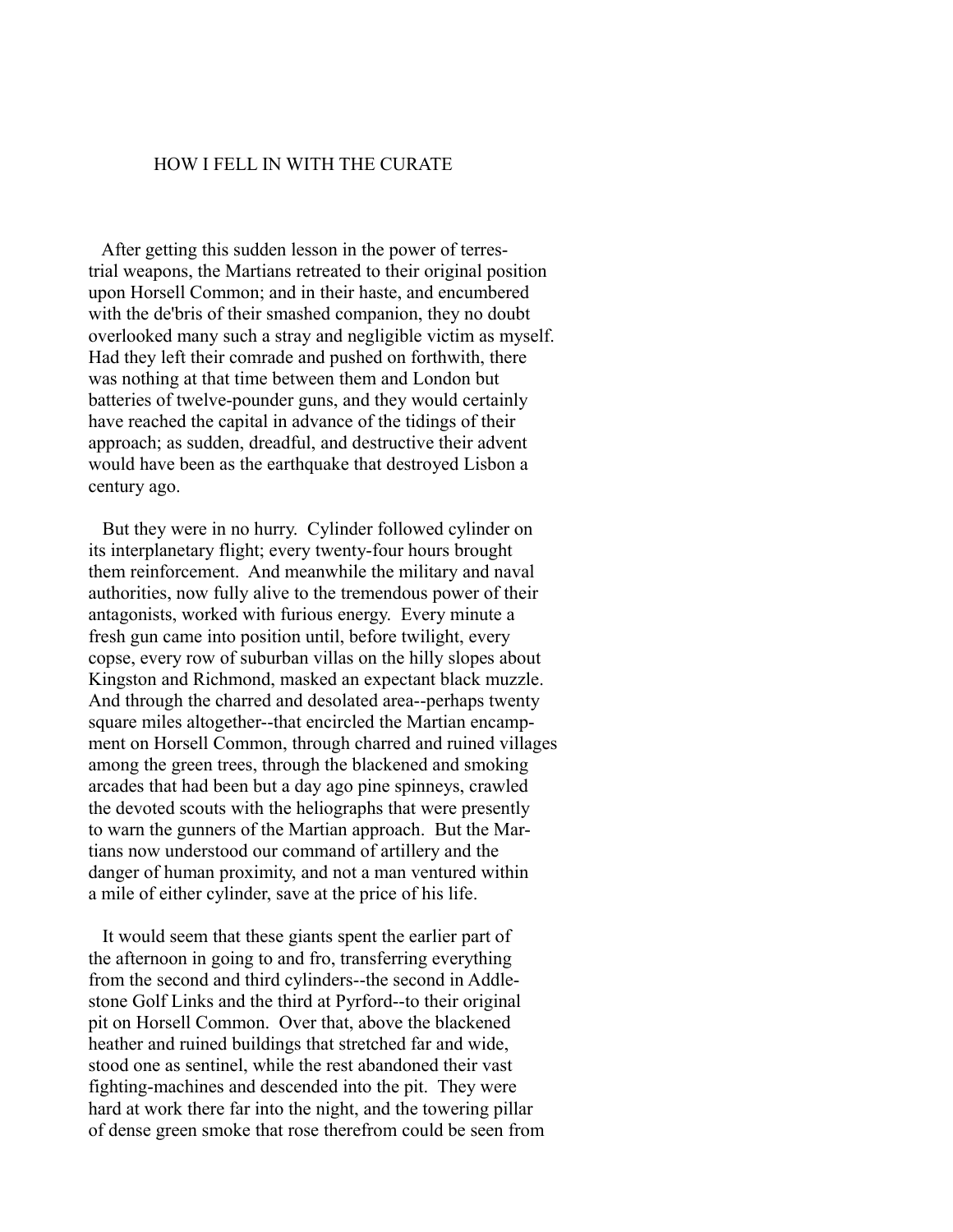the hills about Merrow, and even, it is said, from Banstead and Epsom Downs.

 And while the Martians behind me were thus preparing for their next sally, and in front of me Humanity gathered for the battle, I made my way with infinite pains and labour from the fire and smoke of burning Weybridge towards London.

 I saw an abandoned boat, very small and remote, drifting down-stream; and throwing off the most of my sodden clothes, I went after it, gained it, and so escaped out of that destruction. There were no oars in the boat, but I contrived to paddle, as well as my parboiled hands would allow, down the river towards Halliford and Walton, going very tediously and continually looking behind me, as you may well understand. I followed the river, because I considered that the water gave me my best chance of escape should these giants return.

 The hot water from the Martian's overthrow drifted downstream with me, so that for the best part of a mile I could see little of either bank. Once, however, I made out a string of black figures hurrying across the meadows from the direction of Weybridge. Halliford, it seemed, was deserted, and several of the houses facing the river were on fire. It was strange to see the place quite tranquil, quite desolate under the hot blue sky, with the smoke and little threads of flame going straight up into the heat of the afternoon. Never before had I seen houses burning without the accompaniment of an obstructive crowd. A little farther on the dry reeds up the bank were smoking and glowing, and a line of fire inland was marching steadily across a late field of hay.

 For a long time I drifted, so painful and weary was I after the violence I had been through, and so intense the heat upon the water. Then my fears got the better of me again, and I resumed my paddling. The sun scorched my bare back. At last, as the bridge at Walton was coming into sight round the bend, my fever and faintness overcame my fears, and I landed on the Middlesex bank and lay down, deadly sick, amid the long grass. I suppose the time was then about four or five o'clock. I got up presently, walked perhaps half a mile without meeting a soul, and then lay down again in the shadow of a hedge. I seem to remember talking, wanderingly, to myself during that last spurt. I was also very thirsty, and bitterly regretful I had drunk no more water. It is a curious thing that I felt angry with my wife; I cannot account for it, but my impotent desire to reach Leatherhead worried me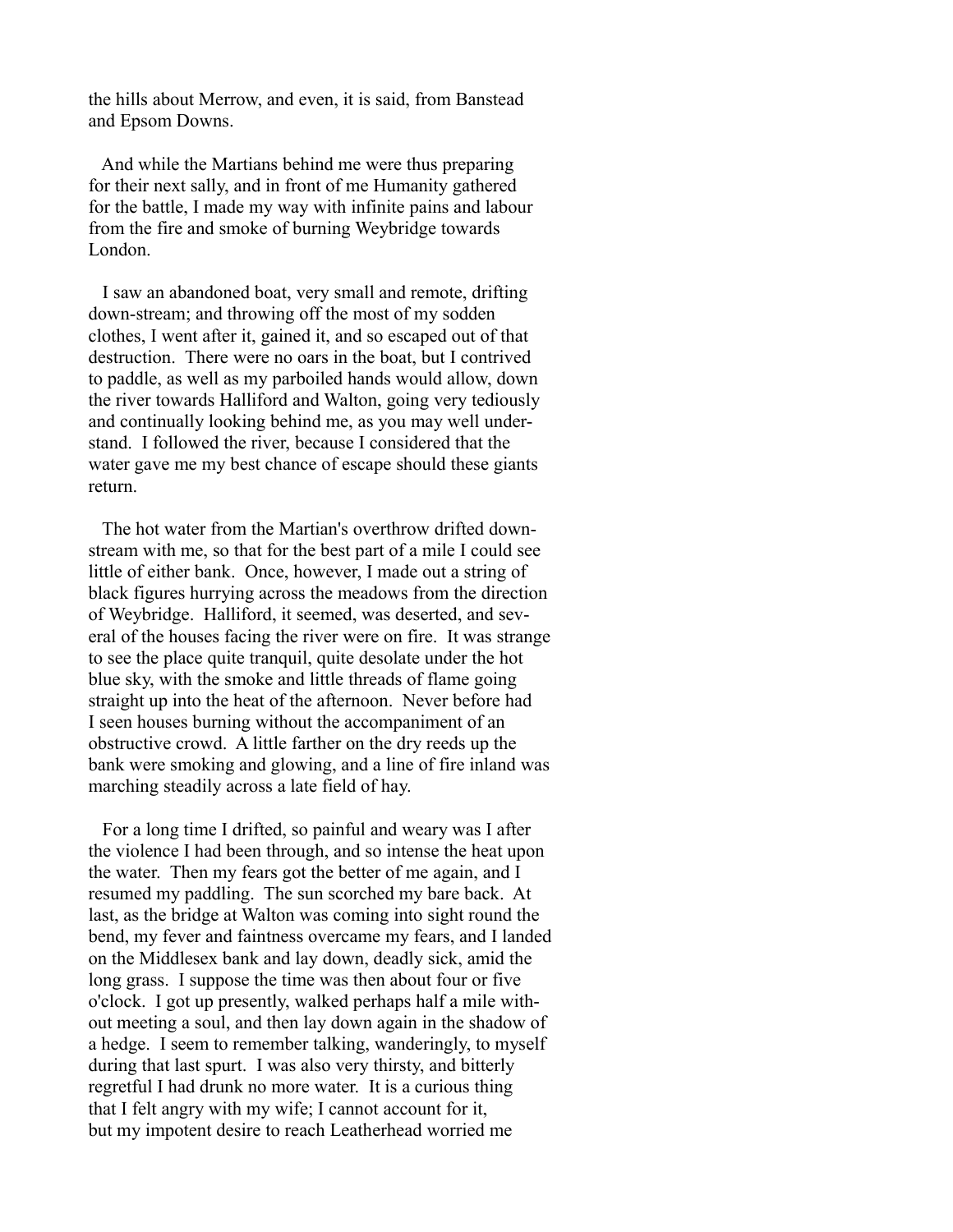excessively.

 I do not clearly remember the arrival of the curate, so that probably I dozed. I became aware of him as a seated figure in soot-smudged shirt sleeves, and with his upturned, cleanshaven face staring at a faint flickering that danced over the sky. The sky was what is called a mackerel sky--rows and rows of faint down-plumes of cloud, just tinted with the midsummer sunset.

 I sat up, and at the rustle of my motion he looked at me quickly.

"Have you any water?" I asked abruptly.

He shook his head.

"You have been asking for water for the last hour," he said.

 For a moment we were silent, taking stock of each other. I dare say he found me a strange enough figure, naked, save for my water-soaked trousers and socks, scalded, and my face and shoulders blackened by the smoke. His face was a fair weakness, his chin retreated, and his hair lay in crisp, almost flaxen curls on his low forehead; his eyes were rather large, pale blue, and blankly staring. He spoke abruptly, looking vacantly away from me.

 "What does it mean?" he said. "What do these things mean?"

I stared at him and made no answer.

 He extended a thin white hand and spoke in almost a complaining tone.

 "Why are these things permitted? What sins have we done? The morning service was over, I was walking through the roads to clear my brain for the afternoon, and then--fire, earthquake, death! As if it were Sodom and Gomorrah! All our work undone, all the work---- What are these Martians?"

"What are we?" I answered, clearing my throat.

 He gripped his knees and turned to look at me again. For half a minute, perhaps, he stared silently.

"I was walking through the roads to clear my brain," he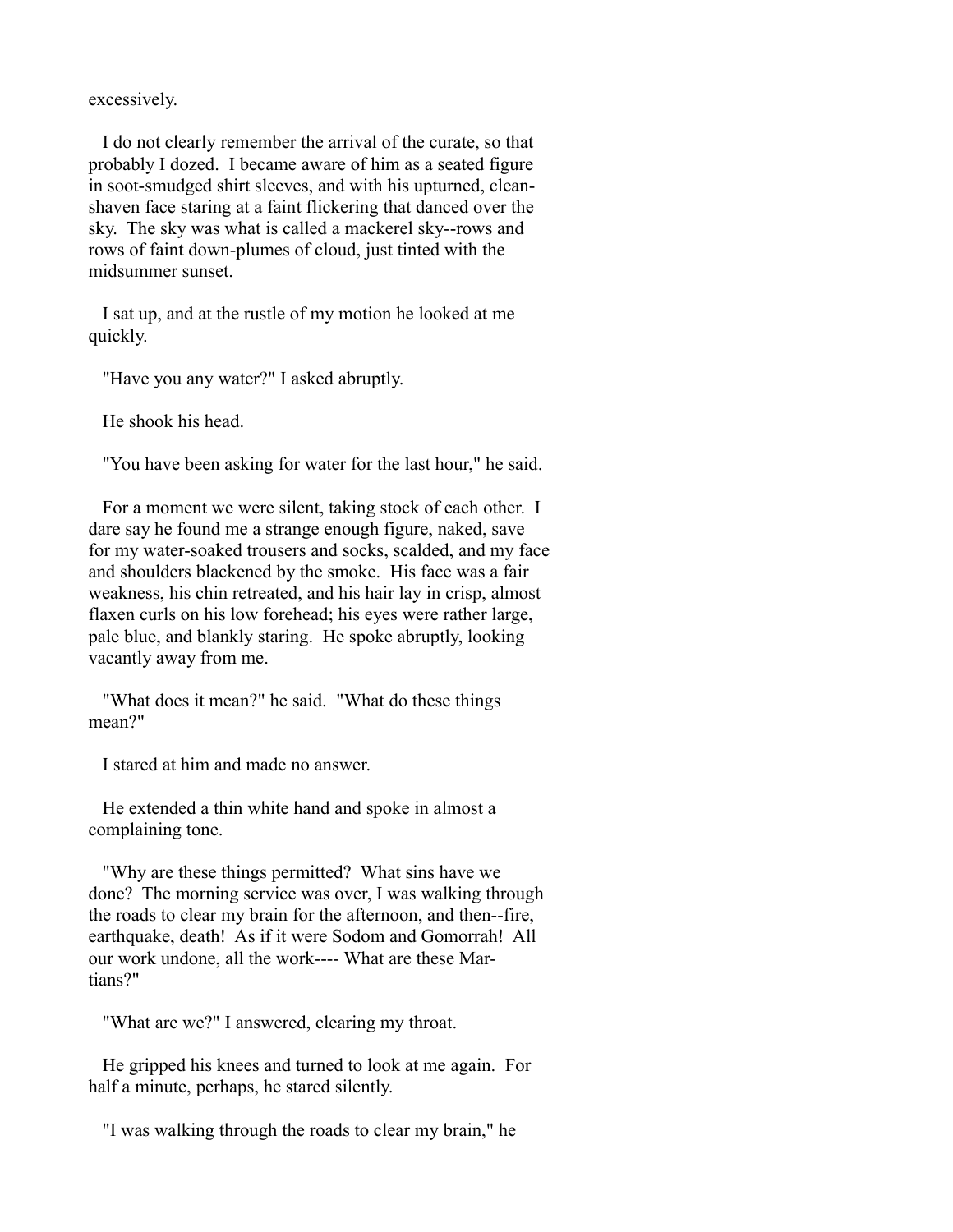said. "And suddenly--fire, earthquake, death!"

 He relapsed into silence, with his chin now sunken almost to his knees.

Presently he began waving his hand.

 "All the work--all the Sunday schools---- What have we done--what has Weybridge done? Everything gone--everything destroyed. The church! We rebuilt it only three years ago. Gone! Swept out of existence! Why?"

 Another pause, and he broke out again like one demented.

 "The smoke of her burning goeth up for ever and ever!" he shouted.

 His eyes flamed, and he pointed a lean finger in the direction of Weybridge.

 By this time I was beginning to take his measure. The tremendous tragedy in which he had been involved--it was evident he was a fugitive from Weybridge--had driven him to the very verge of his reason.

"Are we far from Sunbury?" I said, in a matter-of-fact tone.

 "What are we to do?" he asked. "Are these creatures everywhere? Has the earth been given over to them?"

"Are we far from Sunbury?"

"Only this morning I officiated at early celebration----"

 "Things have changed," I said, quietly. "You must keep your head. There is still hope."

"Hope!"

"Yes. Plentiful hope--for all this destruction!"

 I began to explain my view of our position. He listened at first, but as I went on the interest dawning in his eyes gave place to their former stare, and his regard wandered from me.

 "This must be the beginning of the end," he said, interrupting me. "The end! The great and terrible day of the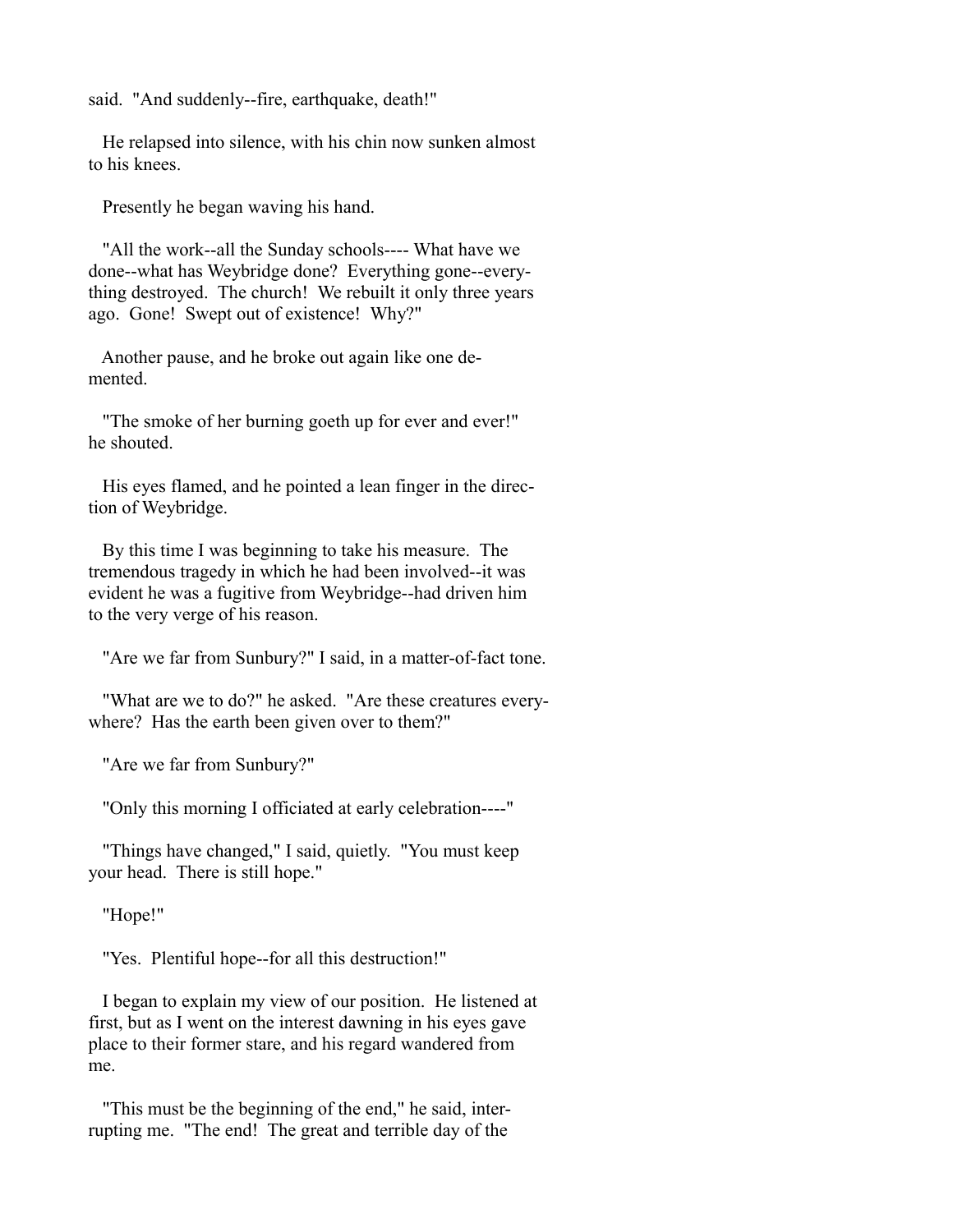Lord! When men shall call upon the mountains and the rocks to fall upon them and hide them--hide them from the face of Him that sitteth upon the throne!"

 I began to understand the position. I ceased my laboured reasoning, struggled to my feet, and, standing over him, laid my hand on his shoulder.

 "Be a man!" said I. "You are scared out of your wits! What good is religion if it collapses under calamity? Think of what earthquakes and floods, wars and volcanoes, have done before to men! Did you think God had exempted Weybridge? He is not an insurance agent."

For a time he sat in blank silence.

 "But how can we escape?" he asked, suddenly. "They are invulnerable, they are pitiless."

 "Neither the one nor, perhaps, the other," I answered. "And the mightier they are the more sane and wary should we be. One of them was killed yonder not three hours ago."

 "Killed!" he said, staring about him. "How can God's ministers be killed?"

 "I saw it happen." I proceeded to tell him. "We have chanced to come in for the thick of it," said I, "and that is all."

"What is that flicker in the sky?" he asked abruptly.

 I told him it was the heliograph signalling--that it was the sign of human help and effort in the sky.

 "We are in the midst of it," I said, "quiet as it is. That flicker in the sky tells of the gathering storm. Yonder, I take it are the Martians, and Londonward, where those hills rise about Richmond and Kingston and the trees give cover, earthworks are being thrown up and guns are being placed. Presently the Martians will be coming this way again."

 And even as I spoke he sprang to his feet and stopped me by a gesture.

"Listen!" he said.

 From beyond the low hills across the water came the dull resonance of distant guns and a remote weird crying. Then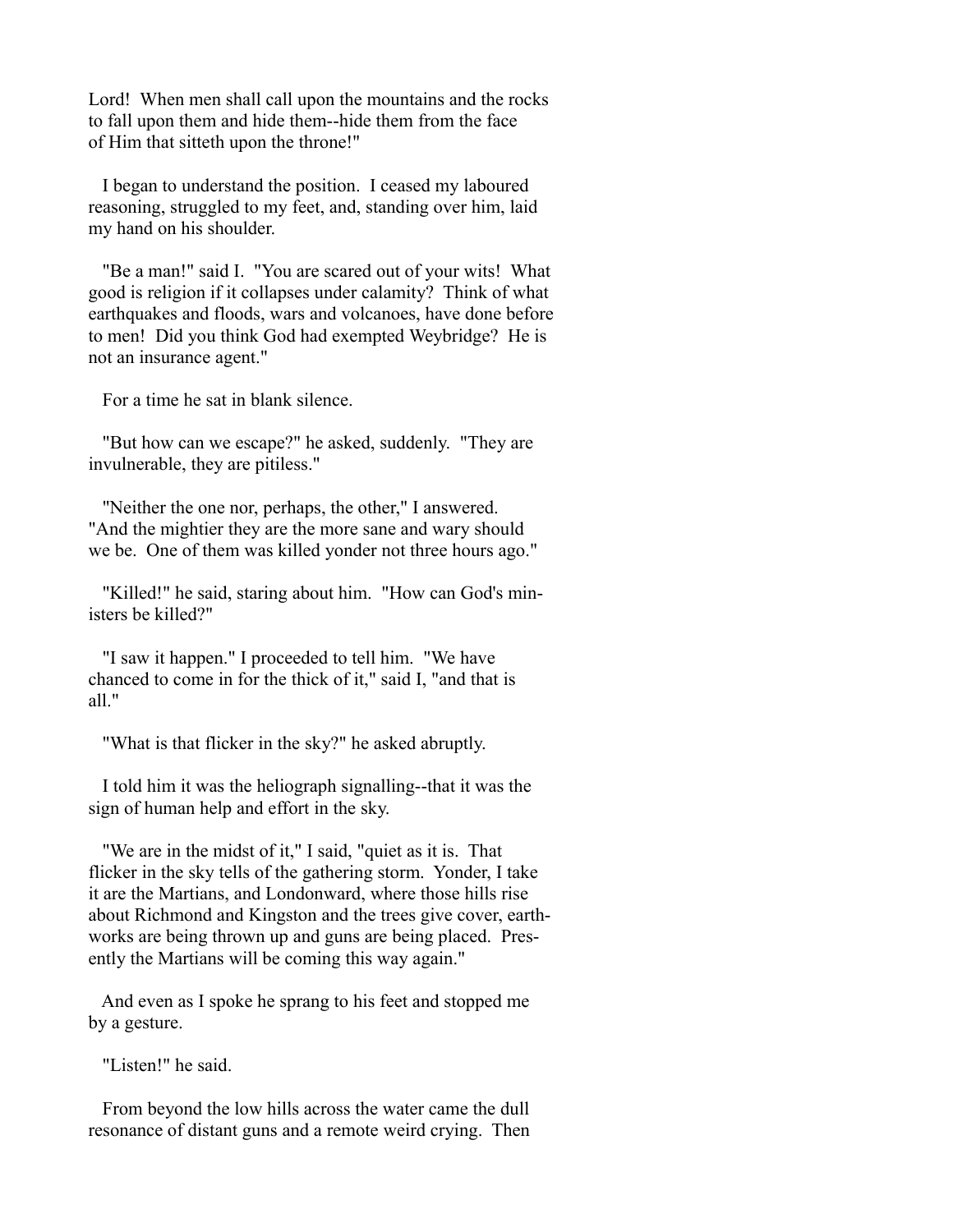everything was still. A cockchafer came droning over the hedge and past us. High in the west the crescent moon hung faint and pale above the smoke of Weybridge and Shepperton and the hot, still splendour of the sunset.

"We had better follow this path," I said, "northward."

#### CHAPTER FOURTEEN

#### IN LONDON

 My younger brother was in London when the Martians fell at Woking. He was a medical student working for an imminent examination, and he heard nothing of the arrival until Saturday morning. The morning papers on Saturday contained, in addition to lengthy special articles on the planet Mars, on life in the planets, and so forth, a brief and vaguely worded telegram, all the more striking for its brevity.

 The Martians, alarmed by the approach of a crowd, had killed a number of people with a quick-firing gun, so the story ran. The telegram concluded with the words: "Formidable as they seem to be, the Martians have not moved from the pit into which they have fallen, and, indeed, seem incapable of doing so. Probably this is due to the relative strength of the earth's gravitational energy." On that last text their leader-writer expanded very comfortingly.

 Of course all the students in the crammer's biology class, to which my brother went that day, were intensely interested, but there were no signs of any unusual excitement in the streets. The afternoon papers puffed scraps of news under big headlines. They had nothing to tell beyond the movements of troops about the common, and the burning of the pine woods between Woking and Weybridge, until eight. Then the ST. JAMES'S GAZETTE, in an extra-special edition, announced the bare fact of the interruption of telegraphic communication. This was thought to be due to the falling of burning pine trees across the line. Nothing more of the fighting was known that night, the night of my drive to Leatherhead and back.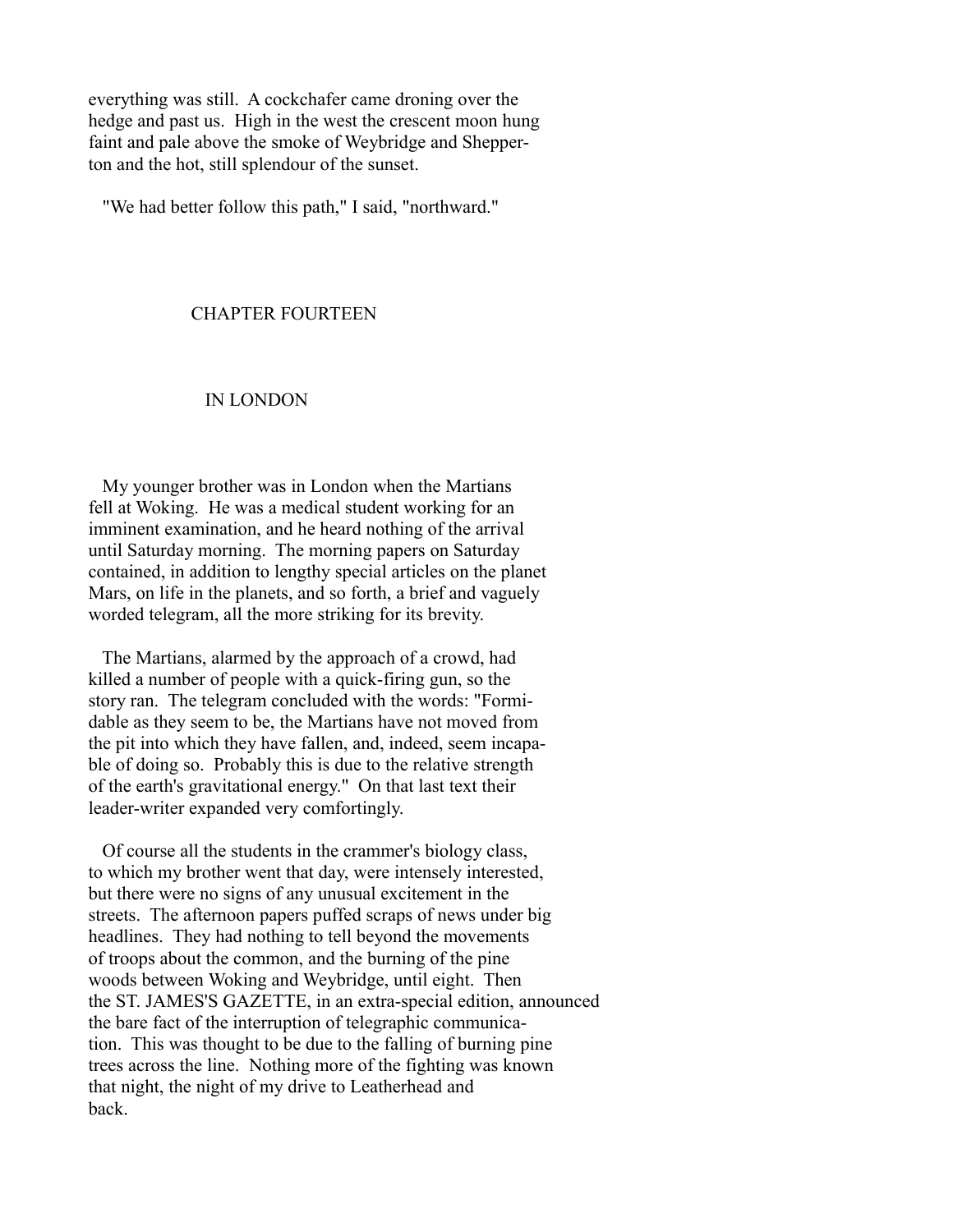My brother felt no anxiety about us, as he knew from the description in the papers that the cylinder was a good two miles from my house. He made up his mind to run down that night to me, in order, as he says, to see the Things before they were killed. He despatched a telegram, which never reached me, about four o'clock, and spent the evening at a music hall.

 In London, also, on Saturday night there was a thunderstorm, and my brother reached Waterloo in a cab. On the platform from which the midnight train usually starts he learned, after some waiting, that an accident prevented trains from reaching Woking that night. The nature of the accident he could not ascertain; indeed, the railway authorities did not clearly know at that time. There was very little excitement in the station, as the officials, failing to realise that anything further than a breakdown between Byfleet and Woking junction had occurred, were running the theatre trains which usually passed through Woking round by Virginia Water or Guildford. They were busy making the necessary arrangements to alter the route of the Southampton and Portsmouth Sunday League excursions. A nocturnal newspaper reporter, mistaking my brother for the traffic manager, to whom he bears a slight resemblance, waylaid and tried to interview him. Few people, excepting the railway officials, connected the breakdown with the Martians.

 I have read, in another account of these events, that on Sunday morning "all London was electrified by the news from Woking." As a matter of fact, there was nothing to justify that very extravagant phrase. Plenty of Londoners did not hear of the Martians until the panic of Monday morning. Those who did took some time to realise all that the hastily worded telegrams in the Sunday papers conveyed. The majority of people in London do not read Sunday papers.

 The habit of personal security, moreover, is so deeply fixed in the Londoner's mind, and startling intelligence so much a matter of course in the papers, that they could read without any personal tremors: "About seven o'clock last night the Martians came out of the cylinder, and, moving about under an armour of metallic shields, have completely wrecked Woking station with the adjacent houses, and massacred an entire battalion of the Cardigan Regiment. No details are known. Maxims have been absolutely useless against their armour; the field guns have been disabled by them. Flying hussars have been galloping into Chertsey. The Martians appear to be moving slowly towards Chertsey or Windsor.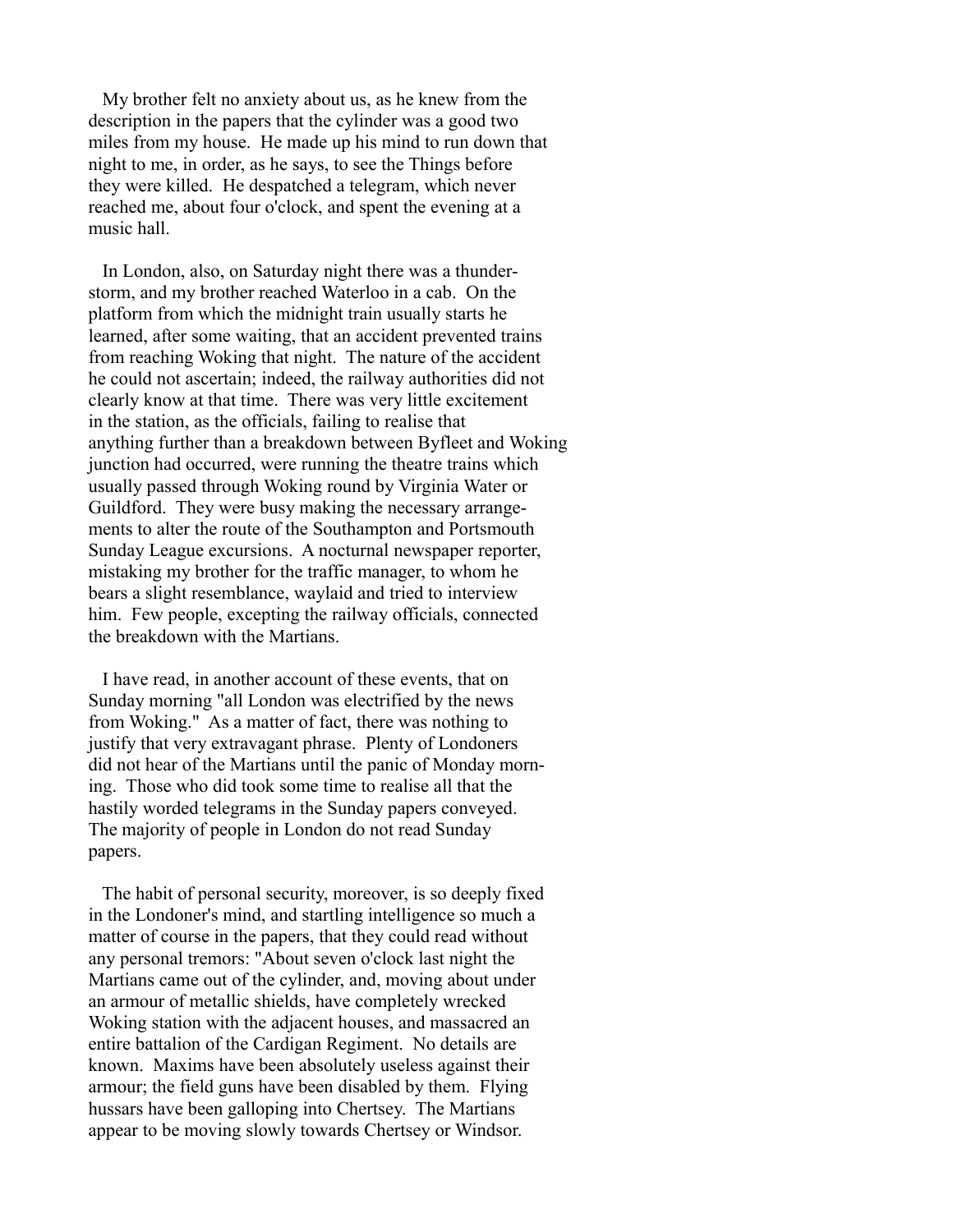Great anxiety prevails in West Surrey, and earthworks are being thrown up to check the advance Londonward." That was how the Sunday SUN put it, and a clever and remarkably prompt "handbook" article in the REFEREE compared the affair to a menagerie suddenly let loose in a village.

 No one in London knew positively of the nature of the armoured Martians, and there was still a fixed idea that these monsters must be sluggish: "crawling," "creeping painfully" --such expressions occurred in almost all the earlier reports. None of the telegrams could have been written by an eyewitness of their advance. The Sunday papers printed separate editions as further news came to hand, some even in default of it. But there was practically nothing more to tell people until late in the afternoon, when the authorities gave the press agencies the news in their possession. It was stated that the people of Walton and Weybridge, and all the district were pouring along the roads Londonward, and that was all.

 My brother went to church at the Foundling Hospital in the morning, still in ignorance of what had happened on the previous night. There he heard allusions made to the invasion, and a special prayer for peace. Coming out, he bought a REFEREE. He became alarmed at the news in this, and went again to Waterloo station to find out if communication were restored. The omnibuses, carriages, cyclists, and innumerable people walking in their best clothes seemed scarcely affected by the strange intelligence that the news venders were disseminating. People were interested, or, if alarmed, alarmed only on account of the local residents. At the station he heard for the first time that the Windsor and Chertsey lines were now interrupted. The porters told him that several remarkable telegrams had been received in the morning from Byfleet and Chertsey stations, but that these had abruptly ceased. My brother could get very little precise detail out of them.

 "There's fighting going on about Weybridge" was the extent of their information.

 The train service was now very much disorganised. Quite a number of people who had been expecting friends from places on the South-Western network were standing about the station. One grey-headed old gentleman came and abused the South-Western Company bitterly to my brother. "It wants showing up," he said.

 One or two trains came in from Richmond, Putney, and Kingston, containing people who had gone out for a day's boating and found the locks closed and a feeling of panic in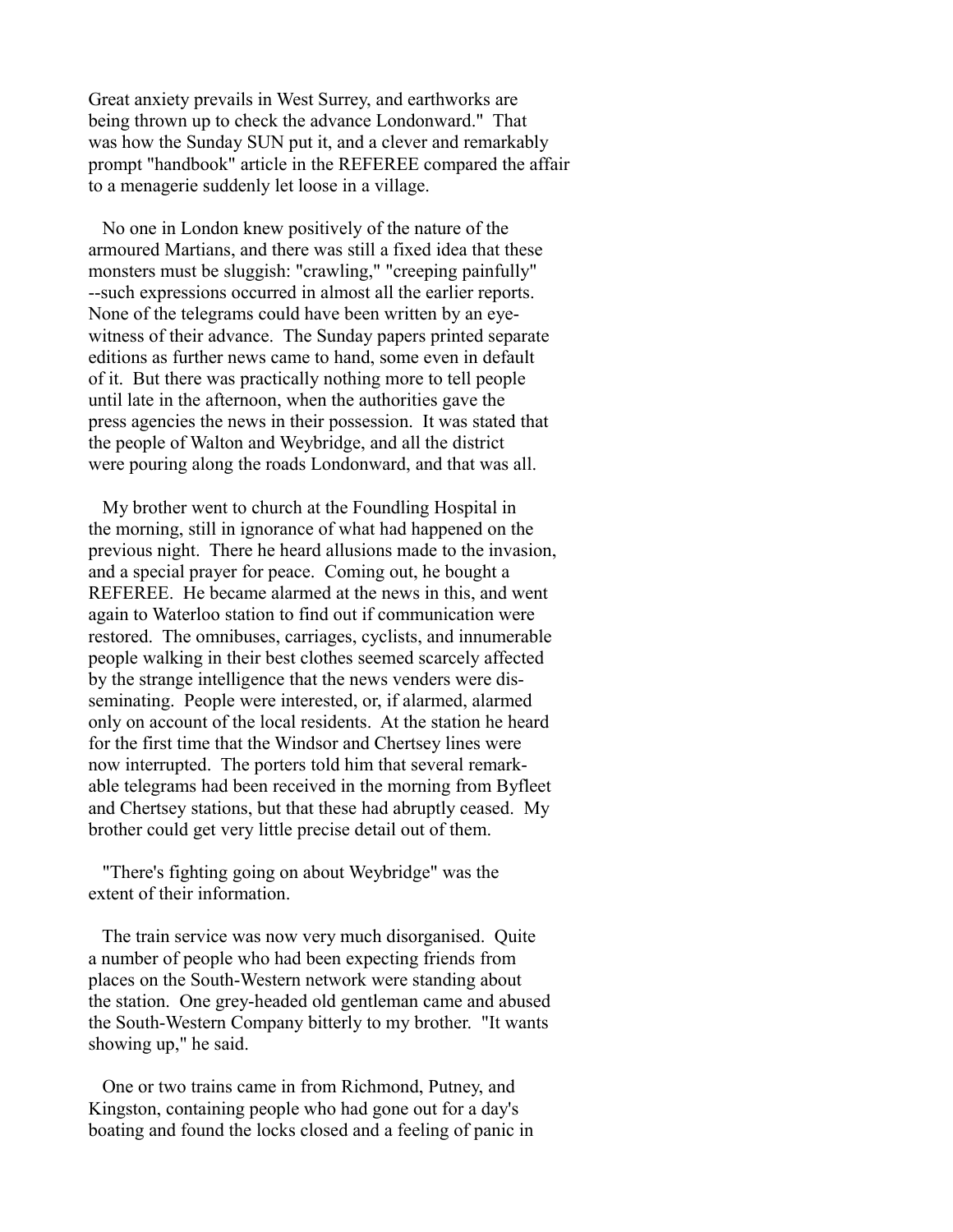the air. A man in a blue and white blazer addressed my brother, full of strange tidings.

 "There's hosts of people driving into Kingston in traps and carts and things, with boxes of valuables and all that," he said. "They come from Molesey and Weybridge and Walton, and they say there's been guns heard at Chertsey, heavy firing, and that mounted soldiers have told them to get off at once because the Martians are coming. We heard guns firing at Hampton Court station, but we thought it was thunder. What the dickens does it all mean? The Martians can't get out of their pit, can they?"

My brother could not tell him.

 Afterwards he found that the vague feeling of alarm had spread to the clients of the underground railway, and that the Sunday excursionists began to return from all over the South-Western "lung"--Barnes, Wimbledon, Richmond Park, Kew, and so forth--at unnaturally early hours; but not a soul had anything more than vague hearsay to tell of. Everyone connected with the terminus seemed ill-tempered.

 About five o'clock the gathering crowd in the station was immensely excited by the opening of the line of communication, which is almost invariably closed, between the South-Eastern and the South-Western stations, and the passage of carriage trucks bearing huge guns and carriages crammed with soldiers. These were the guns that were brought up from Woolwich and Chatham to cover Kingston. There was an exchange of pleasantries: "You'll get eaten!" "We're the beast-tamers!" and so forth. A little while after that a squad of police came into the station and began to clear the public off the platforms, and my brother went out into the street again.

 The church bells were ringing for evensong, and a squad of Salvation Army lassies came singing down Waterloo Road. On the bridge a number of loafers were watching a curious brown scum that came drifting down the stream in patches. The sun was just setting, and the Clock Tower and the Houses of Parliament rose against one of the most peaceful skies it is possible to imagine, a sky of gold, barred with long transverse stripes of reddish-purple cloud. There was talk of a floating body. One of the men there, a reservist he said he was, told my brother he had seen the heliograph flickering in the west.

 In Wellington Street my brother met a couple of sturdy roughs who had just been rushed out of Fleet Street with still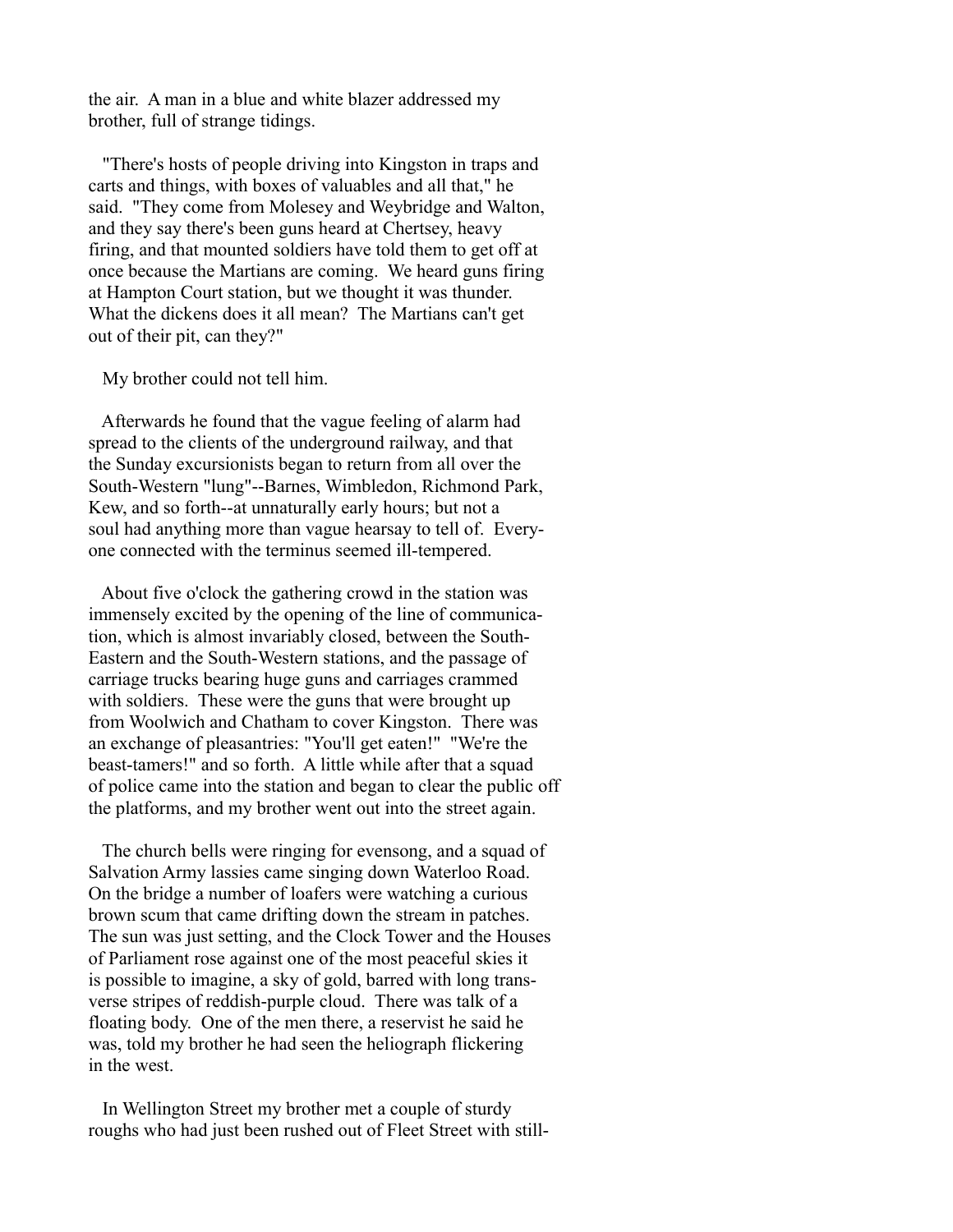wet newspapers and staring placards. "Dreadful catastrophe!" they bawled one to the other down Wellington Street. "Fight ing at Weybridge! Full description! Repulse of the Martians! London in Danger!" He had to give threepence for a copy of that paper.

 Then it was, and then only, that he realised something of the full power and terror of these monsters. He learned that they were not merely a handful of small sluggish creatures, but that they were minds swaying vast mechanical bodies; and that they could move swiftly and smite with such power that even the mightiest guns could not stand against them.

 They were described as "vast spiderlike machines, nearly a hundred feet high, capable of the speed of an express train, and able to shoot out a beam of intense heat." Masked batteries, chiefly of field guns, had been planted in the country about Horsell Common, and especially between the Woking district and London. Five of the machines had been seen moving towards the Thames, and one, by a happy chance, had been destroyed. In the other cases the shells had missed, and the batteries had been at once annihilated by the Heat-Rays. Heavy losses of soldiers were mentioned, but the tone of the despatch was optimistic.

 The Martians had been repulsed; they were not invulnerable. They had retreated to their triangle of cylinders again, in the circle about Woking. Signallers with heliographs were pushing forward upon them from all sides. Guns were in rapid transit from Windsor, Portsmouth, Aldershot, Woolwich- even from the north; among others, long wire-guns of ninetyfive tons from Woolwich. Altogether one hundred and sixteen were in position or being hastily placed, chiefly covering London. Never before in England had there been such a vast or rapid concentration of military material.

 Any further cylinders that fell, it was hoped, could be destroyed at once by high explosives, which were being rapidly manufactured and distributed. No doubt, ran the report, the situation was of the strangest and gravest description, but the public was exhorted to avoid and discourage panic. No doubt the Martians were strange and terrible in the extreme, but at the outside there could not be more than twenty of them against our millions.

 The authorities had reason to suppose, from the size of the cylinders, that at the outside there could not be more than five in each cylinder--fifteen altogether. And one at least was disposed of--perhaps more. The public would be fairly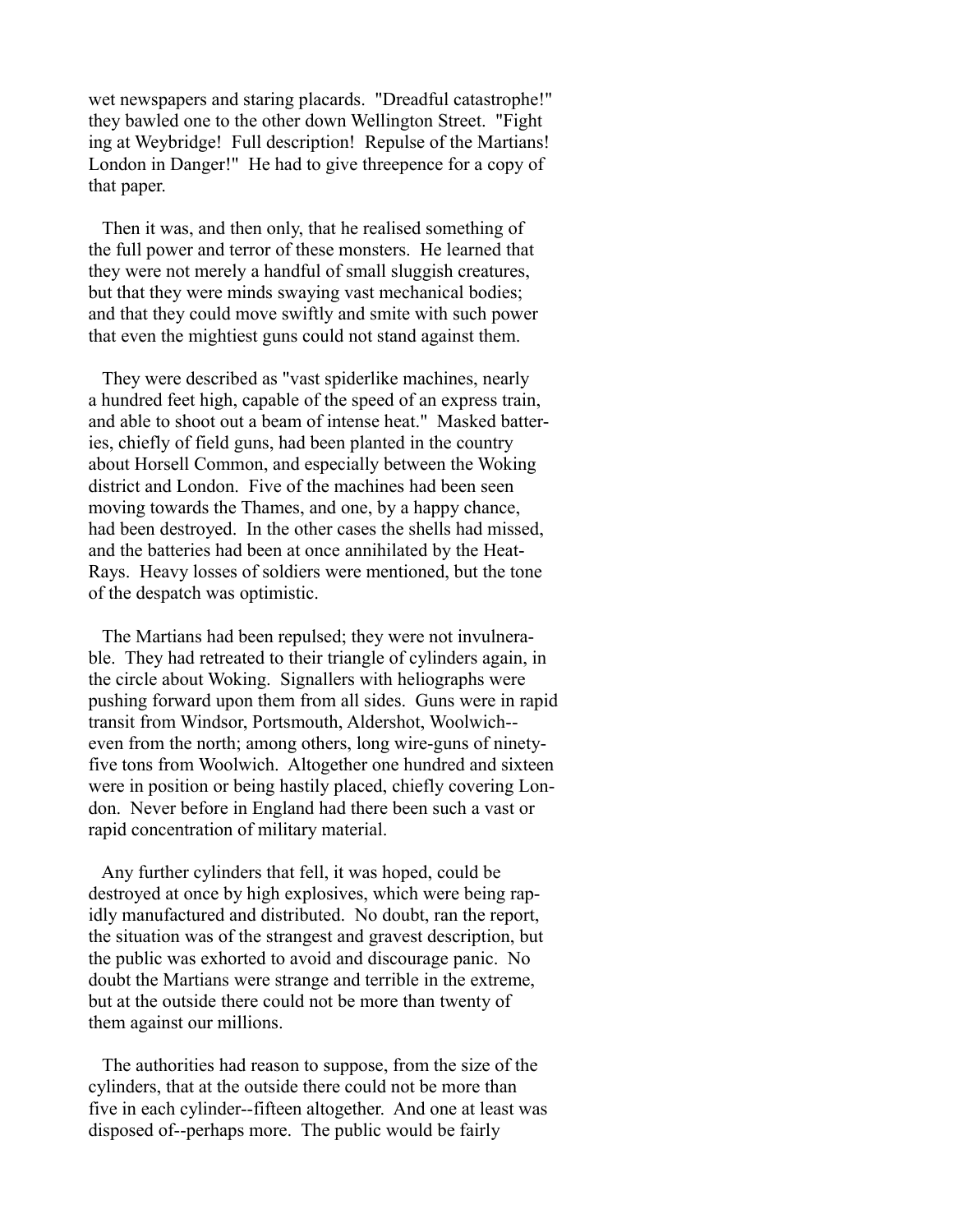warned of the approach of danger, and elaborate measures were being taken for the protection of the people in the threatened southwestern suburbs. And so, with reiterated assurances of the safety of London and the ability of the authorities to cope with the difficulty, this quasi-proclamation closed.

 This was printed in enormous type on paper so fresh that it was still wet, and there had been no time to add a word of comment. It was curious, my brother said, to see how ruthlessly the usual contents of the paper had been hacked and taken out to give this place.

 All down Wellington Street people could be seen fluttering out the pink sheets and reading, and the Strand was suddenly noisy with the voices of an army of hawkers following these pioneers. Men came scrambling off buses to secure copies. Certainly this news excited people intensely, whatever their previous apathy. The shutters of a map shop in the Strand were being taken down, my brother said, and a man in his Sunday raiment, lemon-yellow gloves even, was visible inside the window hastily fastening maps of Surrey to the glass.

 Going on along the Strand to Trafalgar Square, the paper in his hand, my brother saw some of the fugitives from West Surrey. There was a man with his wife and two boys and some articles of furniture in a cart such as greengrocers use. He was driving from the direction of Westminster Bridge; and close behind him came a hay waggon with five or six respectable-looking people in it, and some boxes and bundles. The faces of these people were haggard, and their entire appearance contrasted conspicuously with the Sabbath-best appearance of the people on the omnibuses. People in fashionable clothing peeped at them out of cabs. They stopped at the Square as if undecided which way to take, and finally turned eastward along the Strand. Some way behind these came a man in workday clothes, riding one of those oldfashioned tricycles with a small front wheel. He was dirty and white in the face

 My brother turned down towards Victoria, and met a number of such people. He had a vague idea that he might see something of me. He noticed an unusual number of police regulating the traffic. Some of the refugees were exchanging news with the people on the omnibuses. One was professing to have seen the Martians. "Boilers on stilts, I tell you, striding along like men." Most of them were excited and animated by their strange experience.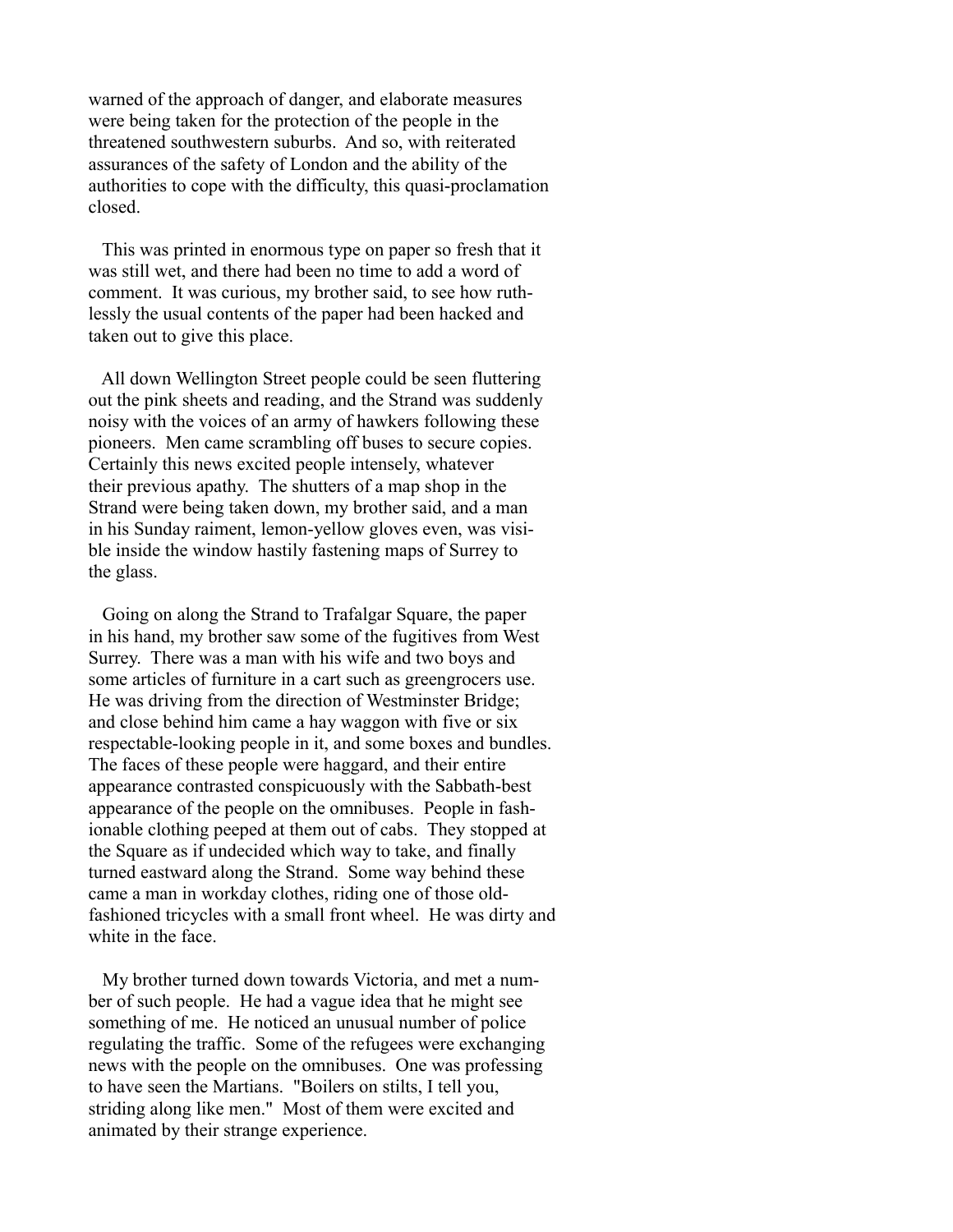Beyond Victoria the public-houses were doing a lively trade with these arrivals. At all the street corners groups of people were reading papers, talking excitedly, or staring at these unusual Sunday visitors. They seemed to increase as night drew on, until at last the roads, my brother said, were like Epsom High Street on a Derby Day. My brother addressed several of these fugitives and got unsatisfactory answers from most.

 None of them could tell him any news of Woking except one man, who assured him that Woking had been entirely destroyed on the previous night.

 "I come from Byfleet," he said; "man on a bicycle came through the place in the early morning, and ran from door to door warning us to come away. Then came soldiers. We went out to look, and there were clouds of smoke to the south- nothing but smoke, and not a soul coming that way. Then we heard the guns at Chertsey, and folks coming from Weybridge. So I've locked up my house and come on."

 At the time there was a strong feeling in the streets that the authorities were to blame for their incapacity to dispose of the invaders without all this inconvenience.

 About eight o'clock a noise of heavy firing was distinctly audible all over the south of London. My brother could not hear it for the traffic in the main thoroughfares, but by striking through the quiet back streets to the river he was able to distinguish it quite plainly.

 He walked from Westminster to his apartments near Regent's Park, about two. He was now very anxious on my account, and disturbed at the evident magnitude of the trouble. His mind was inclined to run, even as mine had run on Saturday, on military details. He thought of all those silent, expectant guns, of the suddenly nomadic countryside; he tried to imagine "boilers on stilts" a hundred feet high.

 There were one or two cartloads of refugees passing along Oxford Street, and several in the Marylebone Road, but so slowly was the news spreading that Regent Street and Portland Place were full of their usual Sunday-night promenaders, albeit they talked in groups, and along the edge of Regent's Park there were as many silent couples "walking out" together under the scattered gas lamps as ever there had been. The night was warm and still, and a little oppressive; the sound of guns continued intermittently, and after midnight there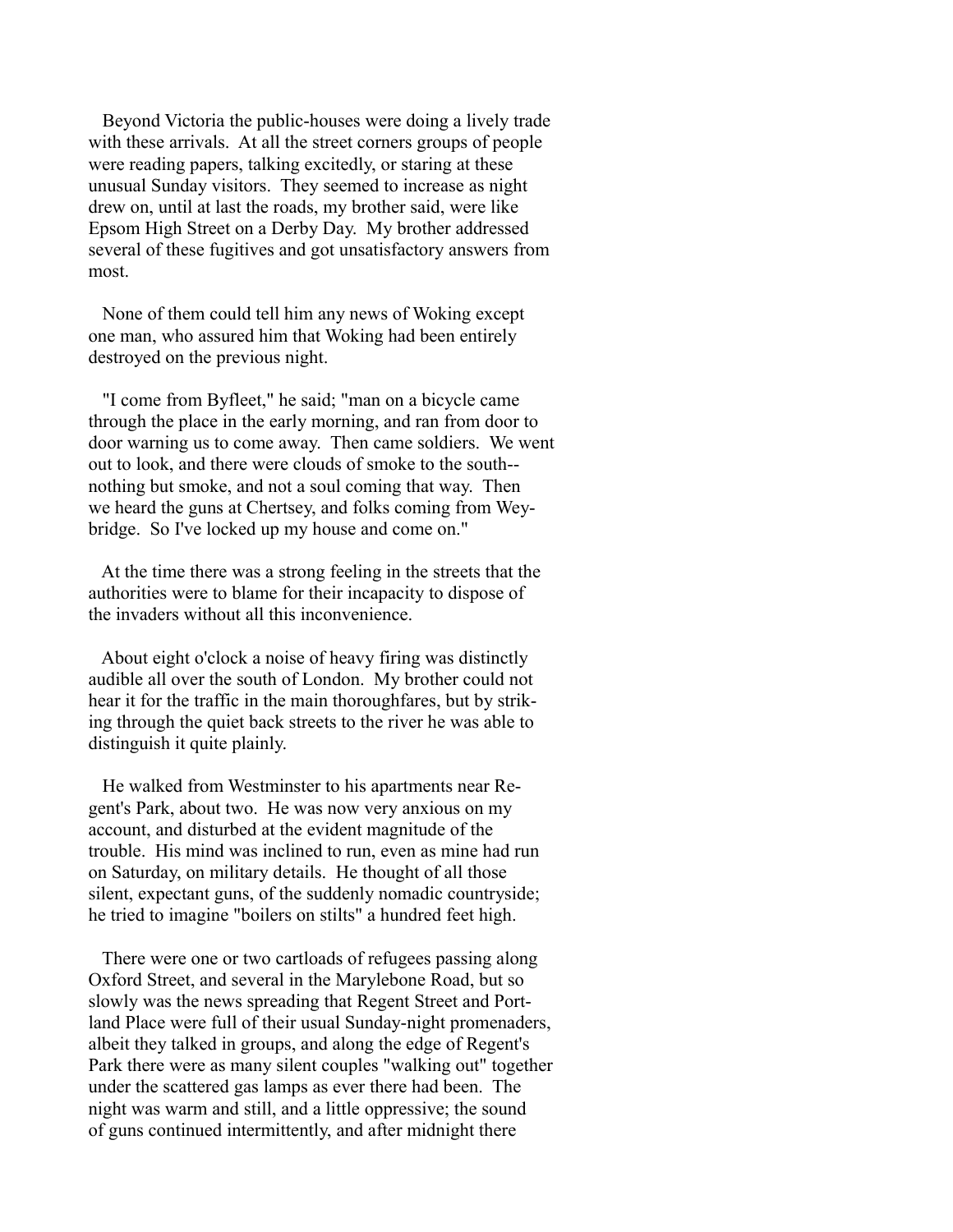seemed to be sheet lightning in the south.

 He read and re-read the paper, fearing the worst had happened to me. He was restless, and after supper prowled out again aimlessly. He returned and tried in vain to divert his attention to his examination notes. He went to bed a little after midnight, and was awakened from lurid dreams in the small hours of Monday by the sound of door knockers, feet running in the street, distant drumming, and a clamour of bells. Red reflections danced on the ceiling. For a moment he lay astonished, wondering whether day had come or the world gone mad. Then he jumped out of bed and ran to the window.

 His room was an attic and as he thrust his head out, up and down the street there were a dozen echoes to the noise of his window sash, and heads in every kind of night disarray appeared. Enquiries were being shouted. "They are coming!" bawled a policeman, hammering at the door; "the Martians are coming!" and hurried to the next door.

 The sound of drumming and trumpeting came from the Albany Street Barracks, and every church within earshot was hard at work killing sleep with a vehement disorderly tocsin. There was a noise of doors opening, and window after window in the houses opposite flashed from darkness into yellow illumination.

 Up the street came galloping a closed carriage, bursting abruptly into noise at the corner, rising to a clattering climax under the window, and dying away slowly in the distance. Close on the rear of this came a couple of cabs, the forerunners of a long procession of flying vehicles, going for the most part to Chalk Farm station, where the North-Western special trains were loading up, instead of coming down the gradient into Euston.

 For a long time my brother stared out of the window in blank astonishment, watching the policemen hammering at door after door, and delivering their incomprehensible message. Then the door behind him opened, and the man who lodged across the landing came in, dressed only in shirt, trousers, and slippers, his braces loose about his waist, his hair disordered from his pillow.

 "What the devil is it?" he asked. "A fire? What a devil of a row!"

They both craned their heads out of the window, straining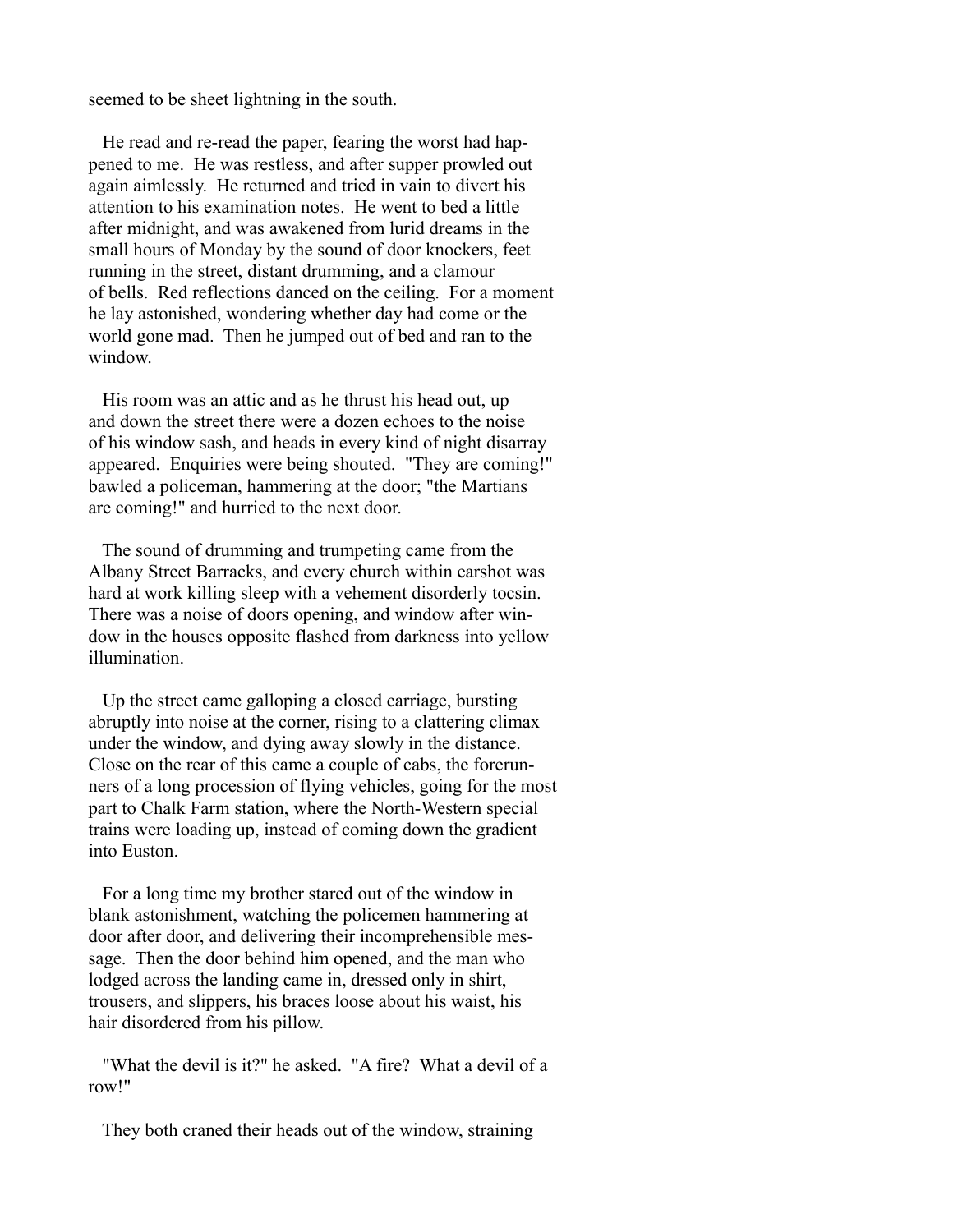to hear what the policemen were shouting. People were coming out of the side streets, and standing in groups at the corners talking.

 "What the devil is it all about?" said my brother's fellow lodger.

 My brother answered him vaguely and began to dress, running with each garment to the window in order to miss nothing of the growing excitement. And presently men selling unnaturally early newspapers came bawling into the street:

 "London in danger of suffocation! The Kingston and Richmond defences forced! Fearful massacres in the Thames Valley!"

 And all about him--in the rooms below, in the houses on each side and across the road, and behind in the Park Terraces and in the hundred other streets of that part of Marylebone, and the Westbourne Park district and St. Pancras, and westward and northward in Kilburn and St. John's Wood and Hampstead, and eastward in Shoreditch and Highbury and Haggerston and Hoxton, and, indeed, through all the vastness of London from Ealing to East Ham--people were rubbing their eyes, and opening windows to stare out and ask aimless questions, dressing hastily as the first breath of the coming storm of Fear blew through the streets. It was the dawn of the great panic. London, which had gone to bed on Sunday night oblivious and inert, was awakened, in the small hours of Monday morning, to a vivid sense of danger.

 Unable from his window to learn what was happening, my brother went down and out into the street, just as the sky between the parapets of the houses grew pink with the early dawn. The flying people on foot and in vehicles grew more numerous every moment. "Black Smoke!" he heard people crying, and again "Black Smoke!" The contagion of such a unanimous fear was inevitable. As my brother hesitated on the door-step, he saw another news vender approaching, and got a paper forthwith. The man was running away with the rest, and selling his papers for a shilling each as he ran--a grotesque mingling of profit and panic.

 And from this paper my brother read that catastrophic despatch of the Commander-in-Chief:

 "The Martians are able to discharge enormous clouds of a black and poisonous vapour by means of rockets. They have smothered our batteries, destroyed Richmond, Kingston, and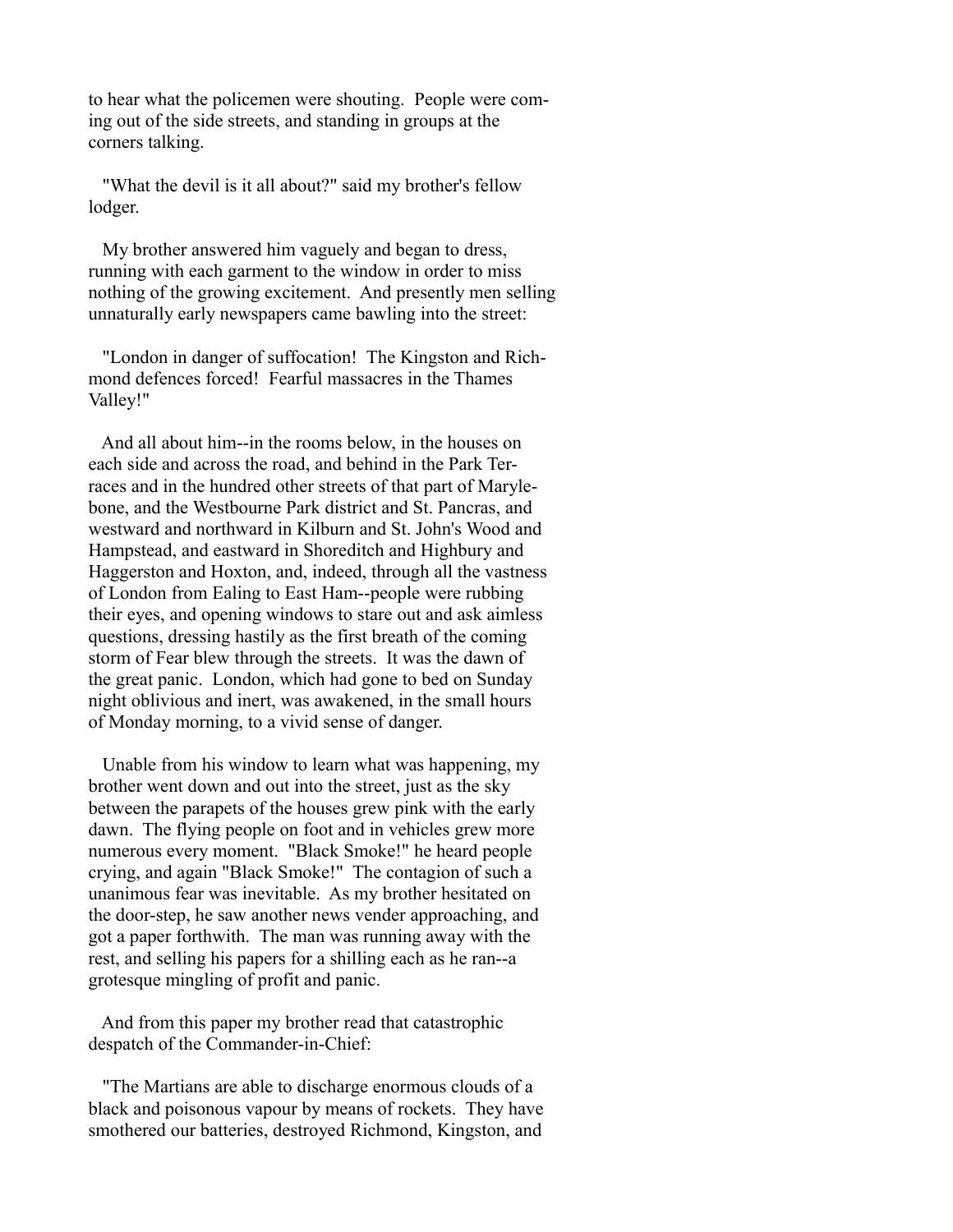Wimbledon, and are advancing slowly towards London, destroying everything on the way. It is impossible to stop them. There is no safety from the Black Smoke but in instant flight."

 That was all, but it was enough. The whole population of the great six-million city was stirring, slipping, running; presently it would be pouring EN MASSE northward.

"Black Smoke!" the voices cried. "Fire!"

 The bells of the neighbouring church made a jangling tumult, a cart carelessly driven smashed, amid shrieks and curses, against the water trough up the street. Sickly yellow lights went to and fro in the houses, and some of the passing cabs flaunted unextinguished lamps. And overhead the dawn was growing brighter, clear and steady and calm.

 He heard footsteps running to and fro in the rooms, and up and down stairs behind him. His landlady came to the door, loosely wrapped in dressing gown and shawl; her husband followed ejaculating.

 As my brother began to realise the import of all these things, he turned hastily to his own room, put all his available money--some ten pounds altogether--into his pockets, and went out again into the streets.

## CHAPTER FIFTEEN

## WHAT HAD HAPPENED IN SURREY

 It was while the curate had sat and talked so wildly to me under the hedge in the flat meadows near Halliford, and while my brother was watching the fugitives stream over Westminster Bridge, that the Martians had resumed the offensive. So far as one can ascertain from the conflicting accounts that have been put forth, the majority of them remained busied with preparations in the Horsell pit until nine that night, hurrying on some operation that disengaged huge volumes of green smoke.

But three certainly came out about eight o'clock and,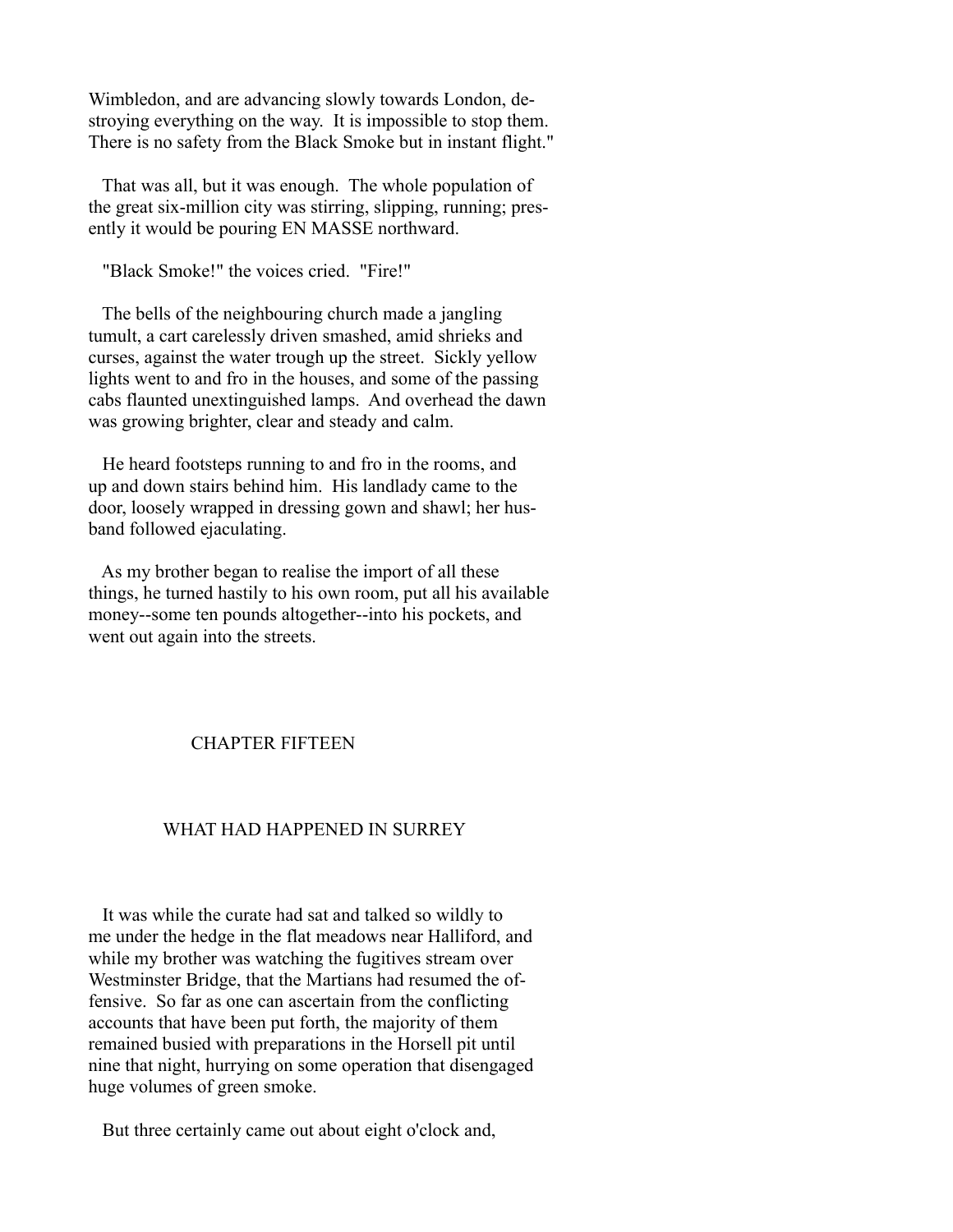advancing slowly and cautiously, made their way through Byfleet and Pyrford towards Ripley and Weybridge, and so came in sight of the expectant batteries against the setting sun. These Martians did not advance in a body, but in a line, each perhaps a mile and a half from his nearest fellow. They communicated with one another by means of sirenlike howls, running up and down the scale from one note to another.

 It was this howling and firing of the guns at Ripley and St. George's Hill that we had heard at Upper Halliford. The Ripley gunners, unseasoned artillery volunteers who ought never to have been placed in such a position, fired one wild, premature, ineffectual volley, and bolted on horse and foot through the deserted village, while the Martian, without using his Heat-Ray, walked serenely over their guns, stepped gingerly among them, passed in front of them, and so came unexpectedly upon the guns in Painshill Park, which he destroyed.

 The St. George's Hill men, however, were better led or of a better mettle. Hidden by a pine wood as they were, they seem to have been quite unsuspected by the Martian nearest to them. They laid their guns as deliberately as if they had been on parade, and fired at about a thousand yards' range.

 The shells flashed all round him, and he was seen to advance a few paces, stagger, and go down. Everybody yelled together, and the guns were reloaded in frantic haste. The overthrown Martian set up a prolonged ululation, and immediately a second glittering giant, answering him, appeared over the trees to the south. It would seem that a leg of the tripod had been smashed by one of the shells. The whole of the second volley flew wide of the Martian on the ground, and, simultaneously, both his companions brought their Heat-Rays to bear on the battery. The ammunition blew up, the pine trees all about the guns flashed into fire, and only one or two of the men who were already running over the crest of the hill escaped.

 After this it would seem that the three took counsel together and halted, and the scouts who were watching them report that they remained absolutely stationary for the next half hour. The Martian who had been overthrown crawled tediously out of his hood, a small brown figure, oddly suggestive from that distance of a speck of blight, and apparently engaged in the repair of his support. About nine he had finished, for his cowl was then seen above the trees again.

It was a few minutes past nine that night when these three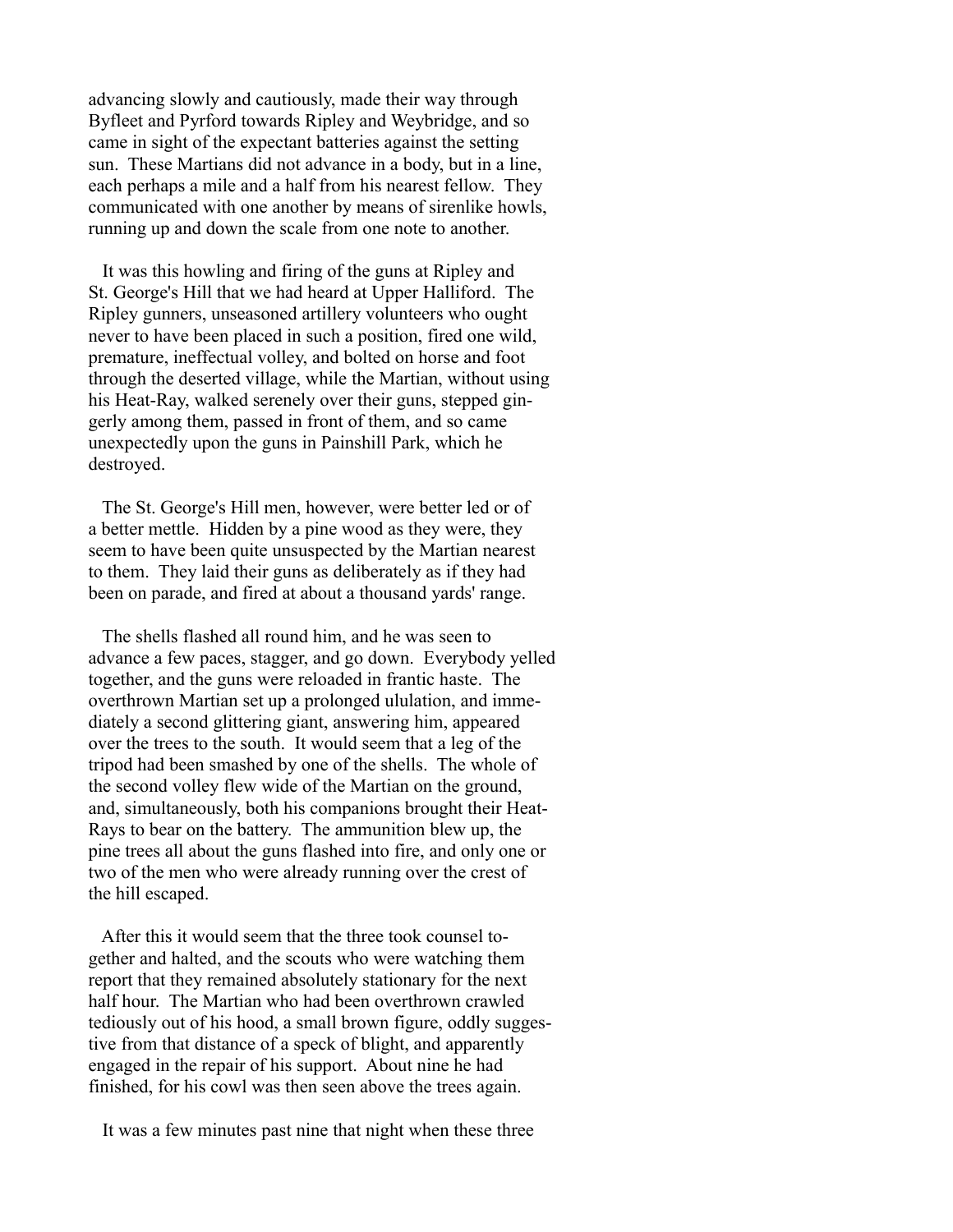sentinels were joined by four other Martians, each carrying a thick black tube. A similar tube was handed to each of the three, and the seven proceeded to distribute themselves at equal distances along a curved line between St. George's Hill, Weybridge, and the village of Send, southwest of Ripley.

 A dozen rockets sprang out of the hills before them so soon as they began to move, and warned the waiting batteries about Ditton and Esher. At the same time four of their fighting machines, similarly armed with tubes, crossed the river, and two of them, black against the western sky, came into sight of myself and the curate as we hurried wearily and painfully along the road that runs northward out of Halliford. They moved, as it seemed to us, upon a cloud, for a milky mist covered the fields and rose to a third of their height.

 At this sight the curate cried faintly in his throat, and began running; but I knew it was no good running from a Martian, and I turned aside and crawled through dewy nettles and brambles into the broad ditch by the side of the road. He looked back, saw what I was doing, and turned to join me.

 The two halted, the nearer to us standing and facing Sunbury, the remoter being a grey indistinctness towards the evening star, away towards Staines.

 The occasional howling of the Martians had ceased; they took up their positions in the huge crescent about their cylinders in absolute silence. It was a crescent with twelve miles between its horns. Never since the devising of gunpowder was the beginning of a battle so still. To us and to an observer about Ripley it would have had precisely the same effect--the Martians seemed in solitary possession of the darkling night, lit only as it was by the slender moon, the stars, the afterglow of the daylight, and the ruddy glare from St. George's Hill and the woods of Painshill.

 But facing that crescent everywhere--at Staines, Hounslow, Ditton, Esher, Ockham, behind hills and woods south of the river, and across the flat grass meadows to the north of it, wherever a cluster of trees or village houses gave sufficient cover--the guns were waiting. The signal rockets burst and rained their sparks through the night and vanished, and the spirit of all those watching batteries rose to a tense expectation. The Martians had but to advance into the line of fire, and instantly those motionless black forms of men, those guns glittering so darkly in the early night, would explode into a thunderous fury of battle.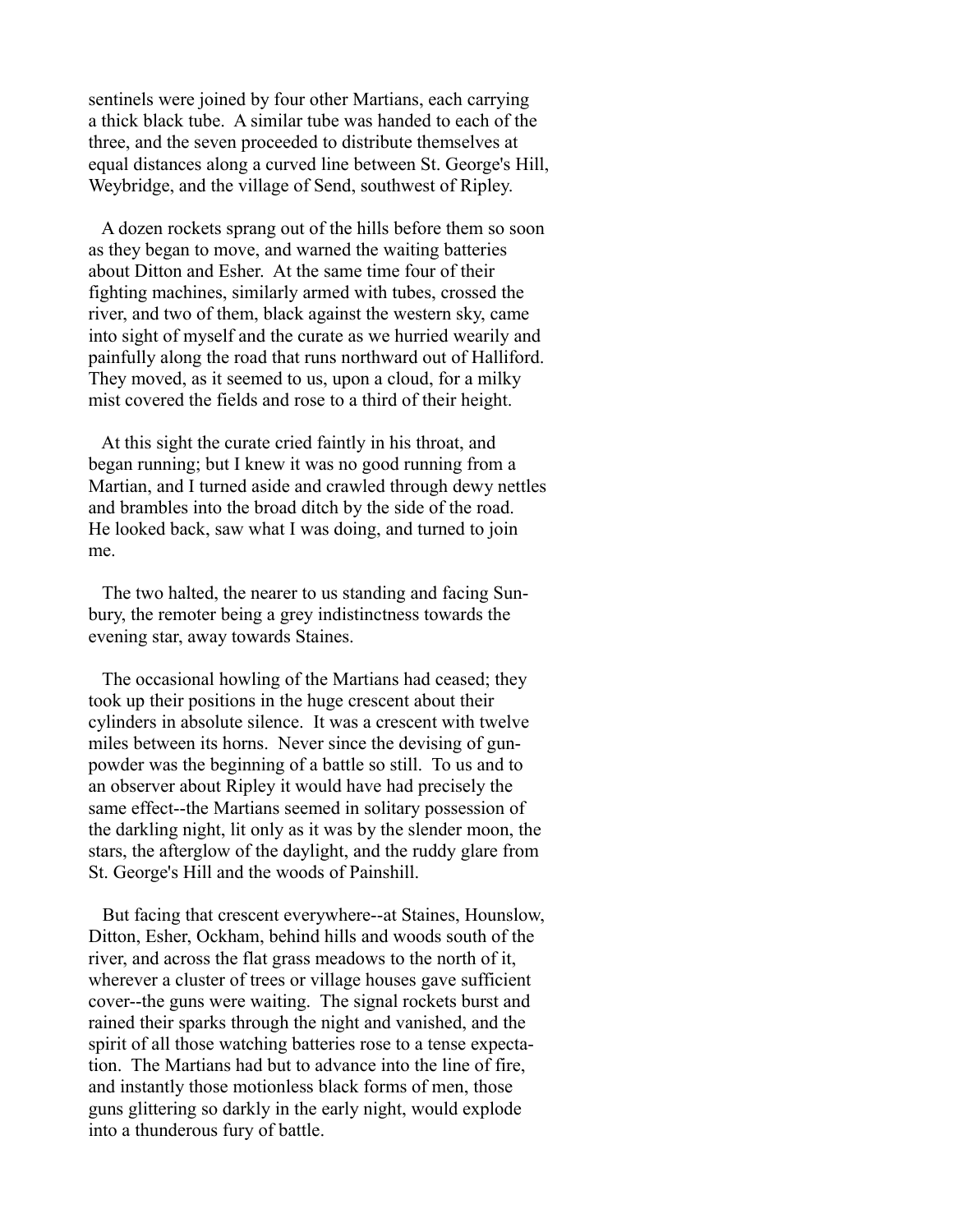No doubt the thought that was uppermost in a thousand of those vigilant minds, even as it was uppermost in mine, was the riddle--how much they understood of us. Did they grasp that we in our millions were organized, disciplined, working together? Or did they interpret our spurts of fire, the sudden stinging of our shells, our steady investment of their encampment, as we should the furious unanimity of onslaught in a disturbed hive of bees? Did they dream they might exterminate us? (At that time no one knew what food they needed.) A hundred such questions struggled together in my mind as I watched that vast sentinel shape. And in the back of my mind was the sense of all the huge unknown and hidden forces Londonward. Had they prepared pitfalls? Were the powder mills at Hounslow ready as a snare? Would the Londoners have the heart and courage to make a greater Moscow of their mighty province of houses?

 Then, after an interminable time, as it seemed to us, crouching and peering through the hedge, came a sound like the distant concussion of a gun. Another nearer, and then another. And then the Martian beside us raised his tube on high and discharged it, gunwise, with a heavy report that made the ground heave. The one towards Staines answered him. There was no flash, no smoke, simply that loaded detonation.

 I was so excited by these heavy minute-guns following one another that I so far forgot my personal safety and my scalded hands as to clamber up into the hedge and stare towards Sunbury. As I did so a second report followed, and a big projectile hurtled overhead towards Hounslow. I expected at least to see smoke or fire, or some such evidence of its work. But all I saw was the deep blue sky above, with one solitary star, and the white mist spreading wide and low beneath. And there had been no crash, no answering explosion. The silence was restored; the minute lengthened to three.

 "What has happened?" said the curate, standing up beside me.

"Heaven knows!" said I.

 A bat flickered by and vanished. A distant tumult of shouting began and ceased. I looked again at the Martian, and saw he was now moving eastward along the riverbank, with a swift, rolling motion,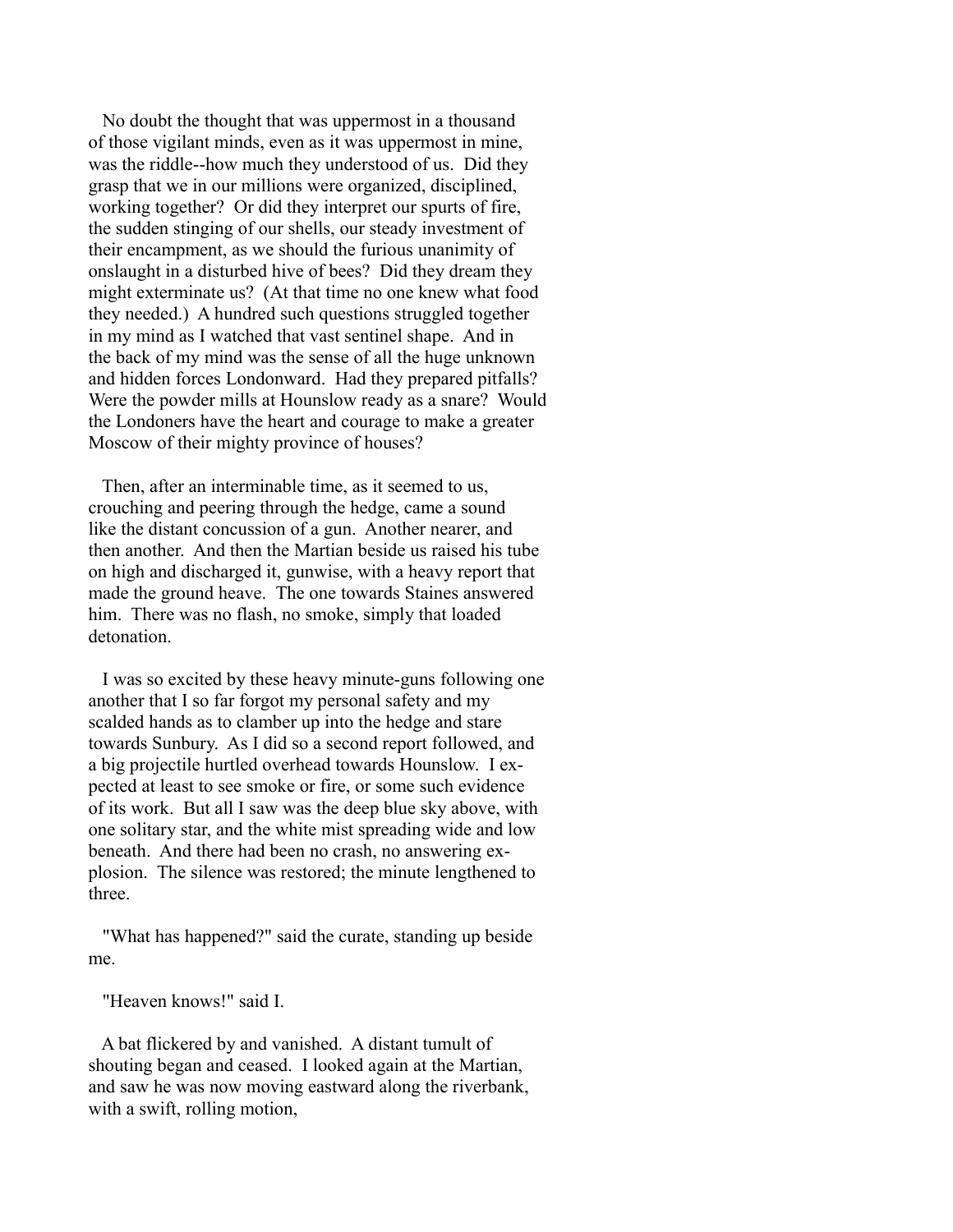Every moment I expected the fire of some hidden battery to spring upon him; but the evening calm was unbroken. The figure of the Martian grew smaller as he receded, and presently the mist and the gathering night had swallowed him up. By a common impulse we clambered higher. Towards Sunbury was a dark appearance, as though a conical hill had suddenly come into being there, hiding our view of the farther country; and then, remoter across the river, over Walton, we saw another such summit. These hill-like forms grew lower and broader even as we stared.

 Moved by a sudden thought, I looked northward, and there I perceived a third of these cloudy black kopjes had risen.

 Everything had suddenly become very still. Far away to the southeast, marking the quiet, we heard the Martians hooting to one another, and then the air quivered again with the distant thud of their guns. But the earthly artillery made no reply.

 Now at the time we could not understand these things, but later I was to learn the meaning of these ominous kopjes that gathered in the twilight. Each of the Martians, standing in the great crescent I have described, had discharged, by means of the gunlike tube he carried, a huge canister over whatever hill, copse, cluster of houses, or other possible cover for guns, chanced to be in front of him. Some fired only one of these, some two--as in the case of the one we had seen; the one at Ripley is said to have discharged no fewer than five at that time. These canisters smashed on striking the ground--they did not explode--and incontinently disengaged an enormous volume of heavy, inky vapour, coiling and pouring upward in a huge and ebony cumulus cloud, a gaseous hill that sank and spread itself slowly over the surrounding country. And the touch of that vapour, the inhaling of its pungent wisps, was death to all that breathes.

 It was heavy, this vapour, heavier than the densest smoke, so that, after the first tumultuous uprush and outflow of its impact, it sank down through the air and poured over the ground in a manner rather liquid than gaseous, abandoning the hills, and streaming into the valleys and ditches and watercourses even as I have heard the carbonic-acid gas that pours from volcanic clefts is wont to do. And where it came upon water some chemical action occurred, and the surface would be instantly covered with a powdery scum that sank slowly and made way for more. The scum was absolutely insoluble, and it is a strange thing, seeing the instant effect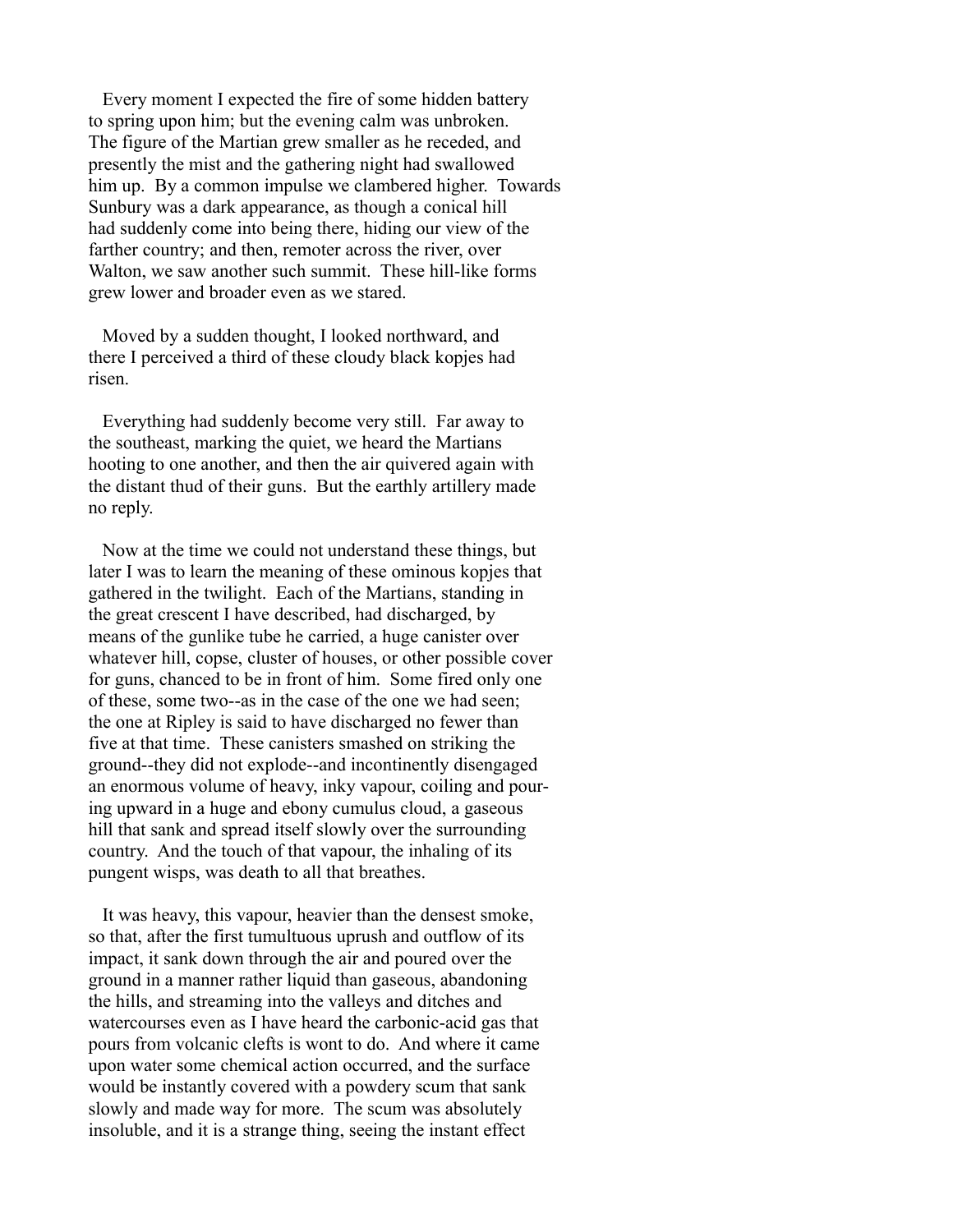of the gas, that one could drink without hurt the water from which it had been strained. The vapour did not diffuse as a true gas would do. It hung together in banks, flowing sluggishly down the slope of the land and driving reluctantly before the wind, and very slowly it combined with the mist and moisture of the air, and sank to the earth in the form of dust. Save that an unknown element giving a group of four lines in the blue of the spectrum is concerned, we are still entirely ignorant of the nature of this substance.

 Once the tumultuous upheaval of its dispersion was over, the black smoke clung so closely to the ground, even before its precipitation, that fifty feet up in the air, on the roofs and upper stories of high houses and on great trees, there was a chance of escaping its poison altogether, as was proved even that night at Street Cobham and Ditton.

 The man who escaped at the former place tells a wonderful story of the strangeness of its coiling flow, and how he looked down from the church spire and saw the houses of the village rising like ghosts out of its inky nothingness. For a day and a half he remained there, weary, starving and sun-scorched, the earth under the blue sky and against the prospect of the distant hills a velvet-black expanse, with red roofs, green trees, and, later, black-veiled shrubs and gates, barns, outhouses, and walls, rising here and there into the sunlight.

 But that was at Street Cobham, where the black vapour was allowed to remain until it sank of its own accord into the ground. As a rule the Martians, when it had served its purpose, cleared the air of it again by wading into it and directing a jet of steam upon it.

 This they did with the vapour banks near us, as we saw in the starlight from the window of a deserted house at Upper Halliford, whither we had returned. From there we could see the searchlights on Richmond Hill and Kingston Hill going to and fro, and about eleven the windows rattled, and we heard the sound of the huge siege guns that had been put in position there. These continued intermittently for the space of a quarter of an hour, sending chance shots at the invisible Martians at Hampton and Ditton, and then the pale beams of the electric light vanished, and were replaced by a bright red glow.

 Then the fourth cylinder fell--a brilliant green meteor--as I learned afterwards, in Bushey Park. Before the guns on the Richmond and Kingston line of hills began, there was a fitful cannonade far away in the southwest, due, I believe, to guns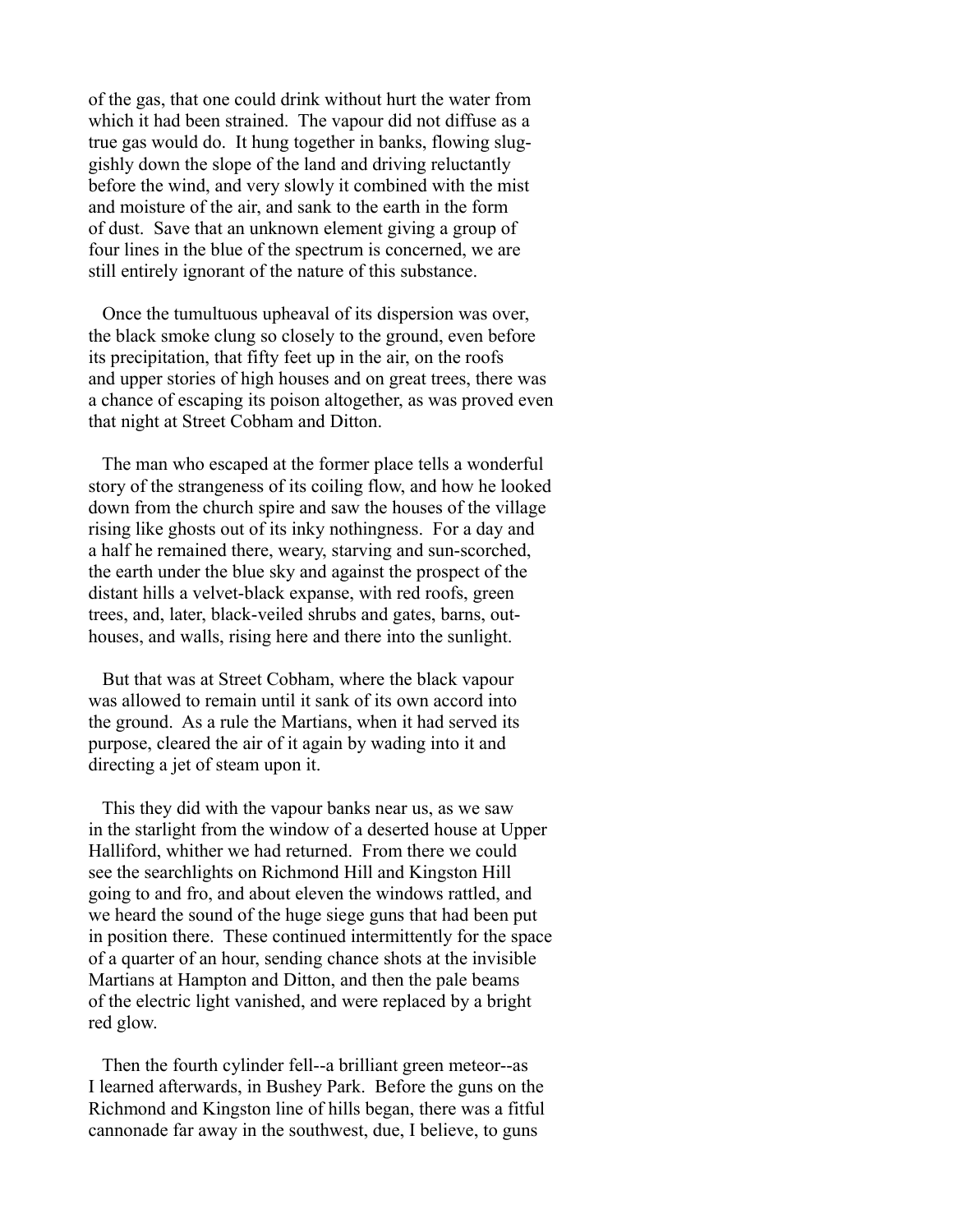being fired haphazard before the black vapour could overwhelm the gunners.

 So, setting about it as methodically as men might smoke out a wasps' nest, the Martians spread this strange stifling vapour over the Londonward country. The horns of the crescent slowly moved apart, until at last they formed a line from Hanwell to Coombe and Malden. All night through their destructive tubes advanced. Never once, after the Martian at St. George's Hill was brought down, did they give the artillery the ghost of a chance against them. Wherever there was a possibility of guns being laid for them unseen, a fresh canister of the black vapour was discharged, and where the guns were openly displayed the Heat-Ray was brought to bear.

 By midnight the blazing trees along the slopes of Richmond Park and the glare of Kingston Hill threw their light upon a network of black smoke, blotting out the whole valley of the Thames and extending as far as the eye could reach. And through this two Martians slowly waded, and turned their hissing steam jets this way and that.

 They were sparing of the Heat-Ray that night, either because they had but a limited supply of material for its production or because they did not wish to destroy the country but only to crush and overawe the opposition they had aroused. In the latter aim they certainly succeeded. Sunday night was the end of the organised opposition to their movements. After that no body of men would stand against them, so hopeless was the enterprise. Even the crews of the torpedo-boats and destroyers that had brought their quickfirers up the Thames refused to stop, mutinied, and went down again. The only offensive operation men ventured upon after that night was the preparation of mines and pitfalls, and even in that their energies were frantic and spasmodic.

 One has to imagine, as well as one may, the fate of those batteries towards Esher, waiting so tensely in the twilight. Survivors there were none. One may picture the orderly expectation, the officers alert and watchful, the gunners ready, the ammunition piled to hand, the limber gunners with their horses and waggons, the groups of civilian spectators standing as near as they were permitted, the evening stillness, the ambulances and hospital tents with the burned and wounded from Weybridge; then the dull resonance of the shots the Martians fired, and the clumsy projectile whirling over the trees and houses and smashing amid the neighbouring fields.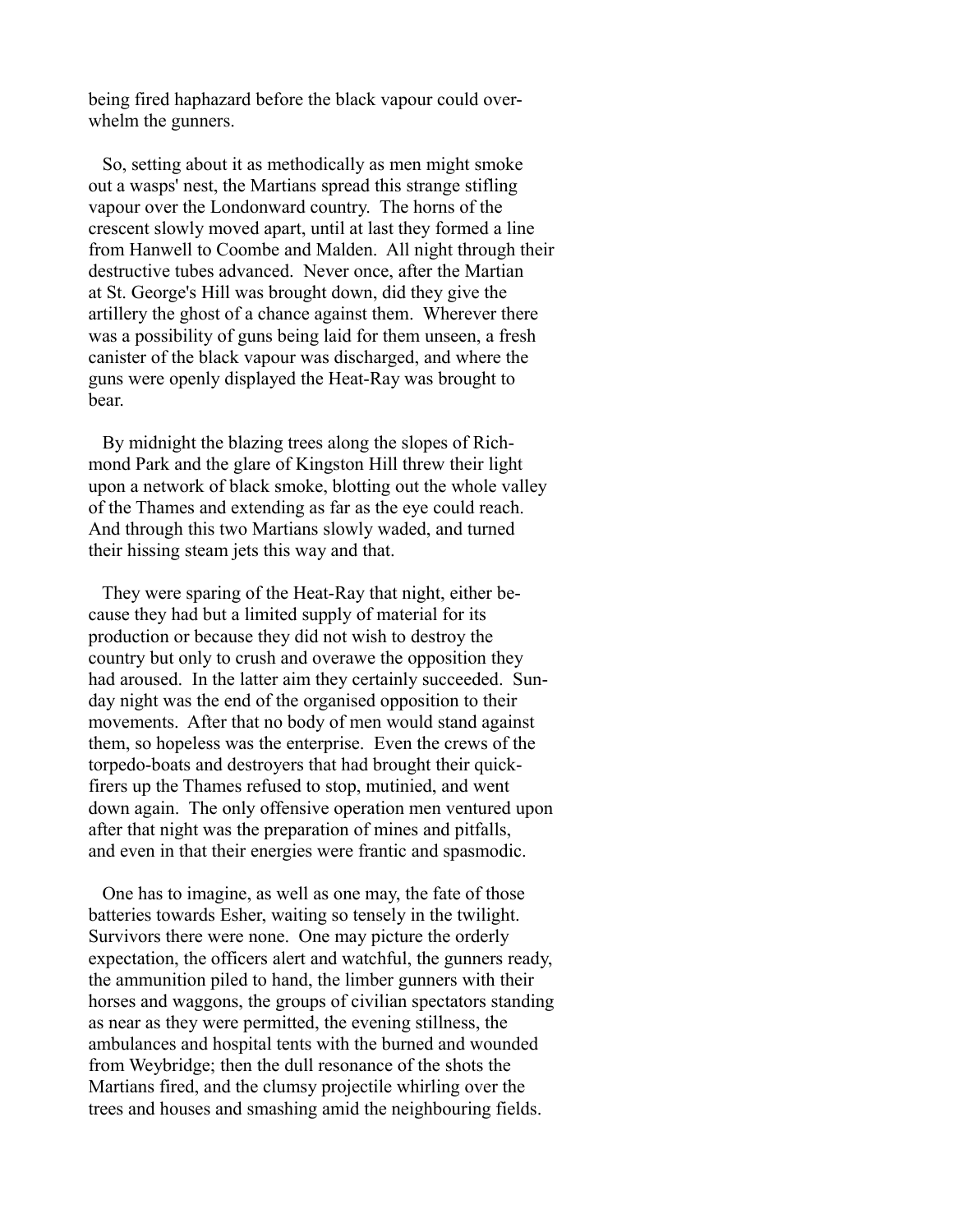One may picture, too, the sudden shifting of the attention, the swiftly spreading coils and bellyings of that blackness advancing headlong, towering heavenward, turning the twilight to a palpable darkness, a strange and horrible antagonist of vapour striding upon its victims, men and horses near it seen dimly, running, shrieking, falling headlong, shouts of dismay, the guns suddenly abandoned, men choking and writhing on the ground, and the swift broadening-out of the opaque cone of smoke. And then night and extinction- nothing but a silent mass of impenetrable vapour hiding its dead.

 Before dawn the black vapour was pouring through the streets of Richmond, and the disintegrating organism of government was, with a last expiring effort, rousing the population of London to the necessity of flight.

## CHAPTER SIXTEEN

### THE EXODUS FROM LONDON

 So you understand the roaring wave of fear that swept through the greatest city in the world just as Monday was dawning--the stream of flight rising swiftly to a torrent, lashing in a foaming tumult round the railway stations, banked up into a horrible struggle about the shipping in the Thames, and hurrying by every available channel northward and eastward. By ten o'clock the police organisation, and by midday even the railway organisations, were losing coherency, losing shape and efficiency, guttering, softening, running at last in that swift liquefaction of the social body.

 All the railway lines north of the Thames and the South-Eastern people at Cannon Street had been warned by midnight on Sunday, and trains were being filled. People were fighting savagely for standing-room in the carriages even at two o'clock. By three, people were being trampled and crushed even in Bishopsgate Street, a couple of hundred yards or more from Liverpool Street station; revolvers were fired, people stabbed, and the policemen who had been sent to direct the traffic, exhausted and infuriated, were breaking the heads of the people they were called out to protect.

And as the day advanced and the engine drivers and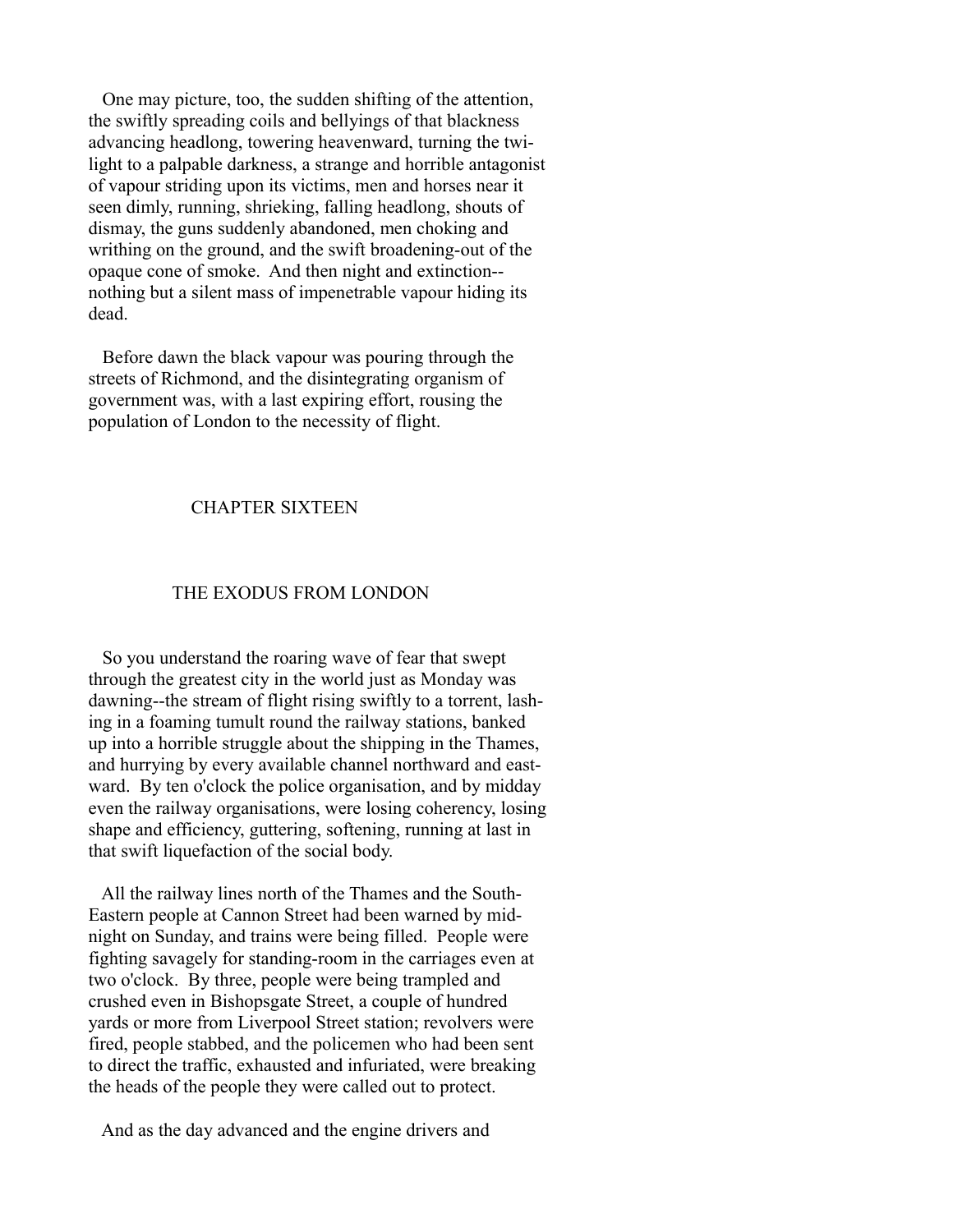stokers refused to return to London, the pressure of the flight drove the people in an ever-thickening multitude away from the stations and along the northward-running roads. By midday a Martian had been seen at Barnes, and a cloud of slowly sinking black vapour drove along the Thames and across the flats of Lambeth, cutting off all escape over the bridges in its sluggish advance. Another bank drove over Ealing, and surrounded a little island of survivors on Castle Hill, alive, but unable to escape.

 After a fruitless struggle to get aboard a North-Western train at Chalk Farm--the engines of the trains that had loaded in the goods yard there PLOUGHED through shrieking people, and a dozen stalwart men fought to keep the crowd from crushing the driver against his furnace--my brother emerged upon the Chalk Farm road, dodged across through a hurrying swarm of vehicles, and had the luck to be foremost in the sack of a cycle shop. The front tire of the machine he got was punctured in dragging it through the window, but he got up and off, notwithstanding, with no further injury than a cut wrist. The steep foot of Haverstock Hill was impassable owing to several overturned horses, and my brother struck into Belsize Road.

 So he got out of the fury of the panic, and, skirting the Edgware Road, reached Edgware about seven, fasting and wearied, but well ahead of the crowd. Along the road people were standing in the roadway, curious, wondering. He was passed by a number of cyclists, some horsemen, and two motor cars. A mile from Edgware the rim of the wheel broke, and the machine became unridable. He left it by the roadside and trudged through the village. There were shops half opened in the main street of the place, and people crowded on the pavement and in the doorways and windows, staring astonished at this extraordinary procession of fugitives that was beginning. He succeeded in getting some food at an inn.

 For a time he remained in Edgware not knowing what next to do. The flying people increased in number. Many of them, like my brother, seemed inclined to loiter in the place. There was no fresh news of the invaders from Mars.

 At that time the road was crowded, but as yet far from congested. Most of the fugitives at that hour were mounted on cycles, but there were soon motor cars, hansom cabs, and carriages hurrying along, and the dust hung in heavy clouds along the road to St. Albans.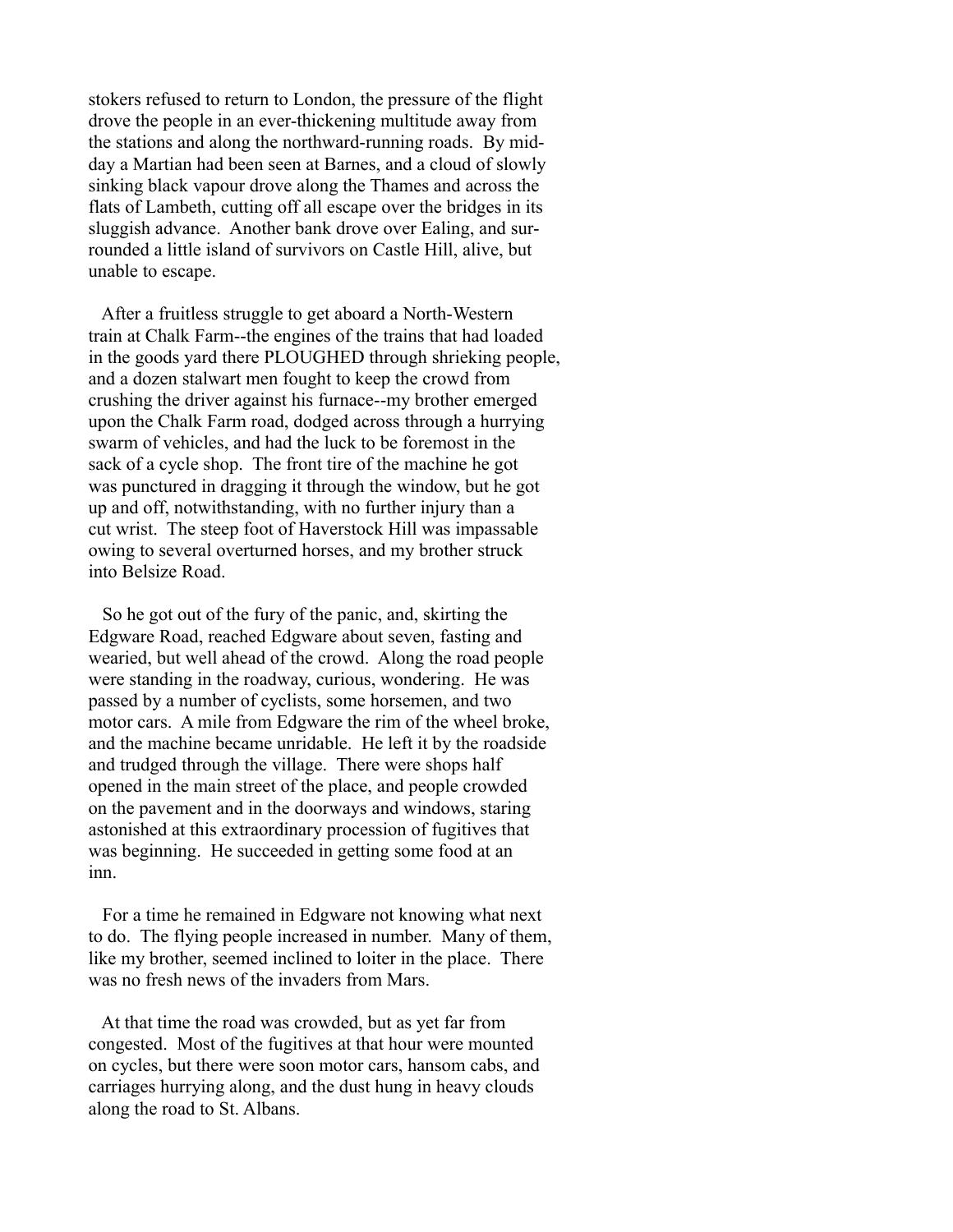It was perhaps a vague idea of making his way to Chelmsford, where some friends of his lived, that at last induced my brother to strike into a quiet lane running eastward. Presently he came upon a stile, and, crossing it, followed a footpath northeastward. He passed near several farmhouses and some little places whose names he did not learn. He saw few fugitives until, in a grass lane towards High Barnet, he happened upon two ladies who became his fellow travellers. He came upon them just in time to save them.

 He heard their screams, and, hurrying round the corner, saw a couple of men struggling to drag them out of the little pony-chaise in which they had been driving, while a third with difficulty held the frightened pony's head. One of the ladies, a short woman dressed in white, was simply screaming; the other, a dark, slender figure, slashed at the man who gripped her arm with a whip she held in her disengaged hand.

 My brother immediately grasped the situation, shouted, and hurried towards the struggle. One of the men desisted and turned towards him, and my brother, realising from his antagonist's face that a fight was unavoidable, and being an expert boxer, went into him forthwith and sent him down against the wheel of the chaise.

 It was no time for pugilistic chivalry and my brother laid him quiet with a kick, and gripped the collar of the man who pulled at the slender lady's arm. He heard the clatter of hoofs, the whip stung across his face, a third antagonist struck him between the eyes, and the man he held wrenched himself free and made off down the lane in the direction from which he had come.

 Partly stunned, he found himself facing the man who had held the horse's head, and became aware of the chaise receding from him down the lane, swaying from side to side, and with the women in it looking back. The man before him, a burly rough, tried to close, and he stopped him with a blow in the face. Then, realising that he was deserted, he dodged round and made off down the lane after the chaise, with the sturdy man close behind him, and the fugitive, who had turned now, following remotely.

 Suddenly he stumbled and fell; his immediate pursuer went headlong, and he rose to his feet to find himself with a couple of antagonists again. He would have had little chance against them had not the slender lady very pluckily pulled up and returned to his help. It seems she had had a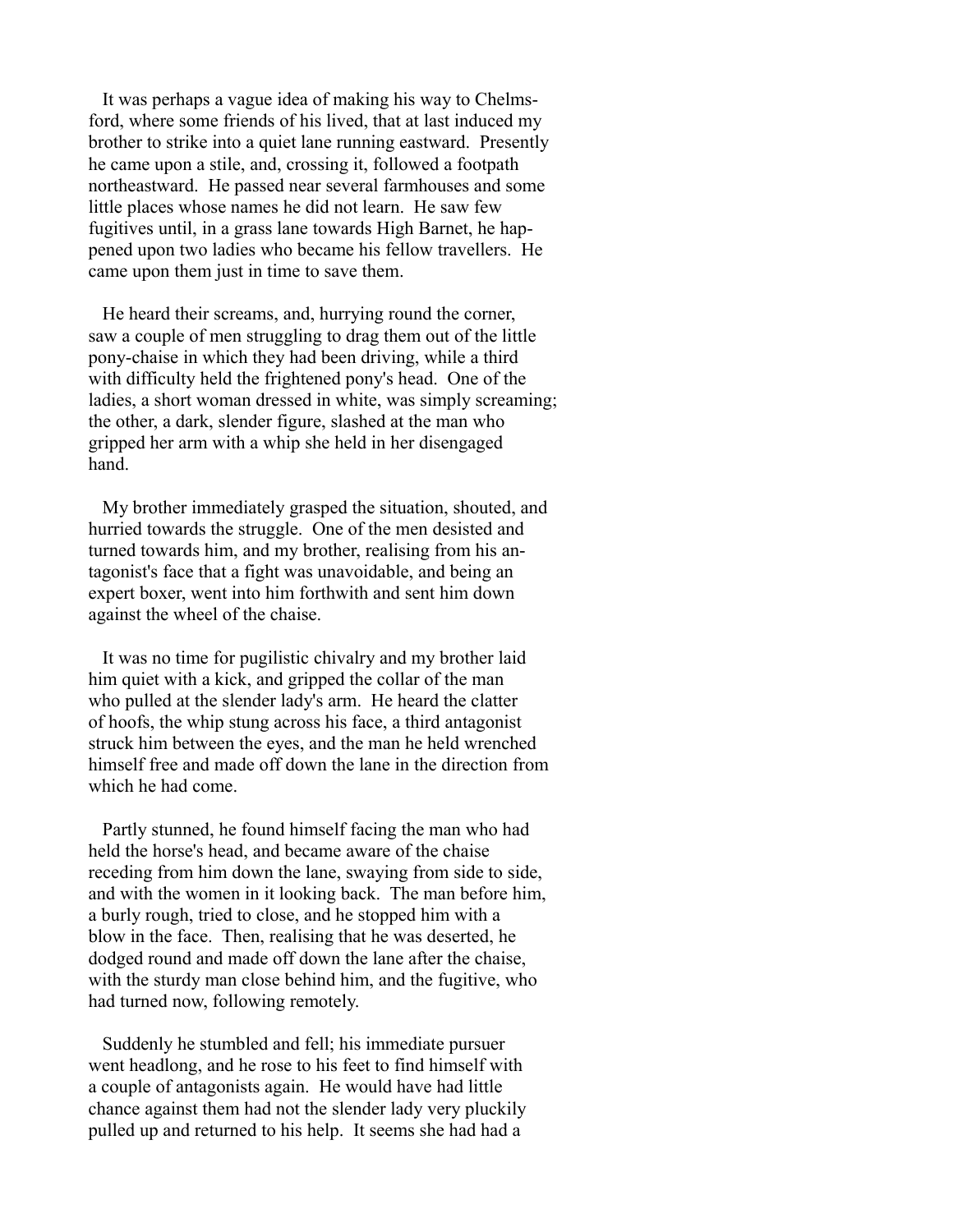revolver all this time, but it had been under the seat when she and her companion were attacked. She fired at six yards' distance, narrowly missing my brother. The less courageous of the robbers made off, and his companion followed him, cursing his cowardice. They both stopped in sight down the lane, where the third man lay insensible.

 "Take this!" said the slender lady, and she gave my brother her revolver.

 "Go back to the chaise," said my brother, wiping the blood from his split lip.

 She turned without a word--they were both panting--and they went back to where the lady in white struggled to hold back the frightened pony.

 The robbers had evidently had enough of it. When my brother looked again they were retreating.

 "I'll sit here," said my brother, "if I may"; and he got upon the empty front seat. The lady looked over her shoulder.

 "Give me the reins," she said, and laid the whip along the pony's side. In another moment a bend in the road hid the three men from my brother's eyes.

 So, quite unexpectedly, my brother found himself, panting, with a cut mouth, a bruised jaw, and bloodstained knuckles, driving along an unknown lane with these two women.

 He learned they were the wife and the younger sister of a surgeon living at Stanmore, who had come in the small hours from a dangerous case at Pinner, and heard at some railway station on his way of the Martian advance. He had hurried home, roused the women--their servant had left them two days before--packed some provisions, put his revolver under the seat--luckily for my brother--and told them to drive on to Edgware, with the idea of getting a train there. He stopped behind to tell the neighbours. He would overtake them, he said, at about half past four in the morning, and now it was nearly nine and they had seen nothing of him. They could not stop in Edgware because of the growing traffic through the place, and so they had come into this side lane.

 That was the story they told my brother in fragments when presently they stopped again, nearer to New Barnet. He promised to stay with them, at least until they could deter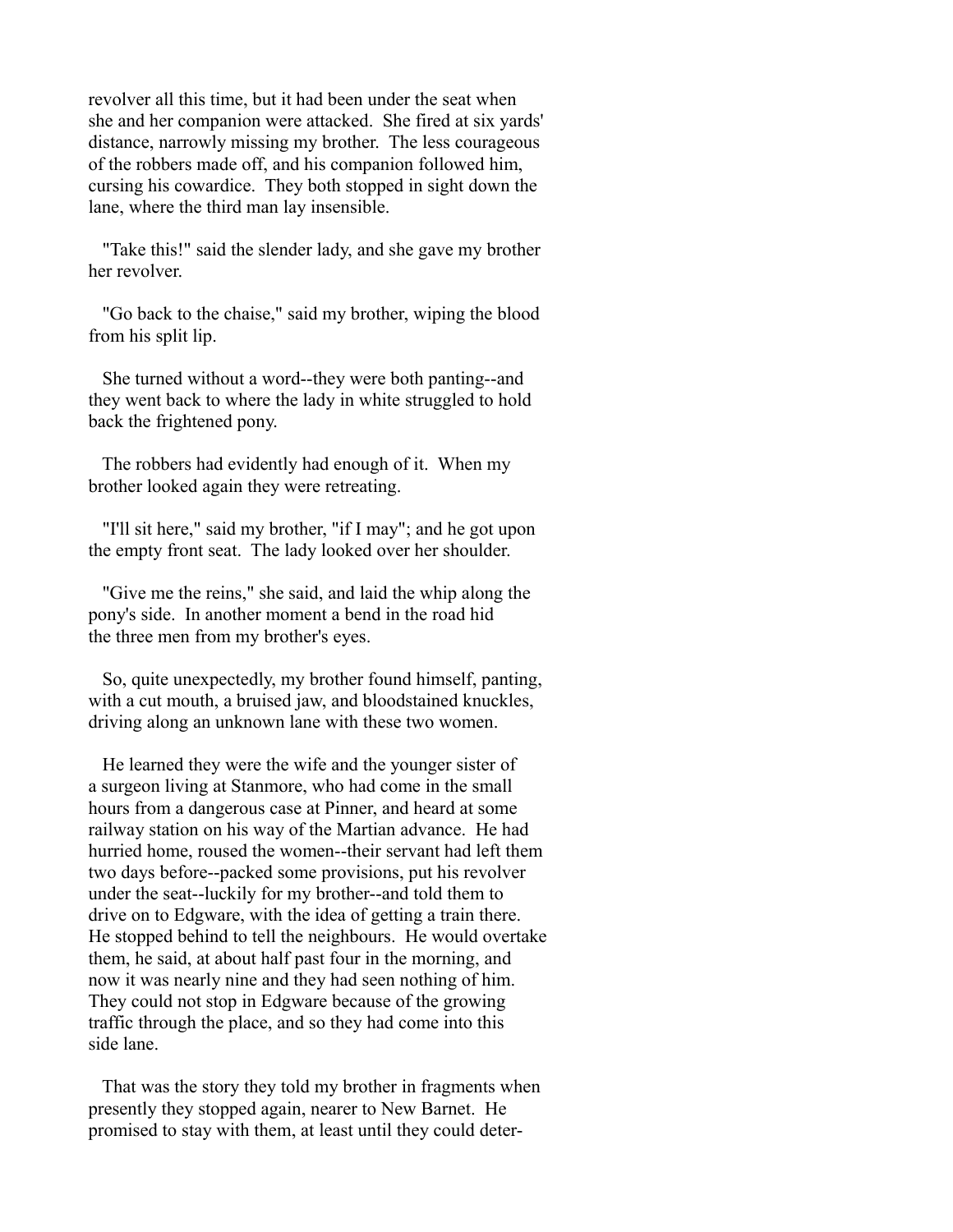mine what to do, or until the missing man arrived, and professed to be an expert shot with the revolver--a weapon strange to him--in order to give them confidence.

 They made a sort of encampment by the wayside, and the pony became happy in the hedge. He told them of his own escape out of London, and all that he knew of these Martians and their ways. The sun crept higher in the sky, and after a time their talk died out and gave place to an uneasy state of anticipation. Several wayfarers came along the lane, and of these my brother gathered such news as he could. Every broken answer he had deepened his impression of the great disaster that had come on humanity, deepened his persuasion of the immediate necessity for prosecuting this flight. He urged the matter upon them.

"We have money," said the slender woman, and hesitated.

Her eyes met my brother's, and her hesitation ended.

"So have I," said my brother.

 She explained that they had as much as thirty pounds in gold, besides a five-pound note, and suggested that with that they might get upon a train at St. Albans or New Barnet. My brother thought that was hopeless, seeing the fury of the Londoners to crowd upon the trains, and broached his own idea of striking across Essex towards Harwich and thence escaping from the country altogether.

 Mrs. Elphinstone--that was the name of the woman in white--would listen to no reasoning, and kept calling upon "George"; but her sister-in-law was astonishingly quiet and deliberate, and at last agreed to my brother's suggestion. So, designing to cross the Great North Road, they went on towards Barnet, my brother leading the pony to save it as much as possible.

 As the sun crept up the sky the day became excessively hot, and under foot a thick, whitish sand grew burning and blinding, so that they travelled only very slowly. The hedges were grey with dust. And as they advanced towards Barnet a tumultuous murmuring grew stronger.

 They began to meet more people. For the most part these were staring before them, murmuring indistinct questions, jaded, haggard, unclean. One man in evening dress passed them on foot, his eyes on the ground. They heard his voice, and, looking back at him, saw one hand clutched in his hair and the other beating invisible things. His paroxysm of rage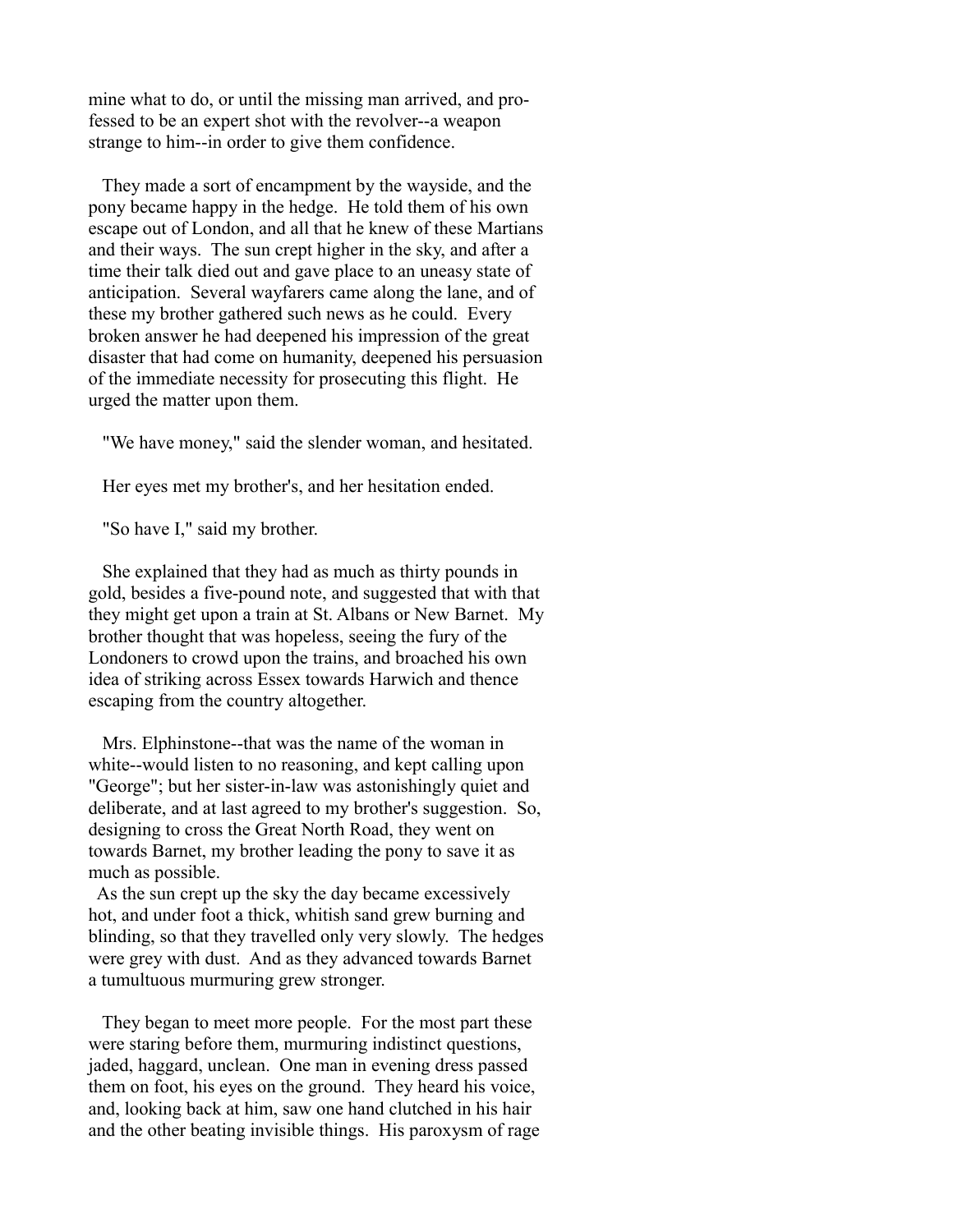over, he went on his way without once looking back.

 As my brother's party went on towards the crossroads to the south of Barnet they saw a woman approaching the road across some fields on their left, carrying a child and with two other children; and then passed a man in dirty black, with a thick stick in one hand and a small portmanteau in the other. Then round the corner of the lane, from between the villas that guarded it at its confluence with the high road, came a little cart drawn by a sweating black pony and driven by a sallow youth in a bowler hat, grey with dust. There were three girls, East End factory girls, and a couple of little children crowded in the cart.

 "This'll tike us rahnd Edgware?" asked the driver, wildeyed, white-faced; and when my brother told him it would if he turned to the left, he whipped up at once without the formality of thanks.

 My brother noticed a pale grey smoke or haze rising among the houses in front of them, and veiling the white facade of a terrace beyond the road that appeared between the backs of the villas. Mrs. Elphinstone suddenly cried out at a number of tongues of smoky red flame leaping up above the houses in front of them against the hot, blue sky. The tumultuous noise resolved itself now into the disorderly mingling of many voices, the gride of many wheels, the creaking of waggons, and the staccato of hoofs. The lane came round sharply not fifty yards from the crossroads.

 "Good heavens!" cried Mrs. Elphinstone. "What is this you are driving us into?"

My brother stopped.

 For the main road was a boiling stream of people, a torrent of human beings rushing northward, one pressing on another. A great bank of dust, white and luminous in the blaze of the sun, made everything within twenty feet of the ground grey and indistinct and was perpetually renewed by the hurrying feet of a dense crowd of horses and of men and women on foot, and by the wheels of vehicles of every description.

"Way!" my brother heard voices crying. "Make way!"

 It was like riding into the smoke of a fire to approach the meeting point of the lane and road; the crowd roared like a fire, and the dust was hot and pungent. And, indeed, a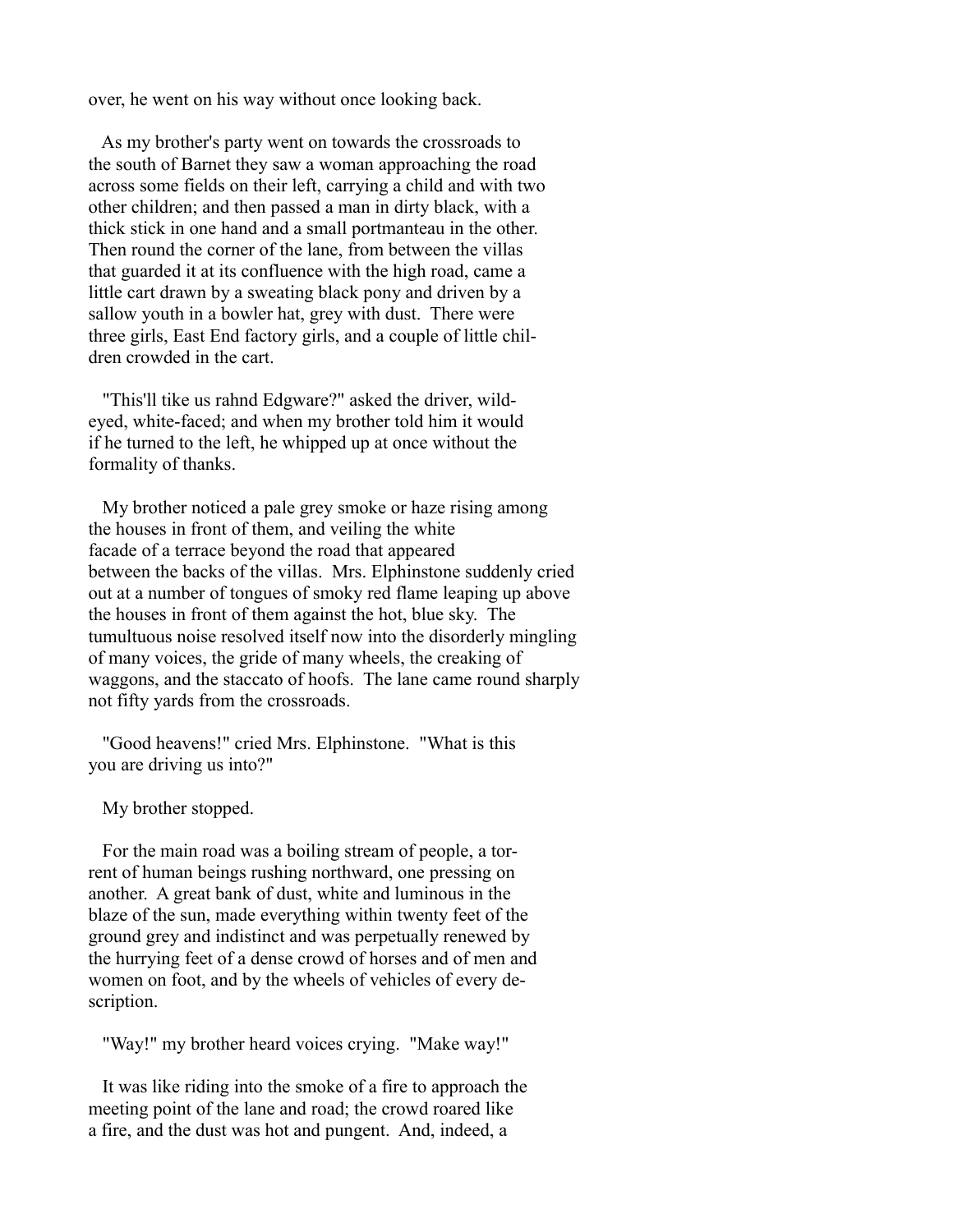little way up the road a villa was burning and sending rolling masses of black smoke across the road to add to the confusion.

 Two men came past them. Then a dirty woman, carrying a heavy bundle and weeping. A lost retriever dog, with hanging tongue, circled dubiously round them, scared and wretched, and fled at my brother's threat.

 So much as they could see of the road Londonward between the houses to the right was a tumultuous stream of dirty, hurrying people, pent in between the villas on either side; the black heads, the crowded forms, grew into distinctness as they rushed towards the corner, hurried past, and merged their individuality again in a receding multitude that was swallowed up at last in a cloud of dust.

"Go on! Go on!" cried the voices. "Way! Way!"

 One man's hands pressed on the back of another. My brother stood at the pony's head. Irresistibly attracted, he advanced slowly, pace by pace, down the lane.

 Edgware had been a scene of confusion, Chalk Farm a riotous tumult, but this was a whole population in movement. It is hard to imagine that host. It had no character of its own. The figures poured out past the corner, and receded with their backs to the group in the lane. Along the margin came those who were on foot threatened by the wheels, stumbling in the ditches, blundering into one another.

 The carts and carriages crowded close upon one another, making little way for those swifter and more impatient vehicles that darted forward every now and then when an opportunity showed itself of doing so, sending the people scattering against the fences and gates of the villas.

"Push on!" was the cry. "Push on! They are coming!"

 In one cart stood a blind man in the uniform of the Salvation Army, gesticulating with his crooked fingers and bawling, "Eternity! Eternity!" His voice was hoarse and very loud so that my brother could hear him long after he was lost to sight in the dust. Some of the people who crowded in the carts whipped stupidly at their horses and quarrelled with other drivers; some sat motionless, staring at nothing with miserable eyes; some gnawed their hands with thirst, or lay prostrate in the bottoms of their conveyances. The horses" bits were covered with foam, their eyes bloodshot.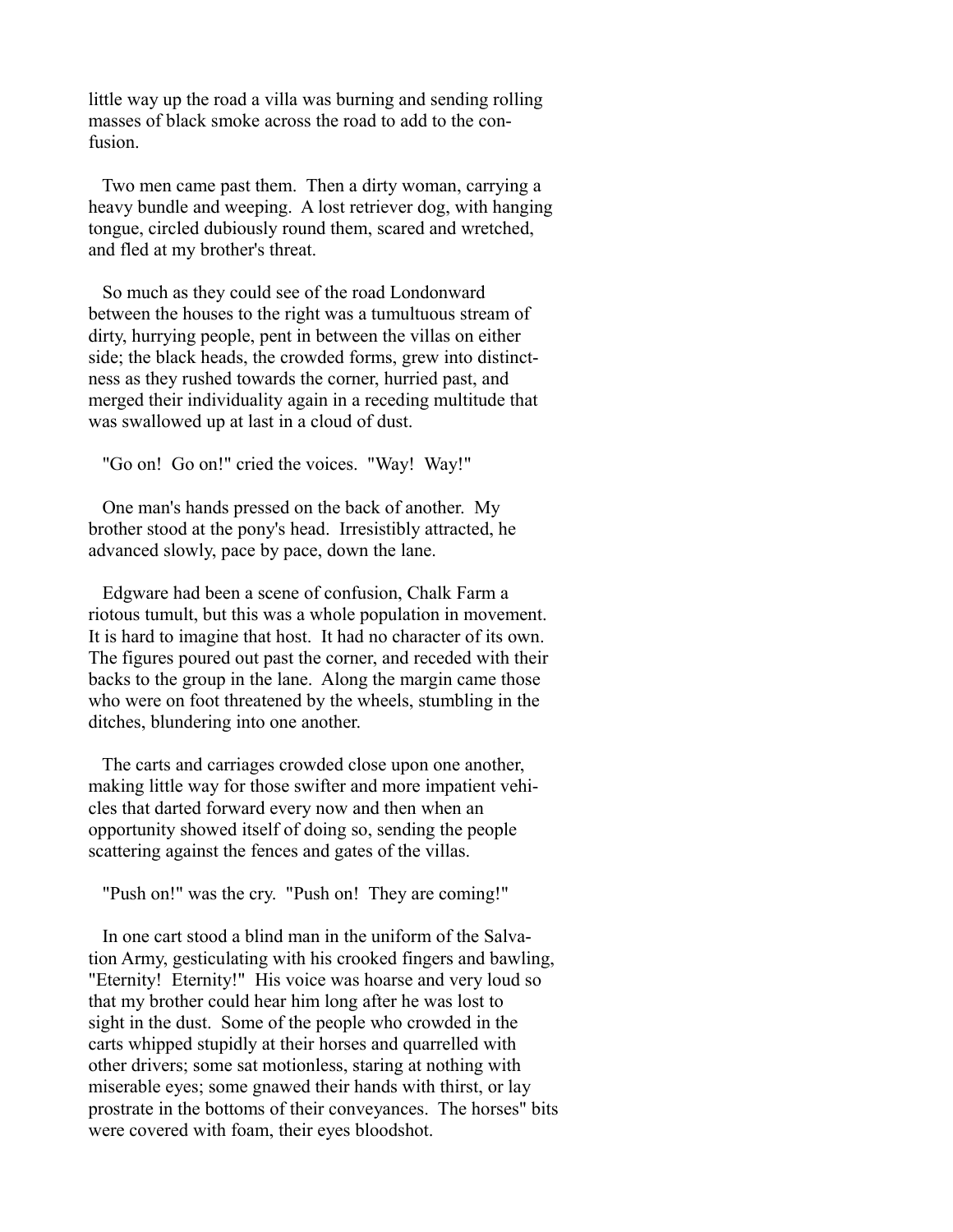There were cabs, carriages, shop cars, waggons, beyond counting; a mail cart, a road-cleaner's cart marked "Vestry of St. Pancras," a huge timber waggon crowded with roughs. A brewer's dray rumbled by with its two near wheels splashed with fresh blood.

"Clear the way!" cried the voices. "Clear the way!"

"Eter-nity! Eter-nity!" came echoing down the road.

 There were sad, haggard women tramping by, well dressed, with children that cried and stumbled, their dainty clothes smothered in dust, their weary faces smeared with tears. With many of these came men, sometimes helpful, sometimes lowering and savage. Fighting side by side with them pushed some weary street outcast in faded black rags, wide-eyed, loud-voiced, and foul-mouthed. There were sturdy workmen thrusting their way along, wretched, unkempt men, clothed like clerks or shopmen, struggling spasmodically; a wounded soldier my brother noticed, men dressed in the clothes of railway porters, one wretched creature in a nightshirt with a coat thrown over it.

 But varied as its composition was, certain things all that host had in common. There were fear and pain on their faces, and fear behind them. A tumult up the road, a quarrel for a place in a waggon, sent the whole host of them quickening their pace; even a man so scared and broken that his knees bent under him was galvanised for a moment into renewed activity. The heat and dust had already been at work upon this multitude. Their skins were dry, their lips black and cracked. They were all thirsty, weary, and footsore. And amid the various cries one heard disputes, reproaches, groans of weariness and fatigue; the voices of most of them were hoarse and weak. Through it all ran a refrain:

"Way! Way! The Martians are coming!"

 Few stopped and came aside from that flood. The lane opened slantingly into the main road with a narrow opening, and had a delusive appearance of coming from the direction of London. Yet a kind of eddy of people drove into its mouth; weaklings elbowed out of the stream, who for the most part rested but a moment before plunging into it again. A little way down the lane, with two friends bending over him, lay a man with a bare leg, wrapped about with bloody rags. He was a lucky man to have friends.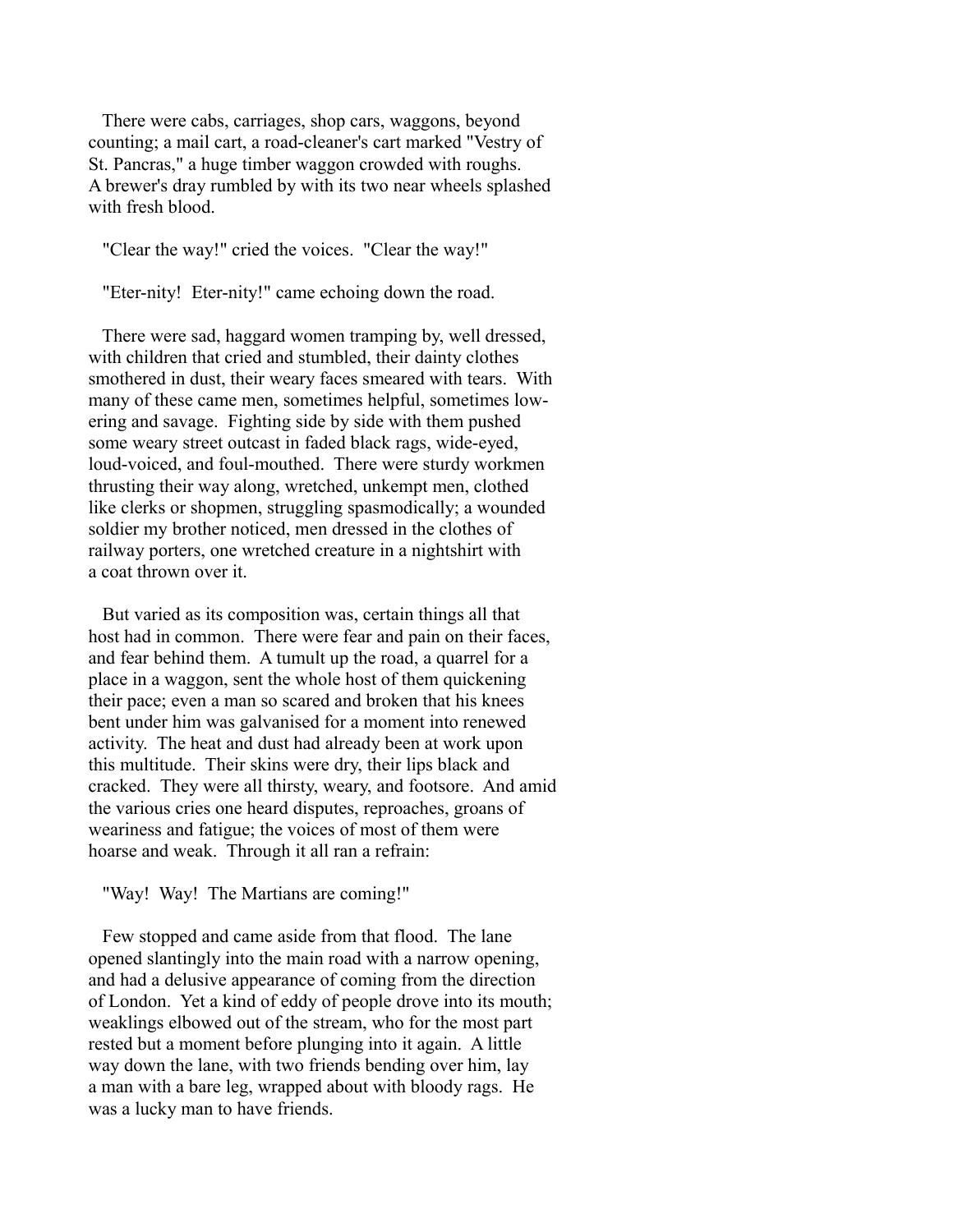A little old man, with a grey military moustache and a filthy black frock coat, limped out and sat down beside the trap, removed his boot--his sock was blood-stained--shook out a pebble, and hobbled on again; and then a little girl of eight or nine, all alone, threw herself under the hedge close by my brother, weeping.

"I can't go on! I can't go on!"

 My brother woke from his torpor of astonishment and lifted her up, speaking gently to her, and carried her to Miss Elphinstone. So soon as my brother touched her she became quite still, as if frightened.

 "Ellen!" shrieked a woman in the crowd, with tears in her voice--"Ellen!" And the child suddenly darted away from my brother, crying "Mother!"

 "They are coming," said a man on horseback, riding past along the lane.

 "Out of the way, there!" bawled a coachman, towering high; and my brother saw a closed carriage turning into the lane.

 The people crushed back on one another to avoid the horse. My brother pushed the pony and chaise back into the hedge, and the man drove by and stopped at the turn of the way. It was a carriage, with a pole for a pair of horses, but only one was in the traces. My brother saw dimly through the dust that two men lifted out something on a white stretcher and put it gently on the grass beneath the privet hedge.

One of the men came running to my brother.

 "Where is there any water?" he said. "He is dying fast, and very thirsty. It is Lord Garrick."

"Lord Garrick!" said my brother; "the Chief Justice?"

"The water?" he said.

 "There may be a tap," said my brother, "in some of the houses. We have no water. I dare not leave my people."

 The man pushed against the crowd towards the gate of the corner house.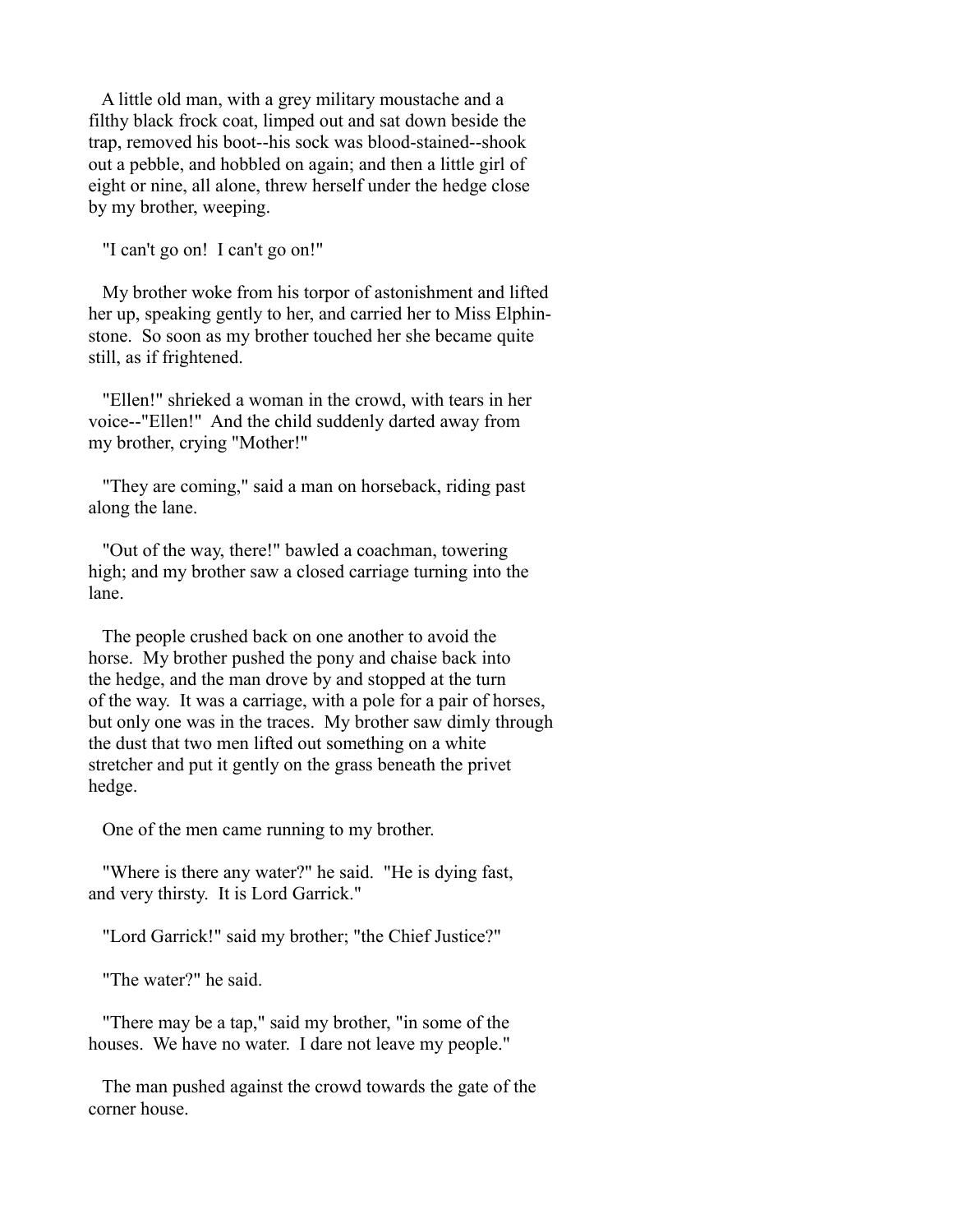"Go on!" said the people, thrusting at him. "They are coming! Go on!"

 Then my brother's attention was distracted by a bearded, eagle-faced man lugging a small handbag, which split even as my brother's eyes rested on it and disgorged a mass of sovereigns that seemed to break up into separate coins as it struck the ground. They rolled hither and thither among the struggling feet of men and horses. The man stopped and looked stupidly at the heap, and the shaft of a cab struck his shoulder and sent him reeling. He gave a shriek and dodged back, and a cartwheel shaved him narrowly.

"Way!" cried the men all about him. "Make way!"

 So soon as the cab had passed, he flung himself, with both hands open, upon the heap of coins, and began thrusting handfuls in his pocket. A horse rose close upon him, and in another moment, half rising, he had been borne down under the horse's hoofs.

 "Stop!" screamed my brother, and pushing a woman out of his way, tried to clutch the bit of the horse.

 Before he could get to it, he heard a scream under the wheels, and saw through the dust the rim passing over the poor wretch's back. The driver of the cart slashed his whip at my brother, who ran round behind the cart. The multitudinous shouting confused his ears. The man was writhing in the dust among his scattered money, unable to rise, for the wheel had broken his back, and his lower limbs lay limp and dead. My brother stood up and yelled at the next driver, and a man on a black horse came to his assistance.

 "Get him out of the road," said he; and, clutching the man's collar with his free hand, my brother lugged him sideways. But he still clutched after his money, and regarded my brother fiercely, hammering at his arm with a handful of gold. "Go on! Go on!" shouted angry voices behind.

### "Way! Way!"

 There was a smash as the pole of a carriage crashed into the cart that the man on horseback stopped. My brother looked up, and the man with the gold twisted his head round and bit the wrist that held his collar. There was a concussion, and the black horse came staggering sideways, and the carthorse pushed beside it. A hoof missed my brother's foot by a hair's breadth. He released his grip on the fallen man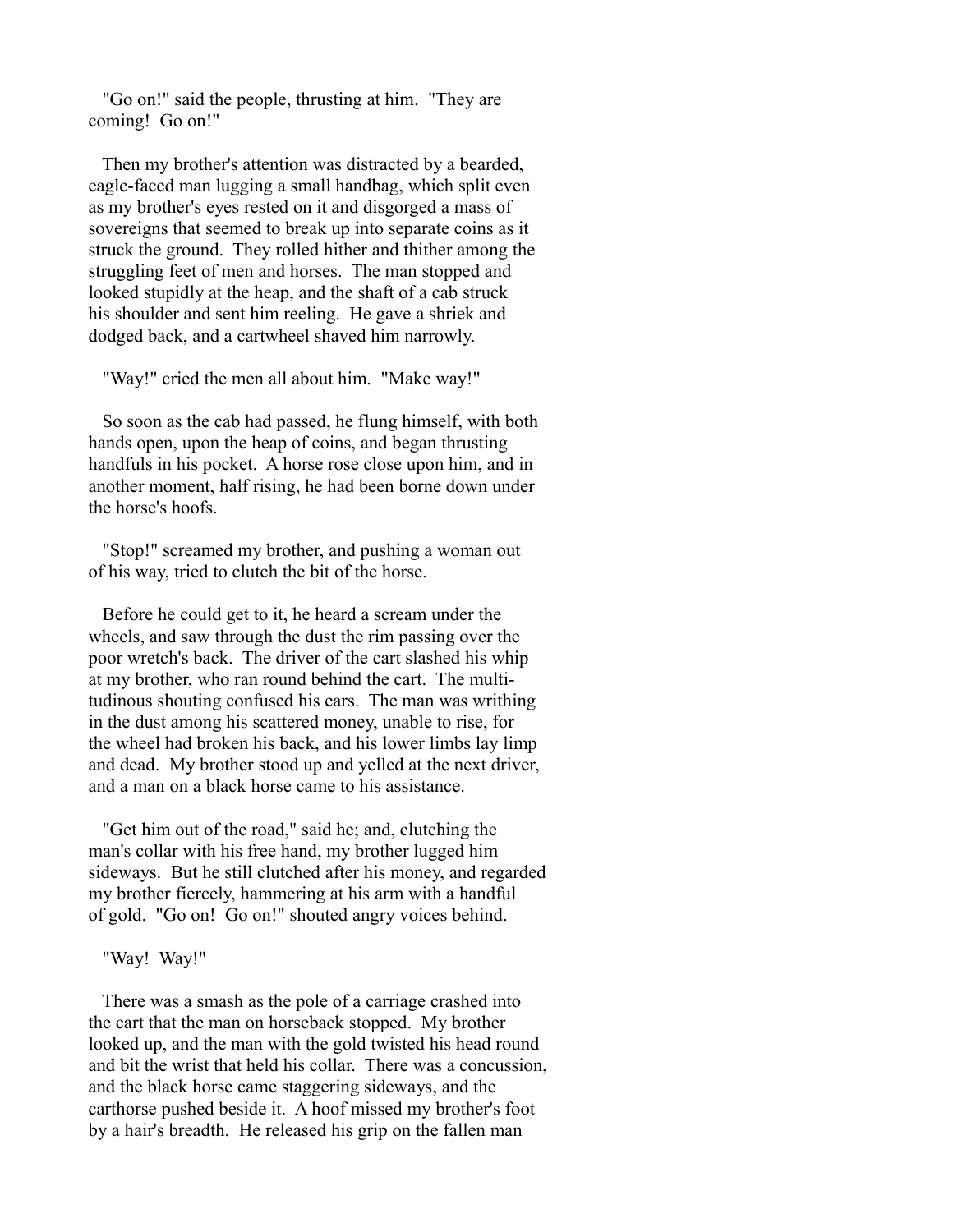and jumped back. He saw anger change to terror on the face of the poor wretch on the ground, and in a moment he was hidden and my brother was borne backward and carried past the entrance of the lane, and had to fight hard in the torrent to recover it.

 He saw Miss Elphinstone covering her eyes, and a little child, with all a child's want of sympathetic imagination, staring with dilated eyes at a dusty something that lay black and still, ground and crushed under the rolling wheels. "Let us go back!" he shouted, and began turning the pony round. "We cannot cross this--hell," he said and they went back a hundred yards the way they had come, until the fighting crowd was hidden. As they passed the bend in the lane my brother saw the face of the dying man in the ditch under the privet, deadly white and drawn, and shining with perspiration. The two women sat silent, crouching in their seat and shivering.

 Then beyond the bend my brother stopped again. Miss Elphinstone was white and pale, and her sister-in-law sat weeping, too wretched even to call upon "George." My brother was horrified and perplexed. So soon as they had retreated he realised how urgent and unavoidable it was to attempt this crossing. He turned to Miss Elphinstone, suddenly resolute.

 "We must go that way," he said, and led the pony round again.

 For the second time that day this girl proved her quality. To force their way into the torrent of people, my brother plunged into the traffic and held back a cab horse, while she drove the pony across its head. A waggon locked wheels for a moment and ripped a long splinter from the chaise. In another moment they were caught and swept forward by the stream. My brother, with the cabman's whip marks red across his face and hands, scrambled into the chaise and took the reins from her.

 "Point the revolver at the man behind," he said, giving it to her, "if he presses us too hard. No!--point it at his horse."

 Then he began to look out for a chance of edging to the right across the road. But once in the stream he seemed to lose volition, to become a part of that dusty rout. They swept through Chipping Barnet with the torrent; they were nearly a mile beyond the centre of the town before they had fought across to the opposite side of the way. It was din and con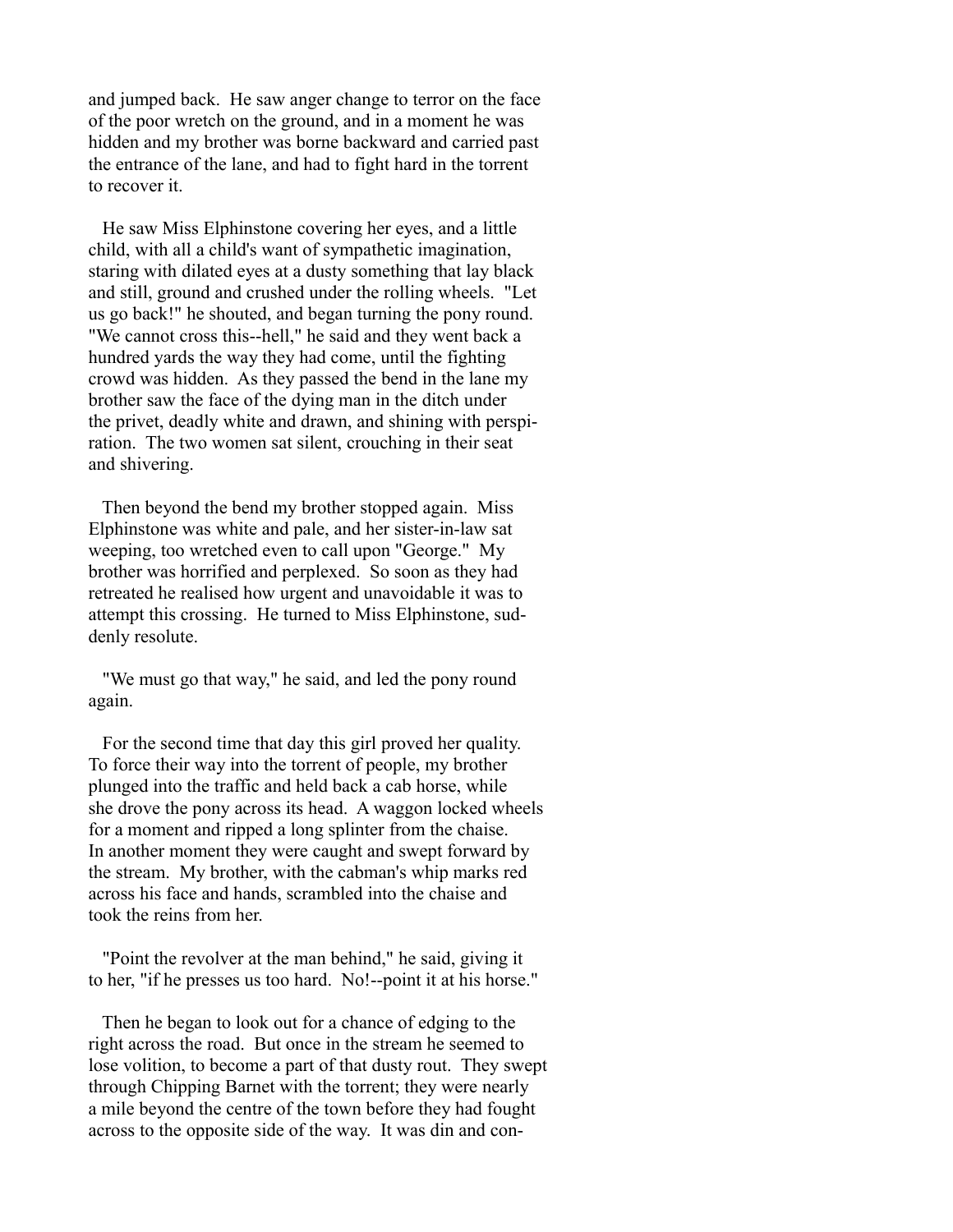fusion indescribable; but in and beyond the town the road forks repeatedly, and this to some extent relieved the stress.

 They struck eastward through Hadley, and there on either side of the road, and at another place farther on they came upon a great multitude of people drinking at the stream, some fighting to come at the water. And farther on, from a lull near East Barnet, they saw two trains running slowly one after the other without signal or order--trains swarming with people, with men even among the coals behind the engines--going northward along the Great Northern Railway. My brother supposes they must have filled outside London, for at that time the furious terror of the people had rendered the central termini impossible.

 Near this place they halted for the rest of the afternoon, for the violence of the day had already utterly exhausted all three of them. They began to suffer the beginnings of hunger; the night was cold, and none of them dared to sleep. And in the evening many people came hurrying along the road nearby their stopping place, fleeing from unknown dangers before them, and going in the direction from which my brother had come.

## CHAPTER SEVENTEEN

## THE "THUNDER CHILD"

 Had the Martians aimed only at destruction, they might on Monday have annihilated the entire population of London, as it spread itself slowly through the home counties. Not only along the road through Barnet, but also through Edgware and Waltham Abbey, and along the roads eastward to Southend and Shoeburyness, and south of the Thames to Deal and Broadstairs, poured the same frantic rout. If one could have hung that June morning in a balloon in the blazing blue above London every northward and eastward road running out of the tangled maze of streets would have seemed stippled black with the streaming fugitives, each dot a human agony of terror and physical distress. I have set forth at length in the last chapter my brother's account of the road through Chipping Barnet, in order that my readers may realise how that swarming of black dots appeared to one of those concerned. Never before in the history of the world had such a mass of human beings moved and suffered together. The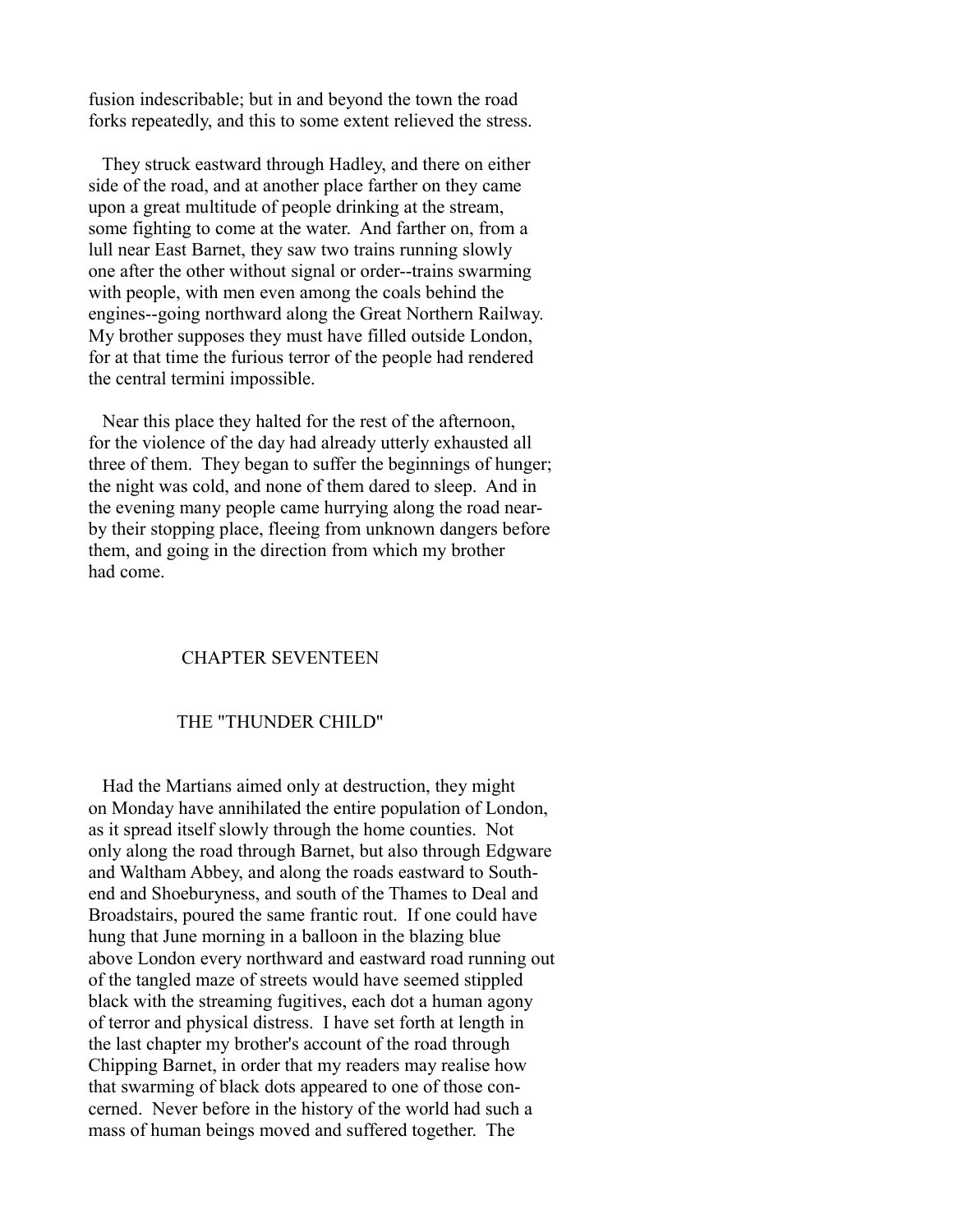legendary hosts of Goths and Huns, the hugest armies Asia has ever seen, would have been but a drop in that current. And this was no disciplined march; it was a stampede--a stampede gigantic and terrible--without order and without a goal, six million people unarmed and unprovisioned, driving headlong. It was the beginning of the rout of civilisation, of the massacre of mankind.

 Directly below him the balloonist would have seen the network of streets far and wide, houses, churches, squares, crescents, gardens--already derelict--spread out like a huge map, and in the southward BLOTTED. Over Ealing, Richmond, Wimbledon, it would have seemed as if some monstrous pen had flung ink upon the chart. Steadily, incessantly, each black splash grew and spread, shooting out ramifications this way and that, now banking itself against rising ground, now pouring swiftly over a crest into a new-found valley, exactly as a gout of ink would spread itself upon blotting paper.

 And beyond, over the blue hills that rise southward of the river, the glittering Martians went to and fro, calmly and methodically spreading their poison cloud over this patch of country and then over that, laying it again with their steam jets when it had served its purpose, and taking possession of the conquered country. They do not seem to have aimed at extermination so much as at complete demoralisation and the destruction of any opposition. They exploded any stores of powder they came upon, cut every telegraph, and wrecked the railways here and there. They were hamstringing mankind. They seemed in no hurry to extend the field of their operations, and did not come beyond the central part of London all that day. It is possible that a very considerable number of people in London stuck to their houses through Monday morning. Certain it is that many died at home suffocated by the Black Smoke.

 Until about midday the Pool of London was an astonishing scene. Steamboats and shipping of all sorts lay there, tempted by the enormous sums of money offered by fugitives, and it is said that many who swam out to these vessels were thrust off with boathooks and drowned. About one o'clock in the afternoon the thinning remnant of a cloud of the black vapour appeared between the arches of Blackfriars Bridge. At that the Pool became a scene of mad confusion, fighting, and collision, and for some time a multitude of boats and barges jammed in the northern arch of the Tower Bridge, and the sailors and lightermen had to fight savagely against the people who swarmed upon them from the riverfront. People were actually clambering down the piers of the bridge from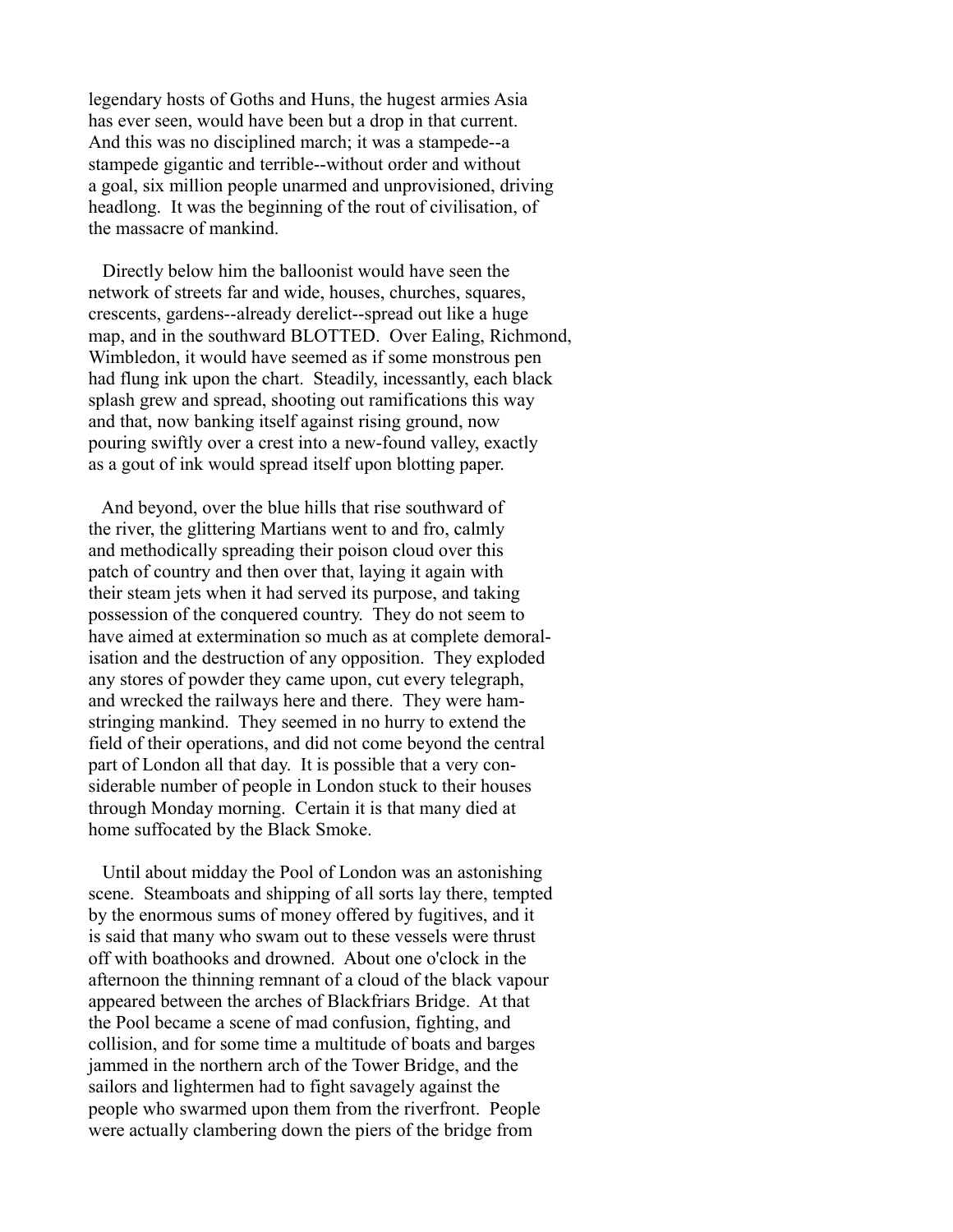above.

 When, an hour later, a Martian appeared beyond the Clock Tower and waded down the river, nothing but wreckage floated above Limehouse.

 Of the falling of the fifth cylinder I have presently to tell. The sixth star fell at Wimbledon. My brother, keeping watch beside the women in the chaise in a meadow, saw the green flash of it far beyond the hills. On Tuesday the little party, still set upon getting across the sea, made its way through the swarming country towards Colchester. The news that the Martians were now in possession of the whole of London was confirmed. They had been seen at Highgate, and even, it was said, at Neasden. But they did not come into my brother's view until the morrow.

 That day the scattered multitudes began to realise the urgent need of provisions. As they grew hungry the rights of property ceased to be regarded. Farmers were out to defend their cattle-sheds, granaries, and ripening root crops with arms in their hands. A number of people now, like my brother, had their faces eastward, and there were some desperate souls even going back towards London to get food. These were chiefly people from the northern suburbs, whose knowledge of the Black Smoke came by hearsay. He heard that about half the members of the government had gathered at Birmingham, and that enormous quantities of high explosives were being prepared to be used in automatic mines across the Midland counties.

 He was also told that the Midland Railway Company had replaced the desertions of the first day's panic, had resumed traffic, and was running northward trains from St. Albans to relieve the congestion of the home counties. There was also a placard in Chipping Ongar announcing that large stores of flour were available in the northern towns and that within twenty-four hours bread would be distributed among the starving people in the neighbourhood. But this intelligence did not deter him from the plan of escape he had formed, and the three pressed eastward all day, and heard no more of the bread distribution than this promise. Nor, as a matter of fact, did anyone else hear more of it. That night fell the seventh star, falling upon Primrose Hill. It fell while Miss Elphinstone was watching, for she took that duty alternately with my brother. She saw it.

 On Wednesday the three fugitives--they had passed the night in a field of unripe wheat--reached Chelmsford, and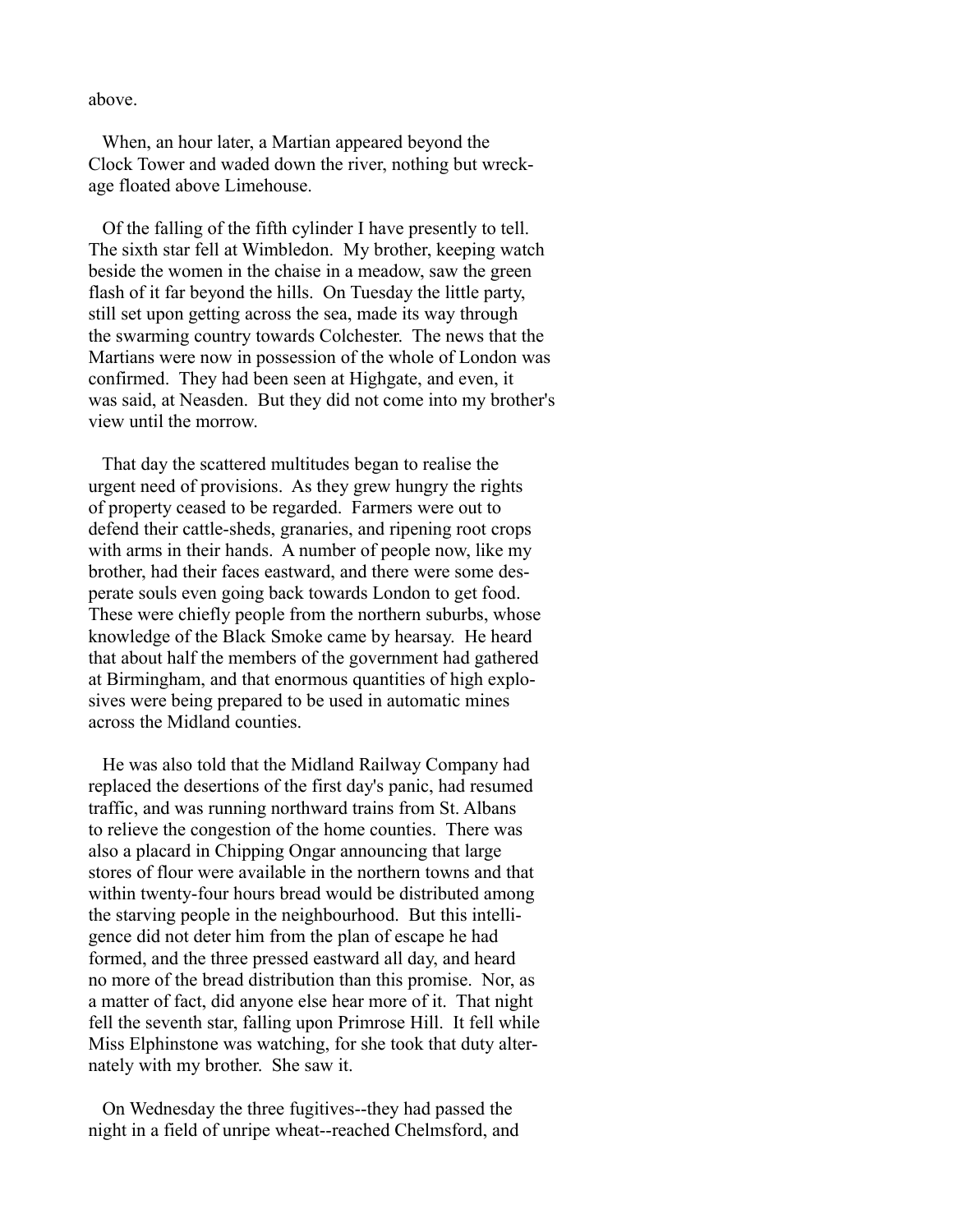there a body of the inhabitants, calling itself the Committee of Public Supply, seized the pony as provisions, and would give nothing in exchange for it but the promise of a share in it the next day. Here there were rumours of Martians at Epping, and news of the destruction of Waltham Abbey Powder Mills in a vain attempt to blow up one of the invaders.

 People were watching for Martians here from the church towers. My brother, very luckily for him as it chanced, preferred to push on at once to the coast rather than wait for food, although all three of them were very hungry. By midday they passed through Tillingham, which, strangely enough, seemed to be quite silent and deserted, save for a few furtive plunderers hunting for food. Near Tillingham they suddenly came in sight of the sea, and the most amazing crowd of shipping of all sorts that it is possible to imagine.

 For after the sailors could no longer come up the Thames, they came on to the Essex coast, to Harwich and Walton and Clacton, and afterwards to Foulness and Shoebury, to bring off the people. They lay in a huge sickle-shaped curve that vanished into mist at last towards the Naze. Close inshore was a multitude of fishing smacks--English, Scotch, French, Dutch, and Swedish; steam launches from the Thames, yachts, electric boats; and beyond were ships of large burden, a multitude of filthy colliers, trim merchantmen, cattle ships, passenger boats, petroleum tanks, ocean tramps, an old white transport even, neat white and grey liners from Southampton and Hamburg; and along the blue coast across the Blackwater my brother could make out dimly a dense swarm of boats chaffering with the people on the beach, a swarm which also extended up the Blackwater almost to Maldon.

 About a couple of miles out lay an ironclad, very low in the water, almost, to my brother's perception, like a waterlogged ship. This was the ram THUNDER CHILD. It was the only warship in sight, but far away to the right over the smooth surface of the sea--for that day there was a dead calm--lay a serpent of black smoke to mark the next ironclads of the Channel Fleet, which hovered in an extended line, steam up and ready for action, across the Thames estuary during the course of the Martian conquest, vigilant and yet powerless to prevent it.

 At the sight of the sea, Mrs. Elphinstone, in spite of the assurances of her sister-in-law, gave way to panic. She had never been out of England before, she would rather die than trust herself friendless in a foreign country, and so forth. She seemed, poor woman, to imagine that the French and the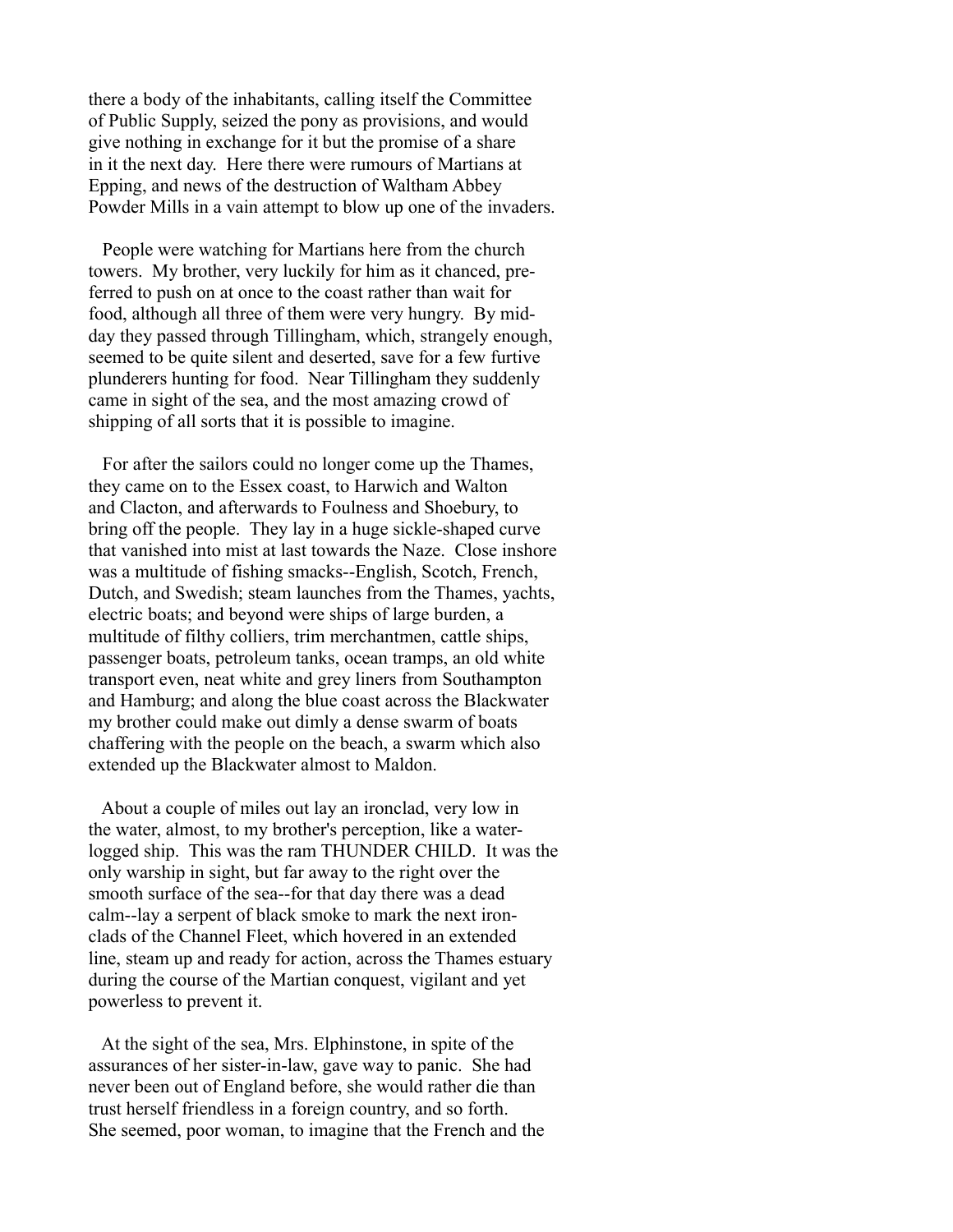Martians might prove very similar. She had been growing increasingly hysterical, fearful, and depressed during the two days' journeyings. Her great idea was to return to Stanmore. Things had been always well and safe at Stanmore. They would find George at Stanmore.

 It was with the greatest difficulty they could get her down to the beach, where presently my brother succeeded in attracting the attention of some men on a paddle steamer from the Thames. They sent a boat and drove a bargain for thirty-six pounds for the three. The steamer was going, these men said, to Ostend.

 It was about two o'clock when my brother, having paid their fares at the gangway, found himself safely aboard the steamboat with his charges. There was food aboard, albeit at exorbitant prices, and the three of them contrived to eat a meal on one of the seats forward.

 There were already a couple of score of passengers aboard, some of whom had expended their last money in securing a passage, but the captain lay off the Blackwater until five in the afternoon, picking up passengers until the seated decks were even dangerously crowded. He would probably have remained longer had it not been for the sound of guns that began about that hour in the south. As if in answer, the ironclad seaward fired a small gun and hoisted a string of flags. A jet of smoke sprang out of her funnels.

 Some of the passengers were of opinion that this firing came from Shoeburyness, until it was noticed that it was growing louder. At the same time, far away in the southeast the masts and upperworks of three ironclads rose one after the other out of the sea, beneath clouds of black smoke. But my brother's attention speedily reverted to the distant firing in the south. He fancied he saw a column of smoke rising out of the distant grey haze.

 The little steamer was already flapping her way eastward of the big crescent of shipping, and the low Essex coast was growing blue and hazy, when a Martian appeared, small and faint in the remote distance, advancing along the muddy coast from the direction of Foulness. At that the captain on the bridge swore at the top of his voice with fear and anger at his own delay, and the paddles seemed infected with his terror. Every soul aboard stood at the bulwarks or on the seats of the steamer and stared at that distant shape, higher than the trees or church towers inland, and advancing with a leisurely parody of a human stride.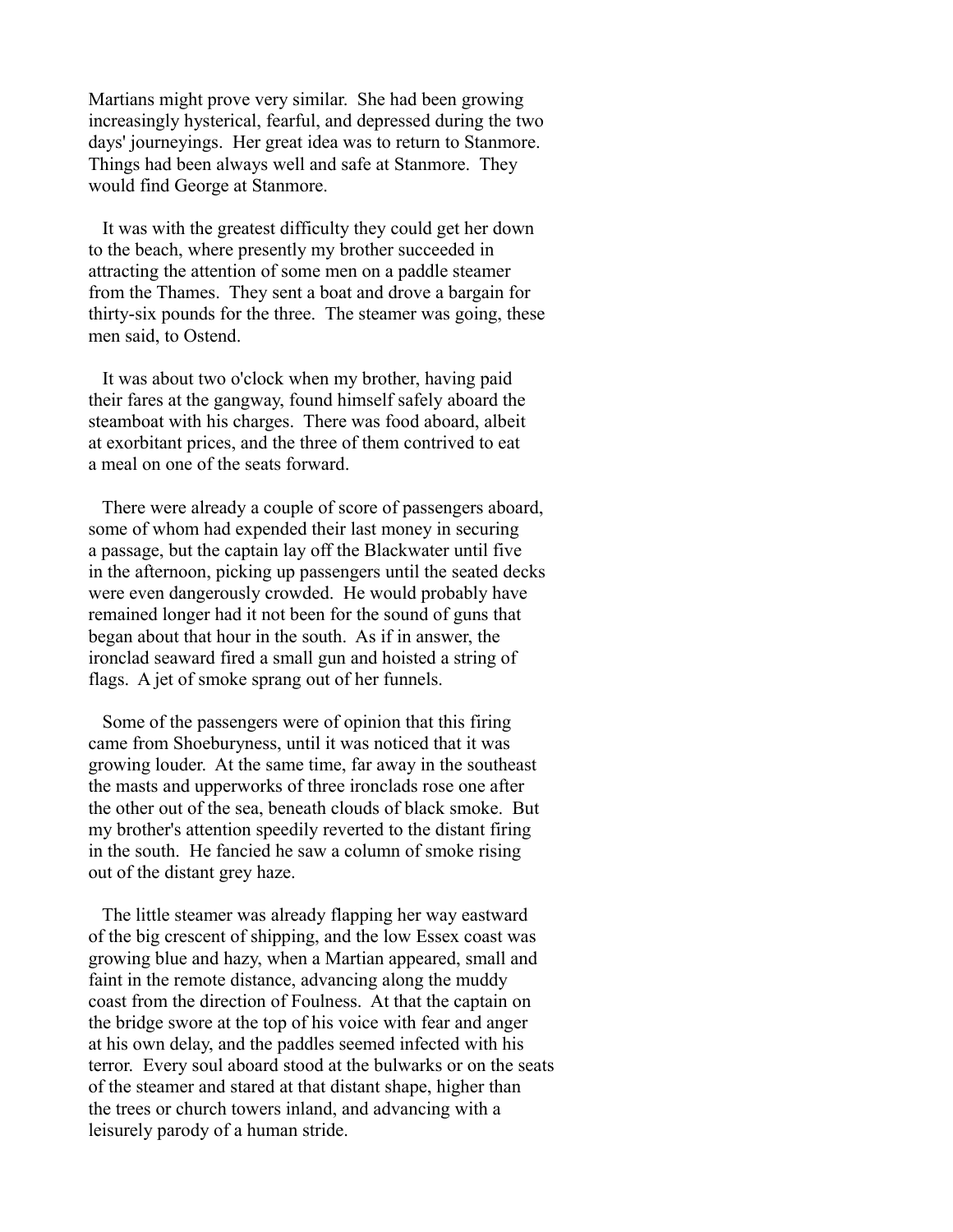It was the first Martian my brother had seen, and he stood, more amazed than terrified, watching this Titan advancing deliberately towards the shipping, wading farther and farther into the water as the coast fell away. Then, far away beyond the Crouch, came another, striding over some stunted trees, and then yet another, still farther off, wading deeply through a shiny mudflat that seemed to hang halfway up between sea and sky. They were all stalking seaward, as if to intercept the escape of the multitudinous vessels that were crowded between Foulness and the Naze. In spite of the throbbing exertions of the engines of the little paddleboat, and the pouring foam that her wheels flung behind her, she receded with terrifying slowness from this ominous advance.

 Glancing northwestward, my brother saw the large crescent of shipping already writhing with the approaching terror; one ship passing behind another, another coming round from broadside to end on, steamships whistling and giving off volumes of steam, sails being let out, launches rushing hither and thither. He was so fascinated by this and by the creeping danger away to the left that he had no eyes for anything seaward. And then a swift movement of the steamboat (she had suddenly come round to avoid being run down) flung him headlong from the seat upon which he was standing. There was a shouting all about him, a trampling of feet, and a cheer that seemed to be answered faintly. The steamboat lurched and rolled him over upon his hands.

 He sprang to his feet and saw to starboard, and not a hundred yards from their heeling, pitching boat, a vast iron bulk like the blade of a plough tearing through the water, tossing it on either side in huge waves of foam that leaped towards the steamer, flinging her paddles helplessly in the air, and then sucking her deck down almost to the waterline.

 A douche of spray blinded my brother for a moment. When his eyes were clear again he saw the monster had passed and was rushing landward. Big iron upperworks rose out of this headlong structure, and from that twin funnels projected and spat a smoking blast shot with fire. It was the torpedo ram, THUNDER CHILD, steaming headlong, coming to the rescue of the threatened shipping.

 Keeping his footing on the heaving deck by clutching the bulwarks, my brother looked past this charging leviathan at the Martians again, and he saw the three of them now close together, and standing so far out to sea that their tripod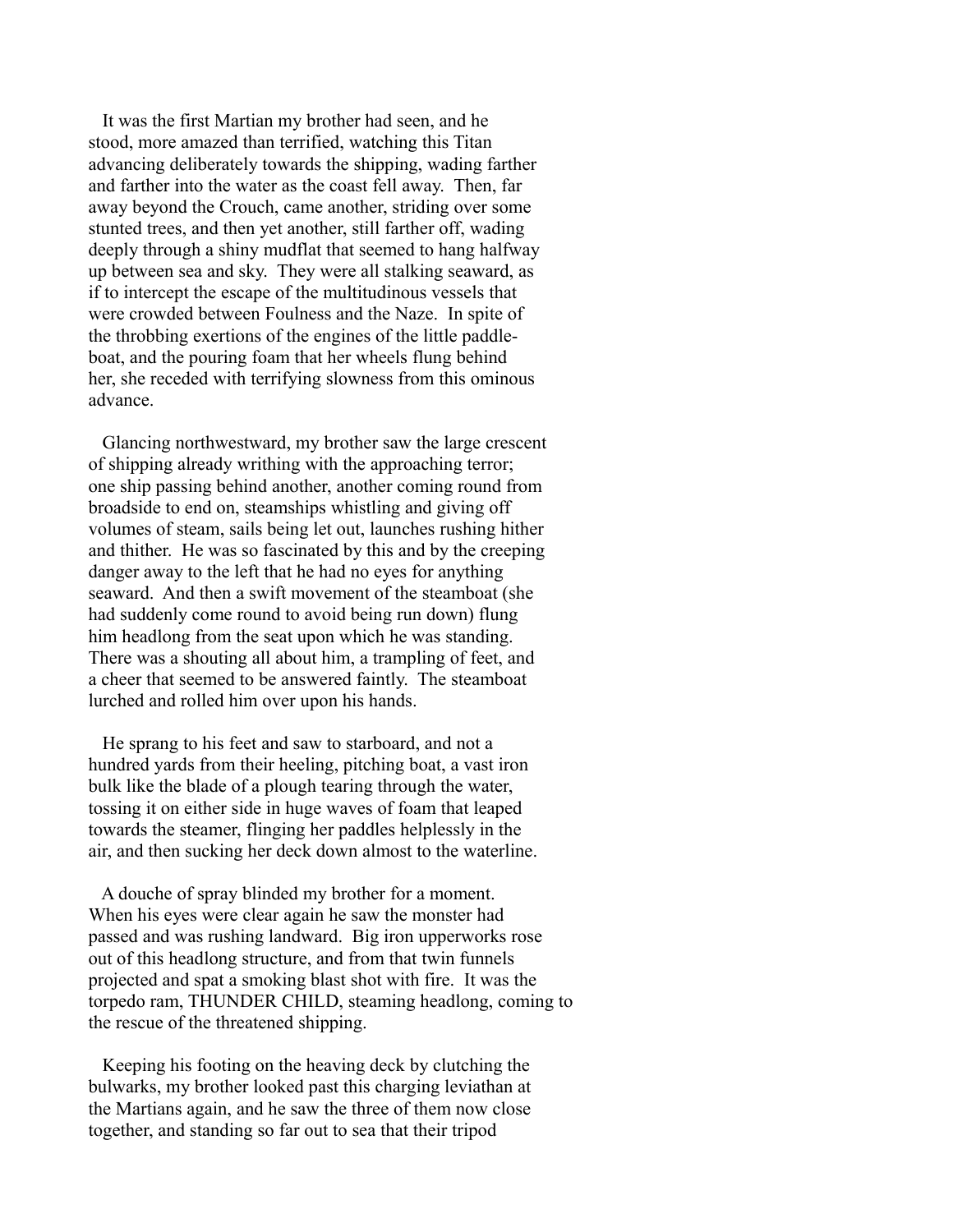supports were almost entirely submerged. Thus sunken, and seen in remote perspective, they appeared far less formidable than the huge iron bulk in whose wake the steamer was pitching so helplessly. It would seem they were regarding this new antagonist with astonishment. To their intelligence, it may be, the giant was even such another as themselves. The THUNDER CHILD fired no gun, but simply drove full speed towards them. It was probably her not firing that enabled her to get so near the enemy as she did. They did not know what to make of her. One shell, and they would have sent her to the bottom forthwith with the Heat-Ray.

 She was steaming at such a pace that in a minute she seemed halfway between the steamboat and the Martians- a diminishing black bulk against the receding horizontal expanse of the Essex coast.

 Suddenly the foremost Martian lowered his tube and discharged a canister of the black gas at the ironclad. It hit her larboard side and glanced off in an inky jet that rolled away to seaward, an unfolding torrent of Black Smoke, from which the ironclad drove clear. To the watchers from the steamer, low in the water and with the sun in their eyes, it seemed as though she were already among the Martians.

 They saw the gaunt figures separating and rising out of the water as they retreated shoreward, and one of them raised the camera-like generator of the Heat-Ray. He held it pointing obliquely downward, and a bank of steam sprang from the water at its touch. It must have driven through the iron of the ship's side like a white-hot iron rod through paper.

 A flicker of flame went up through the rising steam, and then the Martian reeled and staggered. In another moment he was cut down, and a great body of water and steam shot high in the air. The guns of the THUNDER CHILD sounded through the reek, going off one after the other, and one shot splashed the water high close by the steamer, ricocheted towards the other flying ships to the north, and smashed a smack to matchwood.

 But no one heeded that very much. At the sight of the Martian's collapse the captain on the bridge yelled inarticulately, and all the crowding passengers on the steamer's stern shouted together. And then they yelled again. For, surging out beyond the white tumult, drove something long and black, the flames streaming from its middle parts, its ventilators and funnels spouting fire.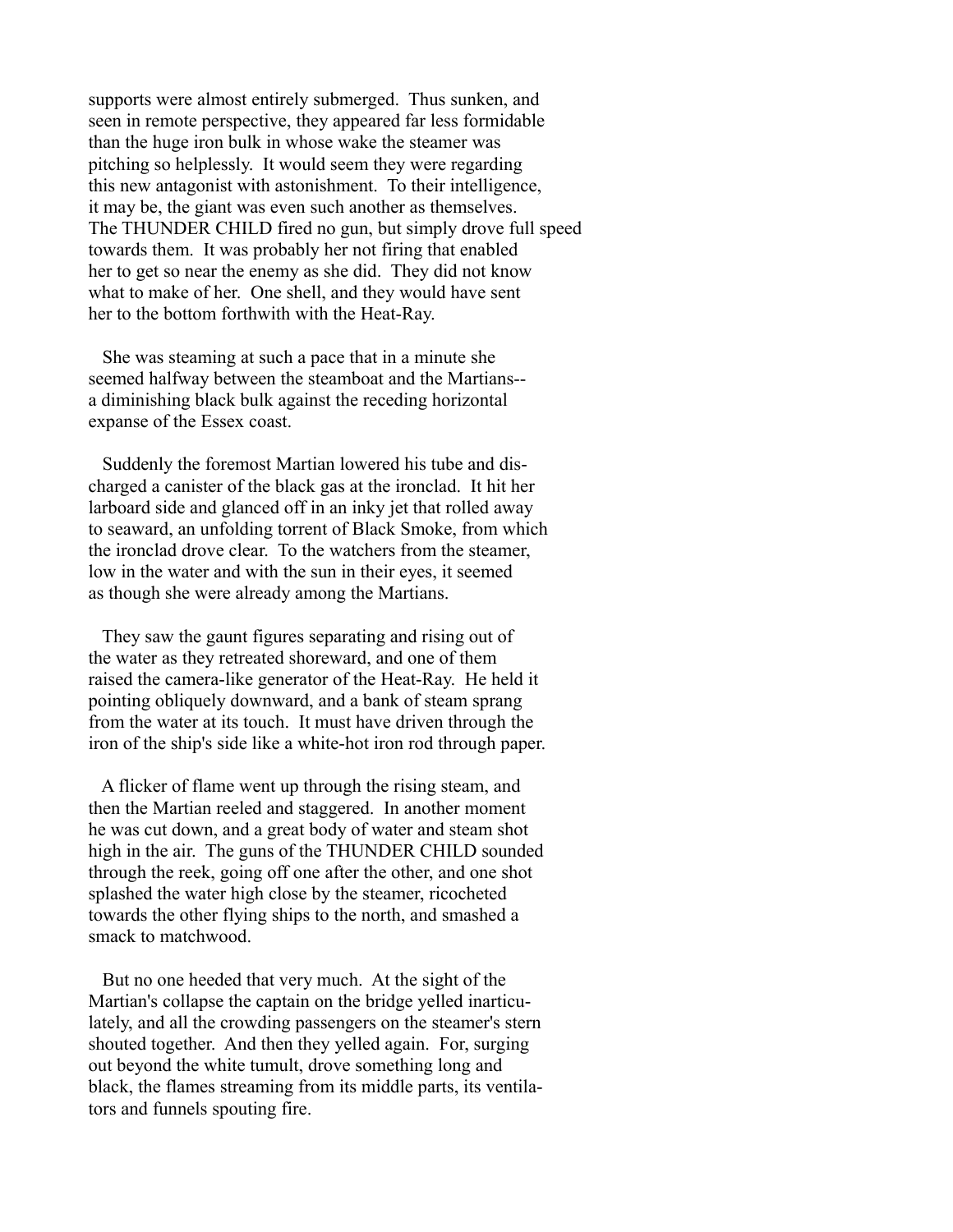She was alive still; the steering gear, it seems, was intact and her engines working. She headed straight for a second Martian, and was within a hundred yards of him when the Heat-Ray came to bear. Then with a violent thud, a blinding flash, her decks, her funnels, leaped upward. The Martian staggered with the violence of her explosion, and in another moment the flaming wreckage, still driving forward with the impetus of its pace, had struck him and crumpled him up like a thing of cardboard. My brother shouted involuntarily. A boiling tumult of steam hid everything again.

"Two!," yelled the captain.

 Everyone was shouting. The whole steamer from end to end rang with frantic cheering that was taken up first by one and then by all in the crowding multitude of ships and boats that was driving out to sea.

 The steam hung upon the water for many minutes, hiding the third Martian and the coast altogether. And all this time the boat was paddling steadily out to sea and away from the fight; and when at last the confusion cleared, the drifting bank of black vapour intervened, and nothing of the THUNDER CHILD could be made out, nor could the third Martian be seen. But the ironclads to seaward were now quite close and standing in towards shore past the steamboat.

 The little vessel continued to beat its way seaward, and the ironclads receded slowly towards the coast, which was hidden still by a marbled bank of vapour, part steam, part black gas, eddying and combining in the strangest way. The fleet of refugees was scattering to the northeast; several smacks were sailing between the ironclads and the steamboat. After a time, and before they reached the sinking cloud bank, the warships turned northward, and then abruptly went about and passed into the thickening haze of evening southward. The coast grew faint, and at last indistinguishable amid the low banks of clouds that were gathering about the sinking sun.

 Then suddenly out of the golden haze of the sunset came the vibration of guns, and a form of black shadows moving. Everyone struggled to the rail of the steamer and peered into the blinding furnace of the west, but nothing was to be distinguished clearly. A mass of smoke rose slanting and barred the face of the sun. The steamboat throbbed on its way through an interminable suspense.

The sun sank into grey clouds, the sky flushed and dark-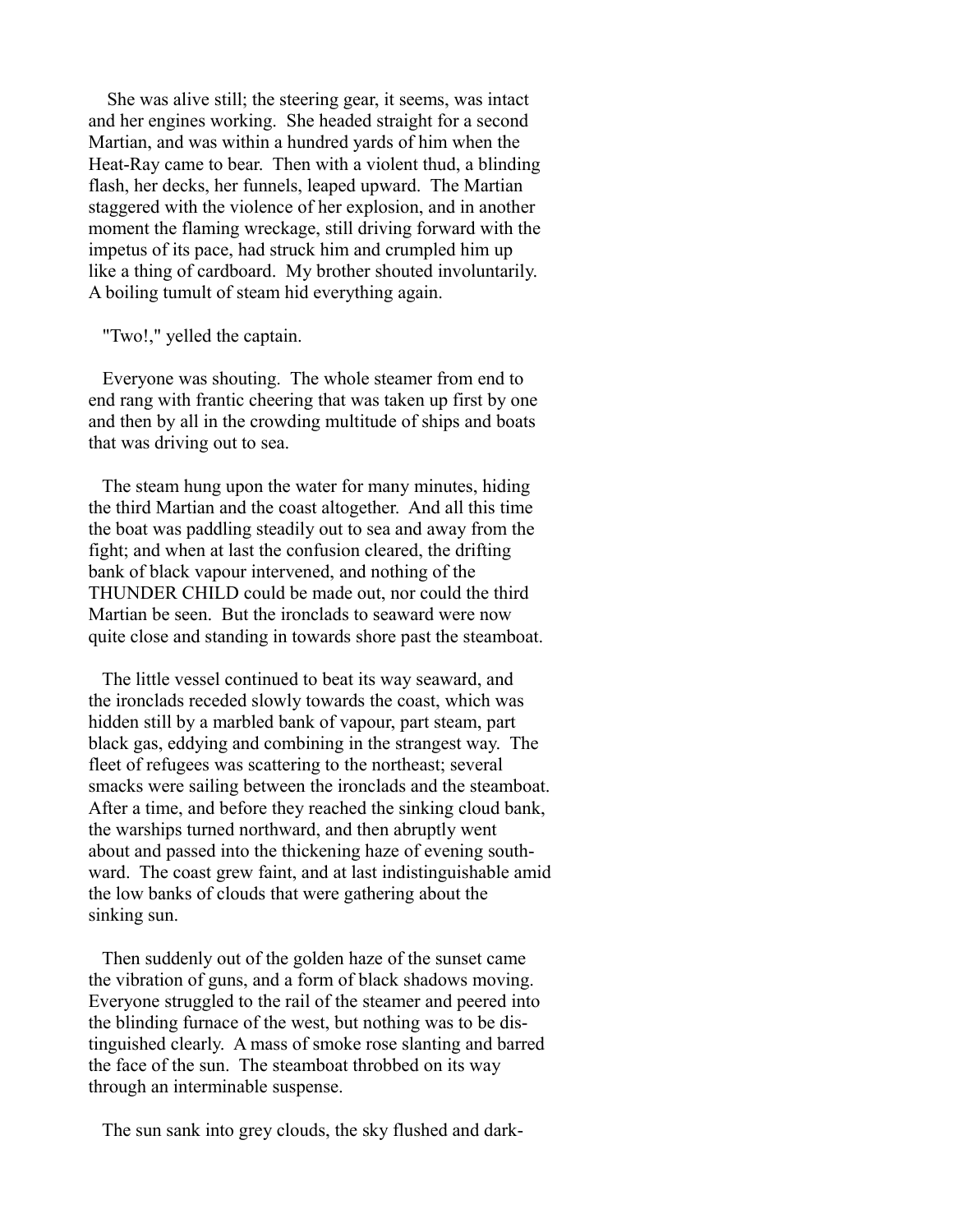ened, the evening star trembled into sight. It was deep twilight when the captain cried out and pointed. My brother strained his eyes. Something rushed up into the sky out of the greyness--rushed slantingly upward and very swiftly into the luminous clearness above the clouds in the western sky; something flat and broad, and very large, that swept round in a vast curve, grew smaller, sank slowly, and vanished again into the grey mystery of the night. And as it flew it rained down darkness upon the land.

BOOK TWO

## THE EARTH UNDER THE MARTIANS

#### CHAPTER ONE

## UNDER FOOT

 In the first book I have wandered so much from my own adventures to tell of the experiences of my brother that all through the last two chapters I and the curate have been lurking in the empty house at Halliford whither we fled to escape the Black Smoke. There I will resume. We stopped there all Sunday night and all the next day--the day of the panic--in a little island of daylight, cut off by the Black Smoke from the rest of the world. We could do nothing but wait in aching inactivity during those two weary days.

 My mind was occupied by anxiety for my wife. I figured her at Leatherhead, terrified, in danger, mourning me already as a dead man. I paced the rooms and cried aloud when I thought of how I was cut off from her, of all that might happen to her in my absence. My cousin I knew was brave enough for any emergency, but he was not the sort of man to realise danger quickly, to rise promptly. What was needed now was not bravery, but circumspection. My only consolation was to believe that the Martians were moving Londonward and away from her. Such vague anxieties keep the mind sensitive and painful. I grew very weary and irritable with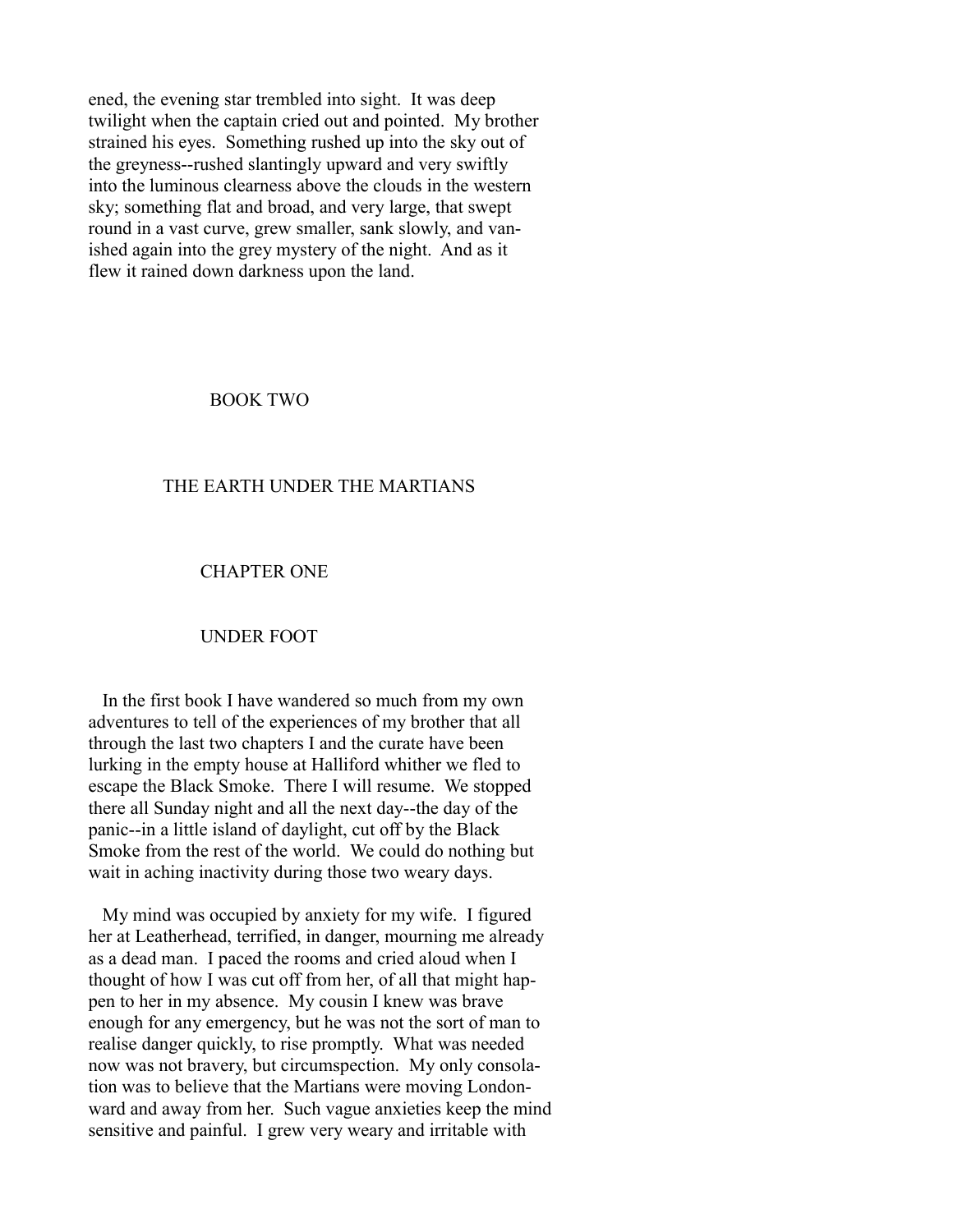the curate's perpetual ejaculations; I tired of the sight of his selfish despair. After some ineffectual remonstrance I kept away from him, staying in a room--evidently a children's schoolroom--containing globes, forms, and copybooks. When he followed me thither, I went to a box room at the top of the house and, in order to be alone with my aching miseries, locked myself in.

 We were hopelessly hemmed in by the Black Smoke all that day and the morning of the next. There were signs of people in the next house on Sunday evening--a face at a window and moving lights, and later the slamming of a door. But I do not know who these people were, nor what became of them. We saw nothing of them next day. The Black Smoke drifted slowly riverward all through Monday morning, creeping nearer and nearer to us, driving at last along the roadway outside the house that hid us.

 A Martian came across the fields about midday, laying the stuff with a jet of superheated steam that hissed against the walls, smashed all the windows it touched, and scalded the curate's hand as he fled out of the front room. When at last we crept across the sodden rooms and looked out again, the country northward was as though a black snowstorm had passed over it. Looking towards the river, we were astonished to see an unaccountable redness mingling with the black of the scorched meadows.

 For a time we did not see how this change affected our position, save that we were relieved of our fear of the Black Smoke. But later I perceived that we were no longer hemmed in, that now we might get away. So soon as I realised that the way of escape was open, my dream of action returned. But the curate was lethargic, unreasonable.

"We are safe here," he repeated; "safe here."

 I resolved to leave him--would that I had! Wiser now for the artilleryman's teaching, I sought out food and drink. I had found oil and rags for my burns, and I also took a hat and a flannel shirt that I found in one of the bedrooms. When it was clear to him that I meant to go alone--had reconciled myself to going alone--he suddenly roused himself to come. And all being quiet throughout the afternoon, we started about five o'clock, as I should judge, along the blackened road to Sunbury.

 In Sunbury, and at intervals along the road, were dead bodies lying in contorted attitudes, horses as well as men,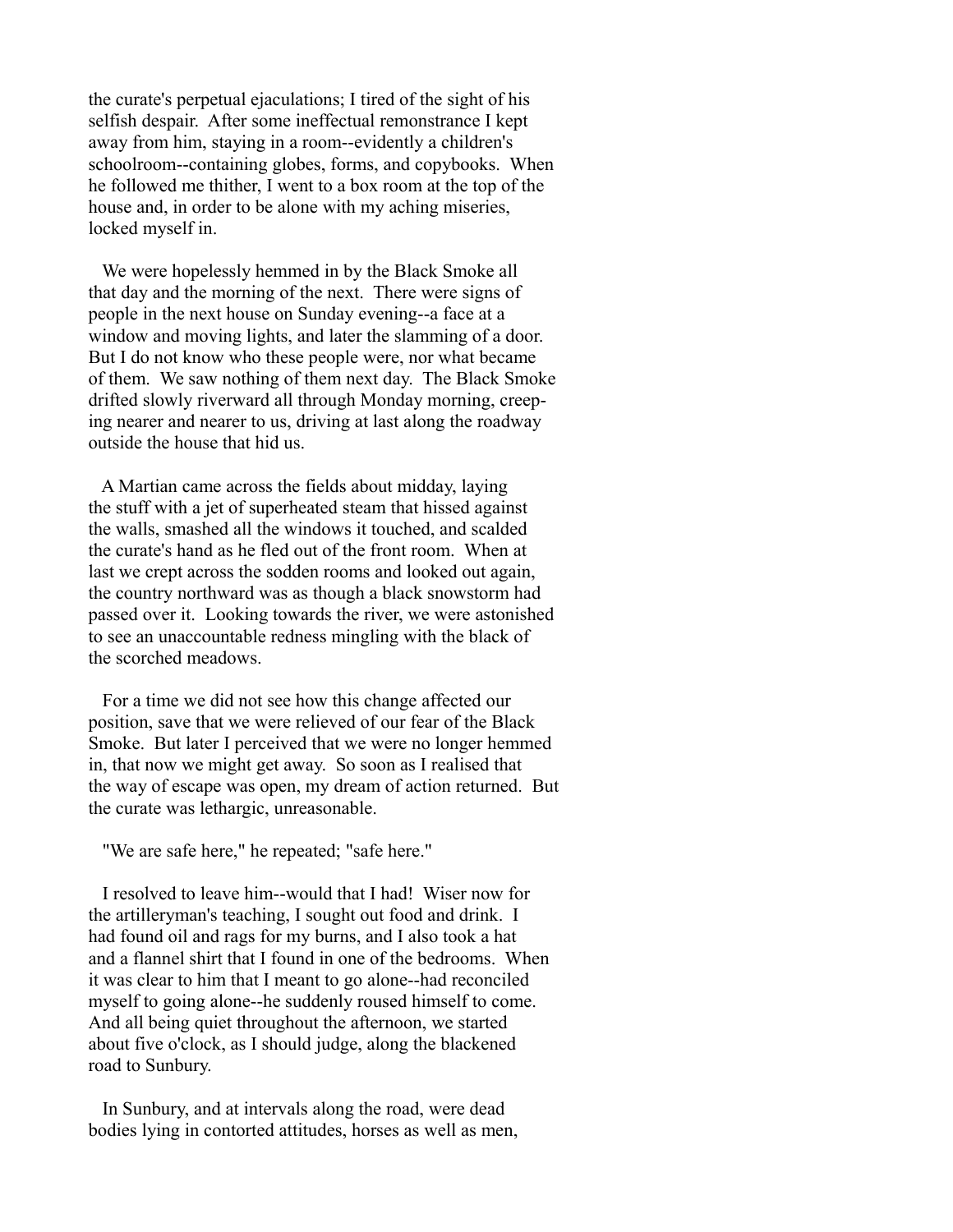overturned carts and luggage, all covered thickly with black dust. That pall of cindery powder made me think of what I had read of the destruction of Pompeii. We got to Hampton Court without misadventure, our minds full of strange and unfamiliar appearances, and at Hampton Court our eyes were relieved to find a patch of green that had escaped the suffocating drift. We went through Bushey Park, with its deer going to and fro under the chestnuts, and some men and women hurrying in the distance towards Hampton, and so we came to Twickenham. These were the first people we saw.

 Away across the road the woods beyond Ham and Petersham were still afire. Twickenham was uninjured by either Heat-Ray or Black Smoke, and there were more people about here, though none could give us news. For the most part they were like ourselves, taking advantage of a lull to shift their quarters. I have an impression that many of the houses here were still occupied by scared inhabitants, too frightened even for flight. Here too the evidence of a hasty rout was abundant along the road. I remember most vividly three smashed bicycles in a heap, pounded into the road by the wheels of subsequent carts. We crossed Richmond Bridge about half past eight. We hurried across the exposed bridge, of course, but I noticed floating down the stream a number of red masses, some many feet across. I did not know what these were--there was no time for scrutiny--and I put a more horrible interpretation on them than they deserved. Here again on the Surrey side were black dust that had once been smoke, and dead bodies--a heap near the approach to the station; but we had no glimpse of the Martians until we were some way towards Barnes.

 We saw in the blackened distance a group of three people running down a side street towards the river, but otherwise it seemed deserted. Up the hill Richmond town was burning briskly; outside the town of Richmond there was no trace of the Black Smoke.

 Then suddenly, as we approached Kew, came a number of people running, and the upperworks of a Martian fightingmachine loomed in sight over the housetops, not a hundred yards away from us. We stood aghast at our danger, and had the Martian looked down we must immediately have perished. We were so terrified that we dared not go on, but turned aside and hid in a shed in a garden. There the curate crouched, weeping silently, and refusing to stir again.

 But my fixed idea of reaching Leatherhead would not let me rest, and in the twilight I ventured out again. I went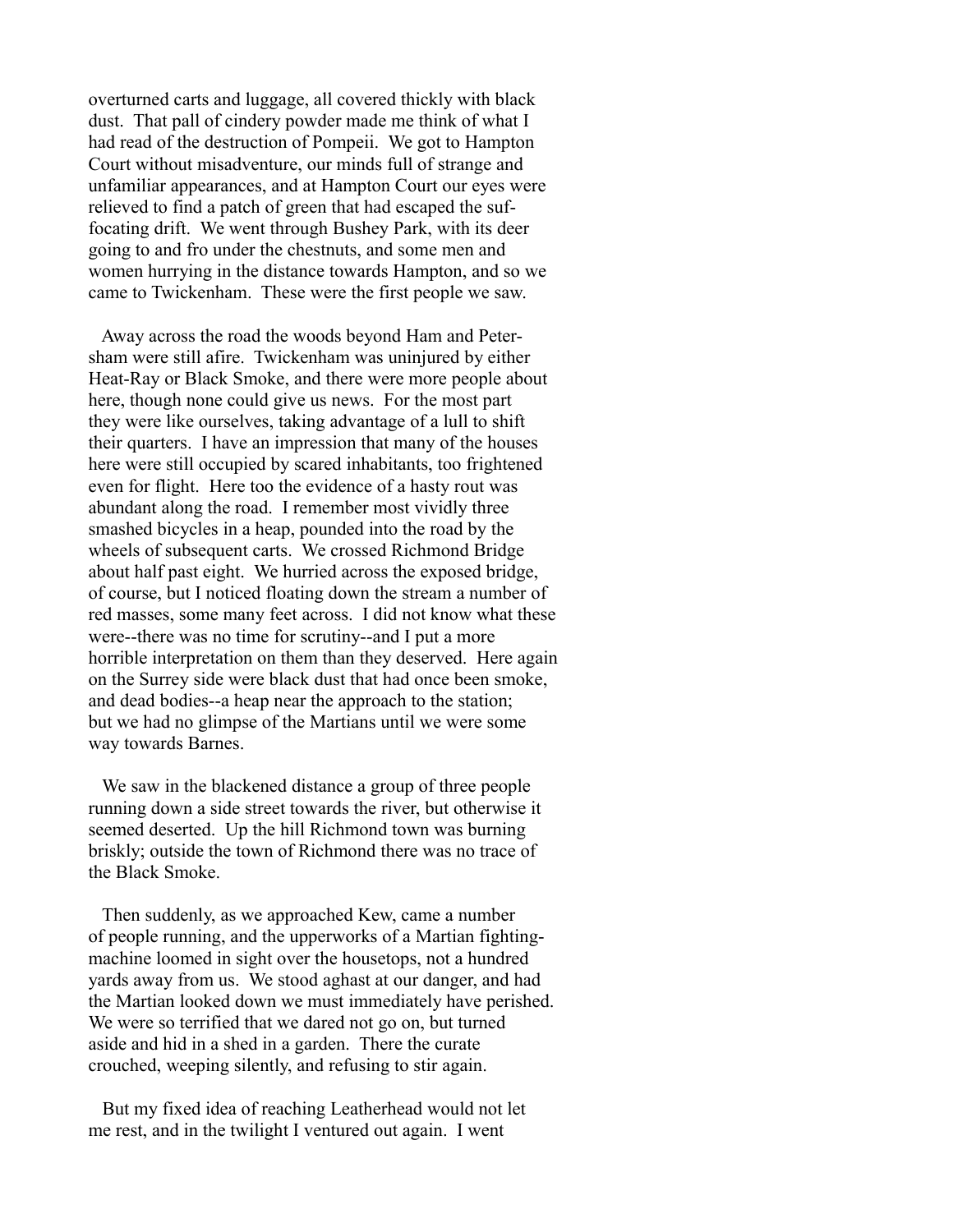through a shrubbery, and along a passage beside a big house standing in its own grounds, and so emerged upon the road towards Kew. The curate I left in the shed, but he came hurrying after me.

 That second start was the most foolhardy thing I ever did. For it was manifest the Martians were about us. No sooner had the curate overtaken me than we saw either the fightingmachine we had seen before or another, far away across the meadows in the direction of Kew Lodge. Four or five little black figures hurried before it across the green-grey of the field, and in a moment it was evident this Martian pursued them. In three strides he was among them, and they ran radiating from his feet in all directions. He used no Heat-Ray to destroy them, but picked them up one by one. Apparently he tossed them into the great metallic carrier which projected behind him, much as a workman's basket hangs over his shoulder.

 It was the first time I realised that the Martians might have any other purpose than destruction with defeated humanity. We stood for a moment petrified, then turned and fled through a gate behind us into a walled garden, fell into, rather than found, a fortunate ditch, and lay there, scarce daring to whisper to each other until the stars were out.

 I suppose it was nearly eleven o'clock before we gathered courage to start again, no longer venturing into the road, but sneaking along hedgerows and through plantations, and watching keenly through the darkness, he on the right and I on the left, for the Martians, who seemed to be all about us. In one place we blundered upon a scorched and blackened area, now cooling and ashen, and a number of scattered dead bodies of men, burned horribly about the heads and trunks but with their legs and boots mostly intact; and of dead horses, fifty feet, perhaps, behind a line of four ripped guns and smashed gun carriages.

 Sheen, it seemed, had escaped destruction, but the place was silent and deserted. Here we happened on no dead, though the night was too dark for us to see into the side roads of the place. In Sheen my companion suddenly complained of faintness and thirst, and we decided to try one of the houses.

 The first house we entered, after a little difficulty with the window, was a small semi-detached villa, and I found nothing eatable left in the place but some mouldy cheese. There was, however, water to drink; and I took a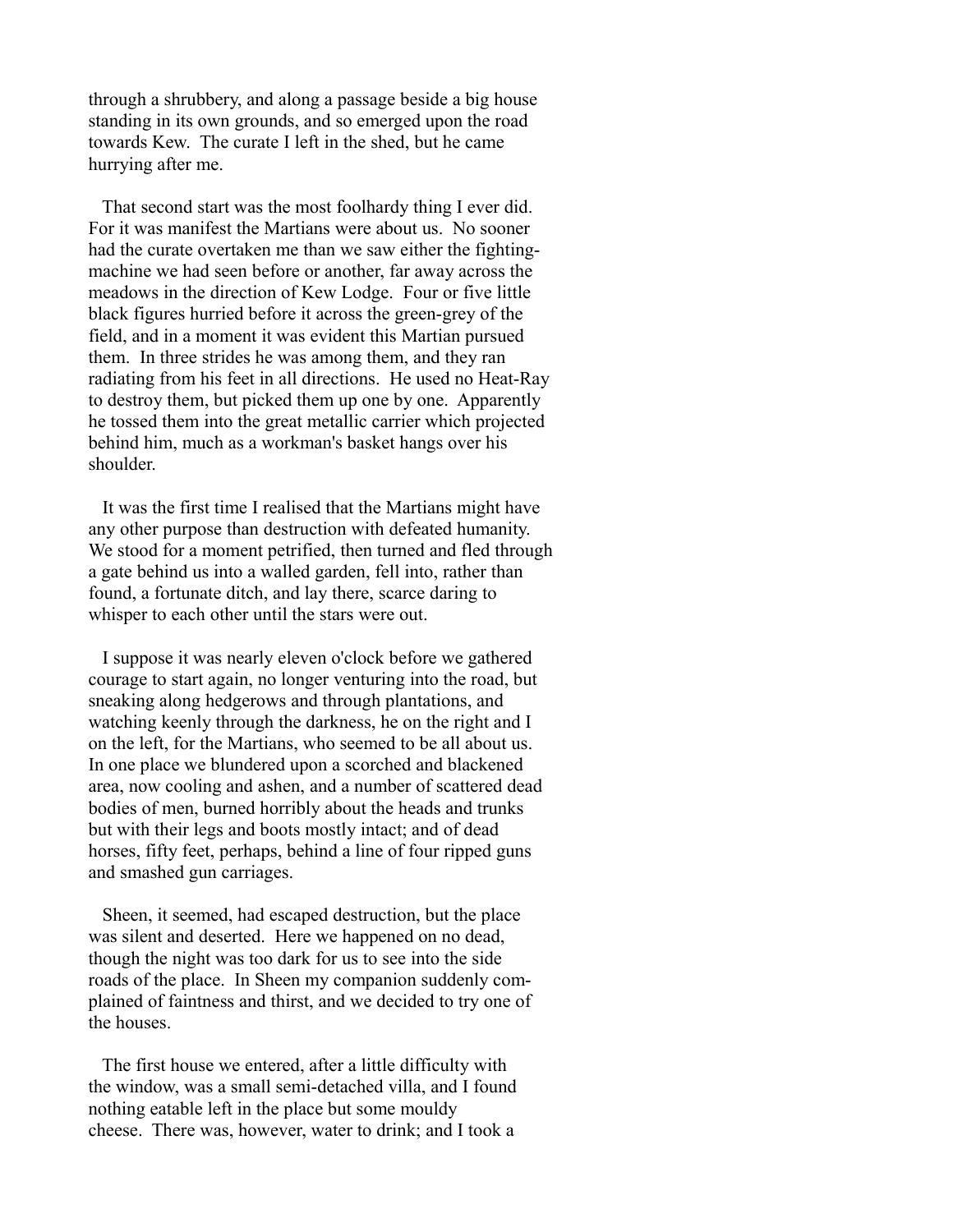hatchet, which promised to be useful in our next housebreaking.

 We then crossed to a place where the road turns towards Mortlake. Here there stood a white house within a walled garden, and in the pantry of this domicile we found a store of food--two loaves of bread in a pan, an uncooked steak, and the half of a ham. I give this catalogue so precisely because, as it happened, we were destined to subsist upon this store for the next fortnight. Bottled beer stood under a shelf, and there were two bags of haricot beans and some limp lettuces. This pantry opened into a kind of wash-up kitchen, and in this was firewood; there was also a cupboard, in which we found nearly a dozen of burgundy, tinned soups and salmon, and two tins of biscuits.

 We sat in the adjacent kitchen in the dark--for we dared not strike a light--and ate bread and ham, and drank beer out of the same bottle. The curate, who was still timorous and restless, was now, oddly enough, for pushing on, and I was urging him to keep up his strength by eating when the thing happened that was to imprison us.

 "It can't be midnight yet," I said, and then came a blinding glare of vivid green light. Everything in the kitchen leaped out, clearly visible in green and black, and vanished again. And then followed such a concussion as I have never heard before or since. So close on the heels of this as to seem instantaneous came a thud behind me, a clash of glass, a crash and rattle of falling masonry all about us, and the plaster of the ceiling came down upon us, smashing into a multitude of fragments upon our heads. I was knocked headlong across the floor against the oven handle and stunned. I was insensible for a long time, the curate told me, and when I came to we were in darkness again, and he, with a face wet, as I found afterwards, with blood from a cut forehead, was dabbing water over me.

 For some time I could not recollect what had happened. Then things came to me slowly. A bruise on my temple asserted itself.

"Are you better?" asked the curate in a whisper.

At last I answered him. I sat up.

 "Don't move," he said. "The floor is covered with smashed crockery from the dresser. You can't possibly move without making a noise, and I fancy THEY are outside."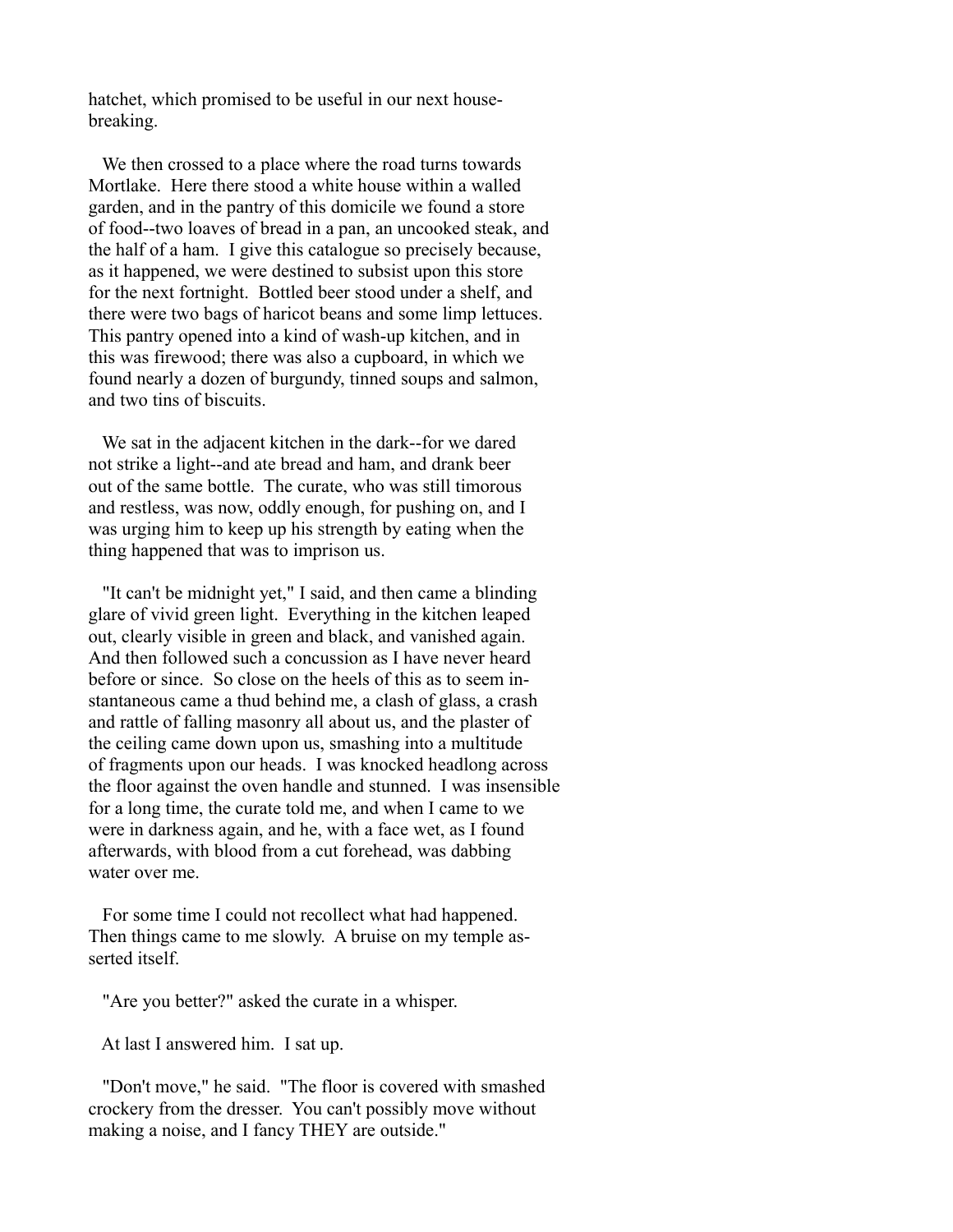We both sat quite silent, so that we could scarcely hear each other breathing. Everything seemed deadly still, but once something near us, some plaster or broken brickwork, slid down with a rumbling sound. Outside and very near was an intermittent, metallic rattle.

 "That!" said the curate, when presently it happened again.

"Yes," I said. "But what is it?"

"A Martian!" said the curate.

I listened again.

 "It was not like the Heat-Ray," I said, and for a time I was inclined to think one of the great fighting-machines had stumbled against the house, as I had seen one stumble against the tower of Shepperton Church.

 Our situation was so strange and incomprehensible that for three or four hours, until the dawn came, we scarcely moved. And then the light filtered in, not through the window, which remained black, but through a triangular aperture between a beam and a heap of broken bricks in the wall behind us. The interior of the kitchen we now saw greyly for the first time.

 The window had been burst in by a mass of garden mould, which flowed over the table upon which we had been sitting and lay about our feet. Outside, the soil was banked high against the house. At the top of the window frame we could see an uprooted drainpipe. The floor was littered with smashed hardware; the end of the kitchen towards the house was broken into, and since the daylight shone in there, it was evident the greater part of the house had collapsed. Contrasting vividly with this ruin was the neat dresser, stained in the fashion, pale green, and with a number of copper and tin vessels below it, the wallpaper imitating blue and white tiles, and a couple of coloured supplements fluttering from the walls above the kitchen range.

 As the dawn grew clearer, we saw through the gap in the wall the body of a Martian, standing sentinel, I suppose, over the still glowing cylinder. At the sight of that we crawled as circumspectly as possible out of the twilight of the kitchen into the darkness of the scullery.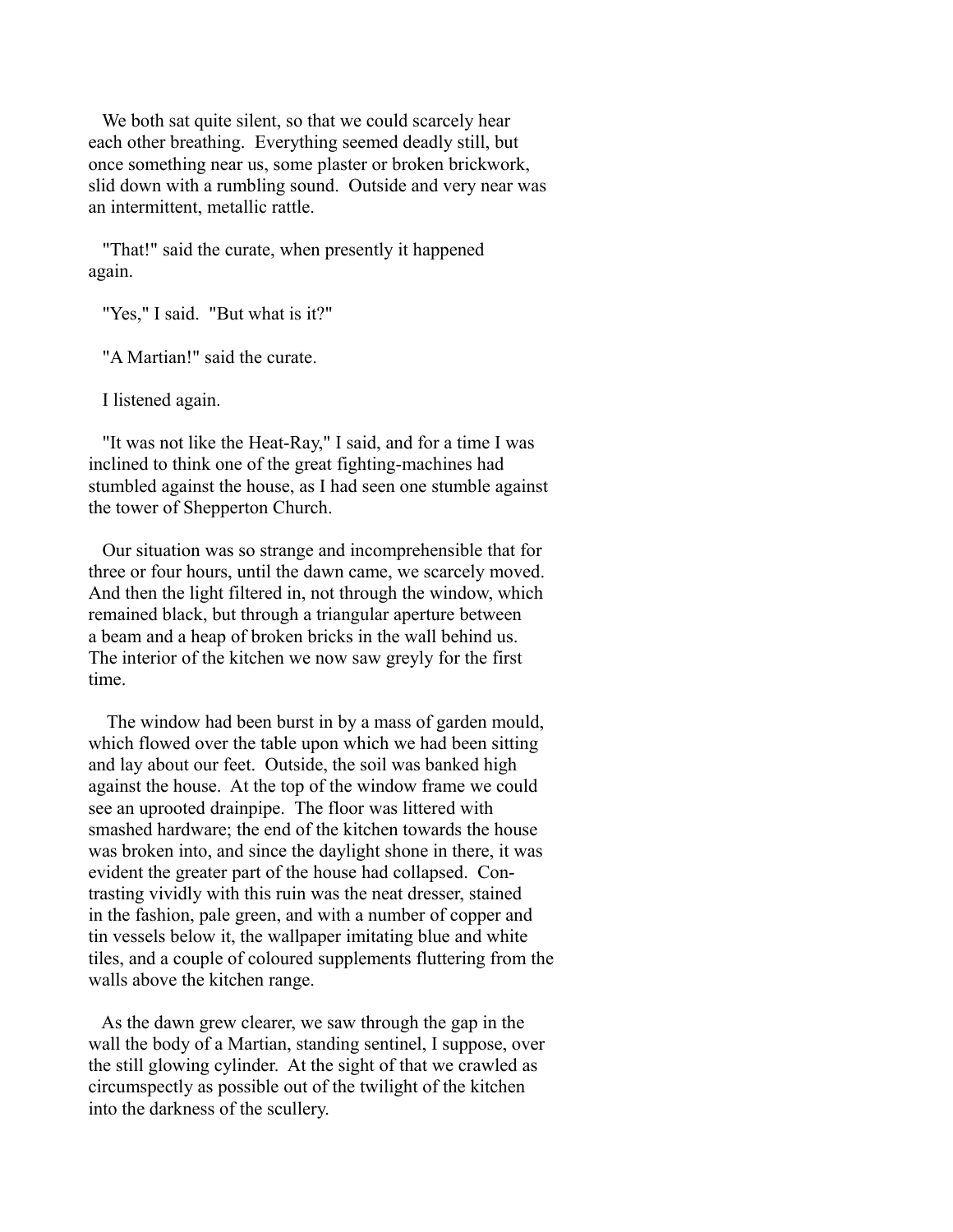Abruptly the right interpretation dawned upon my mind.

 "The fifth cylinder," I whispered, "the fifth shot from Mars, has struck this house and buried us under the ruins!"

For a time the curate was silent, and then he whispered:

"God have mercy upon us!"

I heard him presently whimpering to himself.

 Save for that sound we lay quite still in the scullery; I for my part scarce dared breathe, and sat with my eyes fixed on the faint light of the kitchen door. I could just see the curate's face, a dim, oval shape, and his collar and cuffs. Outside there began a metallic hammering, then a violent hooting, and then again, after a quiet interval, a hissing like the hissing of an engine. These noises, for the most part problematical, continued intermittently, and seemed if anything to increase in number as time wore on. Presently a measured thudding and a vibration that made everything about us quiver and the vessels in the pantry ring and shift, began and continued. Once the light was eclipsed, and the ghostly kitchen doorway became absolutely dark. For many hours we must have crouched there, silent and shivering, until our tired attention failed. . . .

 At last I found myself awake and very hungry. I am inclined to believe we must have spent the greater portion of a day before that awakening. My hunger was at a stride so insistent that it moved me to action. I told the curate I was going to seek food, and felt my way towards the pantry. He made me no answer, but so soon as I began eating the faint noise I made stirred him up and I heard him crawling after me.

# CHAPTER TWO

## WHAT WE SAW FROM THE RUINED HOUSE

 After eating we crept back to the scullery, and there I must have dozed again, for when presently I looked round I was alone. The thudding vibration continued with wearisome persistence. I whispered for the curate several times, and at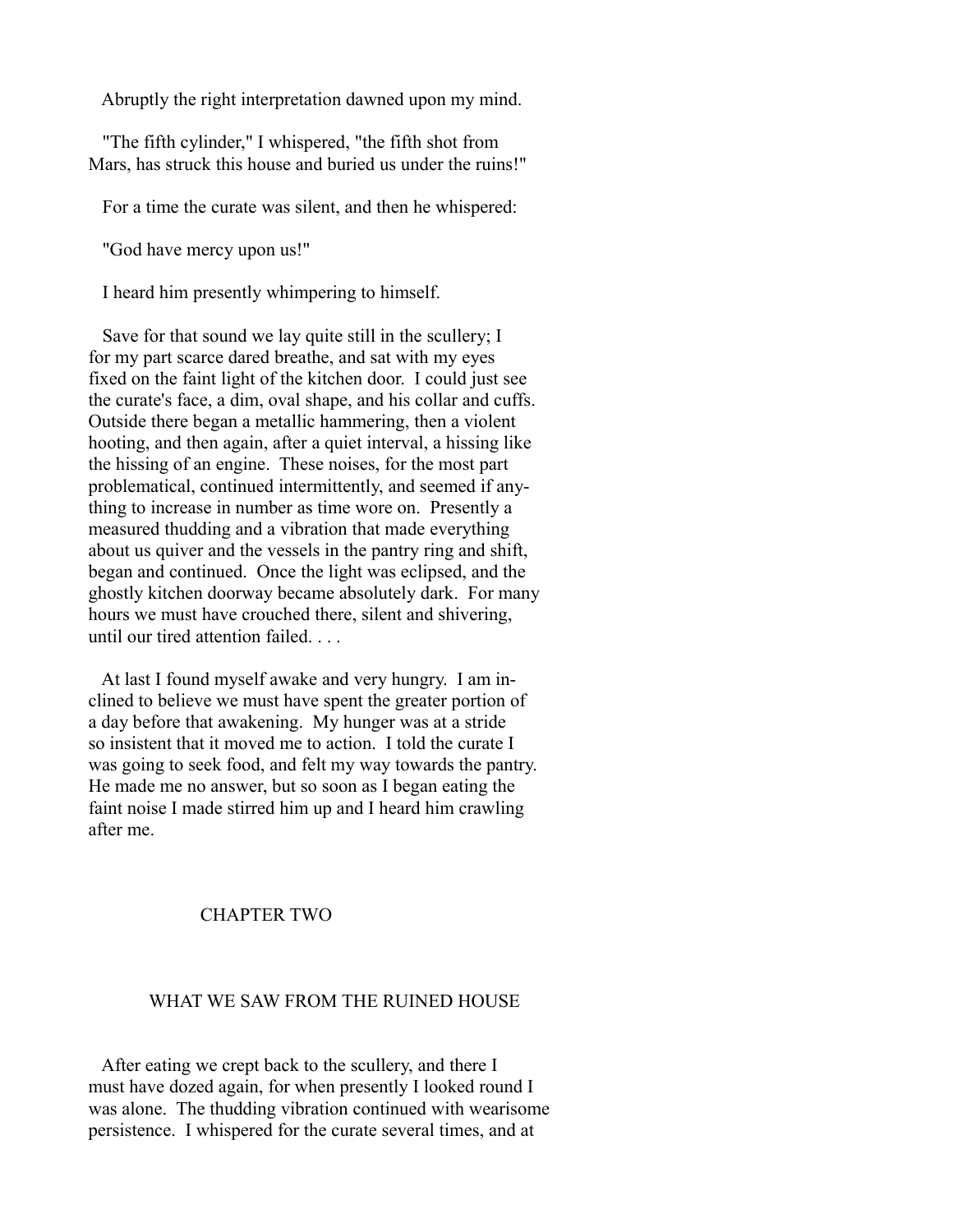last felt my way to the door of the kitchen. It was still daylight, and I perceived him across the room, lying against the triangular hole that looked out upon the Martians. His shoulders were hunched, so that his head was hidden from me.

 I could hear a number of noises almost like those in an engine shed; and the place rocked with that beating thud. Through the aperture in the wall I could see the top of a tree touched with gold and the warm blue of a tranquil evening sky. For a minute or so I remained watching the curate, and then I advanced, crouching and stepping with extreme care amid the broken crockery that littered the floor.

 I touched the curate's leg, and he started so violently that a mass of plaster went sliding down outside and fell with a loud impact. I gripped his arm, fearing he might cry out, and for a long time we crouched motionless. Then I turned to see how much of our rampart remained. The detachment of the plaster had left a vertical slit open in the debris, and by raising myself cautiously across a beam I was able to see out of this gap into what had been overnight a quiet suburban roadway. Vast, indeed, was the change that we beheld.

 The fifth cylinder must have fallen right into the midst of the house we had first visited. The building had vanished, completely smashed, pulverised, and dispersed by the blow. The cylinder lay now far beneath the original foundations- deep in a hole, already vastly larger than the pit I had looked into at Woking. The earth all round it had splashed under that tremendous impact--"splashed" is the only word --and lay in heaped piles that hid the masses of the adjacent houses. It had behaved exactly like mud under the violent blow of a hammer. Our house had collapsed backward; the front portion, even on the ground floor, had been destroyed completely; by a chance the kitchen and scullery had escaped, and stood buried now under soil and ruins, closed in by tons of earth on every side save towards the cylinder. Over that aspect we hung now on the very edge of the great circular pit the Martians were engaged in making. The heavy beating sound was evidently just behind us, and ever and again a bright green vapour drove up like a veil across our peephole.

 The cylinder was already opened in the centre of the pit, and on the farther edge of the pit, amid the smashed and gravel-heaped shrubbery, one of the great fighting-machines, deserted by its occupant, stood stiff and tall against the evening sky. At first I scarcely noticed the pit and the cylinder, although it has been convenient to describe them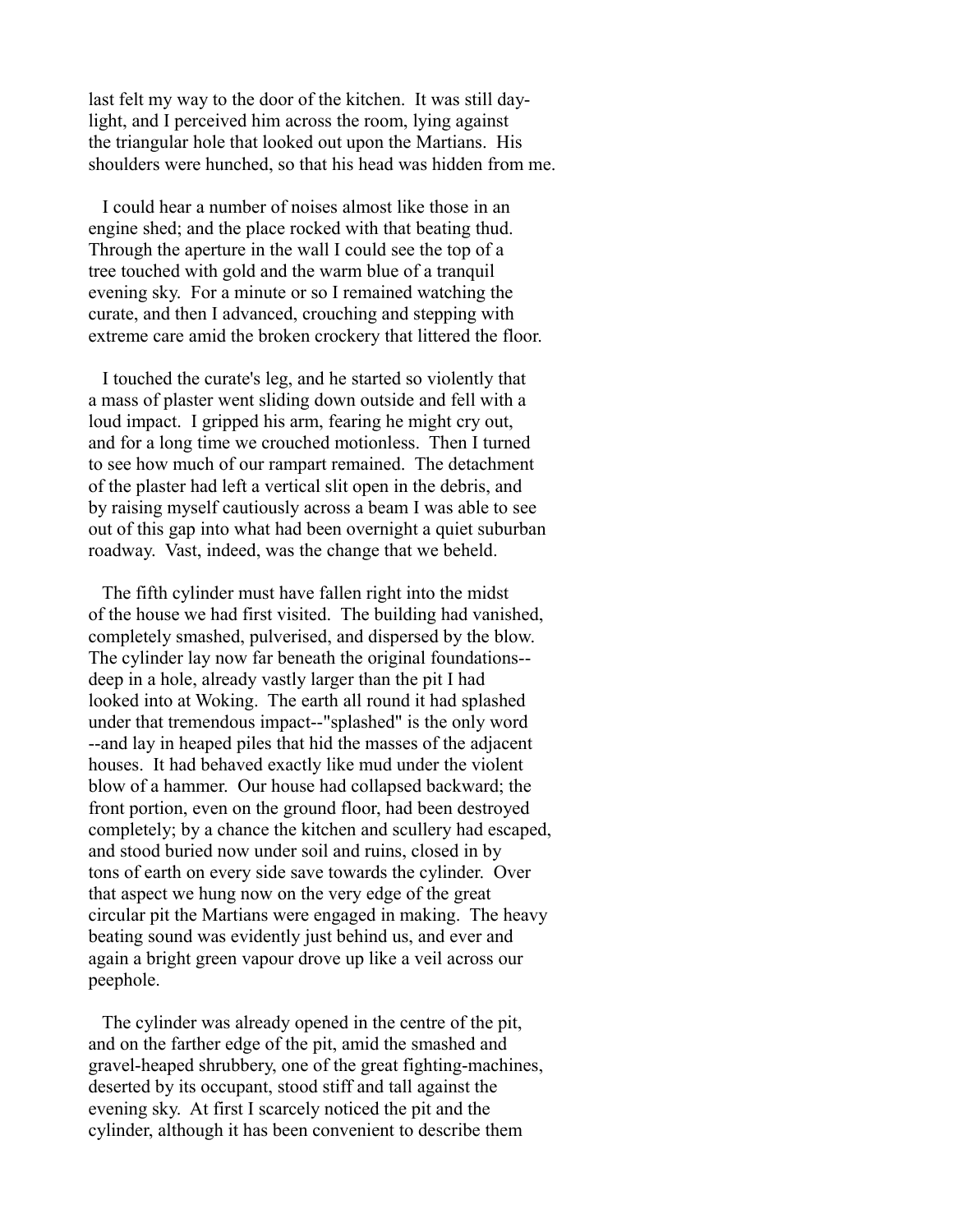first, on account of the extraordinary glittering mechanism I saw busy in the excavation, and on account of the strange creatures that were crawling slowly and painfully across the heaped mould near it.

 The mechanism it certainly was that held my attention first. It was one of those complicated fabrics that have since been called handling-machines, and the study of which has already given such an enormous impetus to terrestrial invention. As it dawned upon me first, it presented a sort of metallic spider with five jointed, agile legs, and with an extraordinary number of jointed levers, bars, and reaching and clutching tentacles about its body. Most of its arms were retracted, but with three long tentacles it was fishing out a number of rods, plates, and bars which lined the covering and apparently strengthened the walls of the cylinder. These, as it extracted them, were lifted out and deposited upon a level surface of earth behind it.

 Its motion was so swift, complex, and perfect that at first I did not see it as a machine, in spite of its metallic glitter. The fighting-machines were co-ordinated and animated to an extraordinary pitch, but nothing to compare with this. People who have never seen these structures, and have only the ill-imagined efforts of artists or the imperfect descriptions of such eye-witnesses as myself to go upon, scarcely realise that living quality.

 I recall particularly the illustration of one of the first pamphlets to give a consecutive account of the war. The artist had evidently made a hasty study of one of the fighting-machines, and there his knowledge ended. He presented them as tilted, stiff tripods, without either flexibility or subtlety, and with an altogether misleading monotony of effect. The pamphlet containing these renderings had a considerable vogue, and I mention them here simply to warn the reader against the impression they may have created. They were no more like the Martians I saw in action than a Dutch doll is like a human being. To my mind, the pamphlet would have been much better without them.

 At first, I say, the handling-machine did not impress me as a machine, but as a crablike creature with a glittering integument, the controlling Martian whose delicate tentacles actuated its movements seeming to be simply the equivalent of the crab's cerebral portion. But then I perceived the resemblance of its grey-brown, shiny, leathery integument to that of the other sprawling bodies beyond, and the true nature of this dexterous workman dawned upon me. With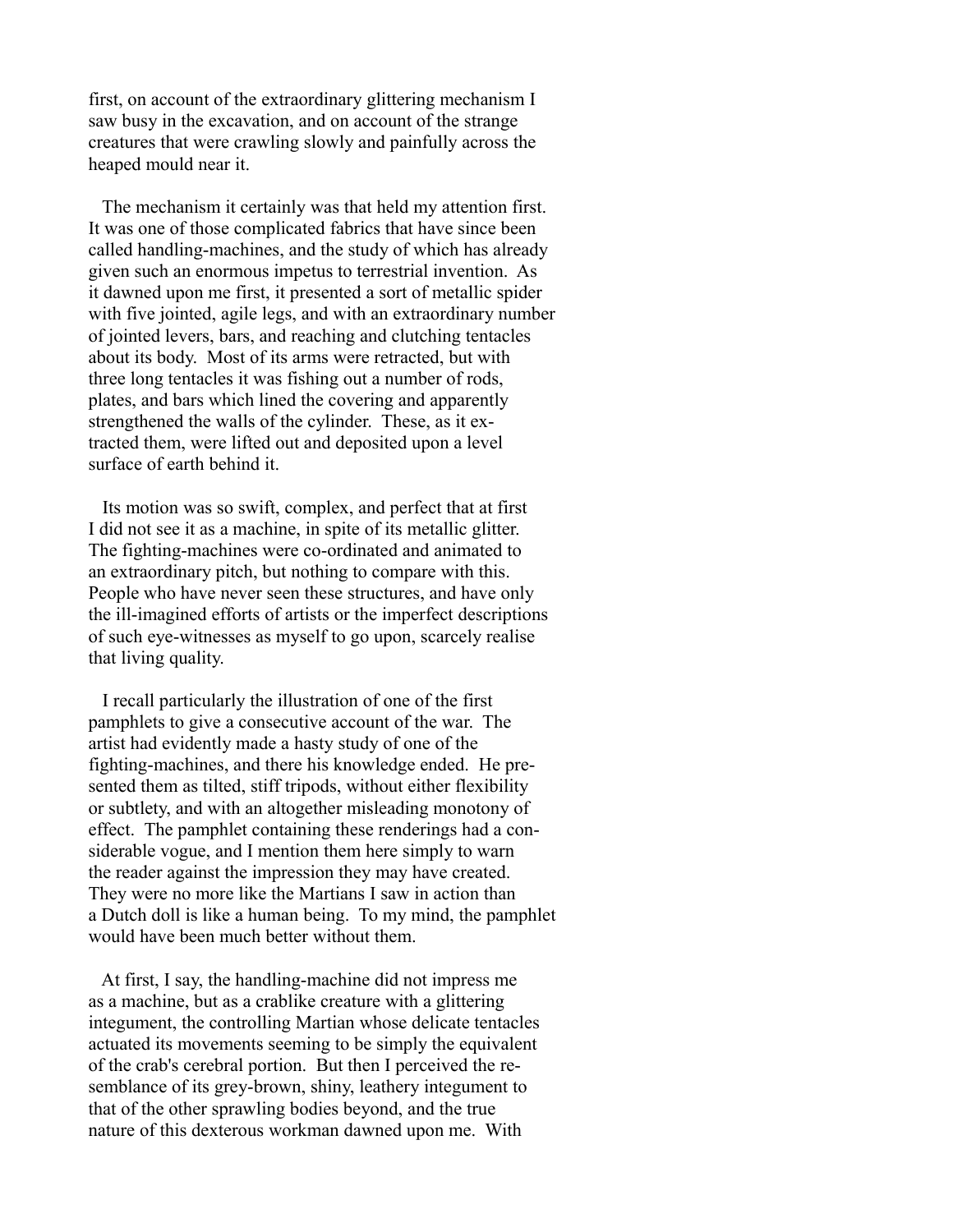that realisation my interest shifted to those other creatures, the real Martians. Already I had had a transient impression of these, and the first nausea no longer obscured my observation. Moreover, I was concealed and motionless, and under no urgency of action.

 They were, I now saw, the most unearthly creatures it is possible to conceive. They were huge round bodies--or, rather, heads--about four feet in diameter, each body having in front of it a face. This face had no nostrils--indeed, the Martians do not seem to have had any sense of smell, but it had a pair of very large dark-coloured eyes, and just beneath this a kind of fleshy beak. In the back of this head or body--I scarcely know how to speak of it--was the single tight tympanic surface, since known to be anatomically an ear, though it must have been almost useless in our dense air. In a group round the mouth were sixteen slender, almost whiplike tentacles, arranged in two bunches of eight each. These bunches have since been named rather aptly, by that distinguished anatomist, Professor Howes, the HANDS. Even as I saw these Martians for the first time they seemed to be endeavouring to raise themselves on these hands, but of course, with the increased weight of terrestrial conditions, this was impossible. There is reason to suppose that on Mars they may have progressed upon them with some facility.

 The internal anatomy, I may remark here, as dissection has since shown, was almost equally simple. The greater part of the structure was the brain, sending enormous nerves to the eyes, ear, and tactile tentacles. Besides this were the bulky lungs, into which the mouth opened, and the heart and its vessels. The pulmonary distress caused by the denser atmosphere and greater gravitational attraction was only too evident in the convulsive movements of the outer skin.

 And this was the sum of the Martian organs. Strange as it may seem to a human being, all the complex apparatus of digestion, which makes up the bulk of our bodies, did not exist in the Martians. They were heads--merely heads. Entrails they had none. They did not eat, much less digest. Instead, they took the fresh, living blood of other creatures, and INJECTED it into their own veins. I have myself seen this being done, as I shall mention in its place. But, squeamish as I may seem, I cannot bring myself to describe what I could not endure even to continue watching. Let it suffice to say, blood obtained from a still living animal, in most cases from a human being, was run directly by means of a little pipette into the recipient canal. . . .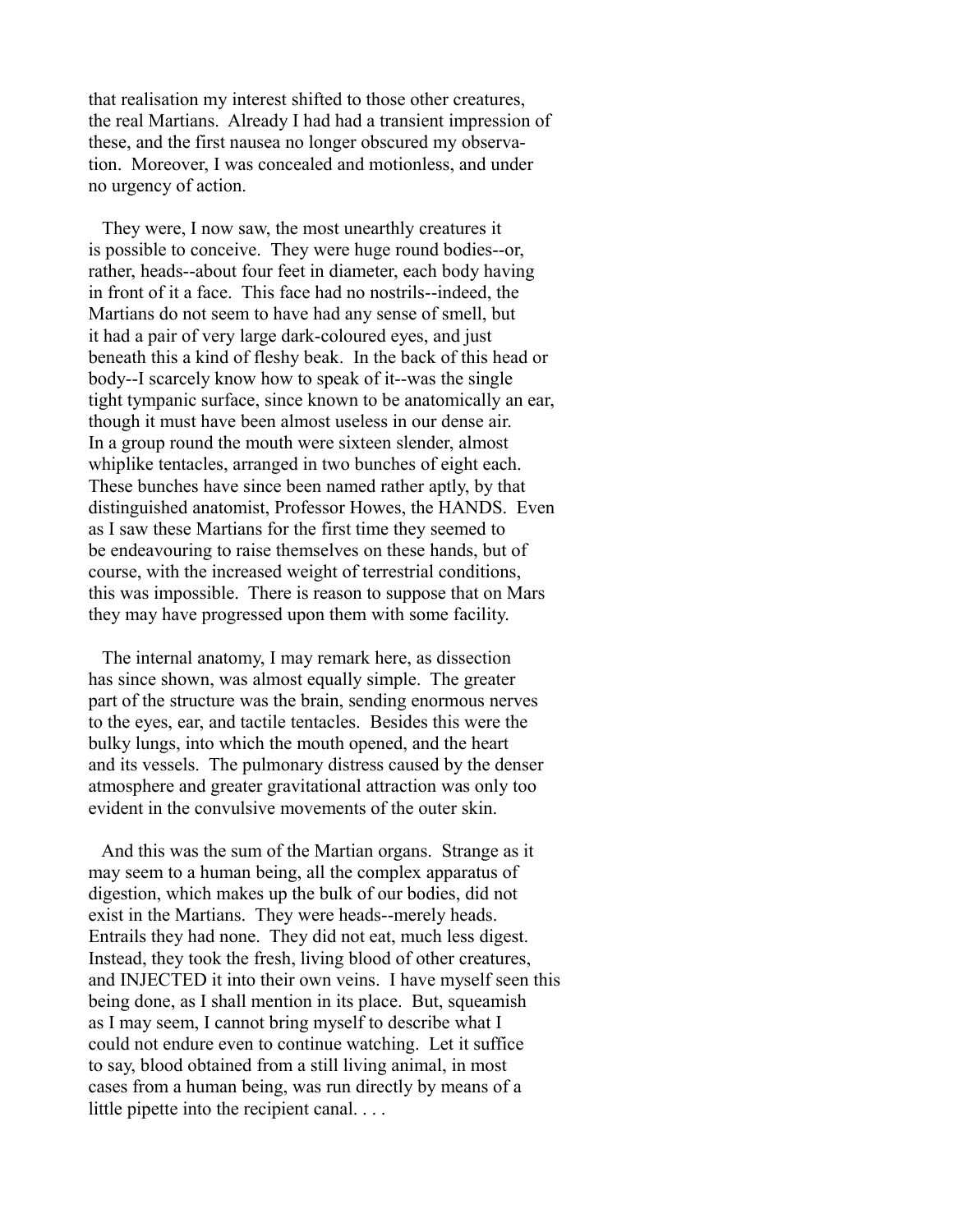The bare idea of this is no doubt horribly repulsive to us, but at the same time I think that we should remember how repulsive our carnivorous habits would seem to an intelligent rabbit.

 The physiological advantages of the practice of injection are undeniable, if one thinks of the tremendous waste of human time and energy occasioned by eating and the digestive process. Our bodies are half made up of glands and tubes and organs, occupied in turning heterogeneous food into blood. The digestive processes and their reaction upon the nervous system sap our strength and colour our minds. Men go happy or miserable as they have healthy or unhealthy livers, or sound gastric glands. But the Martians were lifted above all these organic fluctuations of mood and emotion.

 Their undeniable preference for men as their source of nourishment is partly explained by the nature of the remains of the victims they had brought with them as provisions from Mars. These creatures, to judge from the shrivelled remains that have fallen into human hands, were bipeds with flimsy, silicious skeletons (almost like those of the silicious sponges) and feeble musculature, standing about six feet high and having round, erect heads, and large eyes in flinty sockets. Two or three of these seem to have been brought in each cylinder, and all were killed before earth was reached. It was just as well for them, for the mere attempt to stand upright upon our planet would have broken every bone in their bodies.

 And while I am engaged in this description, I may add in this place certain further details which, although they were not all evident to us at the time, will enable the reader who is unacquainted with them to form a clearer picture of these offensive creatures.

 In three other points their physiology differed strangely from ours. Their organisms did not sleep, any more than the heart of man sleeps. Since they had no extensive muscular mechanism to recuperate, that periodical extinction was unknown to them. They had little or no sense of fatigue, it would seem. On earth they could never have moved without effort, yet even to the last they kept in action. In twenty-four hours they did twenty-four hours of work, as even on earth is perhaps the case with the ants.

 In the next place, wonderful as it seems in a sexual world, the Martians were absolutely without sex, and therefore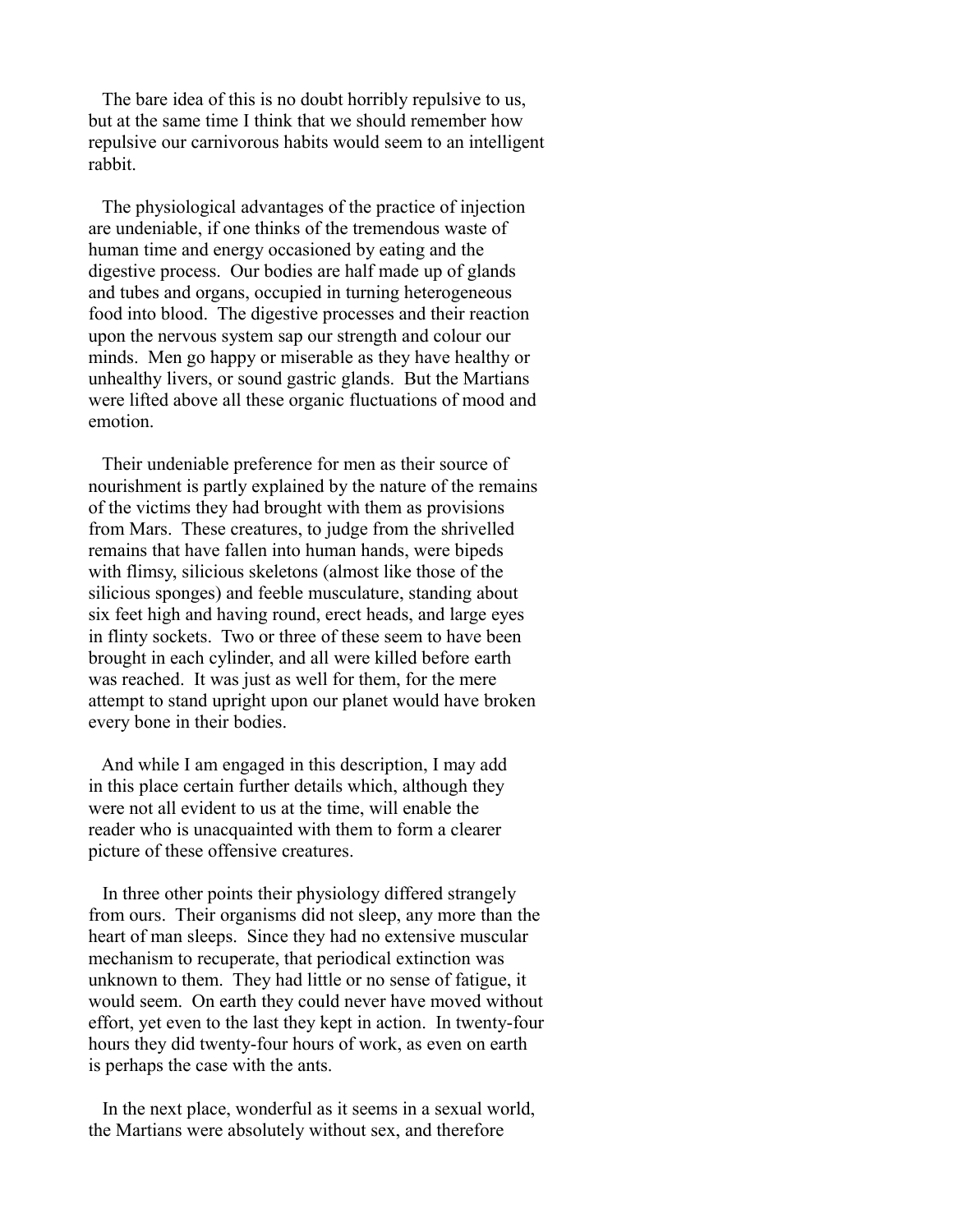without any of the tumultuous emotions that arise from that difference among men. A young Martian, there can now be no dispute, was really born upon earth during the war, and it was found attached to its parent, partially BUDDED off, just as young lilybulbs bud off, or like the young animals in the fresh-water polyp.

 In man, in all the higher terrestrial animals, such a method of increase has disappeared; but even on this earth it was certainly the primitive method. Among the lower animals, up even to those first cousins of the vertebrated animals, the Tunicates, the two processes occur side by side, but finally the sexual method superseded its competitor altogether. On Mars, however, just the reverse has apparently been the case.

 It is worthy of remark that a certain speculative writer of quasi-scientific repute, writing long before the Martian invasion, did forecast for man a final structure not unlike the actual Martian condition. His prophecy, I remember, appeared in November or December, 1893, in a long-defunct publication, the PALL MALL BUDGET, and I recall a caricature of it in a pre-Martian periodical called PUNCH. He pointed out- writing in a foolish, facetious tone--that the perfection of mechanical appliances must ultimately supersede limbs; the perfection of chemical devices, digestion; that such organs as hair, external nose, teeth, ears, and chin were no longer essential parts of the human being, and that the tendency of natural selection would lie in the direction of their steady diminution through the coming ages. The brain alone remained a cardinal necessity. Only one other part of the body had a strong case for survival, and that was the hand, "teacher and agent of the brain." While the rest of the body dwindled, the hands would grow larger.

 There is many a true word written in jest, and here in the Martians we have beyond dispute the actual accomplishment of such a suppression of the animal side of the organism by the intelligence. To me it is quite credible that the Martians may be descended from beings not unlike ourselves, by a gradual development of brain and hands (the latter giving rise to the two bunches of delicate tentacles at last) at the expense of the rest of the body. Without the body the brain would, of course, become a mere selfish intelligence, without any of the emotional substratum of the human being.

 The last salient point in which the systems of these creatures differed from ours was in what one might have thought a very trivial particular. Micro-organisms, which cause so much disease and pain on earth, have either never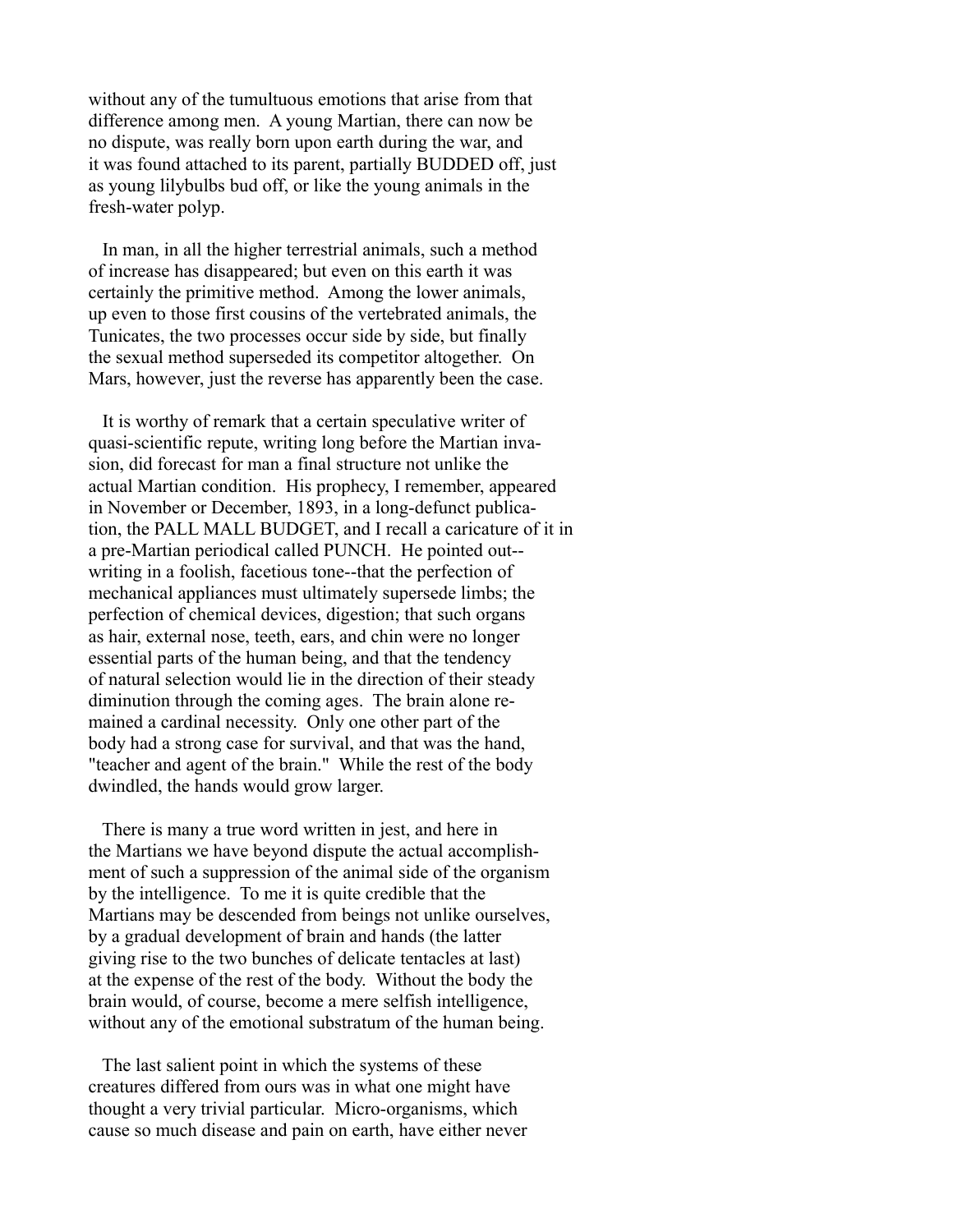appeared upon Mars or Martian sanitary science eliminated them ages ago. A hundred diseases, all the fevers and contagions of human life, consumption, cancers, tumours and such morbidities, never enter the scheme of their life. And speaking of the differences between the life on Mars and terrestrial life, I may allude here to the curious suggestions of the red weed.

 Apparently the vegetable kingdom in Mars, instead of having green for a dominant colour, is of a vivid blood-red tint. At any rate, the seeds which the Martians (intentionally or accidentally) brought with them gave rise in all cases to red-coloured growths. Only that known popularly as the red weed, however, gained any footing in competition with terrestrial forms. The red creeper was quite a transitory growth, and few people have seen it growing. For a time, however, the red weed grew with astonishing vigour and luxuriance. It spread up the sides of the pit by the third or fourth day of our imprisonment, and its cactus-like branches formed a carmine fringe to the edges of our triangular window. And afterwards I found it broadcast throughout the country, and especially wherever there was a stream of water.

 The Martians had what appears to have been an auditory organ, a single round drum at the back of the head-body, and eyes with a visual range not very different from ours except that, according to Philips, blue and violet were as black to them. It is commonly supposed that they communicated by sounds and tentacular gesticulations; this is asserted, for instance, in the able but hastily compiled pamphlet (written evidently by someone not an eye-witness of Martian actions) to which I have already alluded, and which, so far, has been the chief source of information concerning them. Now no surviving human being saw so much of the Martians in action as I did. I take no credit to myself for an accident, but the fact is so. And I assert that I watched them closely time after time, and that I have seen four, five, and (once) six of them sluggishly performing the most elaborately complicated operations together without either sound or gesture. Their peculiar hooting invariably preceded feeding; it had no modulation, and was, I believe, in no sense a signal, but merely the expiration of air preparatory to the suctional operation. I have a certain claim to at least an elementary knowledge of psychology, and in this matter I am convinced--as firmly as I am convinced of anything--that the Martians interchanged thoughts without any physical intermediation. And I have been convinced of this in spite of strong preconceptions. Before the Martian invasion, as an occasional reader here or there may remember, I had written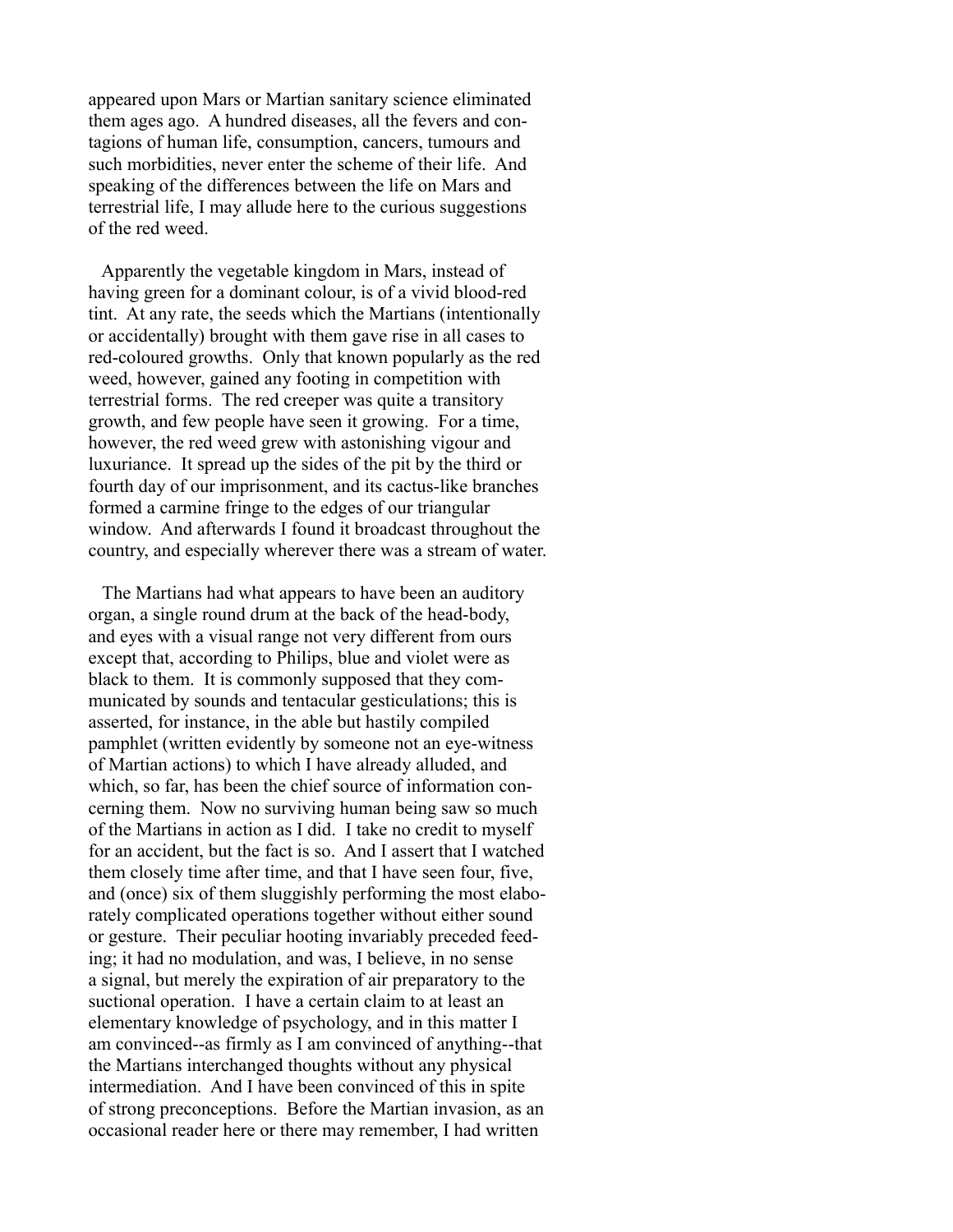with some little vehemence against the telepathic theory.

 The Martians wore no clothing. Their conceptions of ornament and decorum were necessarily different from ours; and not only were they evidently much less sensible of changes of temperature than we are, but changes of pressure do not seem to have affected their health at all seriously. Yet though they wore no clothing, it was in the other artificial additions to their bodily resources that their great superiority over man lay. We men, with our bicycles and road-skates, our Lilienthal soaring-machines, our guns and sticks and so forth, are just in the beginning of the evolution that the Martians have worked out. They have become practically mere brains, wearing different bodies according to their needs just as men wear suits of clothes and take a bicycle in a hurry or an umbrella in the wet. And of their appliances, perhaps nothing is more wonderful to a man than the curious fact that what is the dominant feature of almost all human devices in mechanism is absent--the WHEEL is absent; among all the things they brought to earth there is no trace or suggestion of their use of wheels. One would have at least expected it in locomotion. And in this connection it is curious to remark that even on this earth Nature has never hit upon the wheel, or has preferred other expedients to its development. And not only did the Martians either not know of (which is incredible), or abstain from, the wheel, but in their apparatus singularly little use is made of the fixed pivot or relatively fixed pivot, with circular motions thereabout confined to one plane. Almost all the joints of the machinery present a complicated system of sliding parts moving over small but beautifully curved friction bearings. And while upon this matter of detail, it is remarkable that the long leverages of their machines are in most cases actuated by a sort of sham musculature of the disks in an elastic sheath; these disks become polarised and drawn closely and powerfully together when traversed by a current of electricity. In this way the curious parallelism to animal motions, which was so striking and disturbing to the human beholder, was attained. Such quasi-muscles abounded in the crablike handling-machine which, on my first peeping out of the slit, I watched unpacking the cylinder. It seemed infinitely more alive than the actual Martians lying beyond it in the sunset light, panting, stirring ineffectual tentacles, and moving feebly after their vast journey across space.

 While I was still watching their sluggish motions in the sunlight, and noting each strange detail of their form, the curate reminded me of his presence by pulling violently at my arm. I turned to a scowling face, and silent, eloquent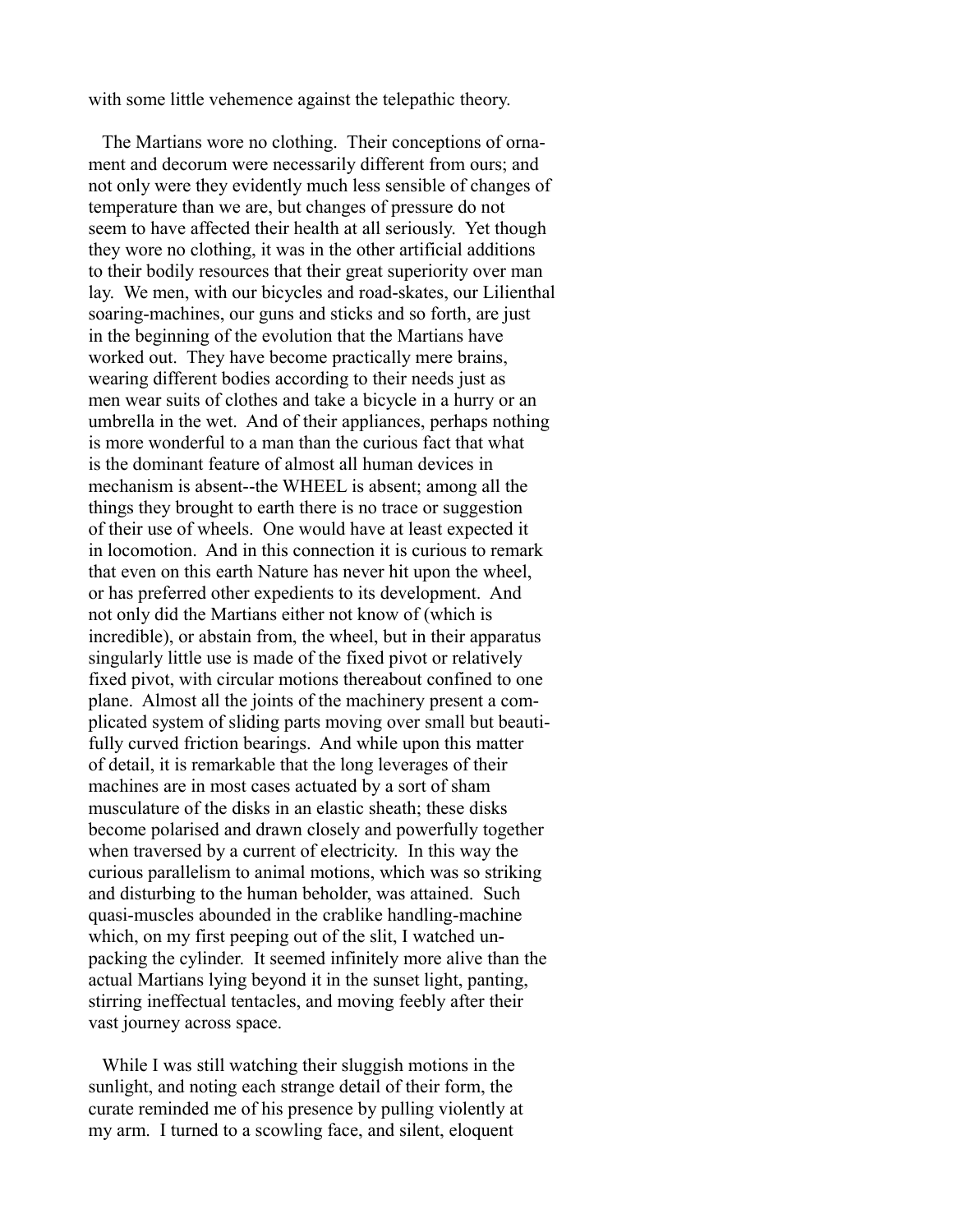lips. He wanted the slit, which permitted only one of us to peep through; and so I had to forego watching them for a time while he enjoyed that privilege.

 When I looked again, the busy handling-machine had already put together several of the pieces of apparatus it had taken out of the cylinder into a shape having an unmistakable likeness to its own; and down on the left a busy little digging mechanism had come into view, emitting jets of green vapour and working its way round the pit, excavating and embanking in a methodical and discriminating manner. This it was which had caused the regular beating noise, and the rhythmic shocks that had kept our ruinous refuge quivering. It piped and whistled as it worked. So far as I could see, the thing was without a directing Martian at all.

# CHAPTER THREE

### THE DAYS OF IMPRISONMENT

 The arrival of a second fighting-machine drove us from our peephole into the scullery, for we feared that from his elevation the Martian might see down upon us behind our barrier. At a later date we began to feel less in danger of their eyes, for to an eye in the dazzle of the sunlight outside our refuge must have been blank blackness, but at first the slightest suggestion of approach drove us into the scullery in heart-throbbing retreat. Yet terrible as was the danger we incurred, the attraction of peeping was for both of us irresistible. And I recall now with a sort of wonder that, in spite of the infinite danger in which we were between starvation and a still more terrible death, we could yet struggle bitterly for that horrible privilege of sight. We would race across the kitchen in a grotesque way between eagerness and the dread of making a noise, and strike each other, and thrust add kick, within a few inches of exposure.

 The fact is that we had absolutely incompatible dispositions and habits of thought and action, and our danger and isolation only accentuated the incompatibility. At Halliford I had already come to hate the curate's trick of helpless exclamation, his stupid rigidity of mind. His endless muttering monologue vitiated every effort I made to think out a line of action, and drove me at times, thus pent up and intensified, almost to the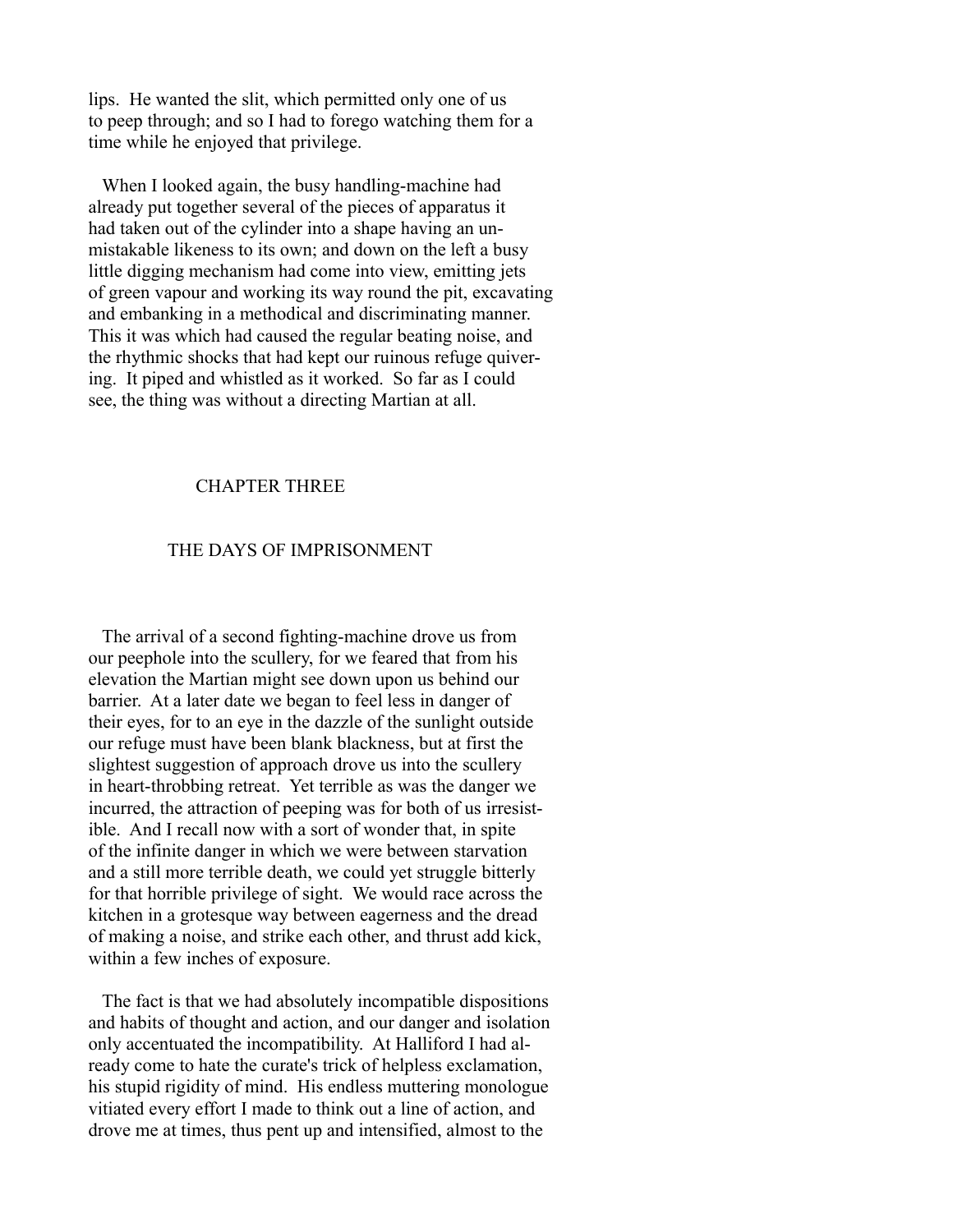verge of craziness. He was as lacking in restraint as a silly woman. He would weep for hours together, and I verily believe that to the very end this spoiled child of life thought his weak tears in some way efficacious. And I would sit in the darkness unable to keep my mind off him by reason of his importunities. He ate more than I did, and it was in vain I pointed out that our only chance of life was to stop in the house until the Martians had done with their pit, that in that long patience a time might presently come when we should need food. He ate and drank impulsively in heavy meals at long intervals. He slept little.

 As the days wore on, his utter carelessness of any consideration so intensified our distress and danger that I had, much as I loathed doing it, to resort to threats, and at last to blows. That brought him to reason for a time. But he was one of those weak creatures, void of pride, timorous, anaemic, hateful souls, full of shifty cunning, who face neither God nor man, who face not even themselves.

 It is disagreeable for me to recall and write these things, but I set them down that my story may lack nothing. Those who have escaped the dark and terrible aspects of life will find my brutality, my flash of rage in our final tragedy, easy enough to blame; for they know what is wrong as well as any, but not what is possible to tortured men. But those who have been under the shadow, who have gone down at last to elemental things, will have a wider charity.

 And while within we fought out our dark, dim contest of whispers, snatched food and drink, and gripping hands and blows, without, in the pitiless sunlight of that terrible June, was the strange wonder, the unfamiliar routine of the Martians in the pit. Let me return to those first new experiences of mine. After a long time I ventured back to the peephole, to find that the new-comers had been reinforced by the occupants of no fewer than three of the fightingmachines. These last had brought with them certain fresh appliances that stood in an orderly manner about the cylinder. The second handling-machine was now completed, and was busied in serving one of the novel contrivances the big machine had brought. This was a body resembling a milk can in its general form, above which oscillated a pear-shaped receptacle, and from which a stream of white powder flowed into a circular basin below.

 The oscillatory motion was imparted to this by one tentacle of the handling-machine. With two spatulate hands the handling-machine was digging out and flinging masses of clay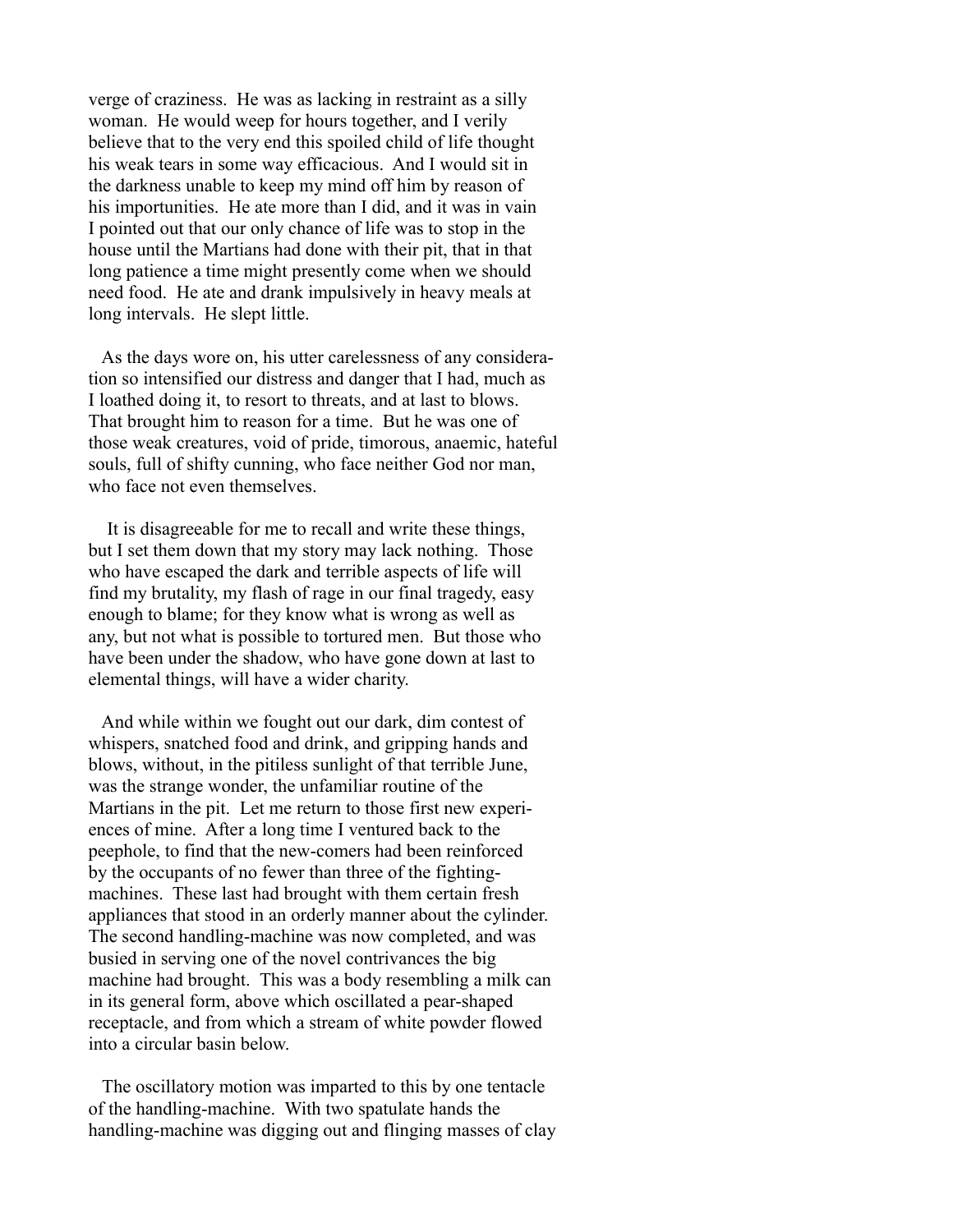into the pear-shaped receptacle above, while with another arm it periodically opened a door and removed rusty and blackened clinkers from the middle part of the machine. Another steely tentacle directed the powder from the basin along a ribbed channel towards some receiver that was hidden from me by the mound of bluish dust. From this unseen receiver a little thread of green smoke rose vertically into the quiet air. As I looked, the handling-machine, with a faint and musical clinking, extended, telescopic fashion, a tentacle that had been a moment before a mere blunt projection, until its end was hidden behind the mound of clay. In another second it had lifted a bar of white aluminium into sight, untarnished as yet, and shining dazzlingly, and deposited it in a growing stack of bars that stood at the side of the pit. Between sunset and starlight this dexterous machine must have made more than a hundred such bars out of the crude clay, and the mound of bluish dust rose steadily until it topped the side of the pit.

 The contrast between the swift and complex movements of these contrivances and the inert panting clumsiness of their masters was acute, and for days I had to tell myself repeatedly that these latter were indeed the living of the two things.

 The curate had possession of the slit when the first men were brought to the pit. I was sitting below, huddled up, listening with all my ears. He made a sudden movement backward, and I, fearful that we were observed, crouched in a spasm of terror. He came sliding down the rubbish and crept beside me in the darkness, inarticulate, gesticulating, and for a moment I shared his panic. His gesture suggested a resignation of the slit, and after a little while my curiosity gave me courage, and I rose up, stepped across him, and clambered up to it. At first I could see no reason for his frantic behaviour. The twilight had now come, the stars were little and faint, but the pit was illuminated by the flickering green fire that came from the aluminium-making. The whole picture was a flickering scheme of green gleams and shifting rusty black shadows, strangely trying to the eyes. Over and through it all went the bats, heeding it not at all. The sprawling Martians were no longer to be seen, the mound of blue-green powder had risen to cover them from sight, and a fighting-machine, with its legs contracted, crumpled, and abbreviated, stood across the corner of the pit. And then, amid the clangour of the machinery, came a drifting suspicion of human voices, that I entertained at first only to dismiss.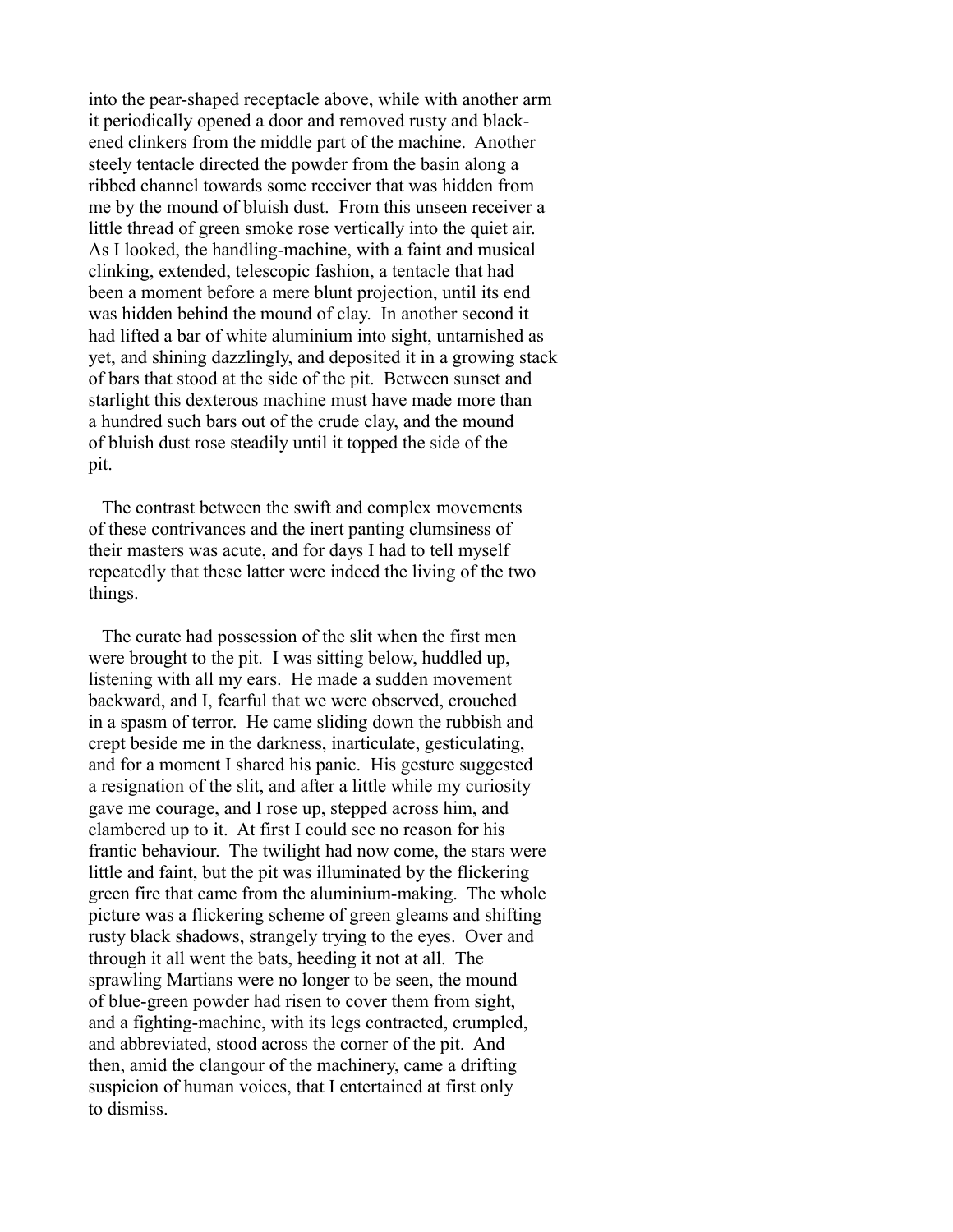I crouched, watching this fighting-machine closely, satisfying myself now for the first time that the hood did indeed contain a Martian. As the green flames lifted I could see the oily gleam of his integument and the brightness of his eyes. And suddenly I heard a yell, and saw a long tentacle reaching over the shoulder of the machine to the little cage that hunched upon its back. Then something--something struggling violently--was lifted high against the sky, a black, vague enigma against the starlight; and as this black object came down again, I saw by the green brightness that it was a man. For an instant he was clearly visible. He was a stout, ruddy, middle-aged man, well dressed; three days before, he must have been walking the world, a man of considerable consequence. I could see his staring eyes and gleams of light on his studs and watch chain. He vanished behind the mound, and for a moment there was silence. And then began a shrieking and a sustained and cheerful hooting from the Martians.

 I slid down the rubbish, struggled to my feet, clapped my hands over my ears, and bolted into the scullery. The curate, who had been crouching silently with his arms over his head, looked up as I passed, cried out quite loudly at my desertion of him, and came running after me.

 That night, as we lurked in the scullery, balanced between our horror and the terrible fascination this peeping had, although I felt an urgent need of action I tried in vain to conceive some plan of escape; but afterwards, during the second day, I was able to consider our position with great clearness. The curate, I found, was quite incapable of discussion; this new and culminating atrocity had robbed him of all vestiges of reason or forethought. Practically he had already sunk to the level of an animal. But as the saying goes, I gripped myself with both hands. It grew upon my mind, once I could face the facts, that terrible as our position was, there was as yet no justification for absolute despair. Our chief chance lay in the possibility of the Martians making the pit nothing more than a temporary encampment. Or even if they kept it permanently, they might not consider it necessary to guard it, and a chance of escape might be afforded us. I also weighed very carefully the possibility of our digging a way out in a direction away from the pit, but the chances of our emerging within sight of some sentinel fighting-machine seemed at first too great. And I should have had to do all the digging myself. The curate would certainly have failed me.

It was on the third day, if my memory serves me right,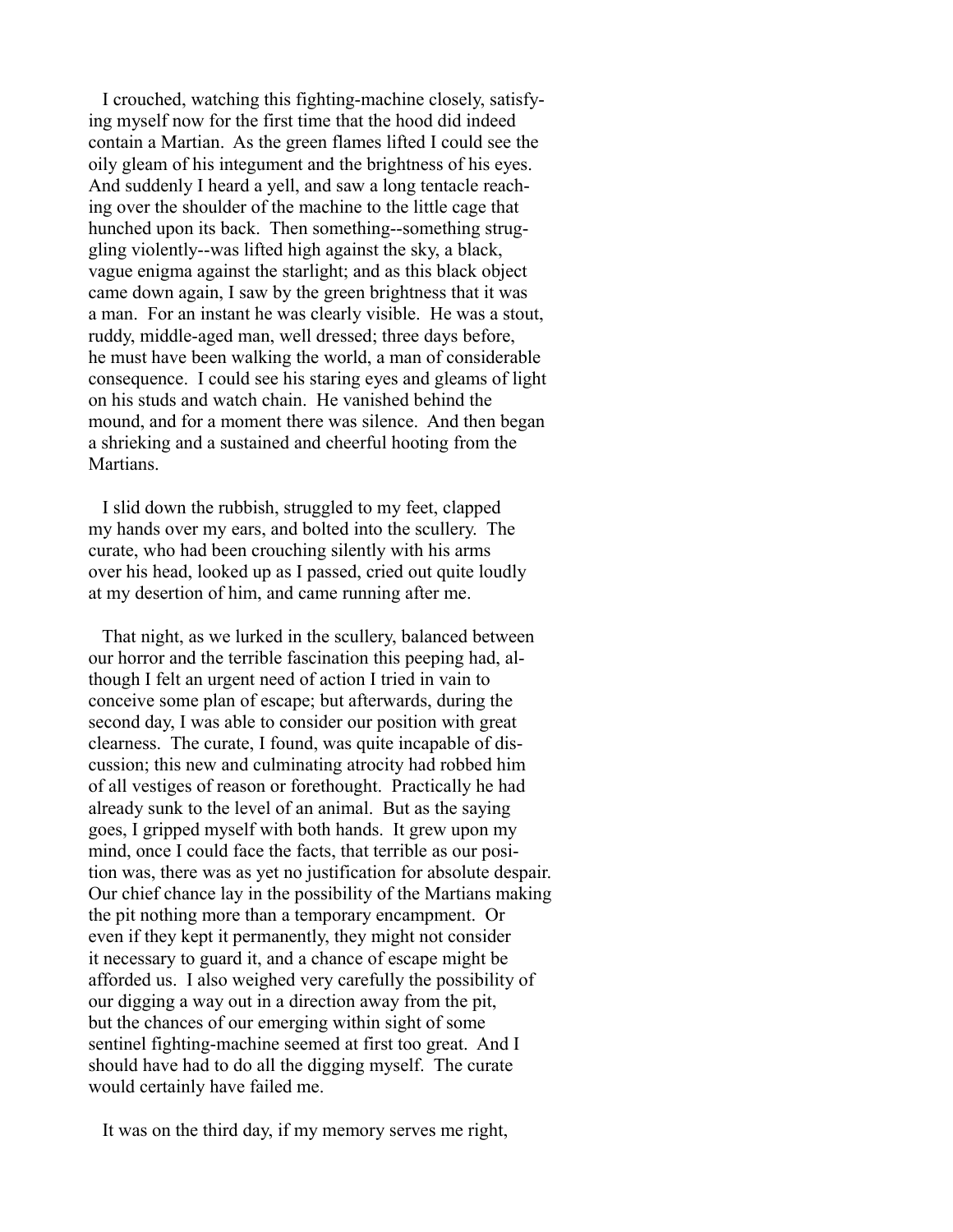that I saw the lad killed. It was the only occasion on which I actually saw the Martians feed. After that experience I avoided the hole in the wall for the better part of a day. I went into the scullery, removed the door, and spent some hours digging with my hatchet as silently as possible; but when I had made a hole about a couple of feet deep the loose earth collapsed noisily, and I did not dare continue. I lost heart, and lay down on the scullery floor for a long time, having no spirit even to move. And after that I abandoned altogether the idea of escaping by excavation.

 It says much for the impression the Martians had made upon me that at first I entertained little or no hope of our escape being brought about by their overthrow through any human effort. But on the fourth or fifth night I heard a sound like heavy guns.

 It was very late in the night, and the moon was shining brightly. The Martians had taken away the excavatingmachine, and, save for a fighting-machine that stood in the remoter bank of the pit and a handling-machine that was buried out of my sight in a corner of the pit immediately beneath my peephole, the place was deserted by them. Except for the pale glow from the handling-machine and the bars and patches of white moonlight the pit was in darkness, and, except for the clinking of the handling-machine, quite still. That night was a beautiful serenity; save for one planet, the moon seemed to have the sky to herself. I heard a dog howling, and that familiar sound it was that made me listen. Then I heard quite distinctly a booming exactly like the sound of great guns. Six distinct reports I counted, and after a long interval six again. And that was all.

# CHAPTER FOUR

# THE DEATH OF THE CURATE

 It was on the sixth day of our imprisonment that I peeped for the last time, and presently found myself alone. Instead of keeping close to me and trying to oust me from the slit, the curate had gone back into the scullery. I was struck by a sudden thought. I went back quickly and quietly into the scullery. In the darkness I heard the curate drink-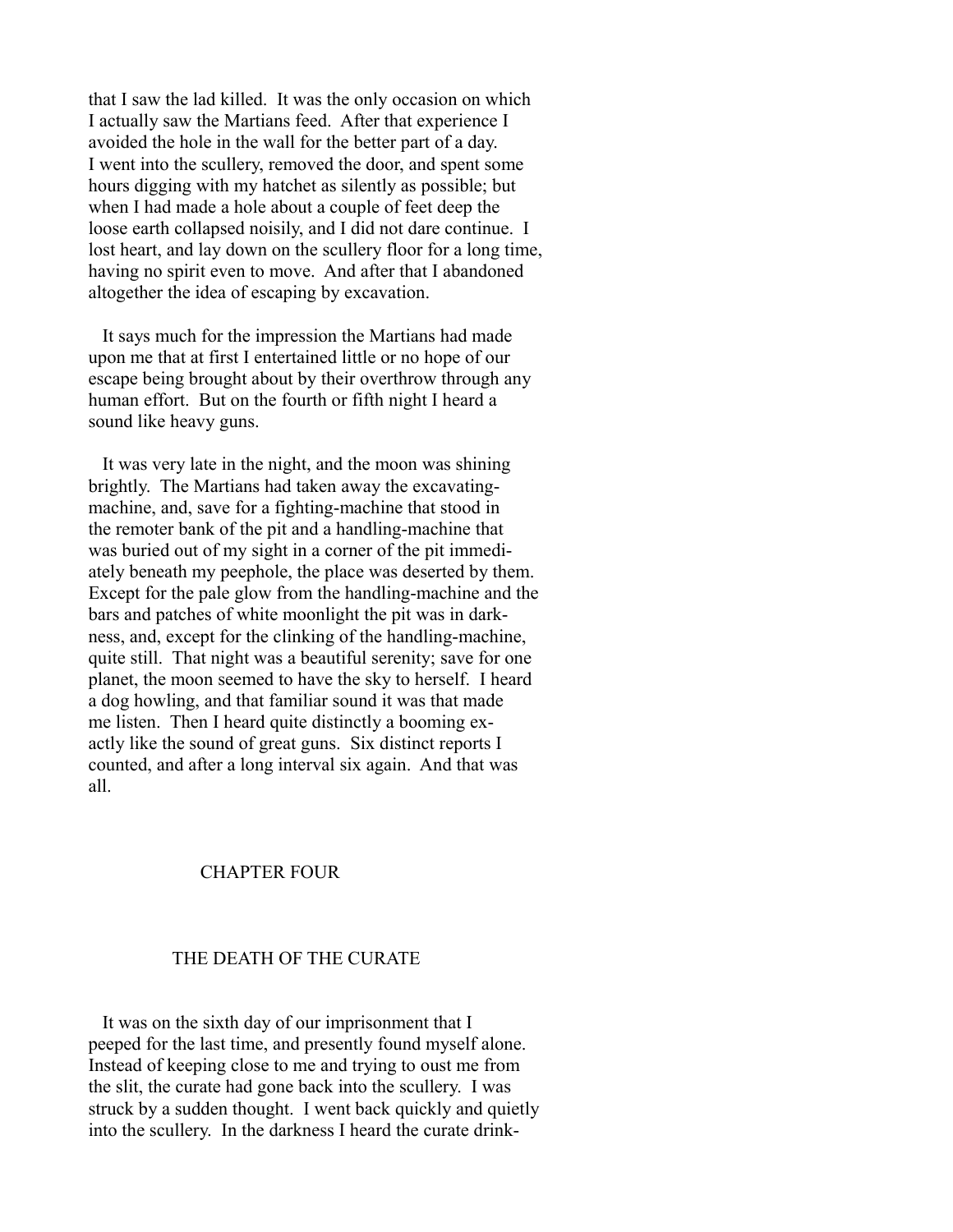ing. I snatched in the darkness, and my fingers caught a bottle of burgundy.

 For a few minutes there was a tussle. The bottle struck the floor and broke, and I desisted and rose. We stood panting and threatening each other. In the end I planted myself between him and the food, and told him of my determination to begin a discipline. I divided the food in the pantry, into rations to last us ten days. I would not let him eat any more that day. In the afternoon he made a feeble effort to get at the food. I had been dozing, but in an instant I was awake. All day and all night we sat face to face, I weary but resolute, and he weeping and complaining of his immediate hunger. It was, I know, a night and a day, but to me it seemed--it seems now--an interminable length of time.

 And so our widened incompatibility ended at last in open conflict. For two vast days we struggled in undertones and wrestling contests. There were times when I beat and kicked him madly, times when I cajoled and persuaded him, and once I tried to bribe him with the last bottle of burgundy, for there was a rain-water pump from which I could get water. But neither force nor kindness availed; he was indeed beyond reason. He would neither desist from his attacks on the food nor from his noisy babbling to himself. The rudimentary precautions to keep our imprisonment endurable he would not observe. Slowly I began to realise the complete overthrow of his intelligence, to perceive that my sole companion in this close and sickly darkness was a man insane.

 From certain vague memories I am inclined to think my own mind wandered at times. I had strange and hideous dreams whenever I slept. It sounds paradoxical, but I am inclined to think that the weakness and insanity of the curate warned me, braced me, and kept me a sane man.

 On the eighth day he began to talk aloud instead of whispering, and nothing I could do would moderate his speech.

 "It is just, O God!" he would say, over and over again. "It is just. On me and mine be the punishment laid. We have sinned, we have fallen short. There was poverty, sorrow; the poor were trodden in the dust, and I held my peace. I preached acceptable folly--my God, what folly! --when I should have stood up, though I died for it, and called upon them to repent-repent! . . . Oppressors of the poor and needy . . . ! The wine press of God!"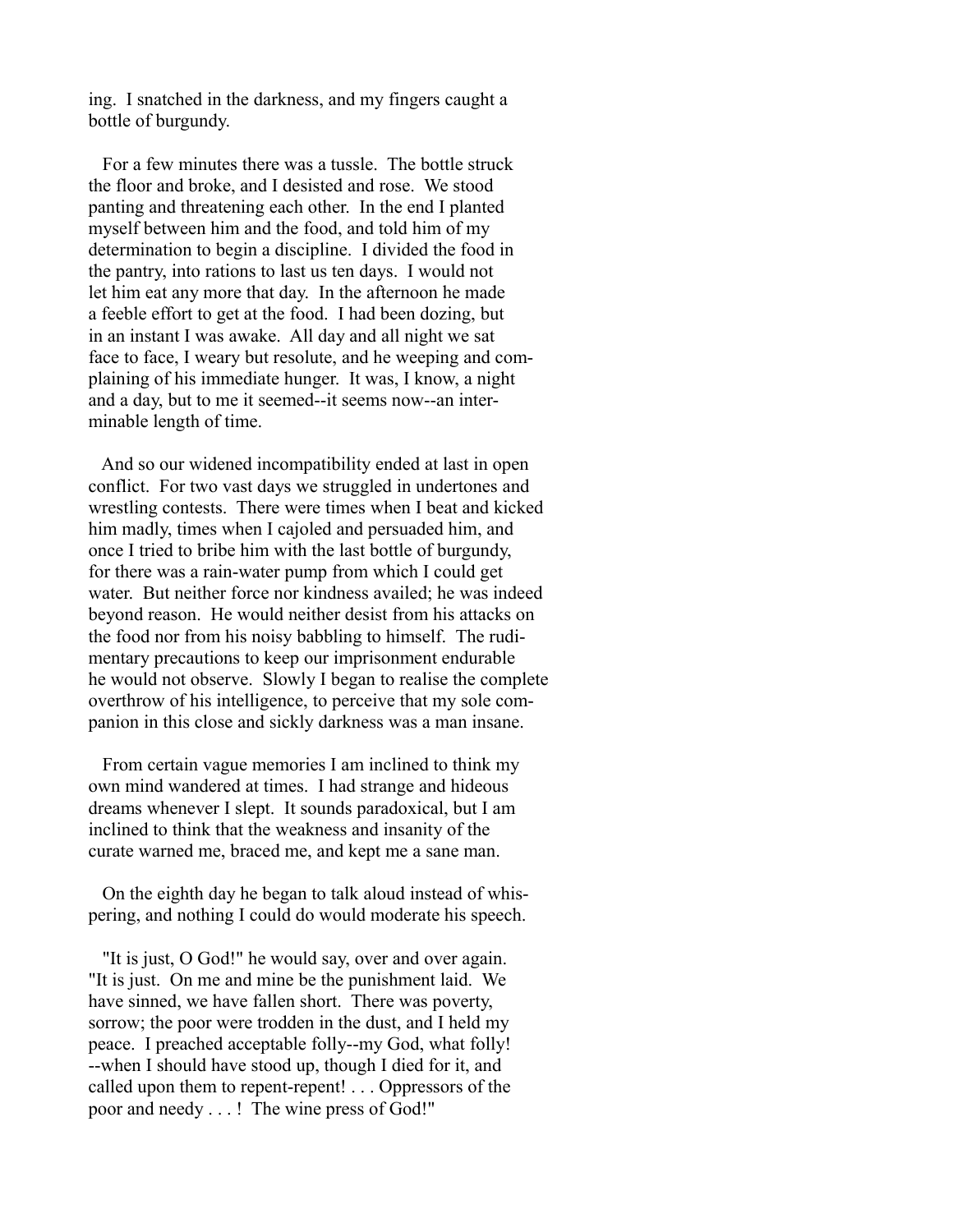Then he would suddenly revert to the matter of the food I withheld from him, praying, begging, weeping, at last threatening. He began to raise his voice--I prayed him not to. He perceived a hold on me--he threatened he would shout and bring the Martians upon us. For a time that scared me; but any concession would have shortened our chance of escape beyond estimating. I defied him, although I felt no assurance that he might not do this thing. But that day, at any rate, he did not. He talked with his voice rising slowly, through the greater part of the eighth and ninth days- threats, entreaties, mingled with a torrent of half-sane and always frothy repentance for his vacant sham of God's service, such as made me pity him. Then he slept awhile, and began again with renewed strength, so loudly that I must needs make him desist.

"Be still!" I implored.

 He rose to his knees, for he had been sitting in the darkness near the copper.

 "I have been still too long," he said, in a tone that must have reached the pit, "and now I must bear my witness. Woe unto this unfaithful city! Woe! Woe! Woe! Woe! Woe! To the inhabitants of the earth by reason of the other voices of the trumpet----"

 "Shut up!" I said, rising to my feet, and in a terror lest the Martians should hear us. "For God's sake----"

 "Nay," shouted the curate, at the top of his voice, standing likewise and extending his arms. "Speak! The word of the Lord is upon me!"

In three strides he was at the door leading into the kitchen.

 "I must bear my witness! I go! It has already been too long delayed."

 I put out my hand and felt the meat chopper hanging to the wall. In a flash I was after him. I was fierce with fear. Before he was halfway across the kitchen I had overtaken him. With one last touch of humanity I turned the blade back and struck him with the butt. He went headlong forward and lay stretched on the ground. I stumbled over him and stood panting. He lay still.

 Suddenly I heard a noise without, the run and smash of slipping plaster, and the triangular aperture in the wall was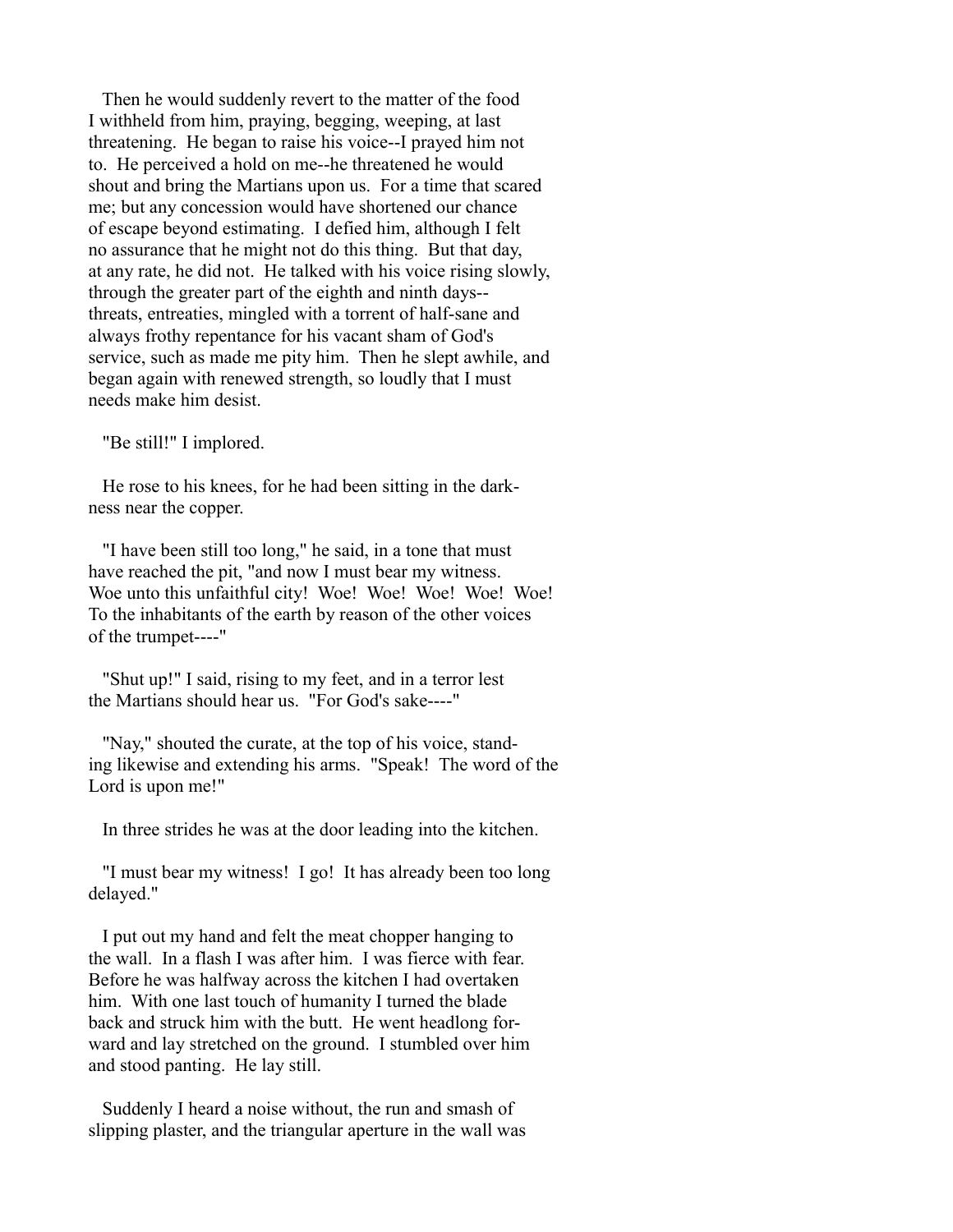darkened. I looked up and saw the lower surface of a handling-machine coming slowly across the hole. One of its gripping limbs curled amid the debris; another limb appeared, feeling its way over the fallen beams. I stood petrified, staring. Then I saw through a sort of glass plate near the edge of the body the face, as we may call it, and the large dark eyes of a Martian, peering, and then a long metallic snake of tentacle came feeling slowly through the hole.

 I turned by an effort, stumbled over the curate, and stopped at the scullery door. The tentacle was now some way, two yards or more, in the room, and twisting and turning, with queer sudden movements, this way and that. For a while I stood fascinated by that slow, fitful advance. Then, with a faint, hoarse cry, I forced myself across the scullery. I trembled violently; I could scarcely stand upright. I opened the door of the coal cellar, and stood there in the darkness staring at the faintly lit doorway into the kitchen, and listening. Had the Martian seen me? What was it doing now?

Something was moving to and fro there, very quietly; every now and then it tapped against the wall, or started on its movements with a faint metallic ringing, like the movements of keys on a split-ring. Then a heavy body--I knew too well what--was dragged across the floor of the kitchen towards the opening. Irresistibly attracted, I crept to the door and peeped into the kitchen. In the triangle of bright outer sunlight I saw the Martian, in its Briareus of a handling-machine, scrutinizing the curate's head. I thought at once that it would infer my presence from the mark of the blow I had given him.

 I crept back to the coal cellar, shut the door, and began to cover myself up as much as I could, and as noiselessly as possible in the darkness, among the firewood and coal therein. Every now and then I paused, rigid, to hear if the Martian had thrust its tentacles through the opening again.

 Then the faint metallic jingle returned. I traced it slowly feeling over the kitchen. Presently I heard it nearer--in the scullery, as I judged. I thought that its length might be insufficient to reach me. I prayed copiously. It passed, scraping faintly across the cellar door. An age of almost intolerable suspense intervened; then I heard it fumbling at the latch! It had found the door! The Martians understood doors!

 It worried at the catch for a minute, perhaps, and then the door opened.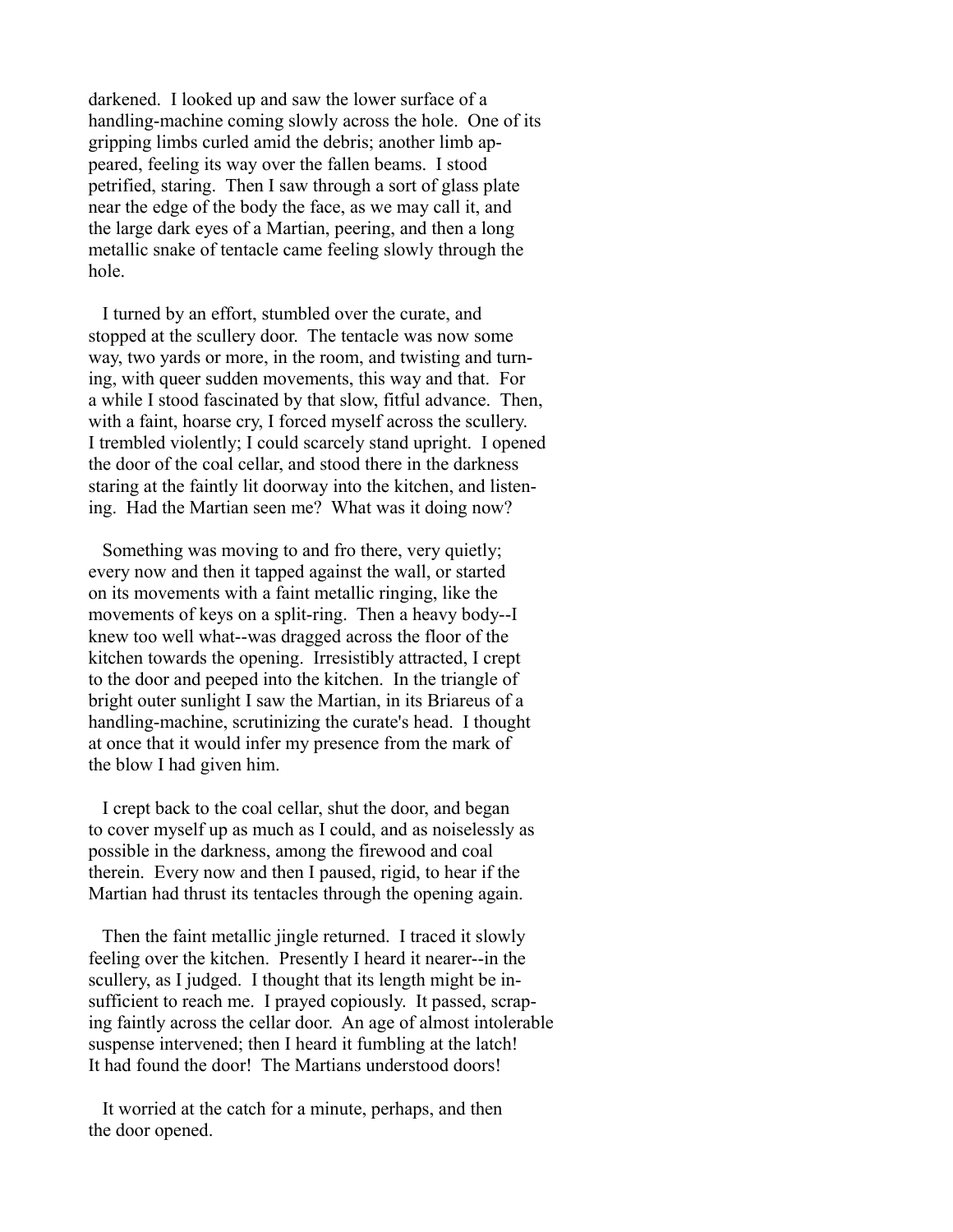In the darkness I could just see the thing--like an elephant's trunk more than anything else--waving towards me and touching and examining the wall, coals, wood and ceiling. It was like a black worm swaying its blind head to and fro.

 Once, even, it touched the heel of my boot. I was on the verge of screaming; I bit my hand. For a time the tentacle was silent. I could have fancied it had been withdrawn. Presently, with an abrupt click, it gripped something--I thought it had me!--and seemed to go out of the cellar again. For a minute I was not sure. Apparently it had taken a lump of coal to examine.

 I seized the opportunity of slightly shifting my position, which had become cramped, and then listened. I whispered passionate prayers for safety.

 Then I heard the slow, deliberate sound creeping towards me again. Slowly, slowly it drew near, scratching against the walls and tapping the furniture.

 While I was still doubtful, it rapped smartly against the cellar door and closed it. I heard it go into the pantry, and the biscuit-tins rattled and a bottle smashed, and then came a heavy bump against the cellar door. Then silence that passed into an infinity of suspense.

Had it gone?

At last I decided that it had.

 It came into the scullery no more; but I lay all the tenth day in the close darkness, buried among coals and firewood, not daring even to crawl out for the drink for which I craved. It was the eleventh day before I ventured so far from my security.

# CHAPTER FIVE

### THE STILLNESS

My first act before I went into the pantry was to fasten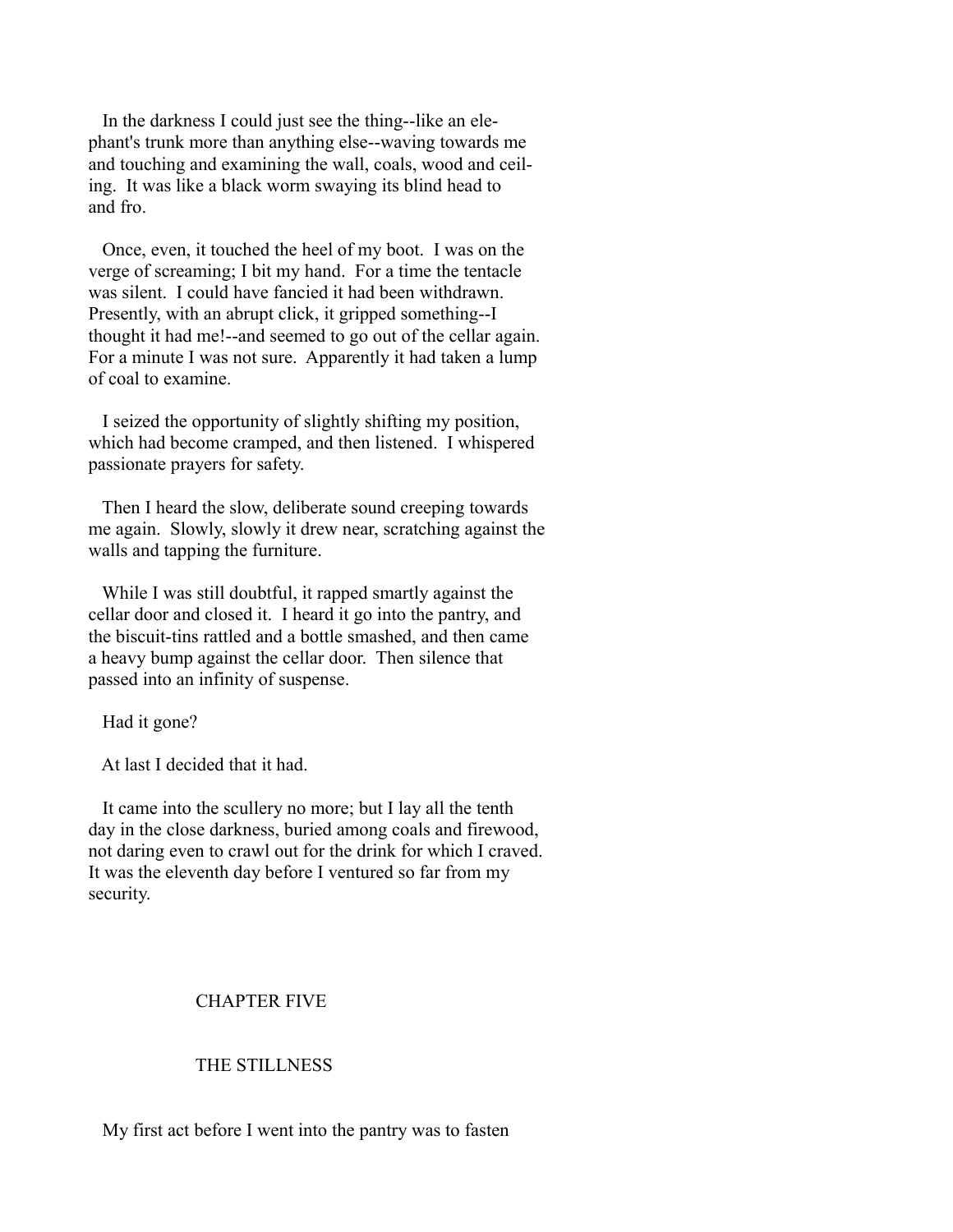the door between the kitchen and the scullery. But the pantry was empty; every scrap of food had gone. Apparently, the Martian had taken it all on the previous day. At that discovery I despaired for the first time. I took no food, or no drink either, on the eleventh or the twelfth day.

 At first my mouth and throat were parched, and my strength ebbed sensibly. I sat about in the darkness of the scullery, in a state of despondent wretchedness. My mind ran on eating. I thought I had become deaf, for the noises of movement I had been accustomed to hear from the pit had ceased absolutely. I did not feel strong enough to crawl noiselessly to the peephole, or I would have gone there.

 On the twelfth day my throat was so painful that, taking the chance of alarming the Martians, I attacked the creaking rain-water pump that stood by the sink, and got a couple of glassfuls of blackened and tainted rain water. I was greatly refreshed by this, and emboldened by the fact that no enquiring tentacle followed the noise of my pumping.

 During these days, in a rambling, inconclusive way, I thought much of the curate and of the manner of his death.

 On the thirteenth day I drank some more water, and dozed and thought disjointedly of eating and of vague impossible plans of escape. Whenever I dozed I dreamt of horrible phantasms, of the death of the curate, or of sumptuous dinners; but, asleep or awake, I felt a keen pain that urged me to drink again and again. The light that came into the scullery was no longer grey, but red. To my disordered imagination it seemed the colour of blood.

 On the fourteenth day I went into the kitchen, and I was surprised to find that the fronds of the red weed had grown right across the hole in the wall, turning the half-light of the place into a crimson-coloured obscurity.

 It was early on the fifteenth day that I heard a curious, familiar sequence of sounds in the kitchen, and, listening, identified it as the snuffing and scratching of a dog. Going into the kitchen, I saw a dog's nose peering in through a break among the ruddy fronds. This greatly surprised me. At the scent of me he barked shortly.

 I thought if I could induce him to come into the place quietly I should be able, perhaps, to kill and eat him; and in any case, it would be advisable to kill him, lest his actions attracted the attention of the Martians.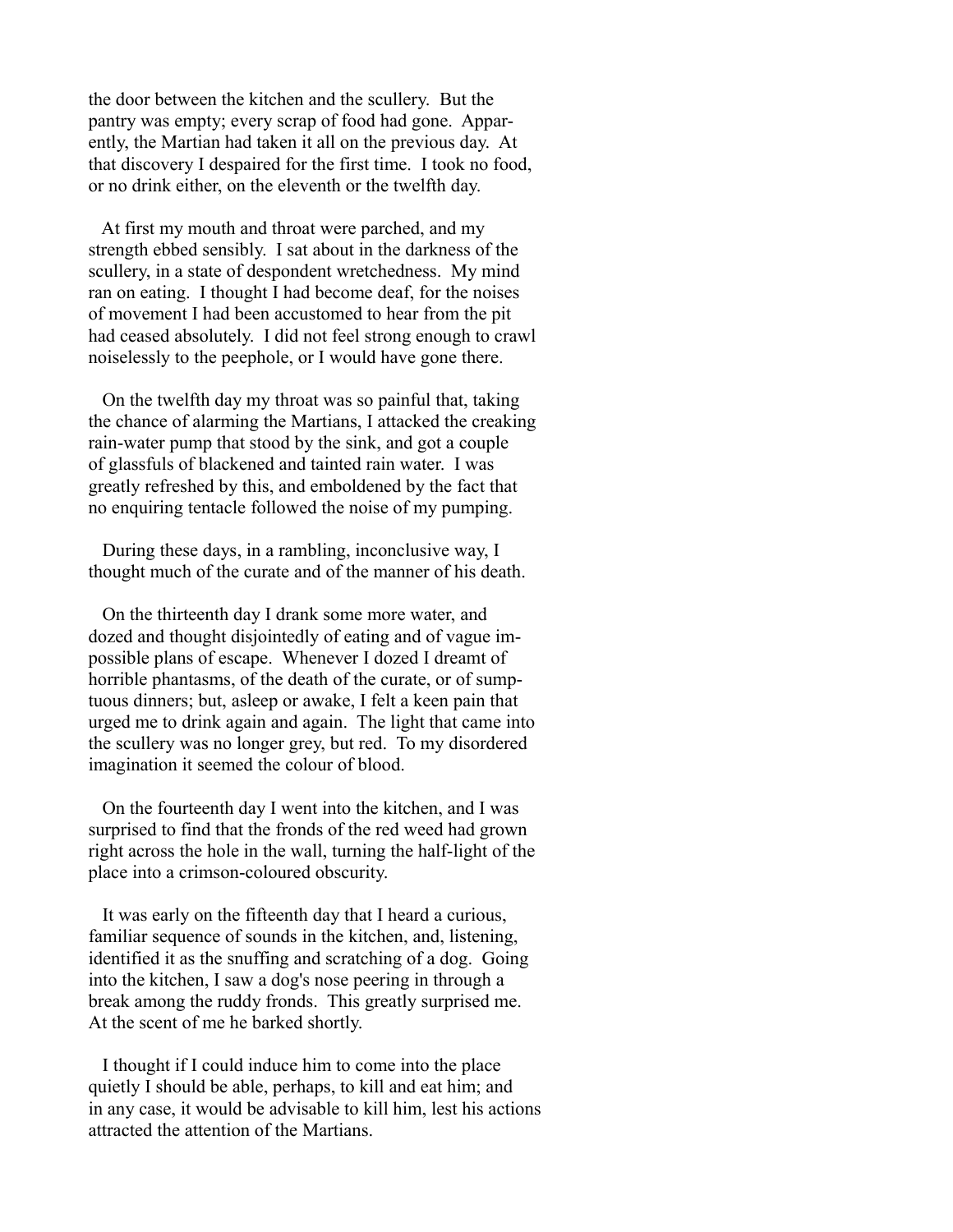I crept forward, saying "Good dog!" very softly; but he suddenly withdrew his head and disappeared.

 I listened--I was not deaf--but certainly the pit was still. I heard a sound like the flutter of a bird's wings, and a hoarse croaking, but that was all.

 For a long while I lay close to the peephole, but not daring to move aside the red plants that obscured it. Once or twice I heard a faint pitter-patter like the feet of the dog going hither and thither on the sand far below me, and there were more birdlike sounds, but that was all. At length, encouraged by the silence, I looked out.

 Except in the corner, where a multitude of crows hopped and fought over the skeletons of the dead the Martians had consumed, there was not a living thing in the pit.

 I stared about me, scarcely believing my eyes. All the machinery had gone. Save for the big mound of greyish-blue powder in one corner, certain bars of aluminium in another, the black birds, and the skeletons of the killed, the place was merely an empty circular pit in the sand.

 Slowly I thrust myself out through the red weed, and stood upon the mound of rubble. I could see in any direction save behind me, to the north, and neither Martians nor sign of Martians were to be seen. The pit dropped sheerly from my feet, but a little way along the rubbish afforded a practicable slope to the summit of the ruins. My chance of escape had come. I began to tremble.

 I hesitated for some time, and then, in a gust of desperate resolution, and with a heart that throbbed violently, I scrambled to the top of the mound in which I had been buried so long.

 I looked about again. To the northward, too, no Martian was visible.

 When I had last seen this part of Sheen in the daylight it had been a straggling street of comfortable white and red houses, interspersed with abundant shady trees. Now I stood on a mound of smashed brickwork, clay, and gravel, over which spread a multitude of red cactus-shaped plants, knee-high, without a solitary terrestrial growth to dispute their footing. The trees near me were dead and brown, but further a network of red thread scaled the still living stems.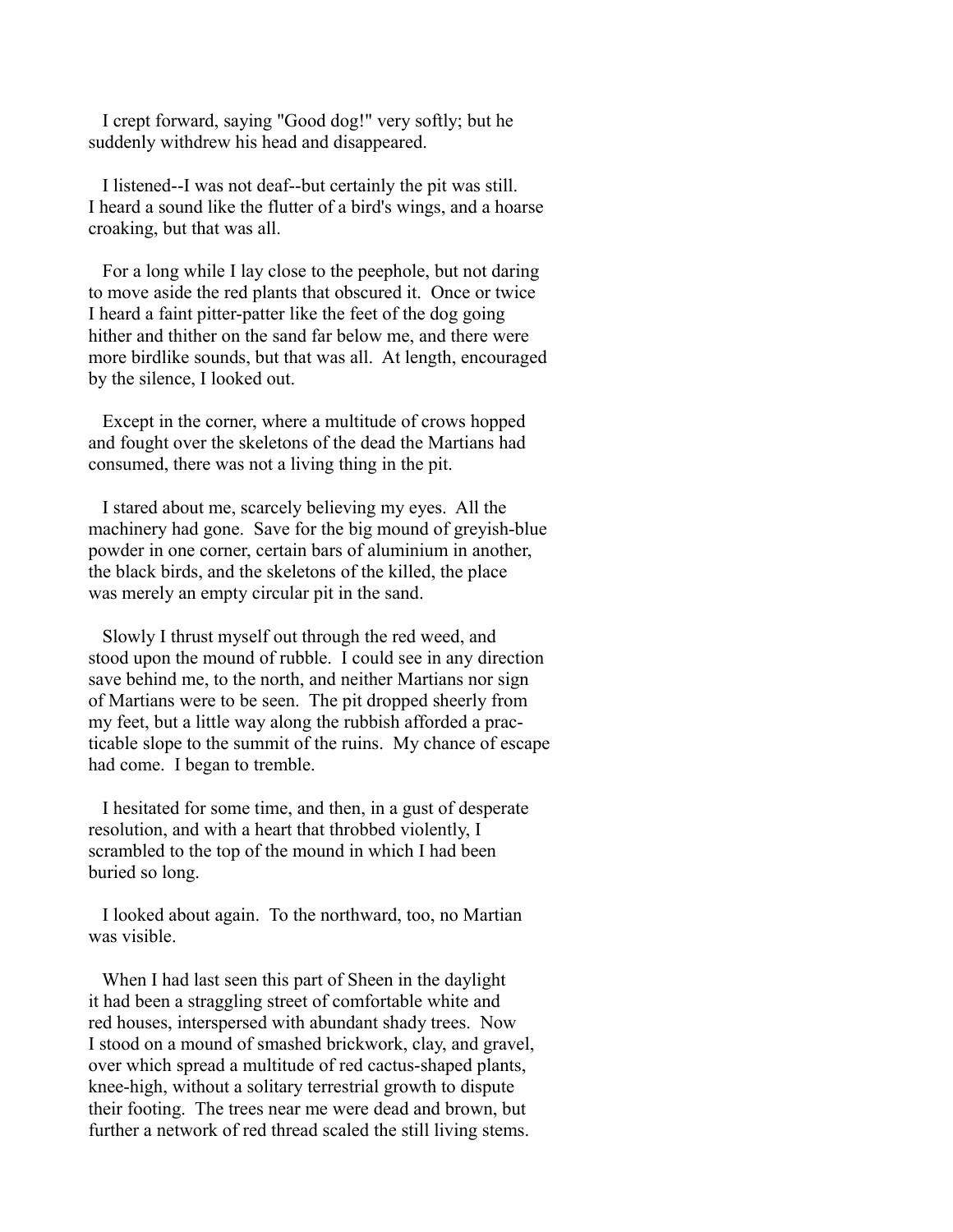The neighbouring houses had all been wrecked, but none had been burned; their walls stood, sometimes to the second story, with smashed windows and shattered doors. The red weed grew tumultuously in their roofless rooms. Below me was the great pit, with the crows struggling for its refuse. A number of other birds hopped about among the ruins. Far away I saw a gaunt cat slink crouchingly along a wall, but traces of men there were none.

 The day seemed, by contrast with my recent confinement, dazzlingly bright, the sky a glowing blue. A gentle breeze kept the red weed that covered every scrap of unoccupied ground gently swaying. And oh! the sweetness of the air!

### CHAPTER SIX

### THE WORK OF FIFTEEN DAYS

 For some time I stood tottering on the mound regardless of my safety. Within that noisome den from which I had emerged I had thought with a narrow intensity only of our immediate security. I had not realised what had been happening to the world, had not anticipated this startling vision of unfamiliar things. I had expected to see Sheen in ruins-- I found about me the landscape, weird and lurid, of another planet.

 For that moment I touched an emotion beyond the common range of men, yet one that the poor brutes we dominate know only too well. I felt as a rabbit might feel returning to his burrow and suddenly confronted by the work of a dozen busy navvies digging the foundations of a house. I felt the first inkling of a thing that presently grew quite clear in my mind, that oppressed me for many days, a sense of dethronement, a persuasion that I was no longer a master, but an animal among the animals, under the Martian heel. With us it would be as with them, to lurk and watch, to run and hide; the fear and empire of man had passed away.

 But so soon as this strangeness had been realised it passed, and my dominant motive became the hunger of my long and dismal fast. In the direction away from the pit I saw, beyond a red-covered wall, a patch of garden ground un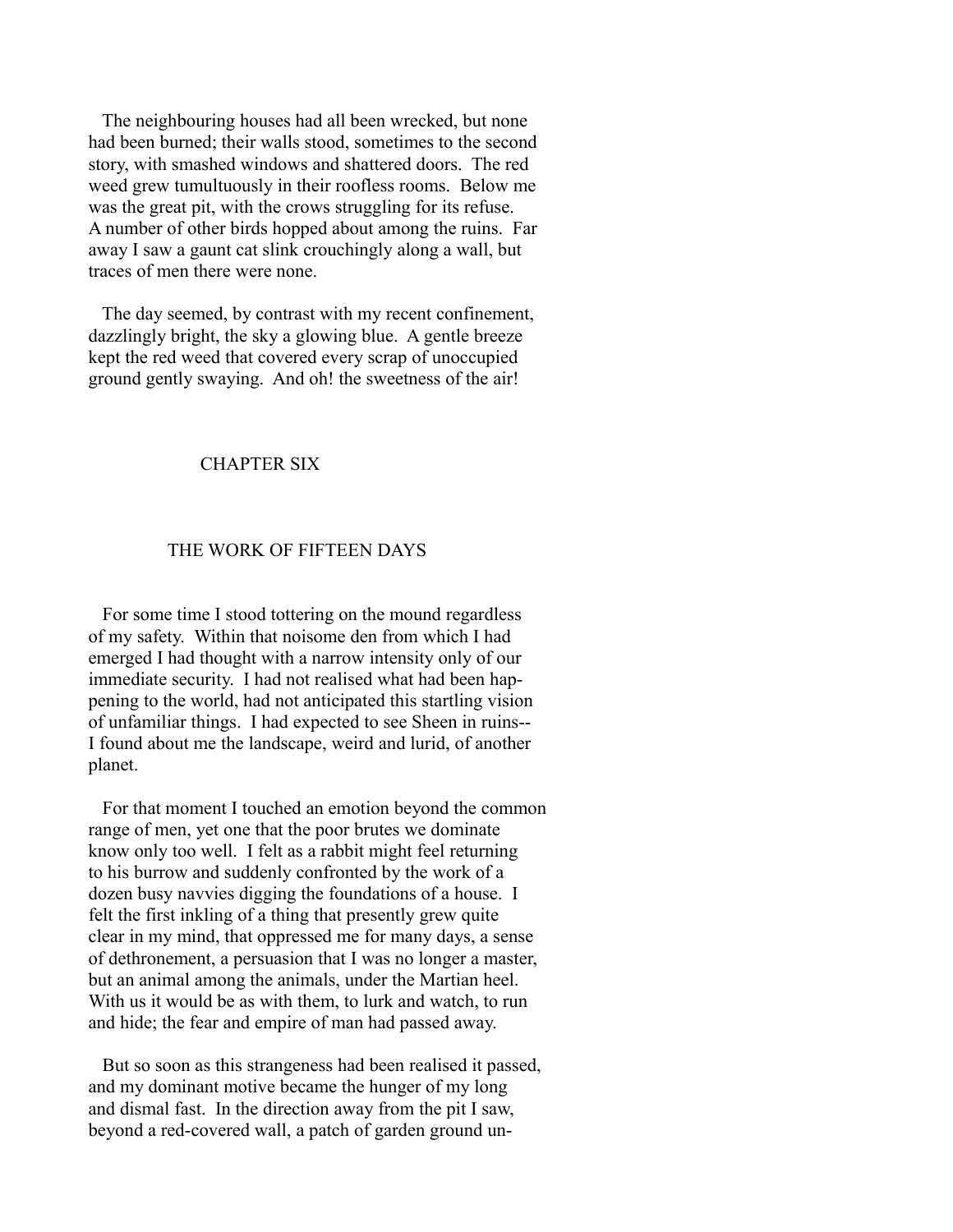buried. This gave me a hint, and I went knee-deep, and sometimes neck-deep, in the red weed. The density of the weed gave me a reassuring sense of hiding. The wall was some six feet high, and when I attempted to clamber it I found I could not lift my feet to the crest. So I went along by the side of it, and came to a corner and a rockwork that enabled me to get to the top, and tumble into the garden I coveted. Here I found some young onions, a couple of gladiolus bulbs, and a quantity of immature carrots, all of which I secured, and, scrambling over a ruined wall, went on my way through scarlet and crimson trees towards Kew- it was like walking through an avenue of gigantic blood drops--possessed with two ideas: to get more food, and to limp, as soon and as far as my strength permitted, out of this accursed unearthly region of the pit.

 Some way farther, in a grassy place, was a group of mushrooms which also I devoured, and then I came upon a brown sheet of flowing shallow water, where meadows used to be. These fragments of nourishment served only to whet my hunger. At first I was surprised at this flood in a hot, dry summer, but afterwards I discovered that it was caused by the tropical exuberance of the red weed. Directly this extraordinary growth encountered water it straightway became gigantic and of unparalleled fecundity. Its seeds were simply poured down into the water of the Wey and Thames, and its swiftly growing and Titanic water fronds speedily choked both those rivers.

 At Putney, as I afterwards saw, the bridge was almost lost in a tangle of this weed, and at Richmond, too, the Thames water poured in a broad and shallow stream across the meadows of Hampton and Twickenham. As the water spread the weed followed them, until the ruined villas of the Thames valley were for a time lost in this red swamp, whose margin I explored, and much of the desolation the Martians had caused was concealed.

 In the end the red weed succumbed almost as quickly as it had spread. A cankering disease, due, it is believed, to the action of certain bacteria, presently seized upon it. Now by the action of natural selection, all terrestrial plants have acquired a resisting power against bacterial diseases--they never succumb without a severe struggle, but the red weed rotted like a thing already dead. The fronds became bleached, and then shrivelled and brittle. They broke off at the least touch, and the waters that had stimulated their early growth carried their last vestiges out to sea.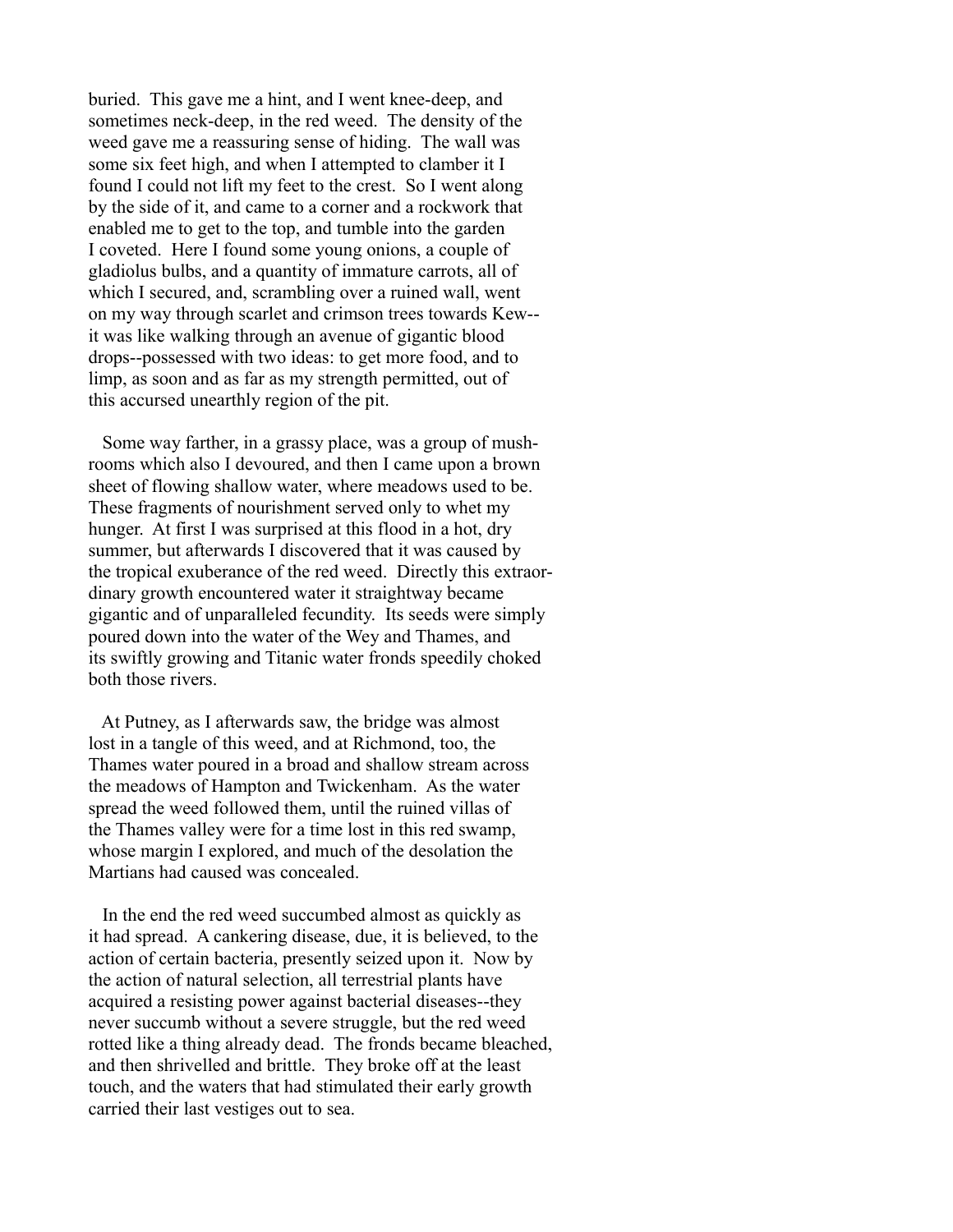My first act on coming to this water was, of course, to slake my thirst. I drank a great deal of it and, moved by an impulse, gnawed some fronds of red weed; but they were watery, and had a sickly, metallic taste. I found the water was sufficiently shallow for me to wade securely, although the red weed impeded my feet a little; but the flood evidently got deeper towards the river, and I turned back to Mortlake. I managed to make out the road by means of occasional ruins of its villas and fences and lamps, and so presently I got out of this spate and made my way to the hill going up towards Roehampton and came out on Putney Common.

 Here the scenery changed from the strange and unfamiliar to the wreckage of the familiar: patches of ground exhibited the devastation of a cyclone, and in a few score yards I would come upon perfectly undisturbed spaces, houses with their blinds trimly drawn and doors closed, as if they had been left for a day by the owners, or as if their inhabitants slept within. The red weed was less abundant; the tall trees along the lane were free from the red creeper. I hunted for food among the trees, finding nothing, and I also raided a couple of silent houses, but they had already been broken into and ransacked. I rested for the remainder of the daylight in a shrubbery, being, in my enfeebled condition, too fatigued to push on.

 All this time I saw no human beings, and no signs of the Martians. I encountered a couple of hungry-looking dogs, but both hurried circuitously away from the advances I made them. Near Roehampton I had seen two human skeletons- not bodies, but skeletons, picked clean--and in the wood by me I found the crushed and scattered bones of several cats and rabbits and the skull of a sheep. But though I gnawed parts of these in my mouth, there was nothing to be got from them.

 After sunset I struggled on along the road towards Putney, where I think the Heat-Ray must have been used for some reason. And in the garden beyond Roehampton I got a quantity of immature potatoes, sufficient to stay my hunger. From this garden one looked down upon Putney and the river. The aspect of the place in the dusk was singularly desolate: blackened trees, blackened, desolate ruins, and down the hill the sheets of the flooded river, red-tinged with the weed. And over all--silence. It filled me with indescribable terror to think how swiftly that desolating change had come.

 For a time I believed that mankind had been swept out of existence, and that I stood there alone, the last man left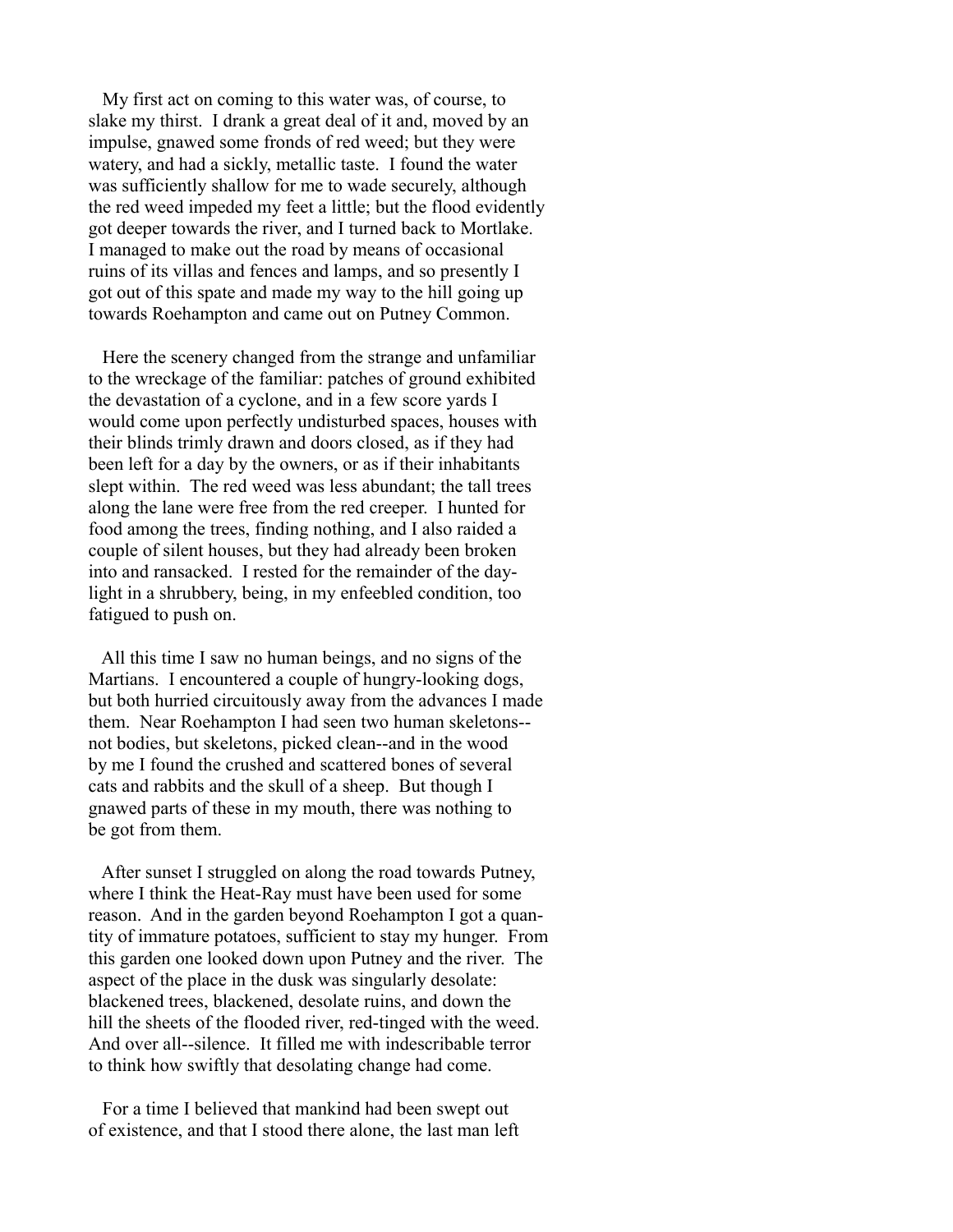alive. Hard by the top of Putney Hill I came upon another skeleton, with the arms dislocated and removed several yards from the rest of the body. As I proceeded I became more and more convinced that the extermination of mankind was, save for such stragglers as myself, already accomplished in this part of the world. The Martians, I thought, had gone on and left the country desolated, seeking food elsewhere. Perhaps even now they were destroying Berlin or Paris, or it might be they had gone northward.

#### CHAPTER SEVEN

### THE MAN ON PUTNEY HILL

 I spent that night in the inn that stands at the top of Putney Hill, sleeping in a made bed for the first time since my flight to Leatherhead. I will not tell the needless trouble I had breaking into that house--afterwards I found the front door was on the latch--nor how I ransacked every room for food, until just on the verge of despair, in what seemed to me to be a servant's bedroom, I found a ratgnawed crust and two tins of pineapple. The place had been already searched and emptied. In the bar I afterwards found some biscuits and sandwiches that had been overlooked. The latter I could not eat, they were too rotten, but the former not only stayed my hunger, but filled my pockets. I lit no lamps, fearing some Martian might come beating that part of London for food in the night. Before I went to bed I had an interval of restlessness, and prowled from window to window, peering out for some sign of these monsters. I slept little. As I lay in bed I found myself thinking consecutively--a thing I do not remember to have done since my last argument with the curate. During all the intervening time my mental condition had been a hurrying succession of vague emotional states or a sort of stupid receptivity. But in the night my brain, reinforced, I suppose, by the food I had eaten, grew clear again, and I thought.

 Three things struggled for possession of my mind: the killing of the curate, the whereabouts of the Martians, and the possible fate of my wife. The former gave me no sensation of horror or remorse to recall; I saw it simply as a thing done, a memory infinitely disagreeable but quite without the quality of remorse. I saw myself then as I see myself now, driven step by step towards that hasty blow, the creature of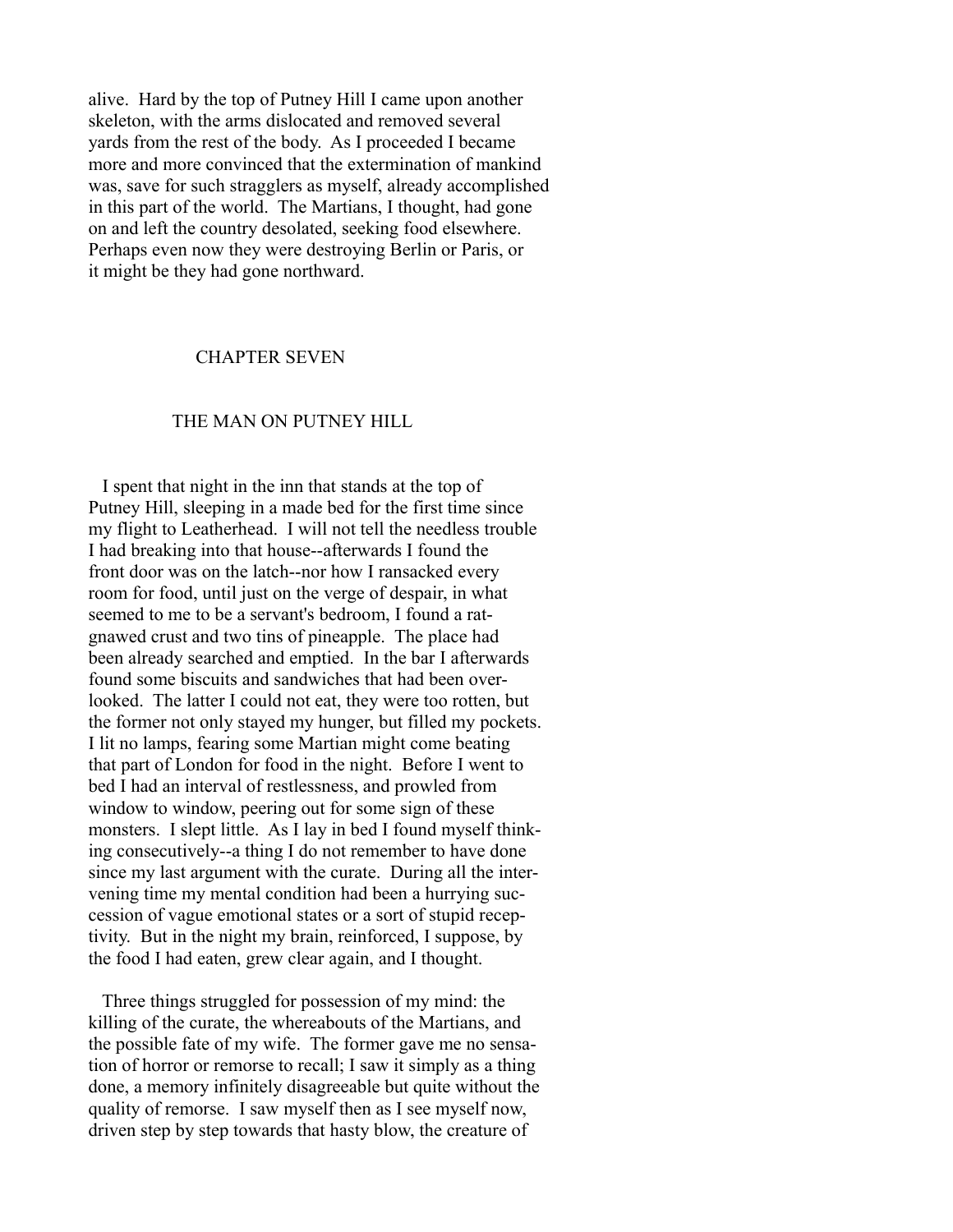a sequence of accidents leading inevitably to that. I felt no condemnation; yet the memory, static, unprogressive, haunted me. In the silence of the night, with that sense of the nearness of God that sometimes comes into the stillness and the darkness, I stood my trial, my only trial, for that moment of wrath and fear. I retraced every step of our conversation from the moment when I had found him crouching beside me, heedless of my thirst, and pointing to the fire and smoke that streamed up from the ruins of Weybridge. We had been incapable of co-operation--grim chance had taken no heed of that. Had I foreseen, I should have left him at Halliford. But I did not foresee; and crime is to foresee and do. And I set this down as I have set all this story down, as it was. There were no witnesses--all these things I might have concealed. But I set it down, and the reader must form his judgment as he will.

 And when, by an effort, I had set aside that picture of a prostrate body, I faced the problem of the Martians and the fate of my wife. For the former I had no data; I could imagine a hundred things, and so, unhappily, I could for the latter. And suddenly that night became terrible. I found myself sitting up in bed, staring at the dark. I found myself praying that the Heat-Ray might have suddenly and painlessly struck her out of being. Since the night of my return from Leatherhead I had not prayed. I had uttered prayers, fetish prayers, had prayed as heathens mutter charms when I was in extremity; but now I prayed indeed, pleading steadfastly and sanely, face to face with the darkness of God. Strange night! Strangest in this, that so soon as dawn had come, I, who had talked with God, crept out of the house like a rat leaving its hiding place--a creature scarcely larger, an inferior animal, a thing that for any passing whim of our masters might be hunted and killed. Perhaps they also prayed confidently to God. Surely, if we have learned nothing else, this war has taught us pity--pity for those witless souls that suffer our dominion.

 The morning was bright and fine, and the eastern sky glowed pink, and was fretted with little golden clouds. In the road that runs from the top of Putney Hill to Wimbledon was a number of poor vestiges of the panic torrent that must have poured Londonward on the Sunday night after the fighting began. There was a little two-wheeled cart inscribed with the name of Thomas Lobb, Greengrocer, New Malden, with a smashed wheel and an abandoned tin trunk; there was a straw hat trampled into the now hardened mud, and at the top of West Hill a lot of blood-stained glass about the overturned water trough. My movements were languid, my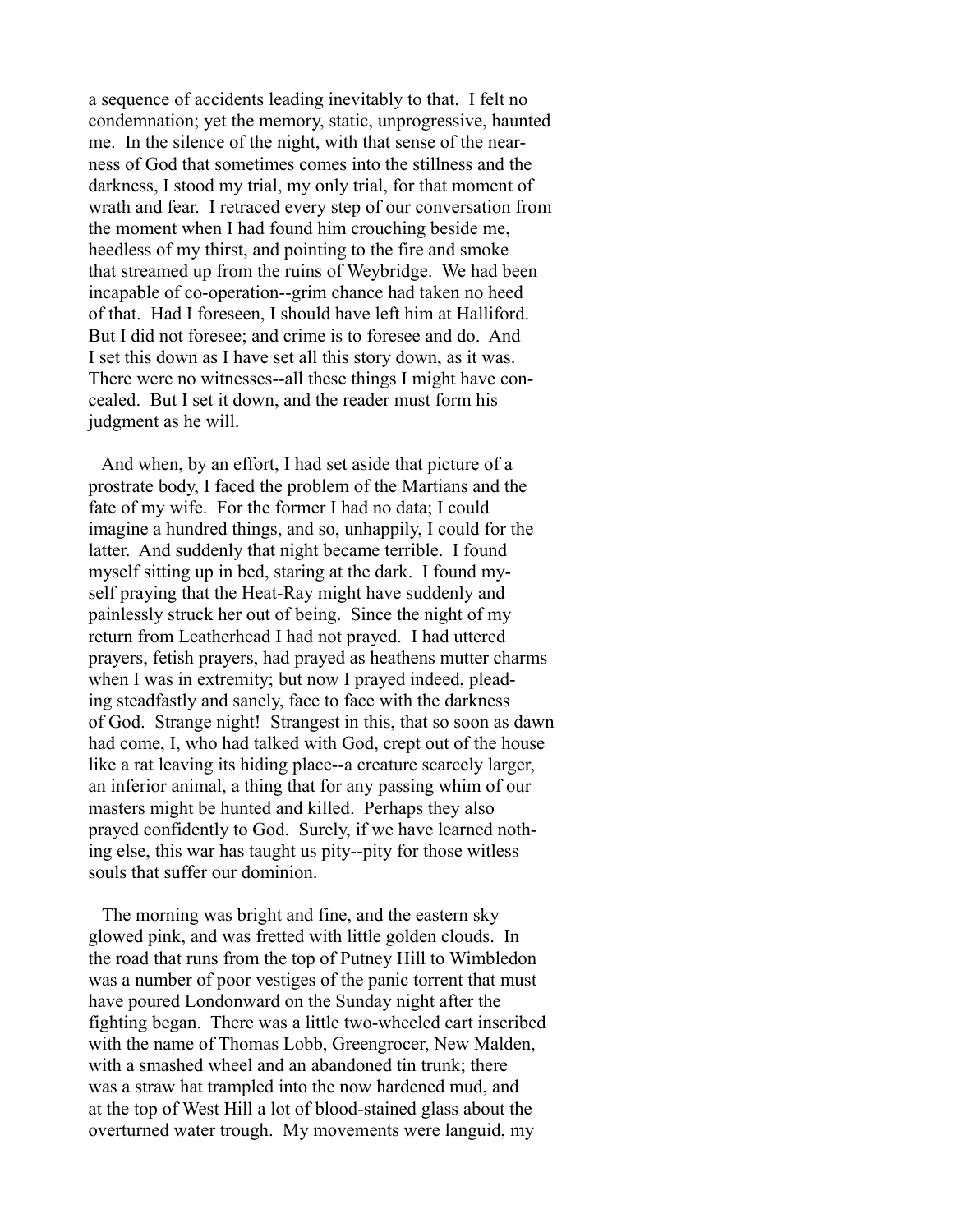plans of the vaguest. I had an idea of going to Leatherhead, though I knew that there I had the poorest chance of finding my wife. Certainly, unless death had overtaken them suddenly, my cousins and she would have fled thence; but it seemed to me I might find or learn there whither the Surrey people had fled. I knew I wanted to find my wife, that my heart ached for her and the world of men, but I had no clear idea how the finding might be done. I was also sharply aware now of my intense loneliness. From the corner I went, under cover of a thicket of trees and bushes, to the edge of Wimbledon Common, stretching wide and far.

 That dark expanse was lit in patches by yellow gorse and broom; there was no red weed to be seen, and as I prowled, hesitating, on the verge of the open, the sun rose, flooding it all with light and vitality. I came upon a busy swarm of little frogs in a swampy place among the trees. I stopped to look at them, drawing a lesson from their stout resolve to live. And presently, turning suddenly, with an odd feeling of being watched, I beheld something crouching amid a clump of bushes. I stood regarding this. I made a step towards it, and it rose up and became a man armed with a cutlass. I approached him slowly. He stood silent and motionless, regarding me.

 As I drew nearer I perceived he was dressed in clothes as dusty and filthy as my own; he looked, indeed, as though he had been dragged through a culvert. Nearer, I distinguished the green slime of ditches mixing with the pale drab of dried clay and shiny, coaly patches. His black hair fell over his eyes, and his face was dark and dirty and sunken, so that at first I did not recognise him. There was a red cut across the lower part of his face.

 "Stop!" he cried, when I was within ten yards of him, and I stopped. His voice was hoarse. "Where do you come from?" he said.

I thought, surveying him.

 "I come from Mortlake," I said. "I was buried near the pit the Martians made about their cylinder. I have worked my way out and escaped."

 "There is no food about here," he said. "This is my country. All this hill down to the river, and back to Clapham, and up to the edge of the common. There is only food for one. Which way are you going?"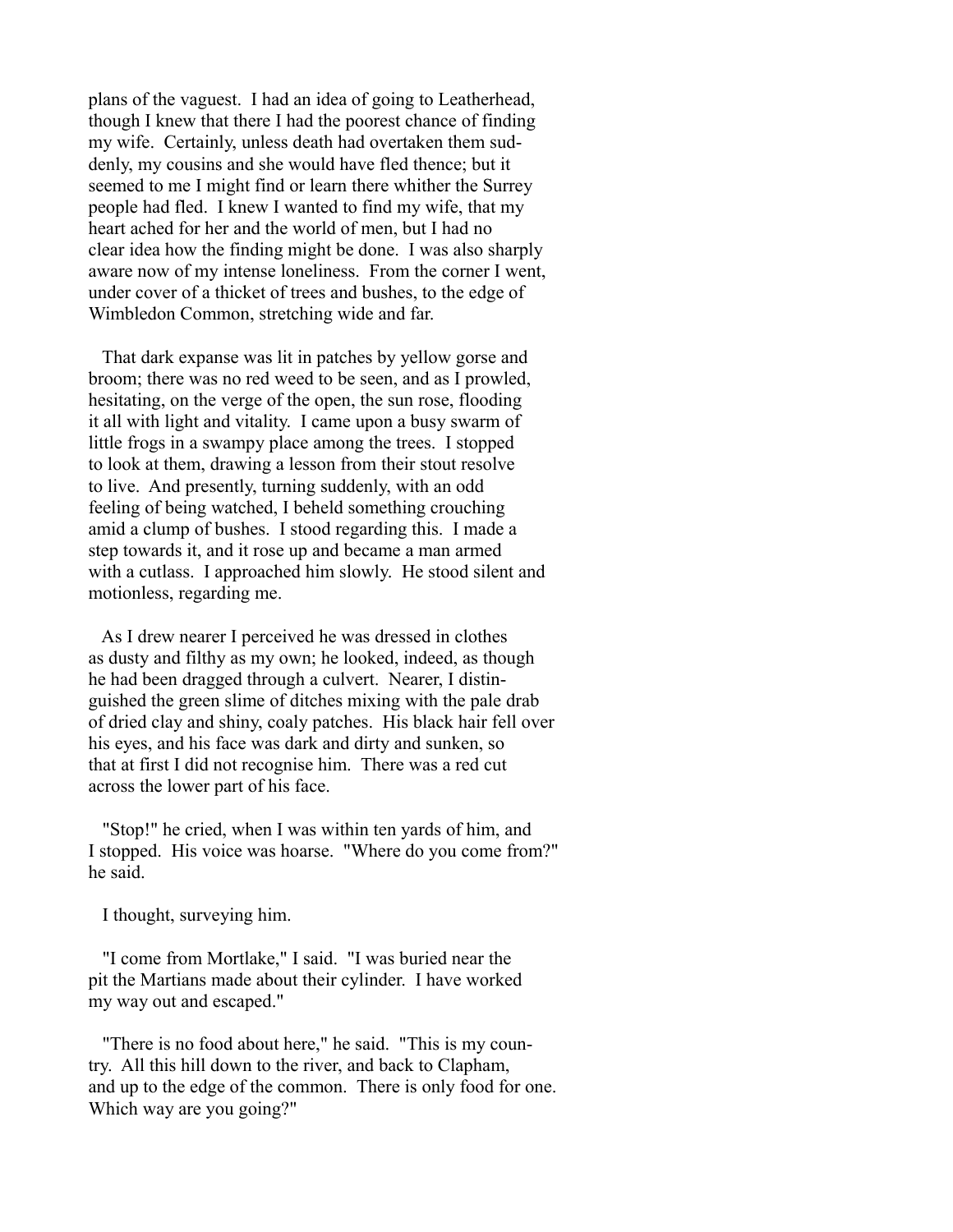I answered slowly.

 "I don't know," I said. "I have been buried in the ruins of a house thirteen or fourteen days. I don't know what has happened."

 He looked at me doubtfully, then started, and looked with a changed expression.

 "I've no wish to stop about here," said I. "I think I shall go to Leatherhead, for my wife was there."

He shot out a pointing finger.

 "It is you," said he; "the man from Woking. And you weren't killed at Weybridge?"

I recognised him at the same moment.

"You are the artilleryman who came into my garden."

 "Good luck!" he said. "We are lucky ones! Fancy YOU!" He put out a hand, and I took it. "I crawled up a drain," he said. "But they didn't kill everyone. And after they went away I got off towards Walton across the fields. But---- It's not sixteen days altogether--and your hair is grey." He looked over his shoulder suddenly. "Only a rook," he said. "One gets to know that birds have shadows these days. This is a bit open. Let us crawl under those bushes and talk."

 "Have you seen any Martians?" I said. "Since I crawled out----"

 "They've gone away across London," he said. "I guess they've got a bigger camp there. Of a night, all over there, Hampstead way, the sky is alive with their lights. It's like a great city, and in the glare you can just see them moving. By daylight you can't. But nearer--I haven't seen them--" (he counted on his fingers) "five days. Then I saw a couple across Hammersmith way carrying something big. And the night before last"--he stopped and spoke impressively--"it was just a matter of lights, but it was something up in the air. I believe they've built a flying-machine, and are learning to fly."

 I stopped, on hands and knees, for we had come to the bushes.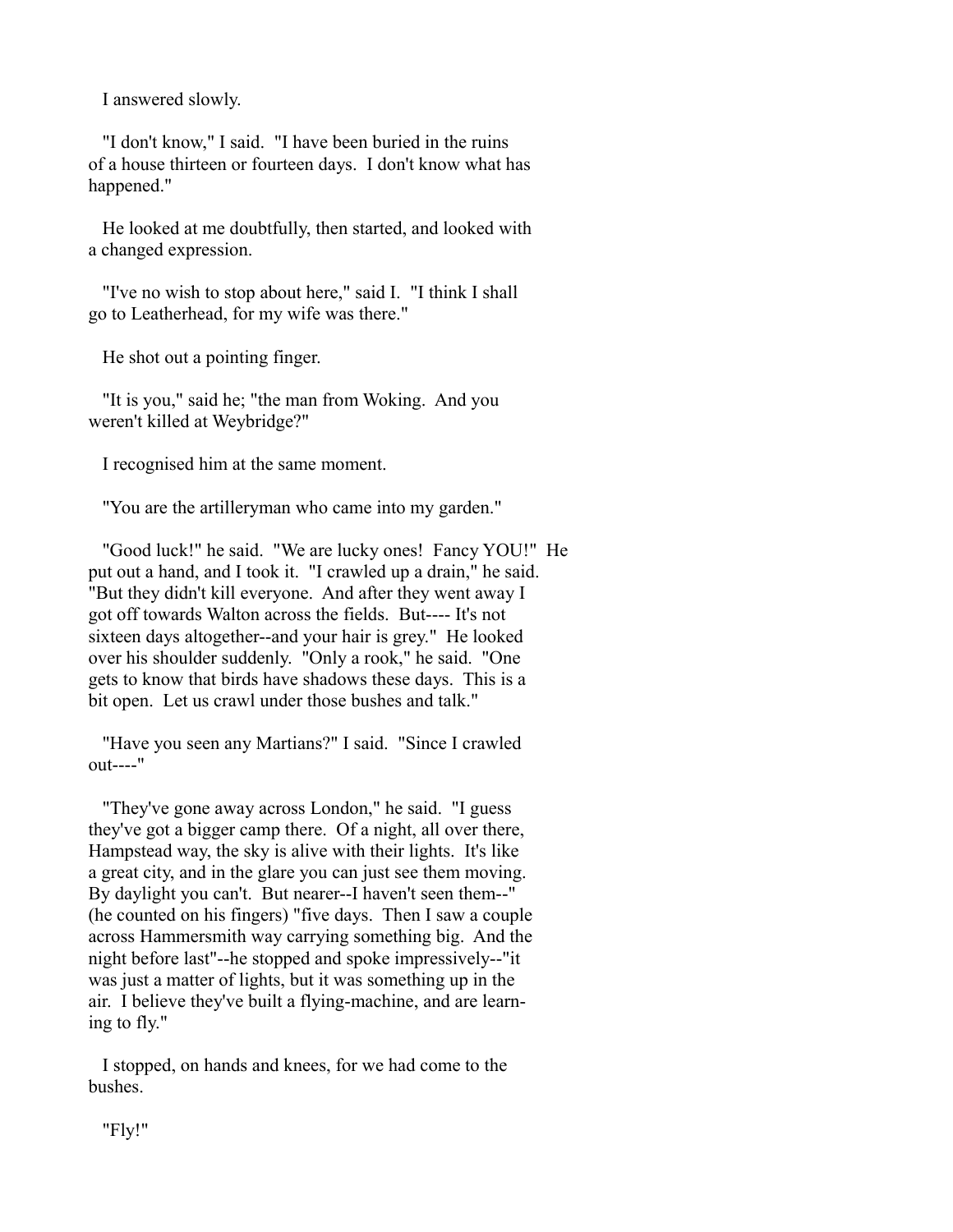"Yes," he said, "fly."

I went on into a little bower, and sat down.

 "It is all over with humanity," I said. "If they can do that they will simply go round the world."

He nodded.

 "They will. But---- It will relieve things over here a bit. And besides----" He looked at me. "Aren't you satisfied it IS up with humanity? I am. We're down; we're beat."

 I stared. Strange as it may seem, I had not arrived at this fact--a fact perfectly obvious so soon as he spoke. I had still held a vague hope; rather, I had kept a lifelong habit of mind. He repeated his words, "We're beat." They carried absolute conviction.

 "It's all over," he said. "They've lost ONE--just ONE. And they've made their footing good and crippled the greatest power in the world. They've walked over us. The death of that one at Weybridge was an accident. And these are only pioneers. They kept on coming. These green stars--I've seen none these five or six days, but I've no doubt they're falling somewhere every night. Nothing's to be done. We're under! We're beat!"

 I made him no answer. I sat staring before me, trying in vain to devise some countervailing thought.

 "This isn't a war," said the artilleryman. "It never was a war, any more than there's war between man and ants."

Suddenly I recalled the night in the observatory.

 "After the tenth shot they fired no more--at least, until the first cylinder came."

 "How do you know?" said the artilleryman. I explained. He thought. "Something wrong with the gun," he said. "But what if there is? They'll get it right again. And even if there's a delay, how can it alter the end? It's just men and ants. There's the ants builds their cities, live their lives, have wars, revolutions, until the men want them out of the way, and then they go out of the way. That's what we are now--just ants. Only----"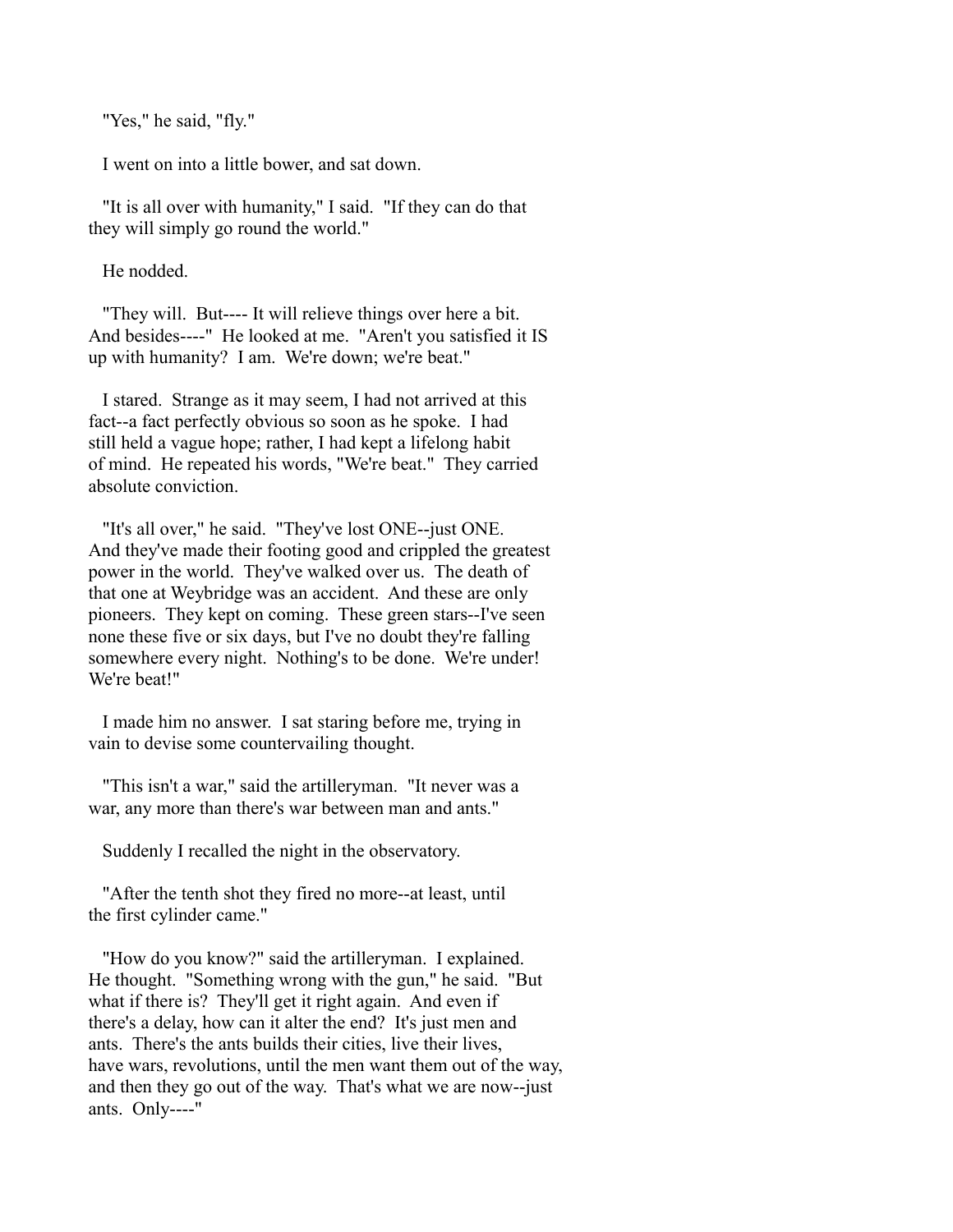"Yes," I said.

"We're eatable ants."

We sat looking at each other.

"And what will they do with us?" I said.

 "That's what I've been thinking," he said; "that's what I've been thinking. After Weybridge I went south--thinking. I saw what was up. Most of the people were hard at it squealing and exciting themselves. But I'm not so fond of squealing. I've been in sight of death once or twice; I'm not an ornamental soldier, and at the best and worst, death- it's just death. And it's the man that keeps on thinking comes through. I saw everyone tracking away south. Says I, "Food won't last this way," and I turned right back. I went for the Martians like a sparrow goes for man. All round"--he waved a hand to the horizon--"they're starving in heaps, bolting, treading on each other. . . ."

He saw my face, and halted awkwardly.

 "No doubt lots who had money have gone away to France," he said. He seemed to hesitate whether to apologise, met my eyes, and went on: "There's food all about here. Canned things in shops; wines, spirits, mineral waters; and the water mains and drains are empty. Well, I was telling you what I was thinking. "Here's intelligent things," I said, "and it seems they want us for food. First, they'll smash us up--ships, machines, guns, cities, all the order and organisation. All that will go. If we were the size of ants we might pull through. But we're not. It's all too bulky to stop. That's the first certainty." Eh?"

I assented.

 "It is; I've thought it out. Very well, then--next; at present we're caught as we're wanted. A Martian has only to go a few miles to get a crowd on the run. And I saw one, one day, out by Wandsworth, picking houses to pieces and routing among the wreckage. But they won't keep on doing that. So soon as they've settled all our guns and ships, and smashed our railways, and done all the things they are doing over there, they will begin catching us systematic, picking the best and storing us in cages and things. That's what they will start doing in a bit. Lord! They haven't begun on us yet. Don't you see that?"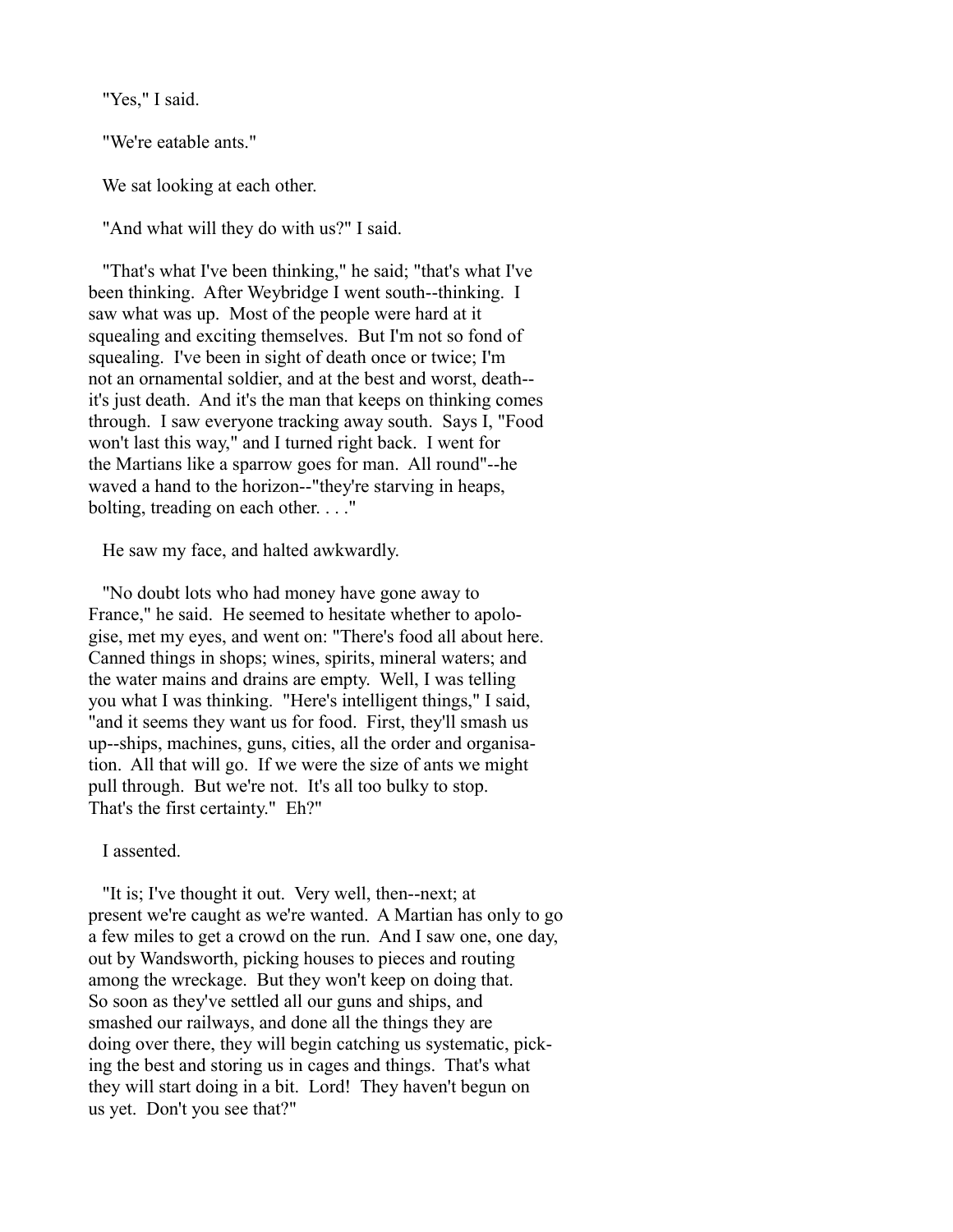"Not begun!" I exclaimed.

 "Not begun. All that's happened so far is through our not having the sense to keep quiet--worrying them with guns and such foolery. And losing our heads, and rushing off in crowds to where there wasn't any more safety than where we were. They don't want to bother us yet. They're making their things--making all the things they couldn't bring with them, getting things ready for the rest of their people. Very likely that's why the cylinders have stopped for a bit, for fear of hitting those who are here. And instead of our rushing about blind, on the howl, or getting dynamite on the chance of busting them up, we've got to fix ourselves up according to the new state of affairs. That's how I figure it out. It isn't quite according to what a man wants for his species, but it's about what the facts point to. And that's the principle I acted upon. Cities, nations, civilisation, progress--it's all over. That game's up. We're beat."

"But if that is so, what is there to live for?"

The artilleryman looked at me for a moment.

 "There won't be any more blessed concerts for a million years or so; there won't be any Royal Academy of Arts, and no nice little feeds at restaurants. If it's amusement you're after, I reckon the game is up. If you've got any drawingroom manners or a dislike to eating peas with a knife or dropping aitches, you'd better chuck 'em away. They ain't no further use."

"You mean----"

 "I mean that men like me are going on living--for the sake of the breed. I tell you, I'm grim set on living. And if I'm not mistaken, you'll show what insides YOU'VE got, too, before long. We aren't going to be exterminated. And I don't mean to be caught either, and tamed and fattened and bred like a thundering ox. Ugh! Fancy those brown creepers!"

"You don't mean to say----"

 "I do. I'm going on, under their feet. I've got it planned; I've thought it out. We men are beat. We don't know enough. We've got to learn before we've got a chance. And we've got to live and keep independent while we learn. See! That's what has to be done."

I stared, astonished, and stirred profoundly by the man's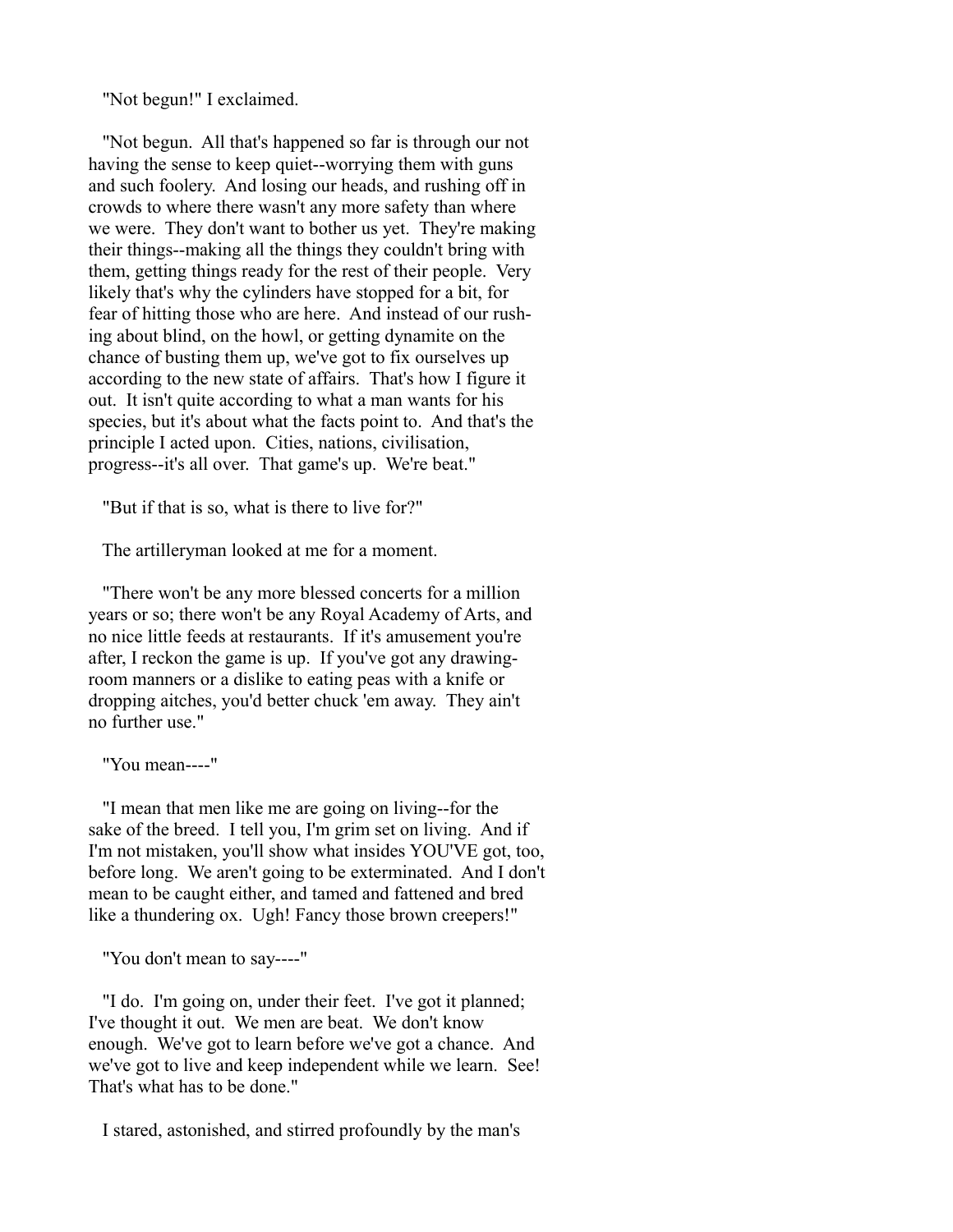resolution.

 "Great God!," cried I. "But you are a man indeed!" And suddenly I gripped his hand.

 "Eh!" he said, with his eyes shining. "I've thought it out, eh?"

"Go on," I said.

 "Well, those who mean to escape their catching must get ready. I'm getting ready. Mind you, it isn't all of us that are made for wild beasts; and that's what it's got to be. That's why I watched you. I had my doubts. You're slender. I didn't know that it was you, you see, or just how you'd been buried. All these--the sort of people that lived in these houses, and all those damn little clerks that used to live down that way--they'd be no good. They haven't any spirit in them--no proud dreams and no proud lusts; and a man who hasn't one or the other--Lord! What is he but funk and precautions? They just used to skedaddle off to work--I've seen hundreds of 'em, bit of breakfast in hand, running wild and shining to catch their little season-ticket train, for fear they'd get dismissed if they didn't; working at businesses they were afraid to take the trouble to understand; skedaddling back for fear they wouldn't be in time for dinner; keeping indoors after dinner for fear of the back streets, and sleeping with the wives they married, not because they wanted them, but because they had a bit of money that would make for safety in their one little miserable skedaddle through the world. Lives insured and a bit invested for fear of accidents. And on Sundays--fear of the hereafter. As if hell was built for rabbits! Well, the Martians will just be a godsend to these. Nice roomy cages, fattening food, careful breeding, no worry. After a week or so chasing about the fields and lands on empty stomachs, they'll come and be caught cheerful. They'll be quite glad after a bit. They'll wonder what people did before there were Martians to take care of them. And the bar loafers, and mashers, and singers--I can imagine them. I can imagine them," he said, with a sort of sombre gratification. "There'll be any amount of sentiment and religion loose among them. There's hundreds of things I saw with my eyes that I've only begun to see clearly these last few days. There's lots will take things as they are--fat and stupid; and lots will be worried by a sort of feeling that it's all wrong, and that they ought to be doing something. Now whenever things are so that a lot of people feel they ought to be doing something, the weak, and those who go weak with a lot of com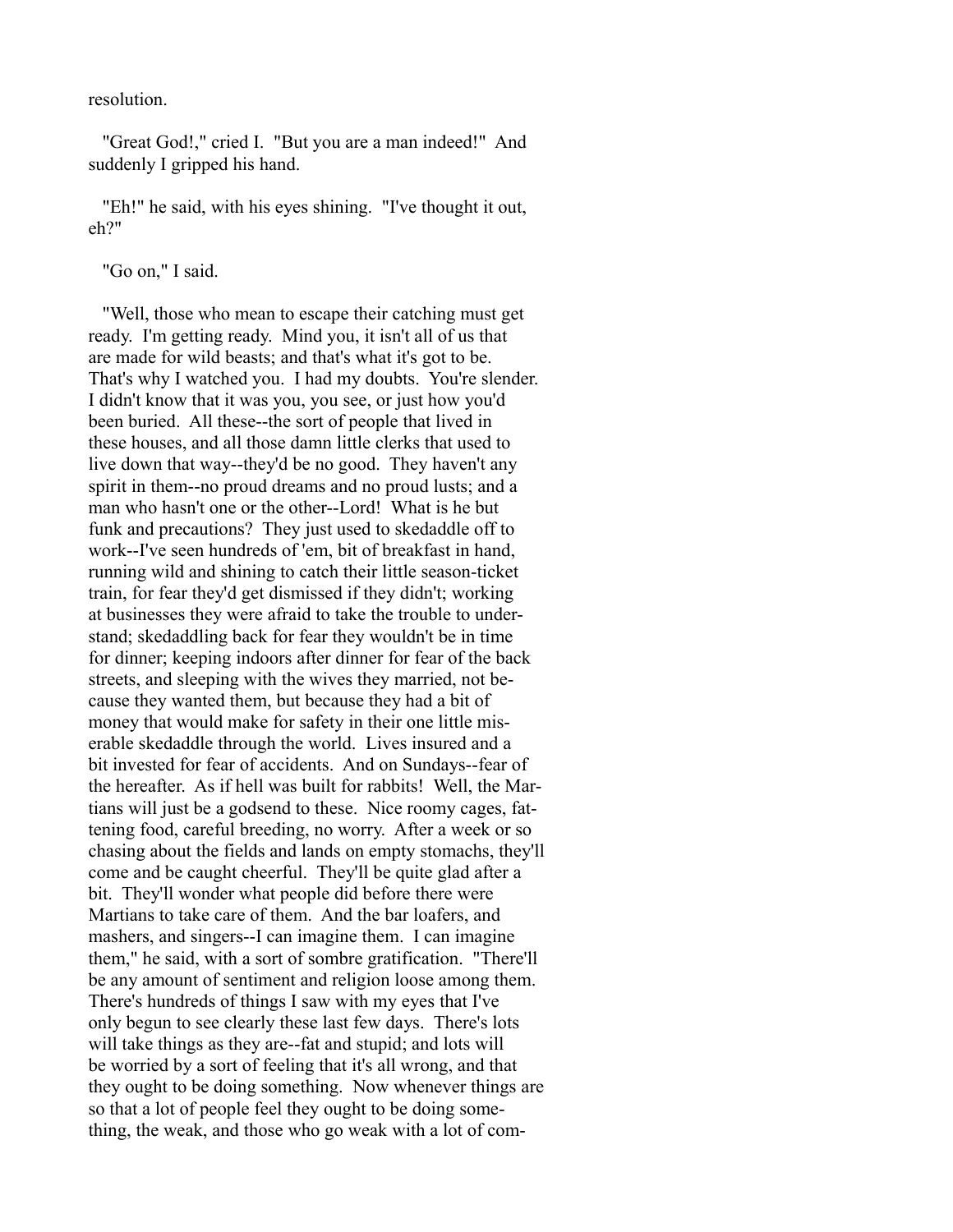plicated thinking, always make for a sort of do-nothing religion, very pious and superior, and submit to persecution and the will of the Lord. Very likely you've seen the same thing. It's energy in a gale of funk, and turned clean inside out. These cages will be full of psalms and hymns and piety. And those of a less simple sort will work in a bit of--what is it?--eroticism."

He paused.

 "Very likely these Martians will make pets of some of them; train them to do tricks--who knows?--get sentimental over the pet boy who grew up and had to be killed. And some, maybe, they will train to hunt us."

"No," I cried, "that's impossible! No human being----"

 "What's the good of going on with such lies?" said the artilleryman. "There's men who'd do it cheerful. What nonsense to pretend there isn't!"

And I succumbed to his conviction.

 "If they come after me," he said; "Lord, if they come after me!" and subsided into a grim meditation.

 I sat contemplating these things. I could find nothing to bring against this man's reasoning. In the days before the invasion no one would have questioned my intellectual superiority to his--I, a professed and recognised writer on philosophical themes, and he, a common soldier; and yet he had already formulated a situation that I had scarcely realised.

 "What are you doing?" I said presently. "What plans have you made?"

He hesitated.

 "Well, it's like this," he said. "What have we to do? We have to invent a sort of life where men can live and breed, and be sufficiently secure to bring the children up. Yes--wait a bit, and I'll make it clearer what I think ought to be done. The tame ones will go like all tame beasts; in a few generations they'll be big, beautiful, rich-blooded, stupid--rubbish! The risk is that we who keep wild will go savage--degenerate into a sort of big, savage rat. . . . You see, how I mean to live is underground. I've been thinking about the drains. Of course those who don't know drains think horrible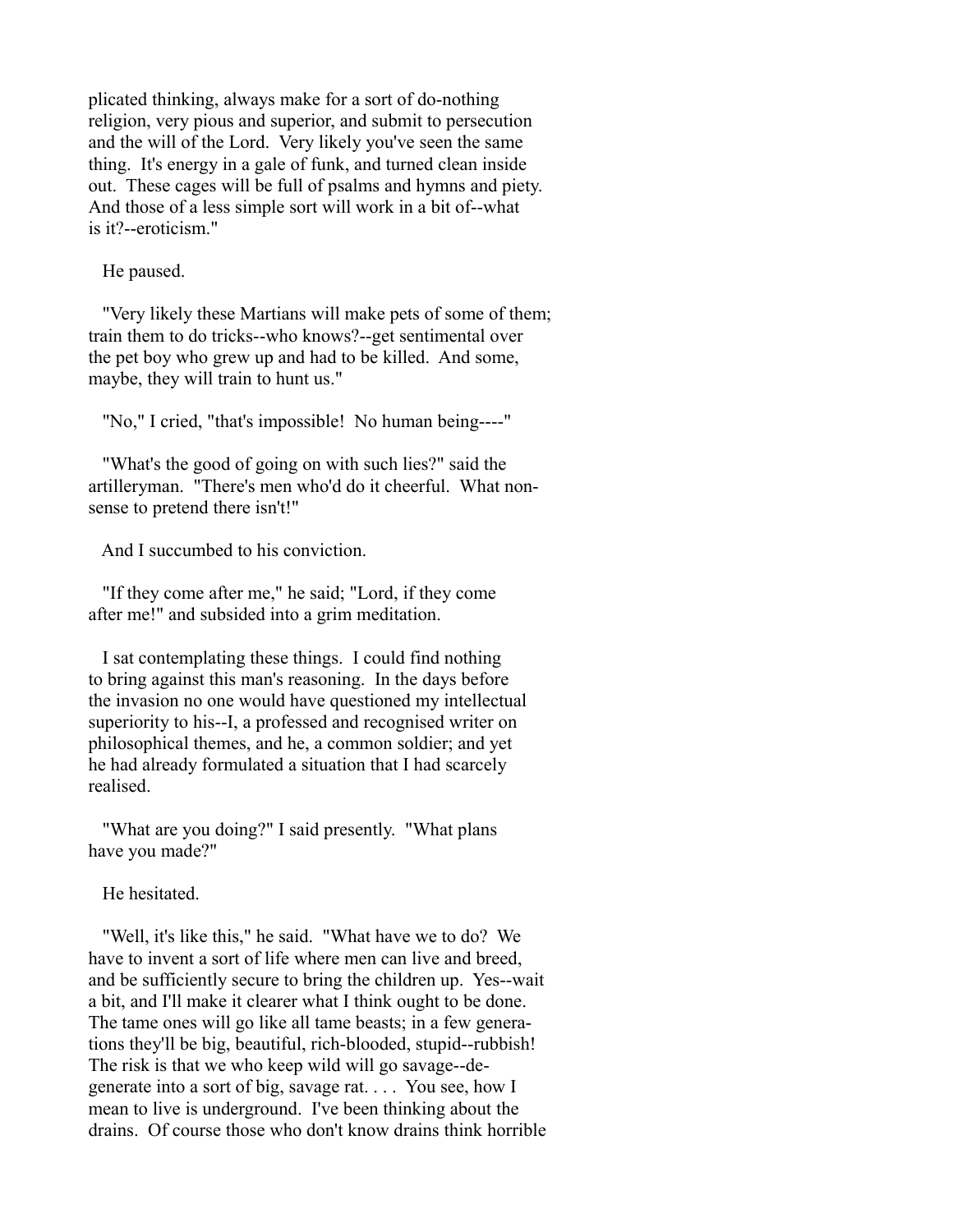things; but under this London are miles and miles--hundreds of miles--and a few days" rain and London empty will leave them sweet and clean. The main drains are big enough and airy enough for anyone. Then there's cellars, vaults, stores, from which bolting passages may be made to the drains. And the railway tunnels and subways. Eh? You begin to see? And we form a band--able-bodied, clean-minded men. We're not going to pick up any rubbish that drifts in. Weaklings go out again."

"As you meant me to go?"

"Well--l parleyed, didn't I?"

"We won't quarrel about that. Go on."

 "Those who stop obey orders. Able-bodied, clean-minded women we want also--mothers and teachers. No lackadaisical ladies--no blasted rolling eyes. We can't have any weak or silly. Life is real again, and the useless and cumbersome and mischievous have to die. They ought to die. They ought to be willing to die. It's a sort of disloyalty, after all, to live and taint the race. And they can't be happy. Moreover, dying's none so dreadful; it's the funking makes it bad. And in all those places we shall gather. Our district will be London. And we may even be able to keep a watch, and run about in the open when the Martians keep away. Play cricket, perhaps. That's how we shall save the race. Eh? It's a possible thing? But saving the race is nothing in itself. As I say, that's only being rats. It's saving our knowledge and adding to it is the thing. There men like you come in. There's books, there's models. We must make great safe places down deep, and get all the books we can; not novels and poetry swipes, but ideas, science books. That's where men like you come in. We must go to the British Museum and pick all those books through. Especially we must keep up our science- learn more. We must watch these Martians. Some of us must go as spies. When it's all working, perhaps I will. Get caught, I mean. And the great thing is, we must leave the Martians alone. We mustn't even steal. If we get in their way, we clear out. We must show them we mean no harm. Yes, I know. But they're intelligent things, and they won't hunt us down if they have all they want, and think we're just harmless vermin."

 The artilleryman paused and laid a brown hand upon my arm.

"After all, it may not be so much we may have to learn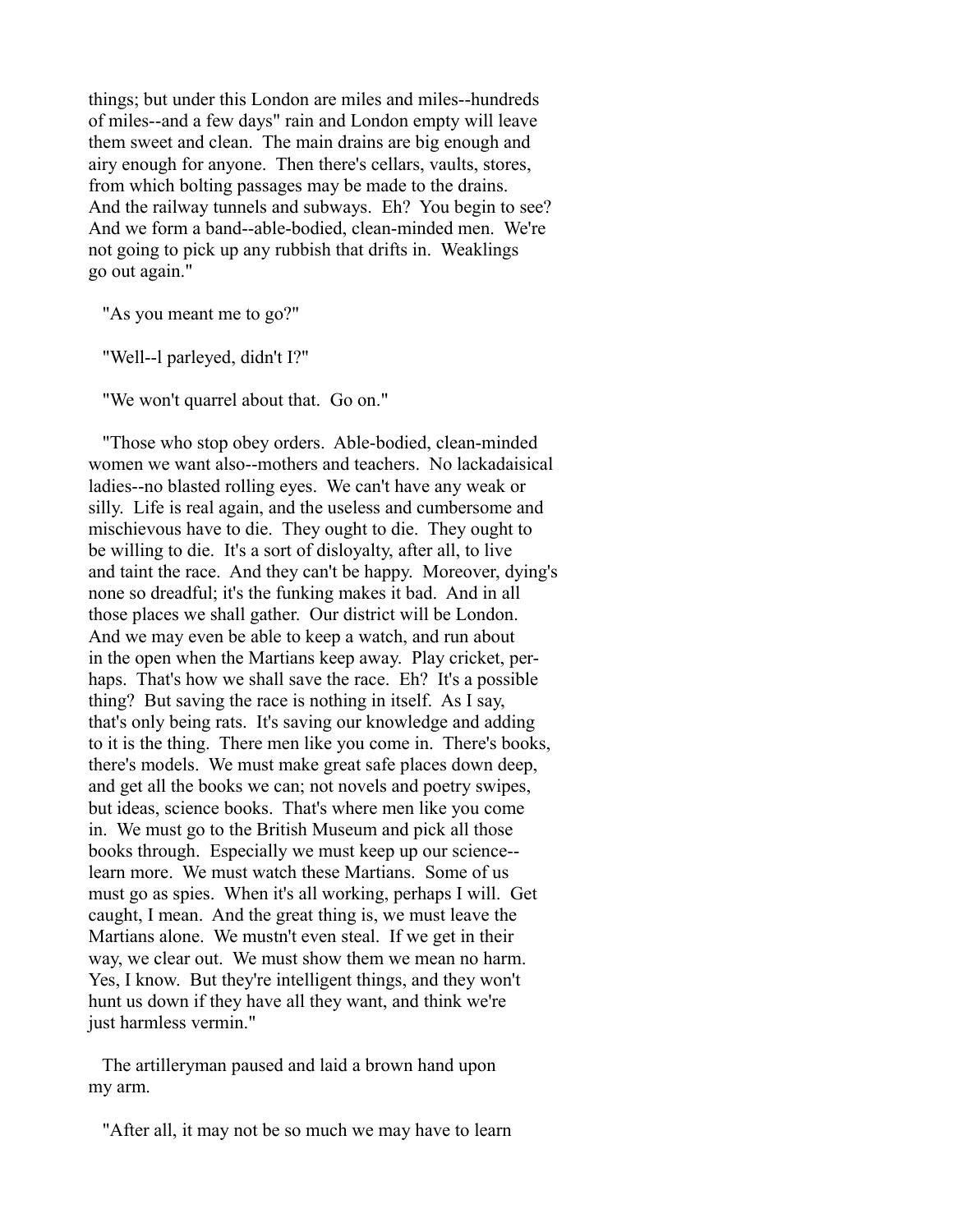before-- Just imagine this: four or five of their fighting machines suddenly starting off--Heat-Rays right and left, and not a Martian in 'em. Not a Martian in 'em, but men--men who have learned the way how. It may be in my time, even- those men. Fancy having one of them lovely things, with its Heat-Ray wide and free! Fancy having it in control! What would it matter if you smashed to smithereens at the end of the run, after a bust like that? I reckon the Martians'll open their beautiful eyes! Can't you see them, man? Can't you see them hurrying, hurrying--puffing and blowing and hooting to their other mechanical affairs? Something out of gear in every case. And swish, bang, rattle, swish! Just as they are fumbling over it, SWISH comes the Heat-Ray, and, behold! man has come back to his own."

 For a while the imaginative daring of the artilleryman, and the tone of assurance and courage he assumed, completely dominated my mind. I believed unhesitatingly both in his forecast of human destiny and in the practicability of his astonishing scheme, and the reader who thinks me susceptible and foolish must contrast his position, reading steadily with all his thoughts about his subject, and mine, crouching fearfully in the bushes and listening, distracted by apprehension. We talked in this manner through the early morning time, and later crept out of the bushes, and, after scanning the sky for Martians, hurried precipitately to the house on Putney Hill where he had made his lair. It was the coal cellar of the place, and when I saw the work he had spent a week upon--it was a burrow scarcely ten yards long, which he designed to reach to the main drain on Putney Hill--I had my first inkling of the gulf between his dreams and his powers. Such a hole I could have dug in a day. But I believed in him sufficiently to work with him all that morning until past midday at his digging. We had a garden barrow and shot the earth we removed against the kitchen range. We refreshed ourselves with a tin of mockturtle soup and wine from the neighbouring pantry. I found a curious relief from the aching strangeness of the world in this steady labour. As we worked, I turned his project over in my mind, and presently objections and doubts began to arise; but I worked there all the morning, so glad was I to find myself with a purpose again. After working an hour I began to speculate on the distance one had to go before the cloaca was reached, the chances we had of missing it altogether. My immediate trouble was why we should dig this long tunnel, when it was possible to get into the drain at once down one of the manholes, and work back to the house. It seemed to me, too, that the house was inconveniently chosen, and required a needless length of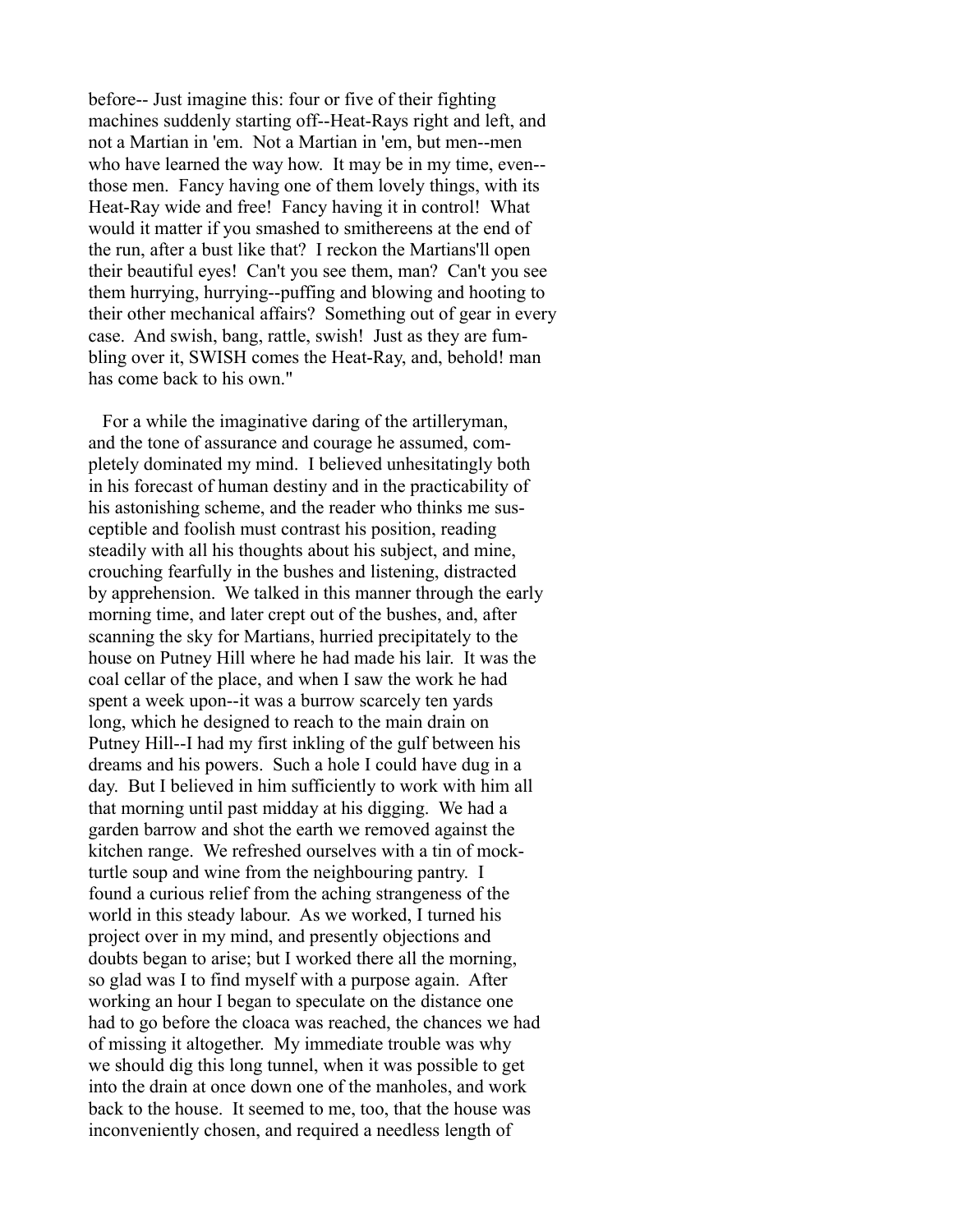tunnel. And just as I was beginning to face these things, the artilleryman stopped digging, and looked at me.

 "We're working well," he said. He put down his spade. "Let us knock off a bit" he said. "I think it's time we reconnoitred from the roof of the house."

 I was for going on, and after a little hesitation he resumed his spade; and then suddenly I was struck by a thought. I stopped, and so did he at once.

 "Why were you walking about the common," I said, "instead of being here?"

 "Taking the air," he said. "I was coming back. It's safer by night."

"But the work?"

 "Oh, one can't always work," he said, and in a flash I saw the man plain. He hesitated, holding his spade. "We ought to reconnoitre now," he said, "because if any come near they may hear the spades and drop upon us unawares."

 I was no longer disposed to object. We went together to the roof and stood on a ladder peeping out of the roof door. No Martians were to be seen, and we ventured out on the tiles, and slipped down under shelter of the parapet.

 From this position a shrubbery hid the greater portion of Putney, but we could see the river below, a bubbly mass of red weed, and the low parts of Lambeth flooded and red. The red creeper swarmed up the trees about the old palace, and their branches stretched gaunt and dead, and set with shrivelled leaves, from amid its clusters. It was strange how entirely dependent both these things were upon flowing water for their propagation. About us neither had gained a footing; laburnums, pink mays, snowballs, and trees of arborvitae, rose out of laurels and hydrangeas, green and brilliant into the sunlight. Beyond Kensington dense smoke was rising, and that and a blue haze hid the northward hills.

 The artilleryman began to tell me of the sort of people who still remained in London.

 "One night last week," he said, "some fools got the electric light in order, and there was all Regent Street and the Circus ablaze, crowded with painted and ragged drunkards, men and women, dancing and shouting till dawn. A man who was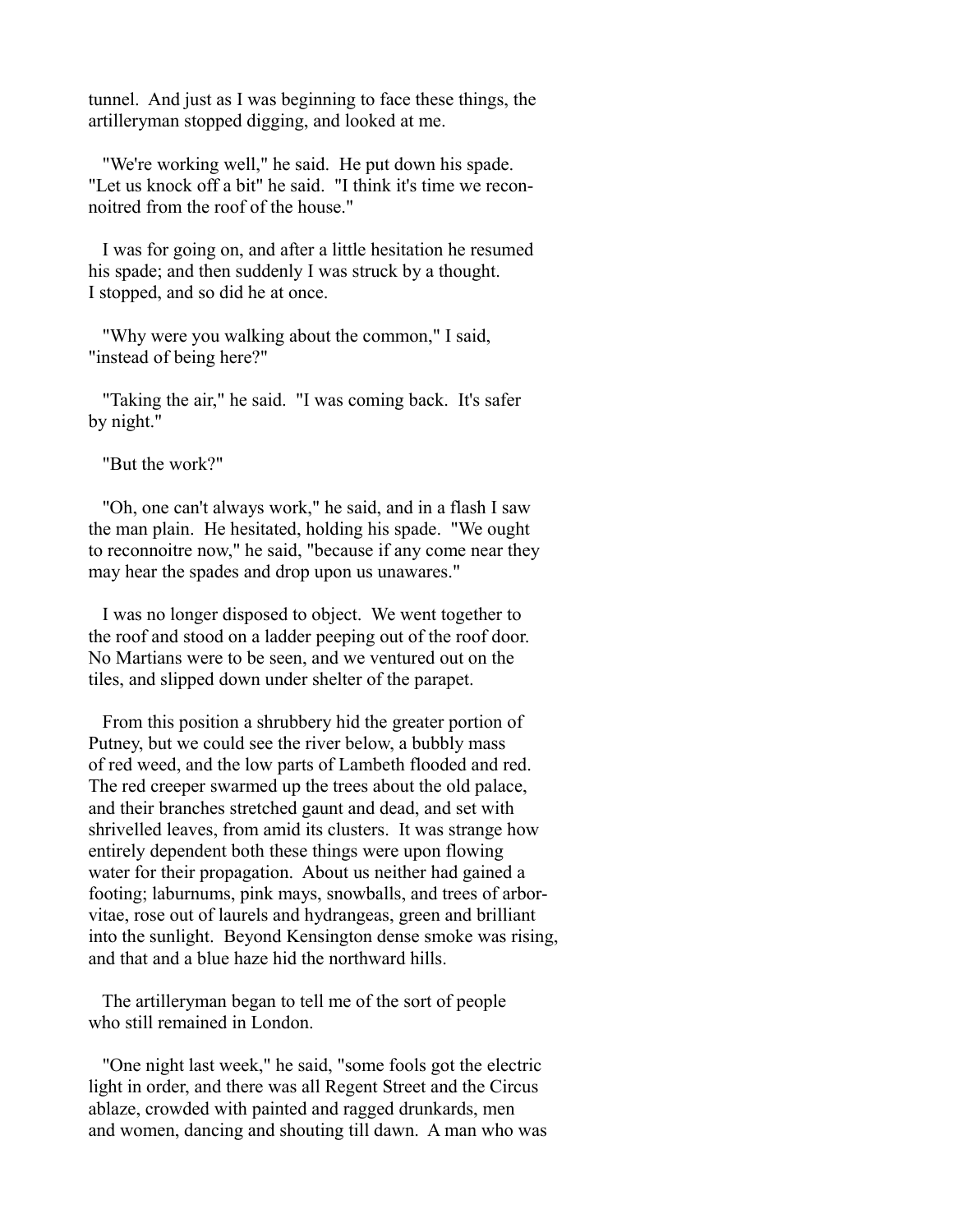there told me. And as the day came they became aware of a fighting-machine standing near by the Langham and looking down at them. Heaven knows how long he had been there. It must have given some of them a nasty turn. He came down the road towards them, and picked up nearly a hundred too drunk or frightened to run away."

 Grotesque gleam of a time no history will ever fully describe!

 From that, in answer to my questions, he came round to his grandiose plans again. He grew enthusiastic. He talked so eloquently of the possibility of capturing a fightingmachine that I more than half believed in him again. But now that I was beginning to understand something of his quality, I could divine the stress he laid on doing nothing precipitately. And I noted that now there was no question that he personally was to capture and fight the great machine.

 After a time we went down to the cellar. Neither of us seemed disposed to resume digging, and when he suggested a meal, I was nothing loath. He became suddenly very generous, and when we had eaten he went away and returned with some excellent cigars. We lit these, and his optimism glowed. He was inclined to regard my coming as a great occasion.

"There's some champagne in the cellar," he said.

"We can dig better on this Thames-side burgundy," said I.

 "No," said he; "I am host today. Champagne! Great God! We've a heavy enough task before us! Let us take a rest and gather strength while we may. Look at these blistered hands!"

 And pursuant to this idea of a holiday, he insisted upon playing cards after we had eaten. He taught me euchre, and after dividing London between us, I taking the northern side and he the southern, we played for parish points. Grotesque and foolish as this will seem to the sober reader, it is absolutely true, and what is more remarkable, I found the card game and several others we played extremely interesting.

 Strange mind of man! that, with our species upon the edge of extermination or appalling degradation, with no clear prospect before us but the chance of a horrible death, we could sit following the chance of this painted pasteboard, and playing the "joker" with vivid delight. Afterwards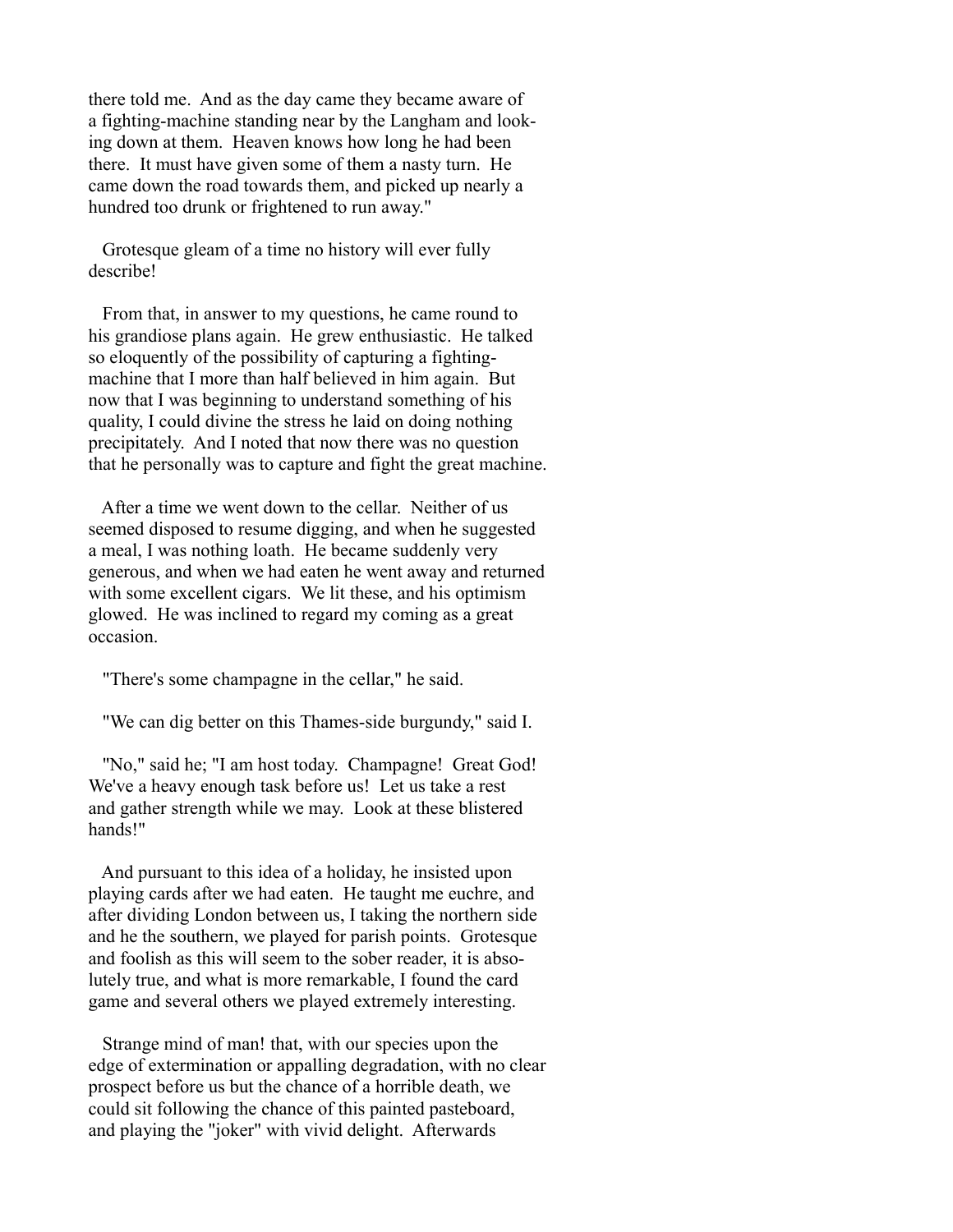he taught me poker, and I beat him at three tough chess games. When dark came we decided to take the risk, and lit a lamp.

 After an interminable string of games, we supped, and the artilleryman finished the champagne. We went on smoking the cigars. He was no longer the energetic regenerator of his species I had encountered in the morning. He was still optimistic, but it was a less kinetic, a more thoughtful optimism. I remember he wound up with my health, proposed in a speech of small variety and considerable intermittence. I took a cigar, and went upstairs to look at the lights of which he had spoken that blazed so greenly along the Highgate hills.

 At first I stared unintelligently across the London valley. The northern hills were shrouded in darkness; the fires near Kensington glowed redly, and now and then an orange-red tongue of flame flashed up and vanished in the deep blue night. All the rest of London was black. Then, nearer, I perceived a strange light, a pale, violet-purple fluorescent glow, quivering under the night breeze. For a space I could not understand it, and then I knew that it must be the red weed from which this faint irradiation proceeded. With that realisation my dormant sense of wonder, my sense of the proportion of things, awoke again. I glanced from that to Mars, red and clear, glowing high in the west, and then gazed long and earnestly at the darkness of Hampstead and Highgate.

 I remained a very long time upon the roof, wondering at the grotesque changes of the day. I recalled my mental states from the midnight prayer to the foolish card-playing. I had a violent revulsion of feeling. I remember I flung away the cigar with a certain wasteful symbolism. My folly came to me with glaring exaggeration. I seemed a traitor to my wife and to my kind; I was filled with remorse. I resolved to leave this strange undisciplined dreamer of great things to his drink and gluttony, and to go on into London. There, it seemed to me, I had the best chance of learning what the Martians and my fellowmen were doing. I was still upon the roof when the late moon rose.

### CHAPTER EIGHT

### DEAD LONDON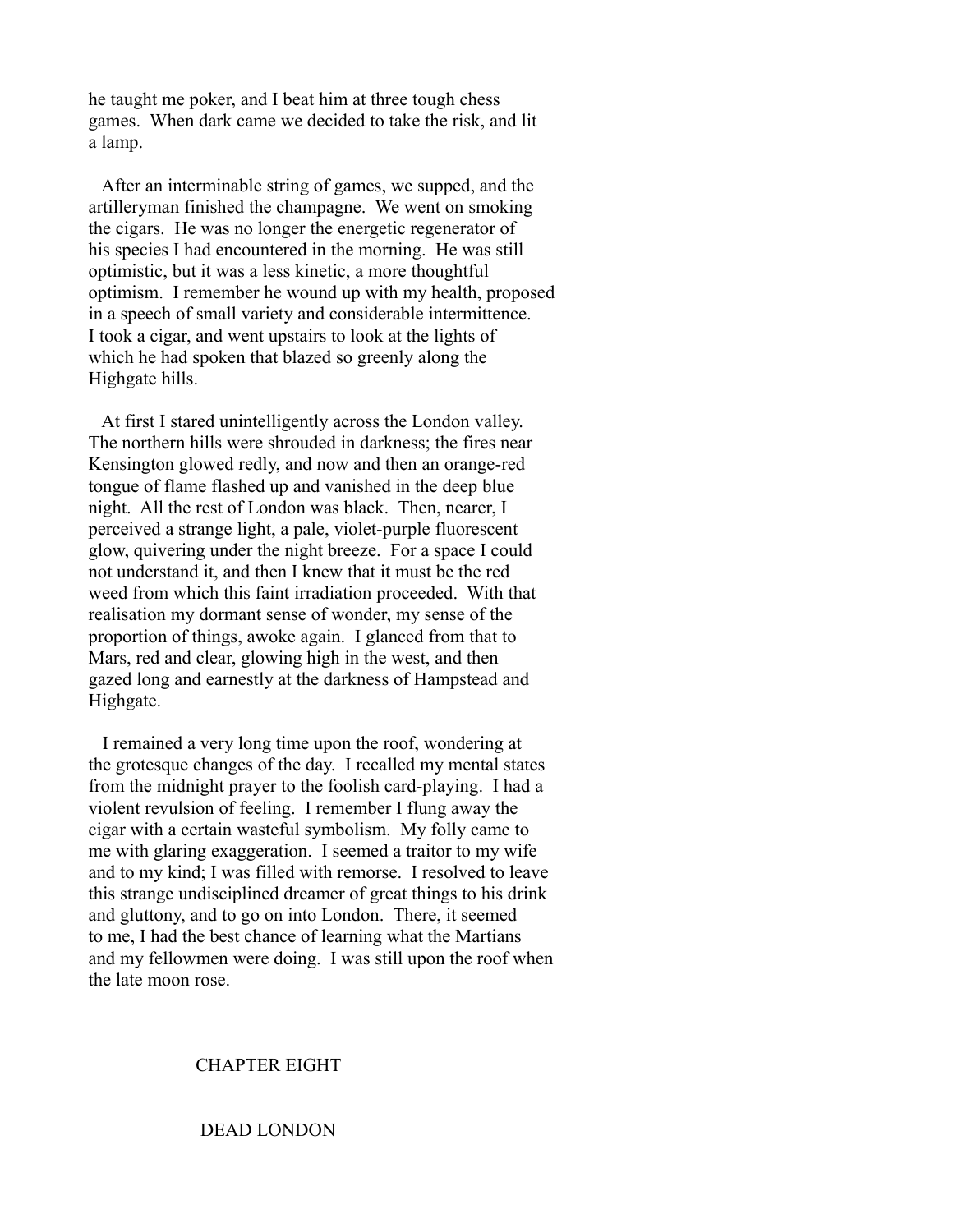After I had parted from the artilleryman, I went down the hill, and by the High Street across the bridge to Fulham. The red weed was tumultuous at that time, and nearly choked the bridge roadway; but its fronds were already whitened in patches by the spreading disease that presently removed it so swiftly.

 At the corner of the lane that runs to Putney Bridge station I found a man lying. He was as black as a sweep with the black dust, alive, but helplessly and speechlessly drunk. I could get nothing from him but curses and furious lunges at my head. I think I should have stayed by him but for the brutal expression of his face.

 There was black dust along the roadway from the bridge onwards, and it grew thicker in Fulham. The streets were horribly quiet. I got food--sour, hard, and mouldy, but quite eatable--in a baker's shop here. Some way towards Walham Green the streets became clear of powder, and I passed a white terrace of houses on fire; the noise of the burning was an absolute relief. Going on towards Brompton, the streets were quiet again.

 Here I came once more upon the black powder in the streets and upon dead bodies. I saw altogether about a dozen in the length of the Fulham Road. They had been dead many days, so that I hurried quickly past them. The black powder covered them over, and softened their outlines. One or two had been disturbed by dogs.

 Where there was no black powder, it was curiously like a Sunday in the City, with the closed shops, the houses locked up and the blinds drawn, the desertion, and the stillness. In some places plunderers had been at work, but rarely at other than the provision and wine shops. A jeweller's window had been broken open in one place, but apparently the thief had been disturbed, and a number of gold chains and a watch lay scattered on the pavement. I did not trouble to touch them. Farther on was a tattered woman in a heap on a doorstep; the hand that hung over her knee was gashed and bled down her rusty brown dress, and a smashed magnum of champagne formed a pool across the pavement. She seemed asleep, but she was dead.

 The farther I penetrated into London, the profounder grew the stillness. But it was not so much the stillness of death--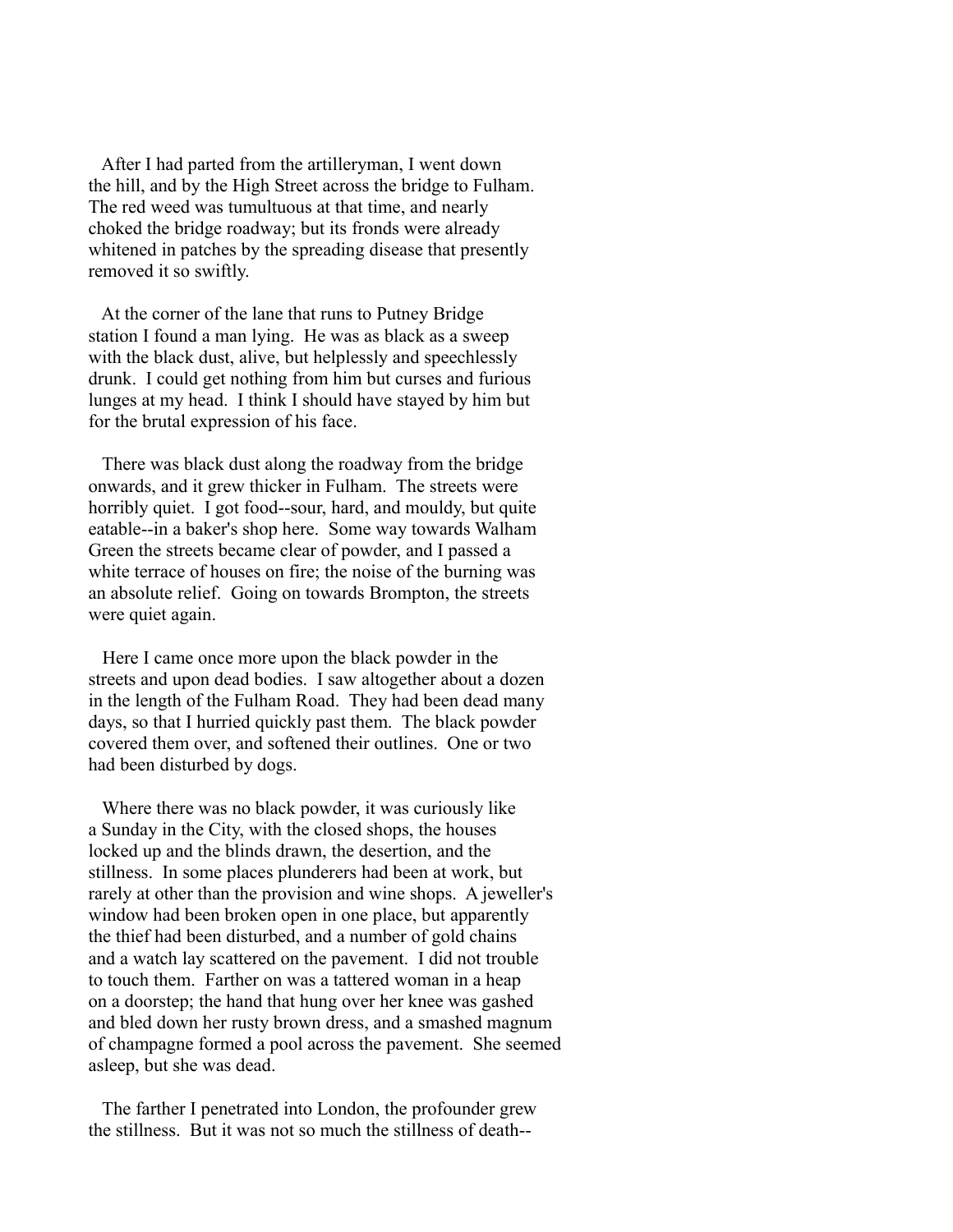it was the stillness of suspense, of expectation. At any time the destruction that had already singed the northwestern borders of the metropolis, and had annihilated Ealing and Kilburn, might strike among these houses and leave them smoking ruins. It was a city condemned and derelict....

 In South Kensington the streets were clear of dead and of black powder. It was near South Kensington that I first heard the howling. It crept almost imperceptibly upon my senses. It was a sobbing alternation of two notes, "Ulla, ulla, ulla, ulla," keeping on perpetually. When I passed streets that ran northward it grew in volume, and houses and buildings seemed to deaden and cut it off again. It came in a full tide down Exhibition Road. I stopped, staring towards Kensington Gardens, wondering at this strange, remote wailing. It was as if that mighty desert of houses had found a voice for its fear and solitude.

 "Ulla, ulla, ulla, ulla," wailed that superhuman note- great waves of sound sweeping down the broad, sunlit roadway, between the tall buildings on each side. I turned northwards, marvelling, towards the iron gates of Hyde Park. I had half a mind to break into the Natural History Museum and find my way up to the summits of the towers, in order to see across the park. But I decided to keep to the ground, where quick hiding was possible, and so went on up the Exhibition Road. All the large mansions on each side of the road were empty and still, and my footsteps echoed against the sides of the houses. At the top, near the park gate, I came upon a strange sight--a bus overturned, and the skeleton of a horse picked clean. I puzzled over this for a time, and then went on to the bridge over the Serpentine. The voice grew stronger and stronger, though I could see nothing above the housetops on the north side of the park, save a haze of smoke to the northwest.

 "Ulla, ulla, ulla, ulla," cried the voice, coming, as it seemed to me, from the district about Regent's Park. The desolating cry worked upon my mind. The mood that had sustained me passed. The wailing took possession of me. I found I was intensely weary, footsore, and now again hungry and thirsty.

 It was already past noon. Why was I wandering alone in this city of the dead? Why was I alone when all London was lying in state, and in its black shroud? I felt intolerably lonely. My mind ran on old friends that I had forgotten for years. I thought of the poisons in the chemists" shops, of the liquors the wine merchants stored; I recalled the two sodden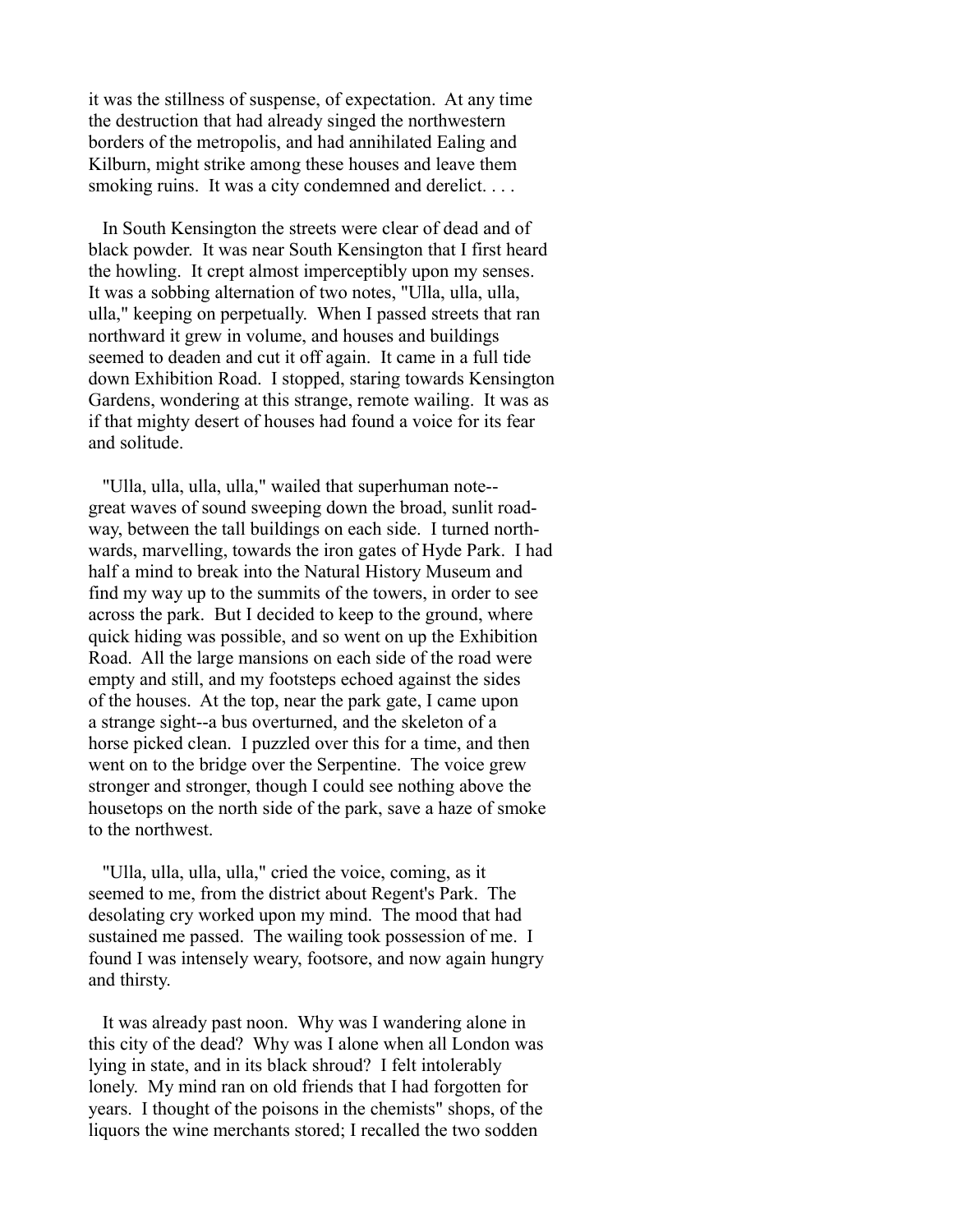creatures of despair, who so far as I knew, shared the city with myself....

 I came into Oxford Street by the Marble Arch, and here again were black powder and several bodies, and an evil, ominous smell from the gratings of the cellars of some of the houses. I grew very thirsty after the heat of my long walk. With infinite trouble I managed to break into a public-house and get food and drink. I was weary after eating, and went into the parlour behind the bar, and slept on a black horsehair sofa I found there.

 I awoke to find that dismal howling still in my ears, "Ulla, ulla, ulla, ulla." It was now dusk, and after I had routed out some biscuits and a cheese in the bar--there was a meat safe, but it contained nothing but maggots--I wandered on through the silent residential squares to Baker Street --Portman Square is the only one I can name--and so came out at last upon Regent's Park. And as I emerged from the top of Baker Street, I saw far away over the trees in the clearness of the sunset the hood of the Martian giant from which this howling proceeded. I was not terrified. I came upon him as if it were a matter of course. I watched him for some time, but he did not move. He appeared to be standing and yelling, for no reason that I could discover.

 I tried to formulate a plan of action. That perpetual sound of "Ulla, ulla, ulla, ulla," confused my mind. Perhaps I was too tired to be very fearful. Certainly I was more curious to know the reason of this monotonous crying than afraid. I turned back away from the park and struck into Park Road, intending to skirt the park, went along under the shelter of the terraces, and got a view of this stationary, howling Martian from the direction of St. John's Wood. A couple of hundred yards out of Baker Street I heard a yelping chorus, and saw, first a dog with a piece of putrescent red meat in his jaws coming headlong towards me, and then a pack of starving mongrels in pursuit of him. He made a wide curve to avoid me, as though he feared I might prove a fresh competitor. As the yelping died away down the silent road, the wailing sound of "Ulla, ulla, ulla, ulla," reasserted itself.

 I came upon the wrecked handling-machine halfway to St. John's Wood station. At first I thought a house had fallen across the road. It was only as I clambered among the ruins that I saw, with a start, this mechanical Samson lying, with its tentacles bent and smashed and twisted, among the ruins it had made. The forepart was shattered. It seemed as if it had driven blindly straight at the house, and had been over-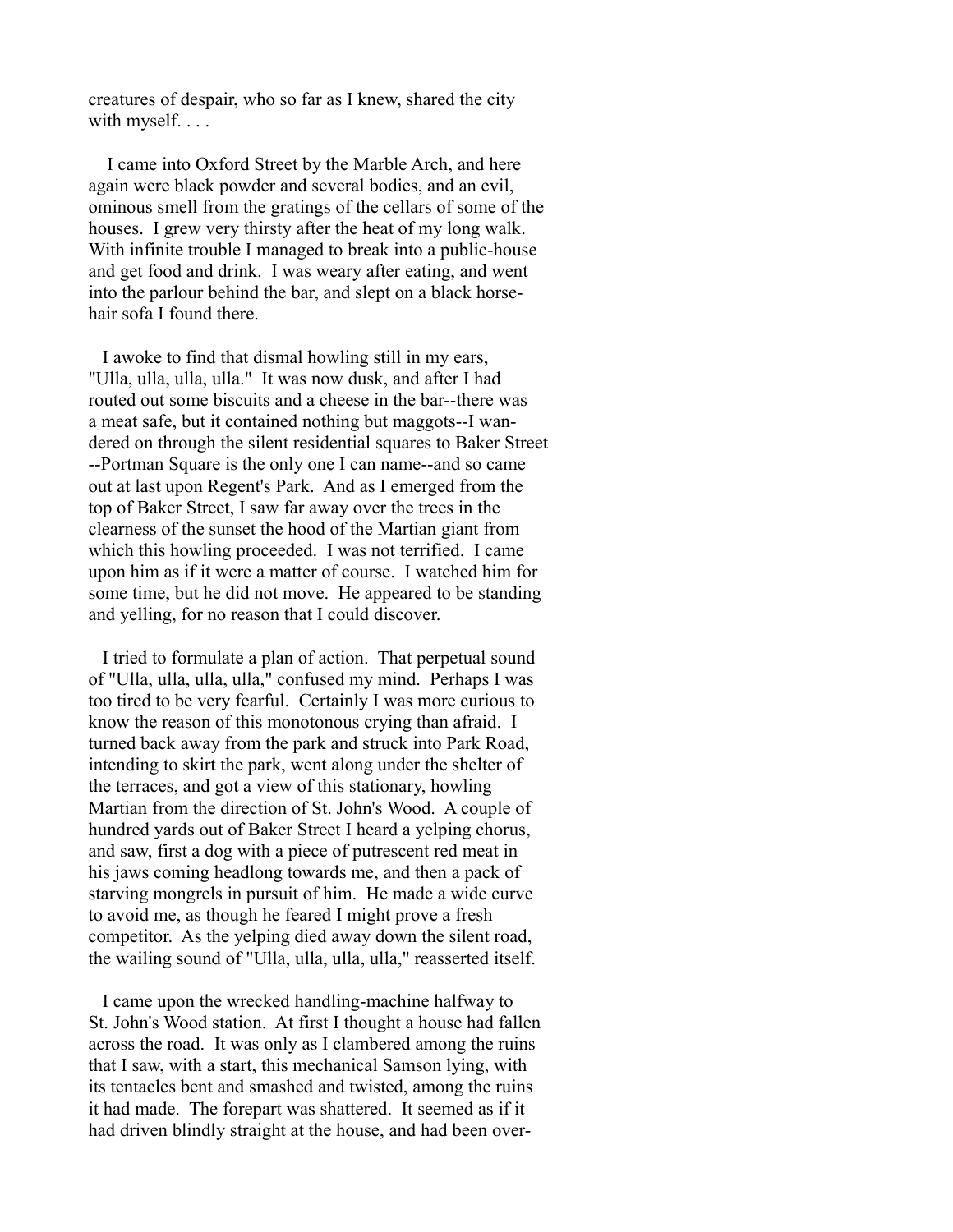whelmed in its overthrow. It seemed to me then that this might have happened by a handling-machine escaping from the guidance of its Martian. I could not clamber among the ruins to see it, and the twilight was now so far advanced that the blood with which its seat was smeared, and the gnawed gristle of the Martian that the dogs had left, were invisible to me.

 Wondering still more at all that I had seen, I pushed on towards Primrose Hill. Far away, through a gap in the trees, I saw a second Martian, as motionless as the first, standing in the park towards the Zoological Gardens, and silent. A little beyond the ruins about the smashed handling-machine I came upon the red weed again, and found the Regent's Canal, a spongy mass of dark-red vegetation.

 As I crossed the bridge, the sound of "Ulla, ulla, ulla, ulla," ceased. It was, as it were, cut off. The silence came like a thunderclap.

 The dusky houses about me stood faint and tall and dim; the trees towards the park were growing black. All about me the red weed clambered among the ruins, writhing to get above me in the dimness. Night, the mother of fear and mystery, was coming upon me. But while that voice sounded the solitude, the desolation, had been endurable; by virtue of it London had still seemed alive, and the sense of life about me had upheld me. Then suddenly a change, the passing of something--I knew not what--and then a stillness that could be felt. Nothing but this gaunt quiet.

 London about me gazed at me spectrally. The windows in the white houses were like the eye sockets of skulls. About me my imagination found a thousand noiseless enemies moving. Terror seized me, a horror of my temerity. In front of me the road became pitchy black as though it was tarred, and I saw a contorted shape lying across the pathway. I could not bring myself to go on. I turned down St. John's Wood Road, and ran headlong from this unendurable stillness towards Kilburn. I hid from the night and the silence, until long after midnight, in a cabmen's shelter in Harrow Road. But before the dawn my courage returned, and while the stars were still in the sky I turned once more towards Regent's Park. I missed my way among the streets, and presently saw down a long avenue, in the half-light of the early dawn, the curve of Primrose Hill. On the summit, towering up to the fading stars, was a third Martian, erect and motionless like the others.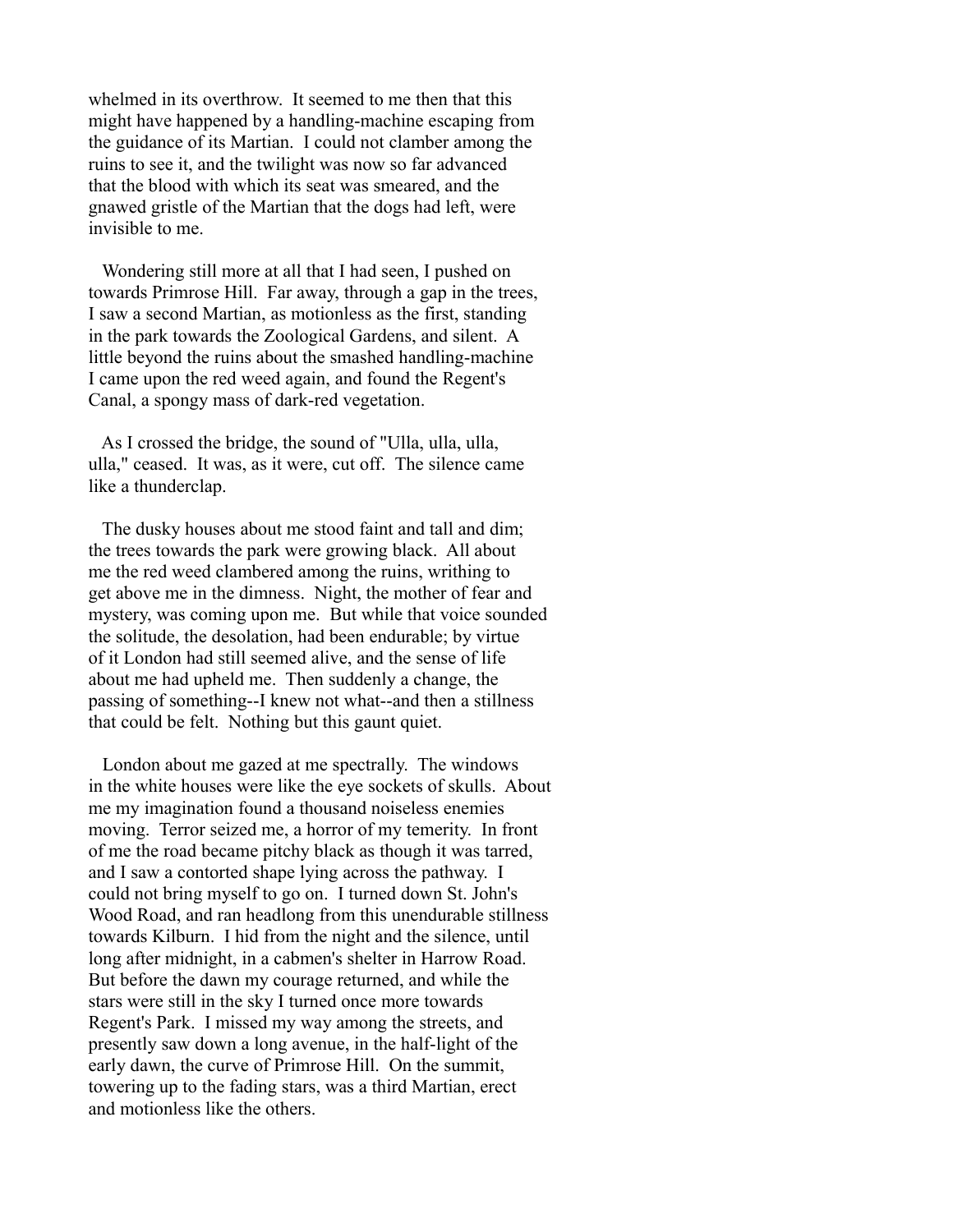An insane resolve possessed me. I would die and end it. And I would save myself even the trouble of killing myself. I marched on recklessly towards this Titan, and then, as I drew nearer and the light grew, I saw that a multitude of black birds was circling and clustering about the hood. At that my heart gave a bound, and I began running along the road.

 I hurried through the red weed that choked St. Edmund's Terrace (I waded breast-high across a torrent of water that was rushing down from the waterworks towards the Albert Road), and emerged upon the grass before the rising of the sun. Great mounds had been heaped about the crest of the hill, making a huge redoubt of it--it was the final and largest place the Martians had made--and from behind these heaps there rose a thin smoke against the sky. Against the sky line an eager dog ran and disappeared. The thought that had flashed into my mind grew real, grew credible. I felt no fear, only a wild, trembling exultation, as I ran up the hill towards the motionless monster. Out of the hood hung lank shreds of brown, at which the hungry birds pecked and tore.

 In another moment I had scrambled up the earthen rampart and stood upon its crest, and the interior of the redoubt was below me. A mighty space it was, with gigantic machines here and there within it, huge mounds of material and strange shelter places. And scattered about it, some in their overturned war-machines, some in the now rigid handlingmachines, and a dozen of them stark and silent and laid in a row, were the Martians--DEAD!--slain by the putrefactive and disease bacteria against which their systems were unprepared; slain as the red weed was being slain; slain, after all man's devices had failed, by the humblest things that God, in his wisdom, has put upon this earth.

 For so it had come about, as indeed I and many men might have foreseen had not terror and disaster blinded our minds. These germs of disease have taken toll of humanity since the beginning of things--taken toll of our prehuman ancestors since life began here. But by virtue of this natural selection of our kind we have developed resisting power; to no germs do we succumb without a struggle, and to many- those that cause putrefaction in dead matter, for instance --our living frames are altogether immune. But there are no bacteria in Mars, and directly these invaders arrived, directly they drank and fed, our microscopic allies began to work their overthrow. Already when I watched them they were irrevocably doomed, dying and rotting even as they went to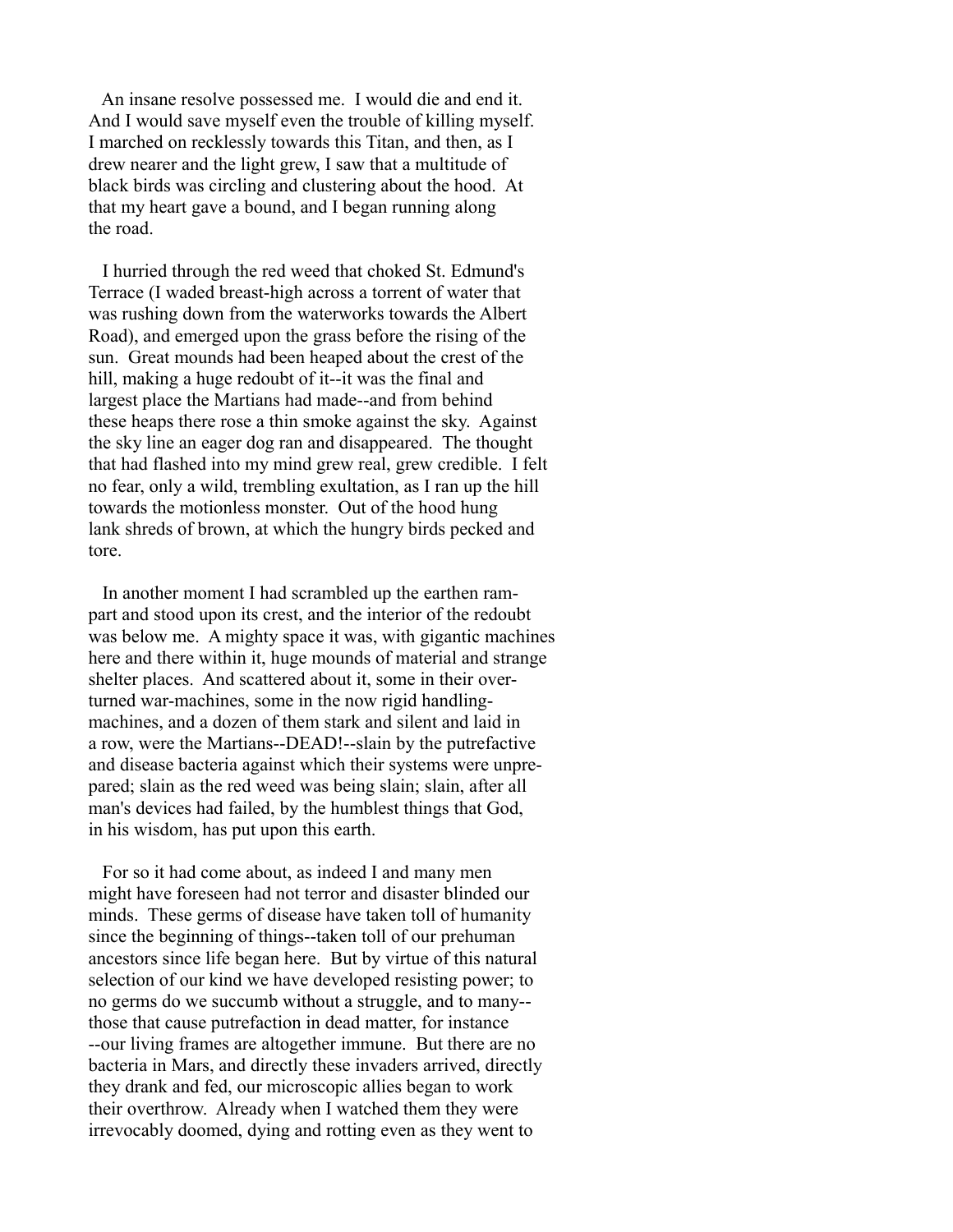and fro. It was inevitable. By the toll of a billion deaths man has bought his birthright of the earth, and it is his against all comers; it would still be his were the Martians ten times as mighty as they are. For neither do men live nor die in vain.

 Here and there they were scattered, nearly fifty altogether, in that great gulf they had made, overtaken by a death that must have seemed to them as incomprehensible as any death could be. To me also at that time this death was incomprehensible. All I knew was that these things that had been alive and so terrible to men were dead. For a moment I believed that the destruction of Sennacherib had been repeated, that God had repented, that the Angel of Death had slain them in the night.

 I stood staring into the pit, and my heart lightened gloriously, even as the rising sun struck the world to fire about me with his rays. The pit was still in darkness; the mighty engines, so great and wonderful in their power and complexity, so unearthly in their tortuous forms, rose weird and vague and strange out of the shadows towards the light. A multitude of dogs, I could hear, fought over the bodies that lay darkly in the depth of the pit, far below me. Across the pit on its farther lip, flat and vast and strange, lay the great flying-machine with which they had been experimenting upon our denser atmosphere when decay and death arrested them. Death had come not a day too soon. At the sound of a cawing overhead I looked up at the huge fighting-machine that would fight no more for ever, at the tattered red shreds of flesh that dripped down upon the overturned seats on the summit of Primrose Hill.

 I turned and looked down the slope of the hill to where, enhaloed now in birds, stood those other two Martians that I had seen overnight, just as death had overtaken them. The one had died, even as it had been crying to its companions; perhaps it was the last to die, and its voice had gone on perpetually until the force of its machinery was exhausted. They glittered now, harmless tripod towers of shining metal, in the brightness of the rising sun.

 All about the pit, and saved as by a miracle from everlasting destruction, stretched the great Mother of Cities. Those who have only seen London veiled in her sombre robes of smoke can scarcely imagine the naked clearness and beauty of the silent wilderness of houses.

Eastward, over the blackened ruins of the Albert Terrace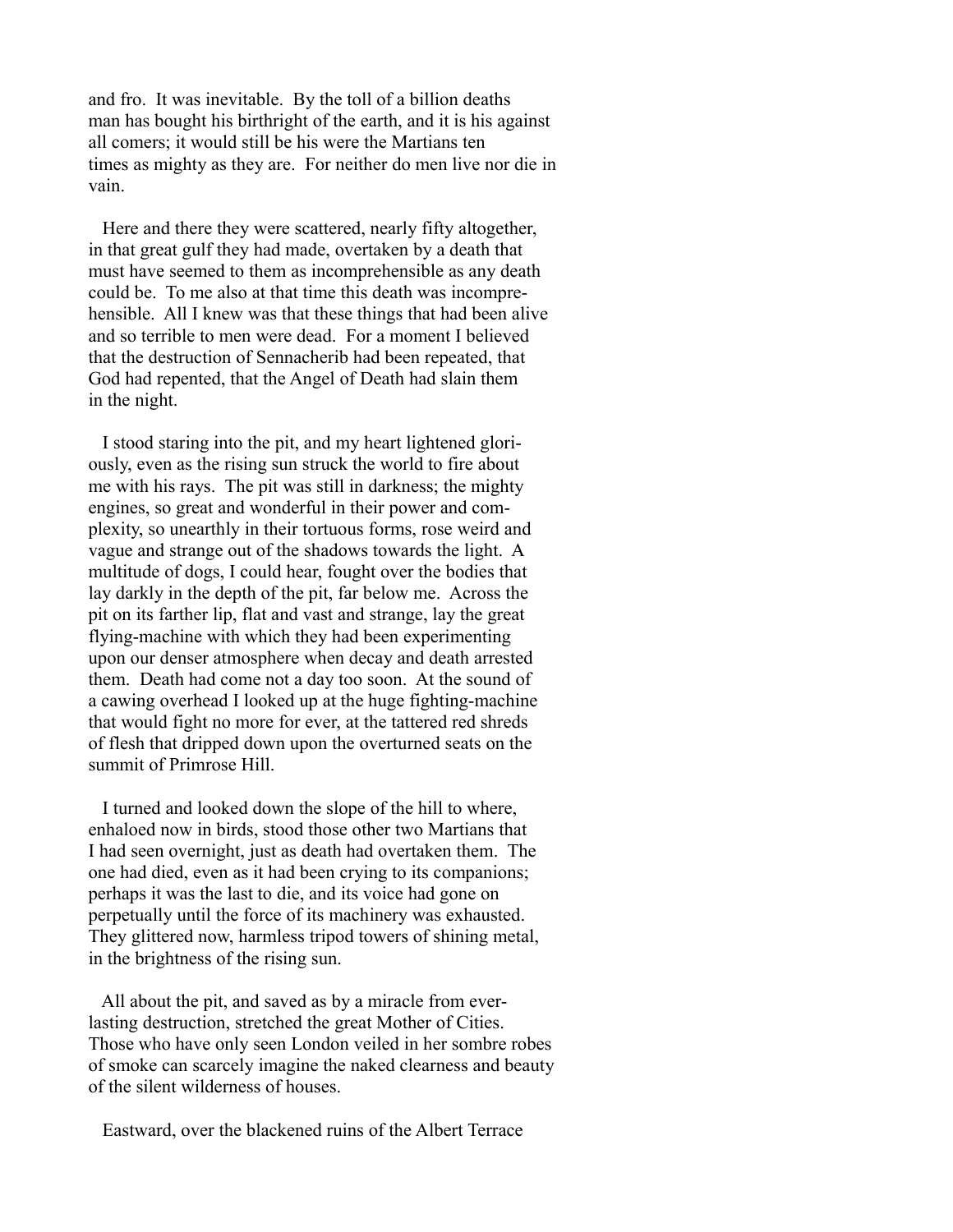and the splintered spire of the church, the sun blazed dazzling in a clear sky, and here and there some facet in the great wilderness of roofs caught the light and glared with a white intensity.

 Northward were Kilburn and Hampsted, blue and crowded with houses; westward the great city was dimmed; and southward, beyond the Martians, the green waves of Regent's Park, the Langham Hotel, the dome of the Albert Hall, the Imperial Institute, and the giant mansions of the Brompton Road came out clear and little in the sunrise, the jagged ruins of Westminster rising hazily beyond. Far away and blue were the Surrey hills, and the towers of the Crystal Palace glittered like two silver rods. The dome of St. Paul's was dark against the sunrise, and injured, I saw for the first time, by a huge gaping cavity on its western side.

 And as I looked at this wide expanse of houses and factories and churches, silent and abandoned; as I thought of the multitudinous hopes and efforts, the innumerable hosts of lives that had gone to build this human reef, and of the swift and ruthless destruction that had hung over it all; when I realised that the shadow had been rolled back, and that men might still live in the streets, and this dear vast dead city of mine be once more alive and powerful, I felt a wave of emotion that was near akin to tears.

 The torment was over. Even that day the healing would begin. The survivors of the people scattered over the country--leaderless, lawless, foodless, like sheep without a shepherd--the thousands who had fled by sea, would begin to return; the pulse of life, growing stronger and stronger, would beat again in the empty streets and pour across the vacant squares. Whatever destruction was done, the hand of the destroyer was stayed. All the gaunt wrecks, the blackened skeletons of houses that stared so dismally at the sunlit grass of the hill, would presently be echoing with the hammers of the restorers and ringing with the tapping of their trowels. At the thought I extended my hands towards the sky and began thanking God. In a year, thought I--in a year. . .

 With overwhelming force came the thought of myself, of my wife, and the old life of hope and tender helpfulness that had ceased for ever.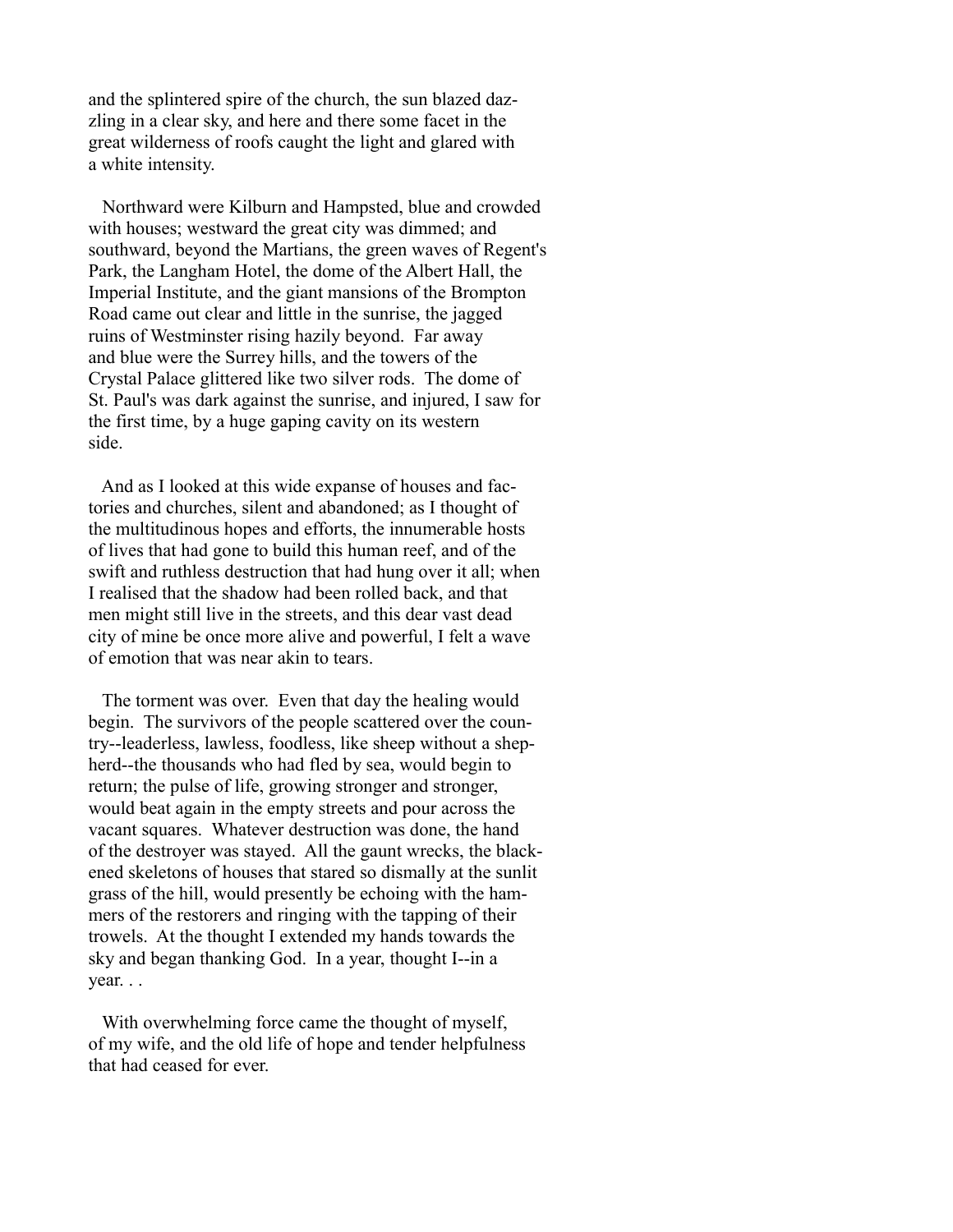#### CHAPTER NINE

## WRECKAGE

 And now comes the strangest thing in my story. Yet, perhaps, it is not altogether strange. I remember, clearly and coldly and vividly, all that I did that day until the time that I stood weeping and praising God upon the summit of Primrose Hill. And then I forget.

 Of the next three days I know nothing. I have learned since that, so far from my being the first discoverer of the Martian overthrow, several such wanderers as myself had already discovered this on the previous night. One man- the first--had gone to St. Martin's-le-Grand, and, while I sheltered in the cabmen's hut, had contrived to telegraph to Paris. Thence the joyful news had flashed all over the world; a thousand cities, chilled by ghastly apprehensions, suddenly flashed into frantic illuminations; they knew of it in Dublin, Edinburgh, Manchester, Birmingham, at the time when I stood upon the verge of the pit. Already men, weeping with joy, as I have heard, shouting and staying their work to shake hands and shout, were making up trains, even as near as Crewe, to descend upon London. The church bells that had ceased a fortnight since suddenly caught the news, until all England was bell-ringing. Men on cycles, lean-faced, unkempt, scorched along every country lane shouting of unhoped deliverance, shouting to gaunt, staring figures of despair. And for the food! Across the Channel, across the Irish Sea, across the Atlantic, corn, bread, and meat were tearing to our relief. All the shipping in the world seemed going Londonward in those days. But of all this I have no memory. I drifted--a demented man. I found myself in a house of kindly people, who had found me on the third day wandering, weeping, and raving through the streets of St. John's Wood. They have told me since that I was singing some insane doggerel about "The Last Man Left Alive! Hurrah! The Last Man Left Alive!" Troubled as they were with their own affairs, these people, whose name, much as I would like to express my gratitude to them, I may not even give here, nevertheless cumbered themselves with me, sheltered me, and protected me from myself. Apparently they had learned something of my story from me during the days of my lapse.

Very gently, when my mind was assured again, did they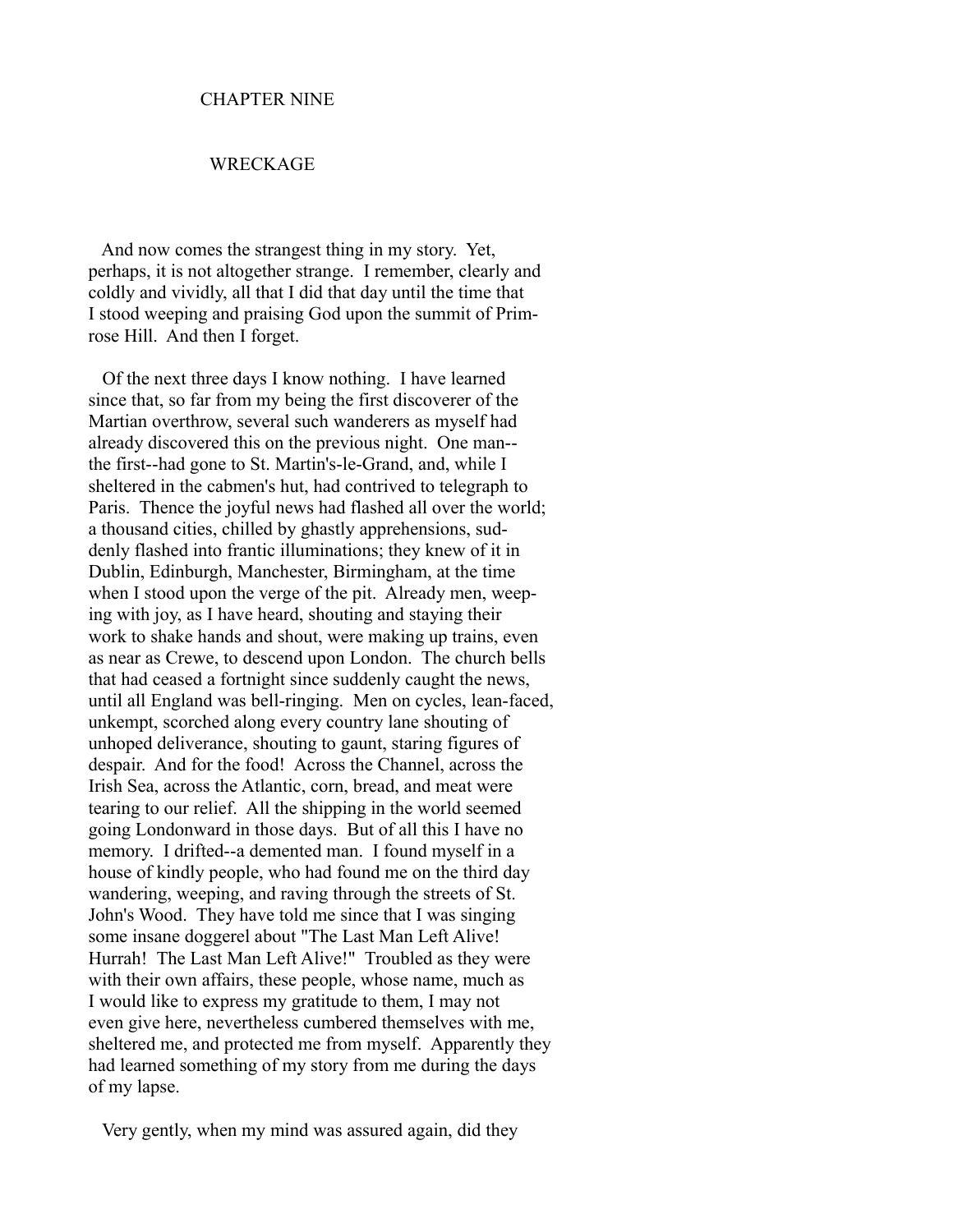break to me what they had learned of the fate of Leatherhead. Two days after I was imprisoned it had been destroyed, with every soul in it, by a Martian. He had swept it out of existence, as it seemed, without any provocation, as a boy might crush an ant hill, in the mere wantonness of power.

 I was a lonely man, and they were very kind to me. I was a lonely man and a sad one, and they bore with me. I remained with them four days after my recovery. All that time I felt a vague, a growing craving to look once more on whatever remained of the little life that seemed so happy and bright in my past. It was a mere hopeless desire to feast upon my misery. They dissuaded me. They did all they could to divert me from this morbidity. But at last I could resist the impulse no longer, and, promising faithfully to return to them, and parting, as I will confess, from these four-day friends with tears, I went out again into the streets that had lately been so dark and strange and empty.

 Already they were busy with returning people; in places even there were shops open, and I saw a drinking fountain running water.

 I remember how mockingly bright the day seemed as I went back on my melancholy pilgrimage to the little house at Woking, how busy the streets and vivid the moving life about me. So many people were abroad everywhere, busied in a thousand activities, that it seemed incredible that any great proportion of the population could have been slain. But then I noticed how yellow were the skins of the people I met, how shaggy the hair of the men, how large and bright their eyes, and that every other man still wore his dirty rags. Their faces seemed all with one of two expressions--a leaping exultation and energy or a grim resolution. Save for the expression of the faces, London seemed a city of tramps. The vestries were indiscriminately distributing bread sent us by the French government. The ribs of the few horses showed dismally. Haggard special constables with white badges stood at the corners of every street. I saw little of the mischief wrought by the Martians until I reached Wellington Street, and there I saw the red weed clambering over the buttresses of Waterloo Bridge.

 At the corner of the bridge, too, I saw one of the common contrasts of that grotesque time--a sheet of paper flaunting against a thicket of the red weed, transfixed by a stick that kept it in place. It was the placard of the first newspaper to resume publication--the DAILY MAIL. I bought a copy for a blackened shilling I found in my pocket. Most of it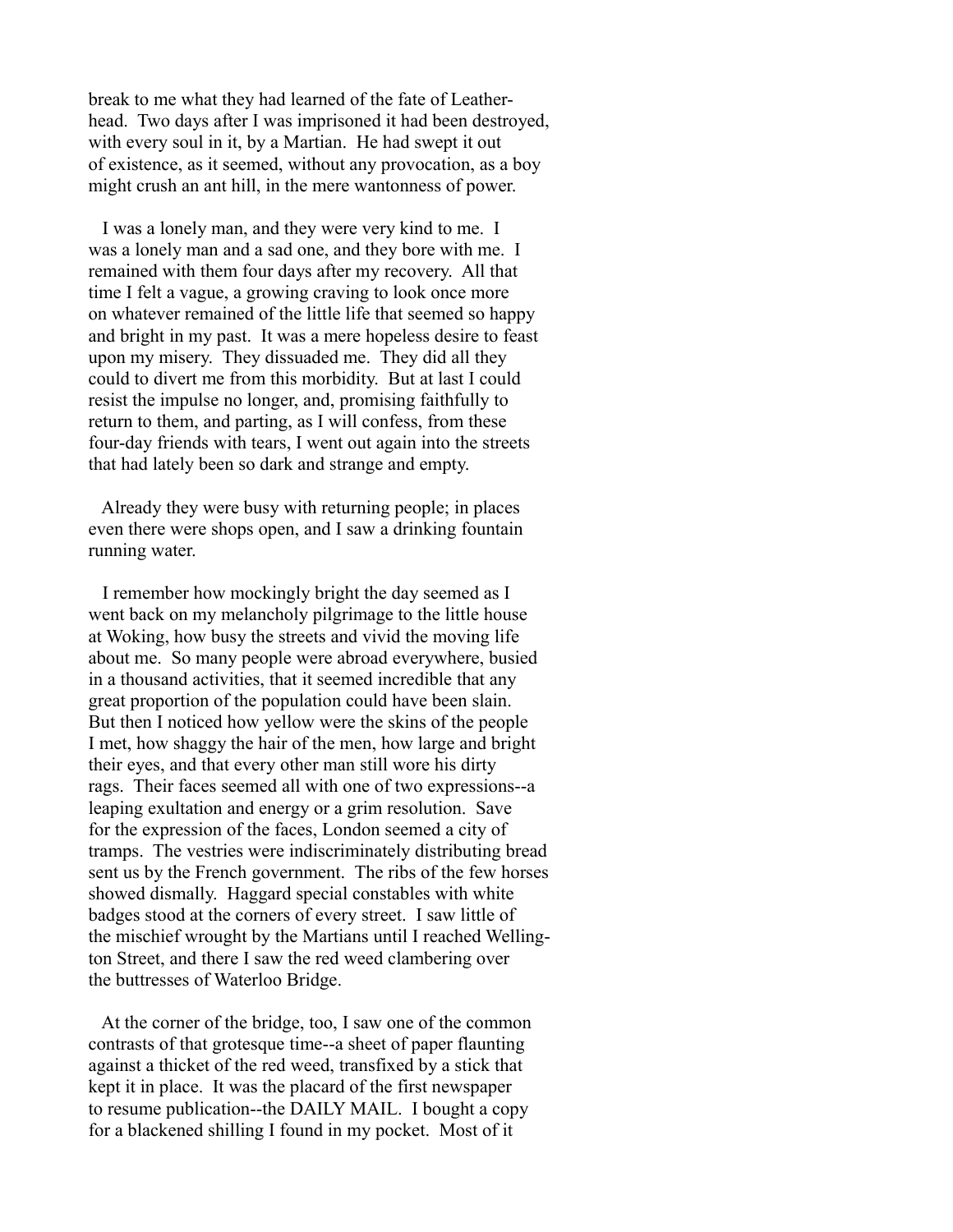was in blank, but the solitary compositor who did the thing had amused himself by making a grotesque scheme of advertisement stereo on the back page. The matter he printed was emotional; the news organisation had not as yet found its way back. I learned nothing fresh except that already in one week the examination of the Martian mechanisms had yielded astonishing results. Among other things, the article assured me what I did not believe at the time, that the "Secret of Flying," was discovered. At Waterloo I found the free trains that were taking people to their homes. The first rush was already over. There were few people in the train, and I was in no mood for casual conversation. I got a compartment to myself, and sat with folded arms, looking greyly at the sunlit devastation that flowed past the windows. And just outside the terminus the train jolted over temporary rails, and on either side of the railway the houses were blackened ruins. To Clapham Junction the face of London was grimy with powder of the Black Smoke, in spite of two days of thunderstorms and rain, and at Clapham Junction the line had been wrecked again; there were hundreds of out-of-work clerks and shopmen working side by side with the customary navvies, and we were jolted over a hasty relaying.

 All down the line from there the aspect of the country was gaunt and unfamiliar; Wimbledon particularly had suffered. Walton, by virtue of its unburned pine woods, seemed the least hurt of any place along the line. The Wandle, the Mole, every little stream, was a heaped mass of red weed, in appearance between butcher's meat and pickled cabbage. The Surrey pine woods were too dry, however, for the festoons of the red climber. Beyond Wimbledon, within sight of the line, in certain nursery grounds, were the heaped masses of earth about the sixth cylinder. A number of people were standing about it, and some sappers were busy in the midst of it. Over it flaunted a Union Jack, flapping cheerfully in the morning breeze. The nursery grounds were everywhere crimson with the weed, a wide expanse of livid colour cut with purple shadows, and very painful to the eye. One's gaze went with infinite relief from the scorched greys and sullen reds of the foreground to the blue-green softness of the eastward hills.

 The line on the London side of Woking station was still undergoing repair, so I descended at Byfleet station and took the road to Maybury, past the place where I and the artilleryman had talked to the hussars, and on by the spot where the Martian had appeared to me in the thunderstorm. Here, moved by curiosity, I turned aside to find, among a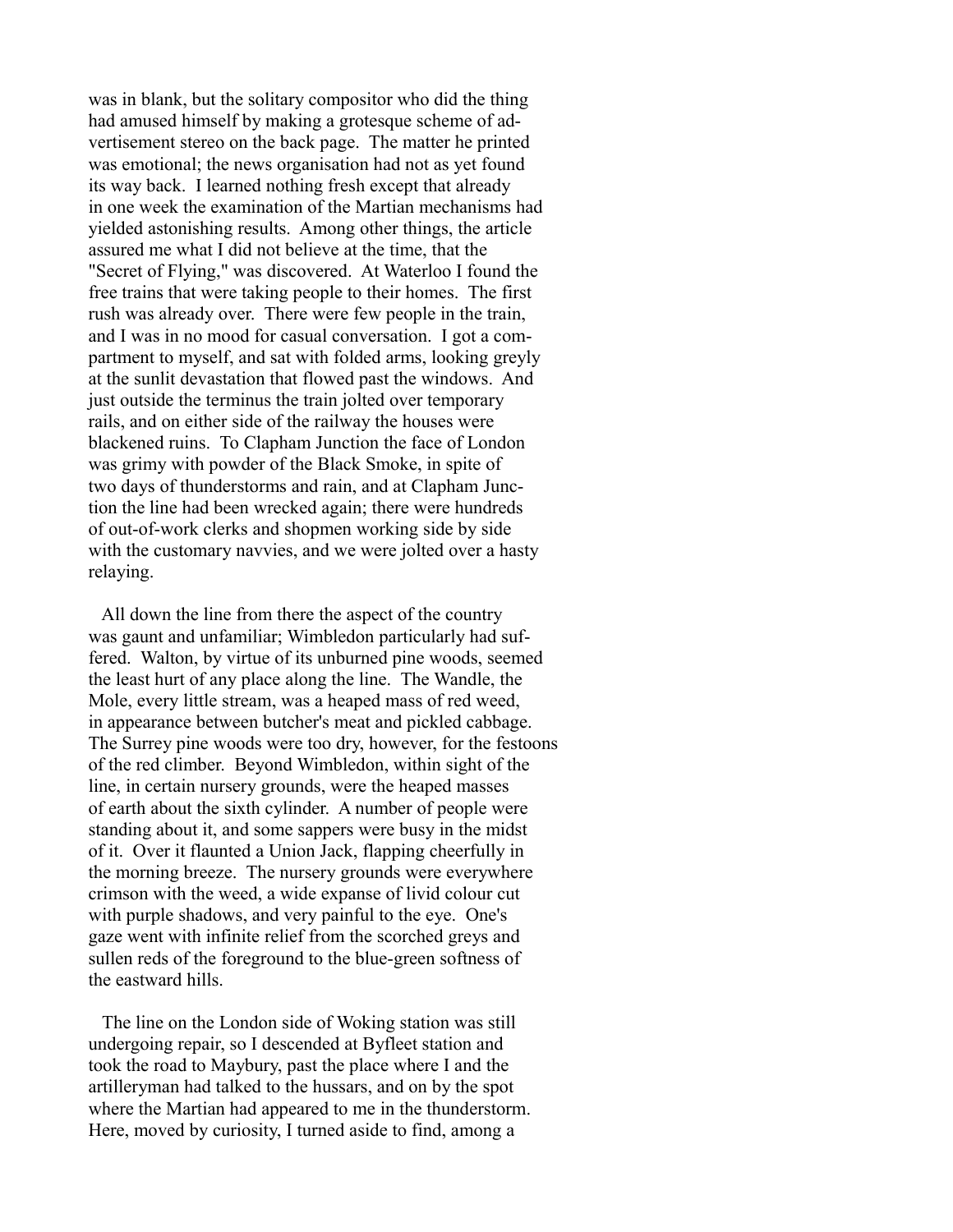tangle of red fronds, the warped and broken dog cart with the whitened bones of the horse scattered and gnawed. For a time I stood regarding these vestiges. . . .

 Then I returned through the pine wood, neck-high with red weed here and there, to find the landlord of the Spotted Dog had already found burial, and so came home past the College Arms. A man standing at an open cottage door greeted me by name as I passed.

 I looked at my house with a quick flash of hope that faded immediately. The door had been forced; it was unfast and was opening slowly as I approached.

 It slammed again. The curtains of my study fluttered out of the open window from which I and the artilleryman had watched the dawn. No one had closed it since. The smashed bushes were just as I had left them nearly four weeks ago. I stumbled into the hall, and the house felt empty. The stair carpet was ruffled and discoloured where I had crouched, soaked to the skin from the thunderstorm the night of the catastrophe. Our muddy footsteps I saw still went up the stairs.

 I followed them to my study, and found lying on my writing-table still, with the selenite paper weight upon it, the sheet of work I had left on the afternoon of the opening of the cylinder. For a space I stood reading over my abandoned arguments. It was a paper on the probable development of Moral Ideas with the development of the civilising process; and the last sentence was the opening of a prophecy: "In about two hundred years," I had written, "we may expect----" The sentence ended abruptly. I remembered my inability to fix my mind that morning, scarcely a month gone by, and how I had broken off to get my DAILY CHRONICLE from the newsboy. I remembered how I went down to the garden gate as he came along, and how I had listened to his odd story of "Men from Mars."

 I came down and went into the dining room. There were the mutton and the bread, both far gone now in decay, and a beer bottle overturned, just as I and the artilleryman had left them. My home was desolate. I perceived the folly of the faint hope I had cherished so long. And then a strange thing occurred. "It is no use," said a voice. "The house is deserted. No one has been here these ten days. Do not stay here to torment yourself. No one escaped but you."

I was startled. Had I spoken my thought aloud? I turned,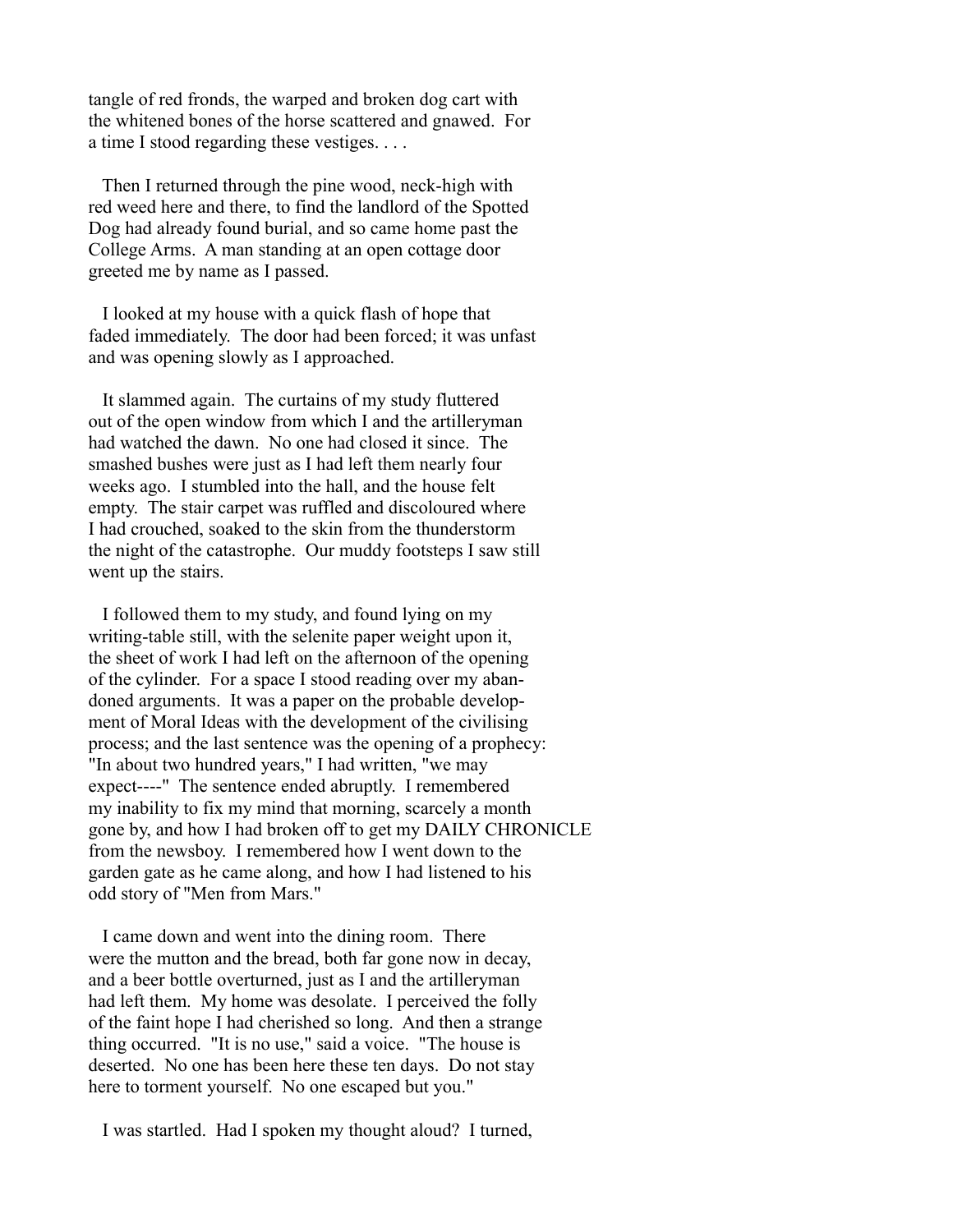and the French window was open behind me. I made a step to it, and stood looking out.

 And there, amazed and afraid, even as I stood amazed and afraid, were my cousin and my wife--my wife white and tearless. She gave a faint cry.

"I came," she said. "I knew--knew----"

 She put her hand to her throat--swayed. I made a step forward, and caught her in my arms.

## CHAPTER TEN

## THE EPILOGUE

 I cannot but regret, now that I am concluding my story, how little I am able to contribute to the discussion of the many debatable questions which are still unsettled. In one respect I shall certainly provoke criticism. My particular province is speculative philosophy. My knowledge of comparative physiology is confined to a book or two, but it seems to me that Carver's suggestions as to the reason of the rapid death of the Martians is so probable as to be regarded almost as a proven conclusion. I have assumed that in the body of my narrative.

 At any rate, in all the bodies of the Martians that were examined after the war, no bacteria except those already known as terrestrial species were found. That they did not bury any of their dead, and the reckless slaughter they perpetrated, point also to an entire ignorance of the putrefactive process. But probable as this seems, it is by no means a proven conclusion.

 Neither is the composition of the Black Smoke known, which the Martians used with such deadly effect, and the generator of the Heat-Rays remains a puzzle. The terrible disasters at the Ealing and South Kensington laboratories have disinclined analysts for further investigations upon the latter. Spectrum analysis of the black powder points unmistakably to the presence of an unknown element with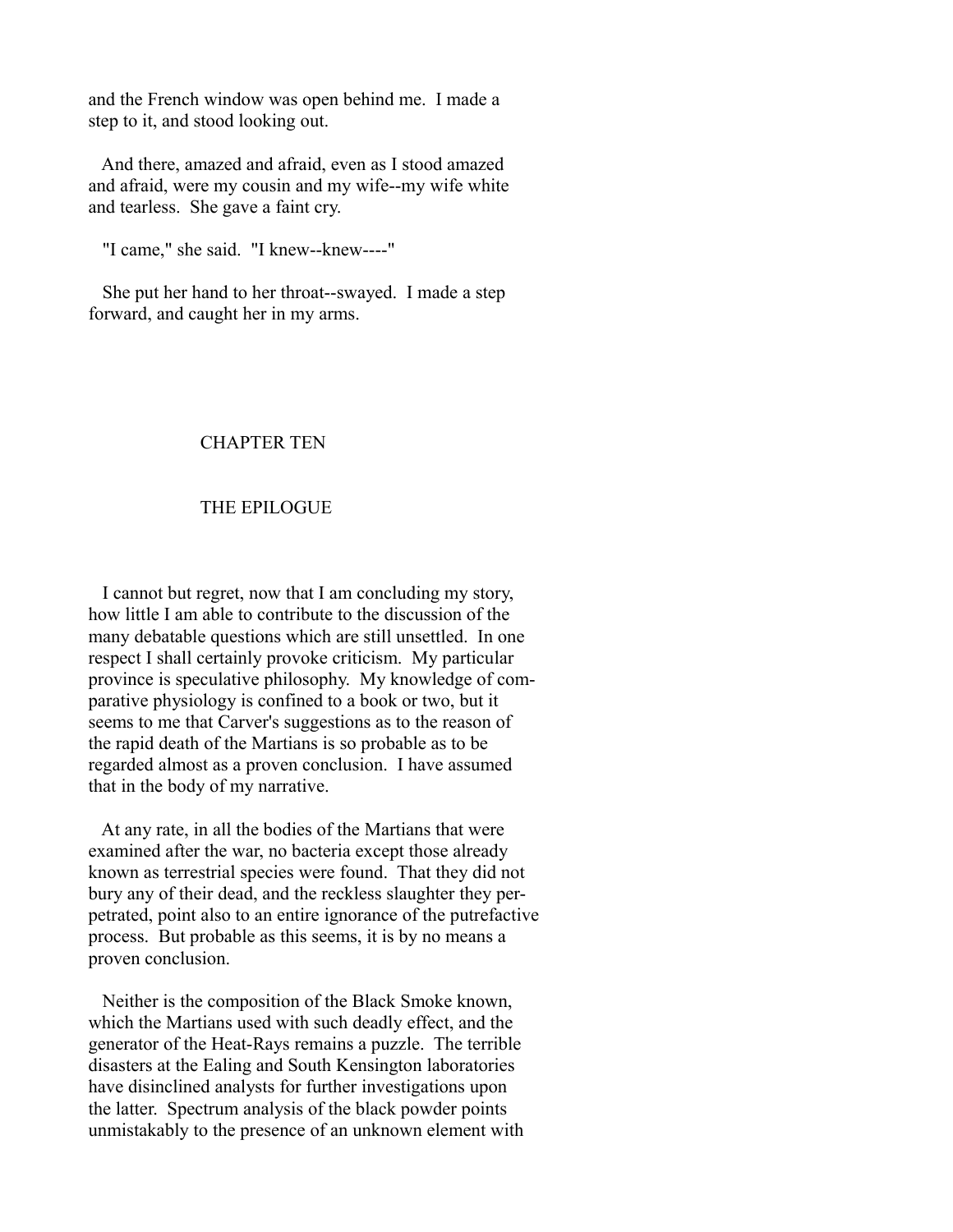a brilliant group of three lines in the green, and it is possible that it combines with argon to form a compound which acts at once with deadly effect upon some constituent in the blood. But such unproven speculations will scarcely be of interest to the general reader, to whom this story is addressed. None of the brown scum that drifted down the Thames after the destruction of Shepperton was examined at the time, and now none is forthcoming.

 The results of an anatomical examination of the Martians, so far as the prowling dogs had left such an examination possible, I have already given. But everyone is familiar with the magnificent and almost complete specimen in spirits at the Natural History Museum, and the countless drawings that have been made from it; and beyond that the interest of their physiology and structure is purely scientific.

 A question of graver and universal interest is the possibility of another attack from the Martians. I do not think that nearly enough attention is being given to this aspect of the matter. At present the planet Mars is in conjunction, but with every return to opposition I, for one, anticipate a renewal of their adventure. In any case, we should be prepared. It seems to me that it should be possible to define the position of the gun from which the shots are discharged, to keep a sustained watch upon this part of the planet, and to anticipate the arrival of the next attack.

 In that case the cylinder might be destroyed with dynamite or artillery before it was sufficiently cool for the Martians to emerge, or they might be butchered by means of guns so soon as the screw opened. It seems to me that they have lost a vast advantage in the failure of their first surprise. Possibly they see it in the same light.

 Lessing has advanced excellent reasons for supposing that the Martians have actually succeeded in effecting a landing on the planet Venus. Seven months ago now, Venus and Mars were in alignment with the sun; that is to say, Mars was in opposition from the point of view of an observer on Venus. Subsequently a peculiar luminous and sinuous marking appeared on the unillumined half of the inner planet, and almost simultaneously a faint dark mark of a similar sinuous character was detected upon a photograph of the Martian disk. One needs to see the drawings of these appearances in order to appreciate fully their remarkable resemblance in character.

At any rate, whether we expect another invasion or not,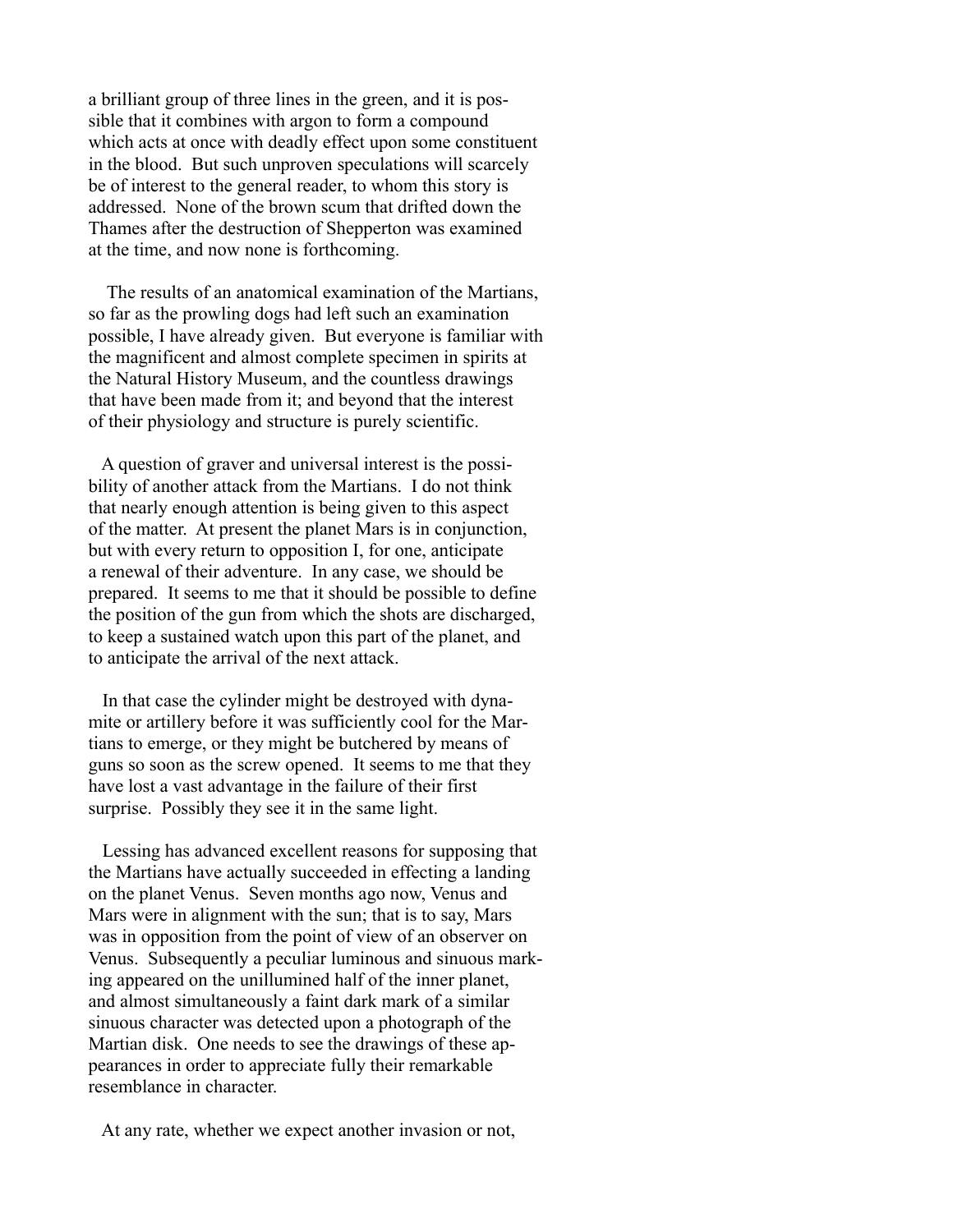our views of the human future must be greatly modified by these events. We have learned now that we cannot regard this planet as being fenced in and a secure abiding place for Man; we can never anticipate the unseen good or evil that may come upon us suddenly out of space. It may be that in the larger design of the universe this invasion from Mars is not without its ultimate benefit for men; it has robbed us of that serene confidence in the future which is the most fruitful source of decadence, the gifts to human science it has brought are enormous, and it has done much to promote the conception of the commonweal of mankind. It may be that across the immensity of space the Martians have watched the fate of these pioneers of theirs and learned their lesson, and that on the planet Venus they have found a securer settlement. Be that as it may, for many years yet there will certainly be no relaxation of the eager scrutiny of the Martian disk, and those fiery darts of the sky, the shooting stars, will bring with them as they fall an unavoidable apprehension to all the sons of men.

 The broadening of men's views that has resulted can scarcely be exaggerated. Before the cylinder fell there was a general persuasion that through all the deep of space no life existed beyond the petty surface of our minute sphere. Now we see further. If the Martians can reach Venus, there is no reason to suppose that the thing is impossible for men, and when the slow cooling of the sun makes this earth uninhabitable, as at last it must do, it may be that the thread of life that has begun here will have streamed out and caught our sister planet within its toils.

 Dim and wonderful is the vision I have conjured up in my mind of life spreading slowly from this little seed bed of the solar system throughout the inanimate vastness of sidereal space. But that is a remote dream. It may be, on the other hand, that the destruction of the Martians is only a reprieve. To them, and not to us, perhaps, is the future ordained.

 I must confess the stress and danger of the time have left an abiding sense of doubt and insecurity in my mind. I sit in my study writing by lamplight, and suddenly I see again the healing valley below set with writhing flames, and feel the house behind and about me empty and desolate. I go out into the Byfleet Road, and vehicles pass me, a butcher boy in a cart, a cabful of visitors, a workman on a bicycle, children going to school, and suddenly they become vague and unreal, and I hurry again with the artilleryman through the hot, brooding silence. Of a night I see the black powder